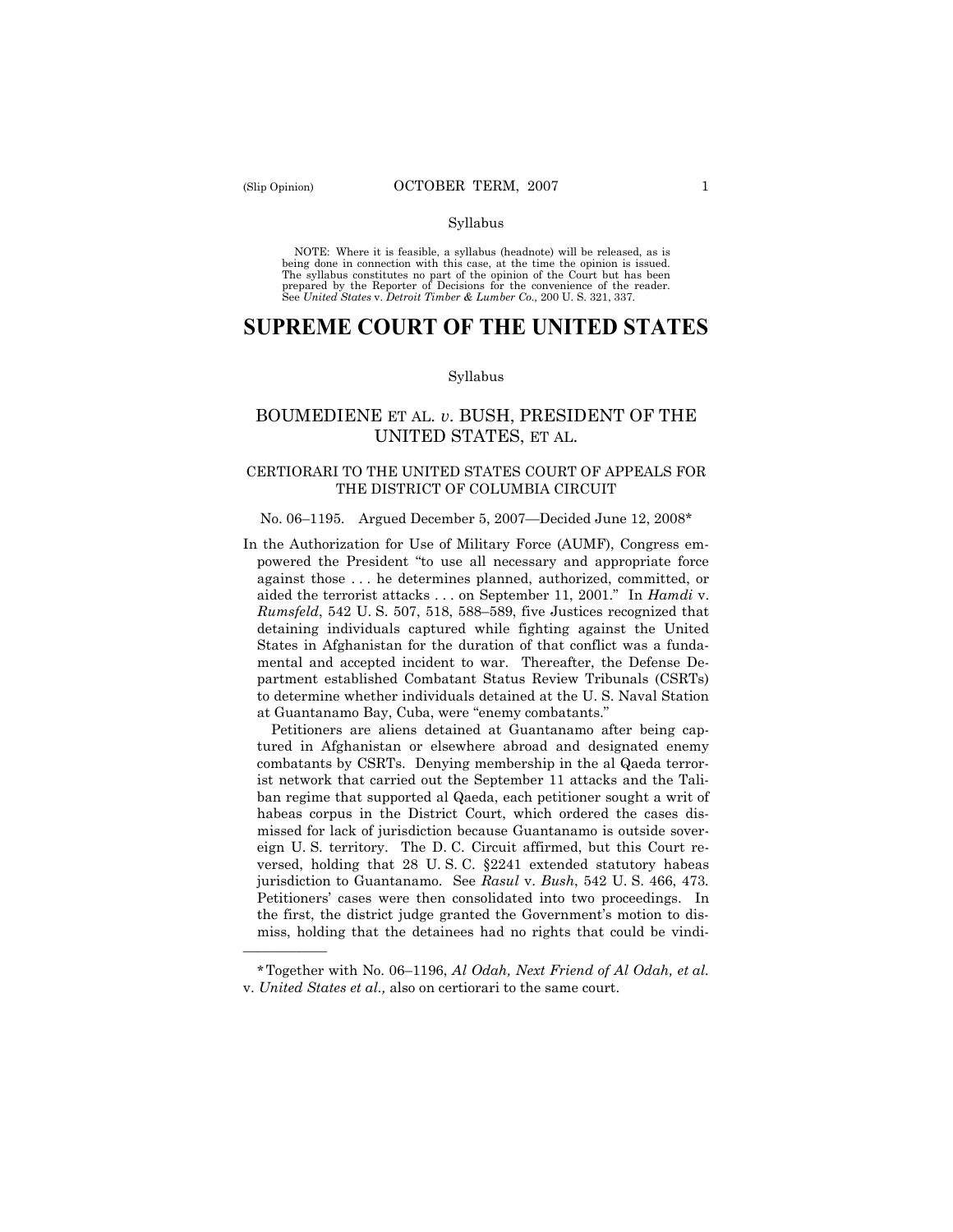cated in a habeas action. In the second, the judge held that the detainees had due process rights.

While appeals were pending, Congress passed the Detainee Treatment Act of 2005 (DTA), §1005(e) of which amended 28 U. S. C. §2241 to provide that "no court, justice, or judge shall have jurisdiction to . . . consider . . . an application for . . . habeas corpus filed by or on behalf of an alien detained . . . at Guantanamo," and gave the D. C. Circuit "exclusive" jurisdiction to review CSRT decisions. In *Hamdan* v. *Rumsfeld*, 548 U. S. 557, 576–577, the Court held this provision inapplicable to cases (like petitioners') pending when the DTA was enacted. Congress responded with the Military Commissions Act of 2006 (MCA),  $\S7(a)$  of which amended  $\S2241(e)(1)$  to deny jurisdiction with respect to habeas actions by detained aliens determined to be enemy combatants, while  $\S2241(e)(2)$  denies jurisdiction as to "any other action against the United States . . . relating to any aspect of the detention, transfer, treatment, trial, or conditions of confinement" of a detained alien determined to be an enemy combatant. MCA §7(b) provides that the 2241(e) amendments "shall take effect on the date of the enactment of this Act, and shall apply to all cases, without exception, pending on or after [that] date . . . which relate to any aspect of the detention, transfer, treatment, trial, or conditions of detention of an alien detained . . . since September 11, 2001."

The D. C. Circuit concluded that MCA §7 must be read to strip from it, and all federal courts, jurisdiction to consider petitioners' habeas applications; that petitioners are not entitled to habeas or the protections of the Suspension Clause, U. S. Const., Art. I, §9, cl. 2, which provides that "[t]he Privilege of the Writ of Habeas Corpus shall not be suspended, unless when in Cases of Rebellion or Invasion the public Safety may require it"; and that it was therefore unnecessary to consider whether the DTA provided an adequate and effective substitute for habeas.

#### *Held:*

1. MCA §7 denies the federal courts jurisdiction to hear habeas actions, like the instant cases, that were pending at the time of its enactment. Section §7(b)'s effective date provision undoubtedly applies to habeas actions, which, by definition, "relate to . . . detention" within that section's meaning. Petitioners argue to no avail that  $\S7(b)$  does not apply to a  $\S2241(e)(1)$  habeas action, but only to "any other action" under  $\S2241(e)(2)$ , because it largely repeats that section's language. The phrase "other action" in §2241(e)(2) cannot be understood without referring back to  $$2241(e)(1)$ , which explicitly mentions the "writ of habeas corpus." Because the two paragraphs' structure implies that habeas is a type of action "relating to any as-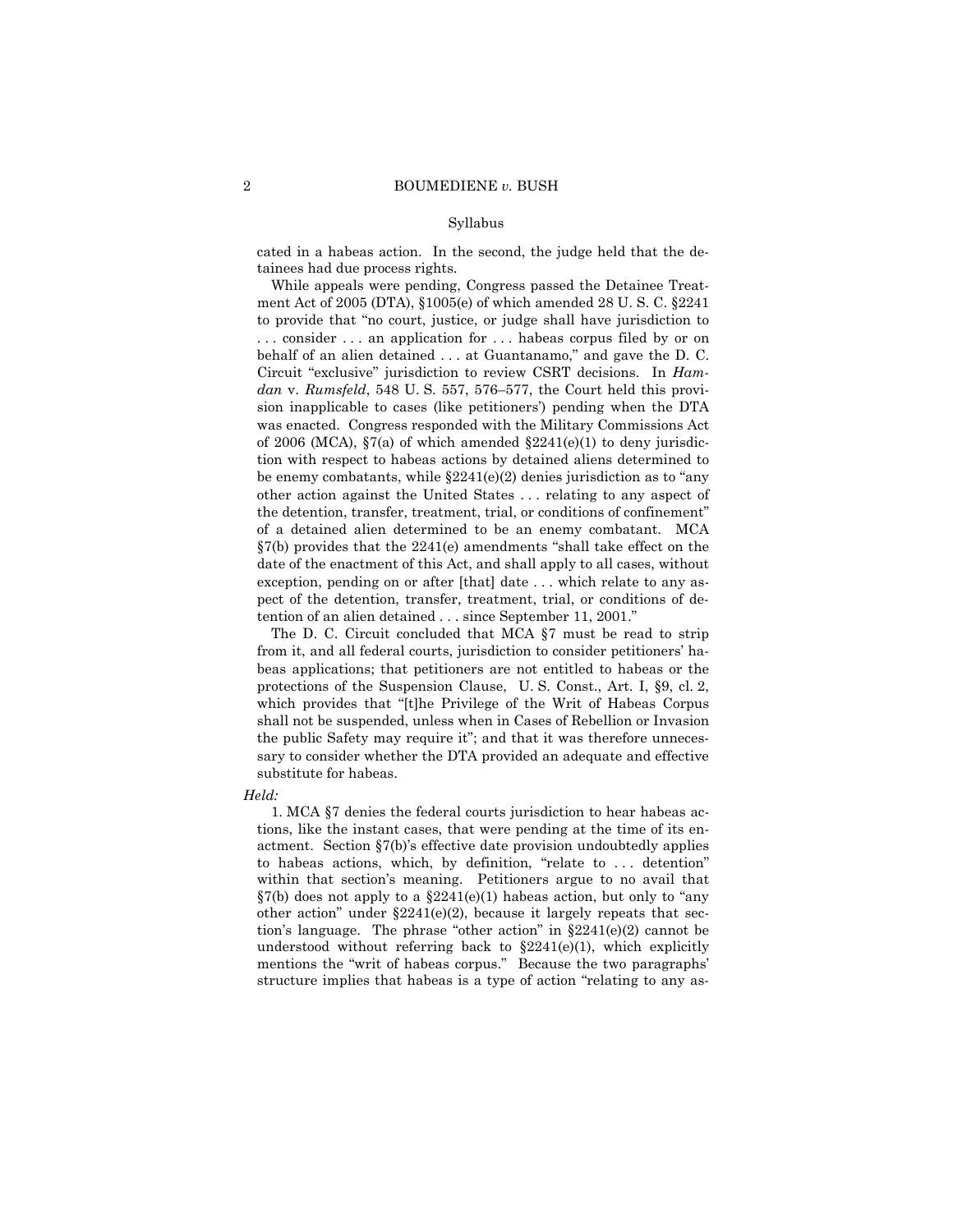pect of . . . detention," etc., pending habeas actions are in the category of cases subject to the statute's jurisdictional bar. This is confirmed by the MCA's legislative history. Thus, if MCA §7 is valid, petitioners' cases must be dismissed. Pp. 5–8.

2. Petitioners have the constitutional privilege of habeas corpus. They are not barred from seeking the writ or invoking the Suspension Clause's protections because they have been designated as enemy combatants or because of their presence at Guantanamo. Pp. 8– 41.

(a) A brief account of the writ's history and origins shows that protection for the habeas privilege was one of the few safeguards of liberty specified in a Constitution that, at the outset, had no Bill of Rights; in the system the Framers conceived, the writ has a centrality that must inform proper interpretation of the Suspension Clause. That the Framers considered the writ a vital instrument for the protection of individual liberty is evident from the care taken in the Suspension Clause to specify the limited grounds for its suspension: The writ may be suspended only when public safety requires it in times of rebellion or invasion. The Clause is designed to protect against cyclical abuses of the writ by the Executive and Legislative Branches. It protects detainee rights by a means consistent with the Constitution's essential design, ensuring that, except during periods of formal suspension, the Judiciary will have a time-tested device, the writ, to maintain the "delicate balance of governance." *Hamdi, supra,* at 536. Separation-of-powers principles, and the history that influenced their design, inform the Clause's reach and purpose. Pp. 8–15.

(b) A diligent search of founding-era precedents and legal commentaries reveals no certain conclusions. None of the cases the parties cite reveal whether a common-law court would have granted, or refused to hear for lack of jurisdiction, a habeas petition by a prisoner deemed an enemy combatant, under a standard like the Defense Department's in these cases, and when held in a territory, like Guantanamo, over which the Government has total military and civil control. The evidence as to the writ's geographic scope at common law is informative, but, again, not dispositive. Petitioners argue that the site of their detention is analogous to two territories outside England to which the common-law writ ran, the exempt jurisdictions and India, but critical differences between these places and Guantanamo render these claims unpersuasive. The Government argues that Guantanamo is more closely analogous to Scotland and Hanover, where the writ did not run, but it is unclear whether the common-law courts lacked the power to issue the writ there, or whether they refrained from doing so for prudential reasons. The parties' arguments that the very lack of a precedent on point supports their respective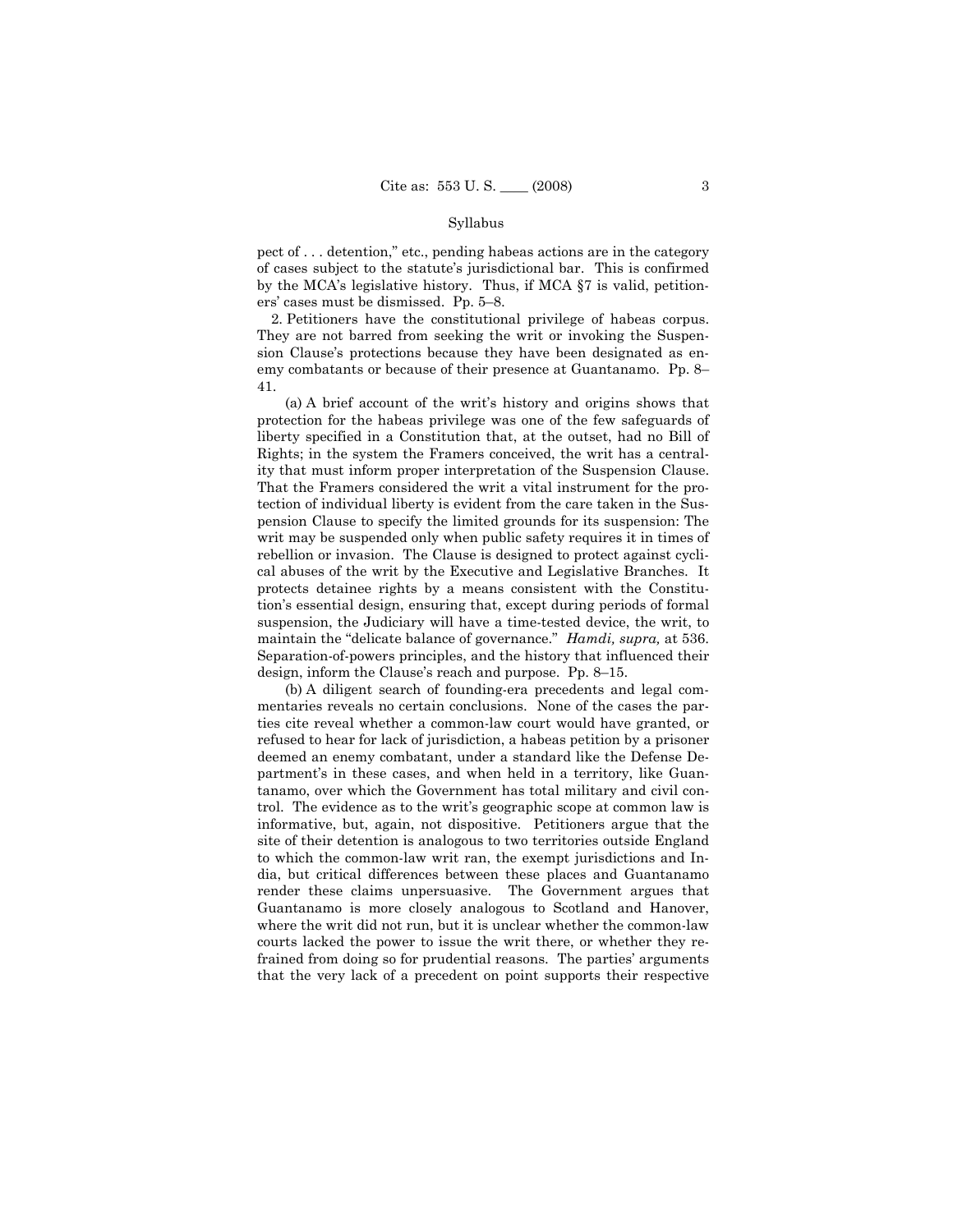derstood, yields a definite answer to the questions before the Court. positions are premised upon the doubtful assumptions that the historical record is complete and that the common law, if properly un-Pp. 15–22.

 (c) The Suspension Clause has full effect at Guantanamo. The Government's argument that the Clause affords petitioners no rights because the United States does not claim sovereignty over the naval station is rejected. Pp. 22–42.

(i) The Court does not question the Government's position that Cuba maintains sovereignty, in the legal and technical sense, over Guantanamo, but it does not accept the Government's premise that *de jure* sovereignty is the touchstone of habeas jurisdiction. Common-law habeas' history provides scant support for this proposition, and it is inconsistent with the Court's precedents and contrary to fundamental separation-of-powers principles. Pp. 22–25.

 Amendments to American civilians being tried by the U. S. military (ii) Discussions of the Constitution's extraterritorial application in cases involving provisions other than the Suspension Clause undermine the Government's argument. Fundamental questions regarding the Constitution's geographic scope first arose when the Nation acquired Hawaii and the noncontiguous Territories ceded by Spain after the Spanish-American War, and Congress discontinued its prior practice of extending constitutional rights to territories by statute. In the so-called Insular Cases, the Court held that the Constitution had independent force in the territories that was not contingent upon acts of legislative grace. See, *e.g., Dorr* v. *United States*, 195 U. S. 138. Yet because of the difficulties and disruption inherent in transforming the former Spanish colonies' civil-law system into an Anglo-American system, the Court adopted the doctrine of territorial incorporation, under which the Constitution applies in full in incorporated Territories surely destined for statehood but only in part in unincorporated Territories. See, *e.g., id.,* at 143. Practical considerations likewise influenced the Court's analysis in *Reid* v. *Covert,* 354 U. S. 1, where, in applying the jury provisions of the Fifth and Sixth abroad, both the plurality and the concurrences noted the relevance of practical considerations, related not to the petitioners' citizenship, but to the place of their confinement and trial. Finally, in holding that habeas jurisdiction did not extend to enemy aliens, convicted of violating the laws of war, who were detained in a German prison during the Allied Powers' post-World War II occupation, the Court, in *Johnson* v. *Eisentrager*, 339 U. S. 763, stressed the practical difficulties of ordering the production of the prisoners, *id.*, at 779. The Government's reading of *Eisentrager* as adopting a formalistic test for determining the Suspension Clause's reach is rejected because: (1) the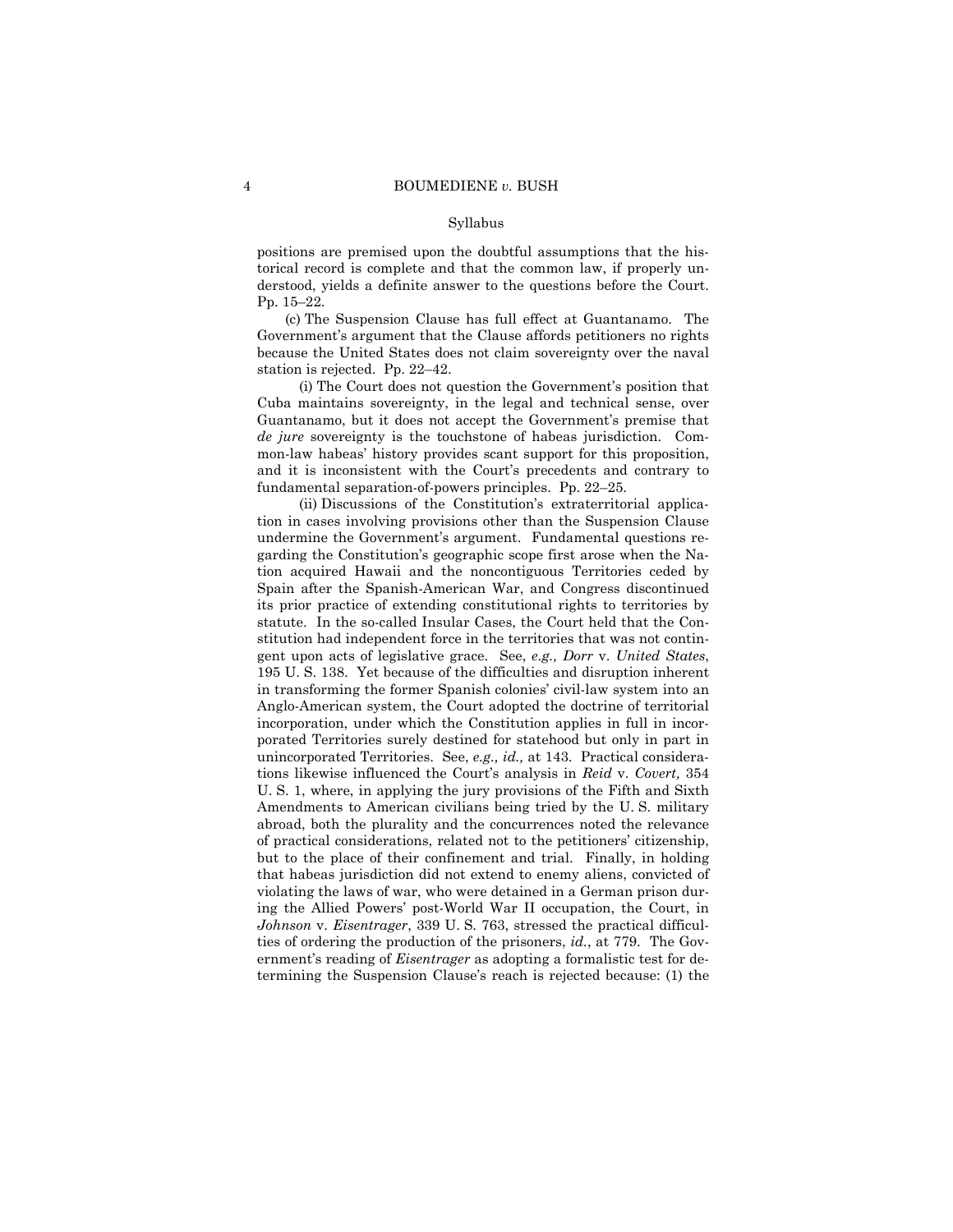discussion of practical considerations in that case was integral to a part of the Court's opinion that came before it announced its holding, see *id.,* at 781; (2) it mentioned the concept of territorial sovereignty only twice in its opinion, in contrast to its significant discussion of practical barriers to the running of the writ; and (3) if the Government's reading were correct, the opinion would have marked not only a change in, but a complete repudiation of, the Insular Cases' (and later *Reid*'s) functional approach. A constricted reading of *Eisentrager* overlooks what the Court sees as a common thread uniting all these cases: The idea that extraterritoriality questions turn on objective factors and practical concerns, not formalism. Pp. 25–34.

 this Court, say "what the law is." *Marbury* v. *Madison*, 1 Cranch (iii) The Government's sovereignty-based test raises troubling separation-of-powers concerns, which are illustrated by Guantanamo's political history. Although the United States has maintained complete and uninterrupted control of Guantanamo for over 100 years, the Government's view is that the Constitution has no effect there, at least as to noncitizens, because the United States disclaimed formal sovereignty in its 1903 lease with Cuba. The Nation's basic charter cannot be contracted away like this. The Constitution grants Congress and the President the power to acquire, dispose of, and govern territory, not the power to decide when and where its terms apply. To hold that the political branches may switch the Constitution on or off at will would lead to a regime in which they, not 137, 177. These concerns have particular bearing upon the Suspension Clause question here, for the habeas writ is itself an indispensable mechanism for monitoring the separation of powers. Pp. 34–36.

 (iv) Based on *Eisentrager, supra*, at 777, and the Court's reasoning in its other extraterritoriality opinions, at least three factors are relevant in determining the Suspension Clause's reach: (1) the detainees' citizenship and status and the adequacy of the process through which that status was determined; (2) the nature of the sites where apprehension and then detention took place; and (3) the practical obstacles inherent in resolving the prisoner's entitlement to the writ. Application of this framework reveals, first, that petitioners' status is in dispute: They are not American citizens, but deny they are enemy combatants; and although they have been afforded some process in CSRT proceedings, there has been no *Eisentrager*–style trial by military commission for violations of the laws of war. Second, while the sites of petitioners' apprehension and detention weigh against finding they have Suspension Clause rights, there are critical differences between *Eisentrager*'s German prison, circa 1950, and the Guantanamo Naval Station in 2008, given the Government's absolute and indefinite control over the naval station. Third, although the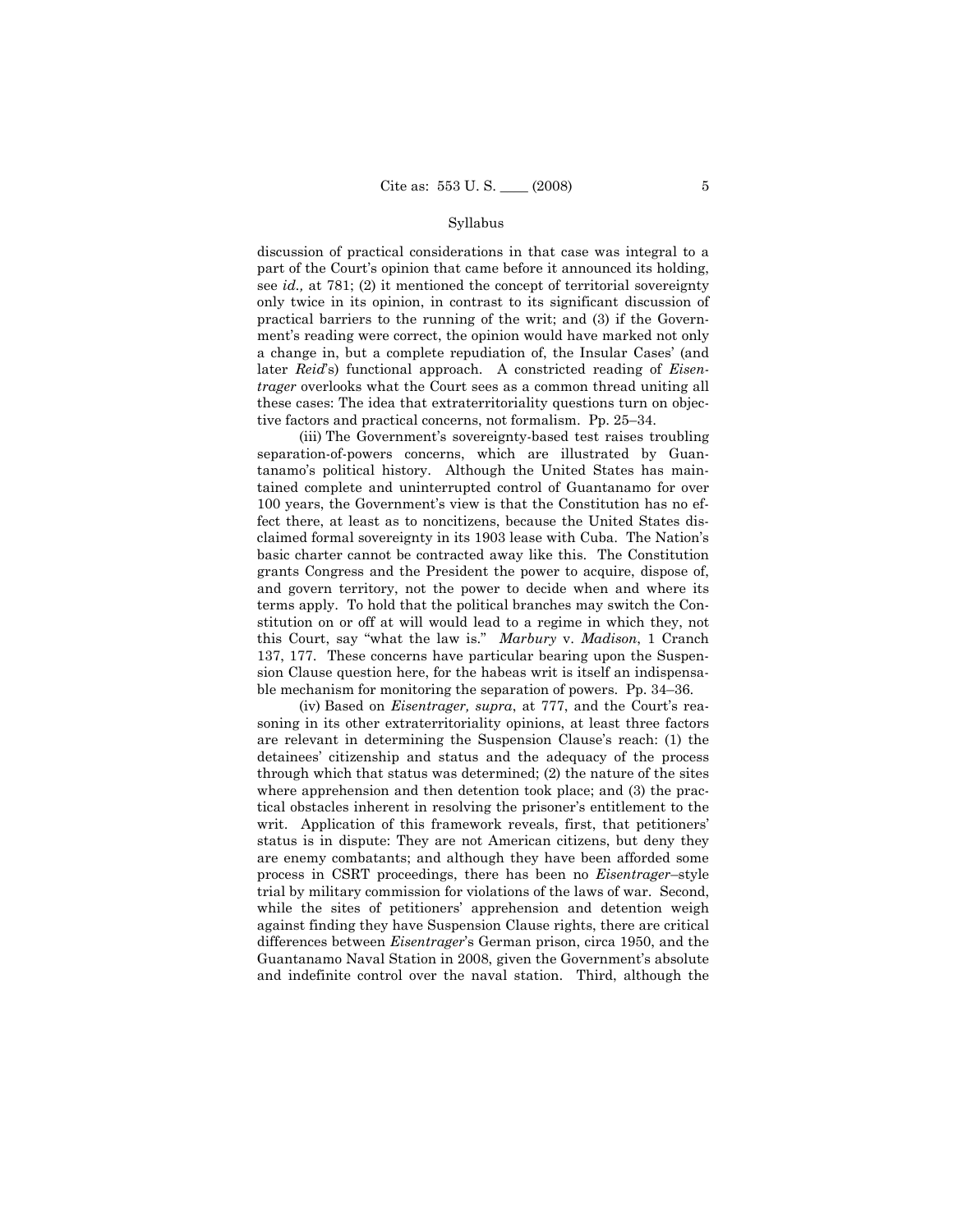Court is sensitive to the financial and administrative costs of holding the Suspension Clause applicable in a case of military detention abroad, these factors are not dispositive because the Government presents no credible arguments that the military mission at Guantanamo would be compromised if habeas courts had jurisdiction. The situation in *Eisentrager* was far different, given the historical context and nature of the military's mission in post-War Germany. Pp. 36– 41.

(d) Petitioners are therefore entitled to the habeas privilege, and if that privilege is to be denied them, Congress must act in accordance with the Suspension Clause's requirements. Cf. *Rasul,* 542 U. S., at 564. Pp. 41–42.

3. Because the DTA's procedures for reviewing detainees' status are not an adequate and effective substitute for the habeas writ, MCA §7 operates as an unconstitutional suspension of the writ. Pp. 42–64.

(a) Given its holding that the writ does not run to petitioners, the D. C. Circuit found it unnecessary to consider whether there was an adequate substitute for habeas. This Court usually remands for consideration of questions not decided below, but departure from this rule is appropriate in "exceptional" circumstances, see, *e.g., Cooper Industries, Inc.* v. *Aviall Services, Inc.*, 543 U. S. 157, 169, here, the grave separation-of-powers issues raised by these cases and the fact that petitioners have been denied meaningful access to a judicial forum for years. Pp. 42–44.

 saving clause in either Act. That Congress intended to create a more (b) Historically, Congress has taken care to avoid suspensions of the writ. For example, the statutes at issue in the Court's two leading cases addressing habeas substitutes, *Swain* v. *Pressley*, 430 U. S. 372, and *United States* v. *Hayman*, 342 U. S. 205, were attempts to streamline habeas relief, not to cut it back. Those cases provide little guidance here because, *inter alia,* the statutes in question gave the courts broad remedial powers to secure the historic office of the writ, and included saving clauses to preserve habeas review as an avenue of last resort. In contrast, Congress intended the DTA and the MCA to circumscribe habeas review, as is evident from the unequivocal nature of MCA §7's jurisdiction-stripping language, from the DTA's text limiting the Court of Appeals' jurisdiction to assessing whether the CSRT complied with the "standards and procedures specified by the Secretary of Defense," DTA §1005(e)(2)(C), and from the absence of a limited procedure is also confirmed by the legislative history and by a comparison of the DTA and the habeas statute that would govern in MCA §7's absence, 28 U. S. C. §2241. In §2241, Congress authorized "any justice" or "circuit judge" to issue the writ, thereby accommodat-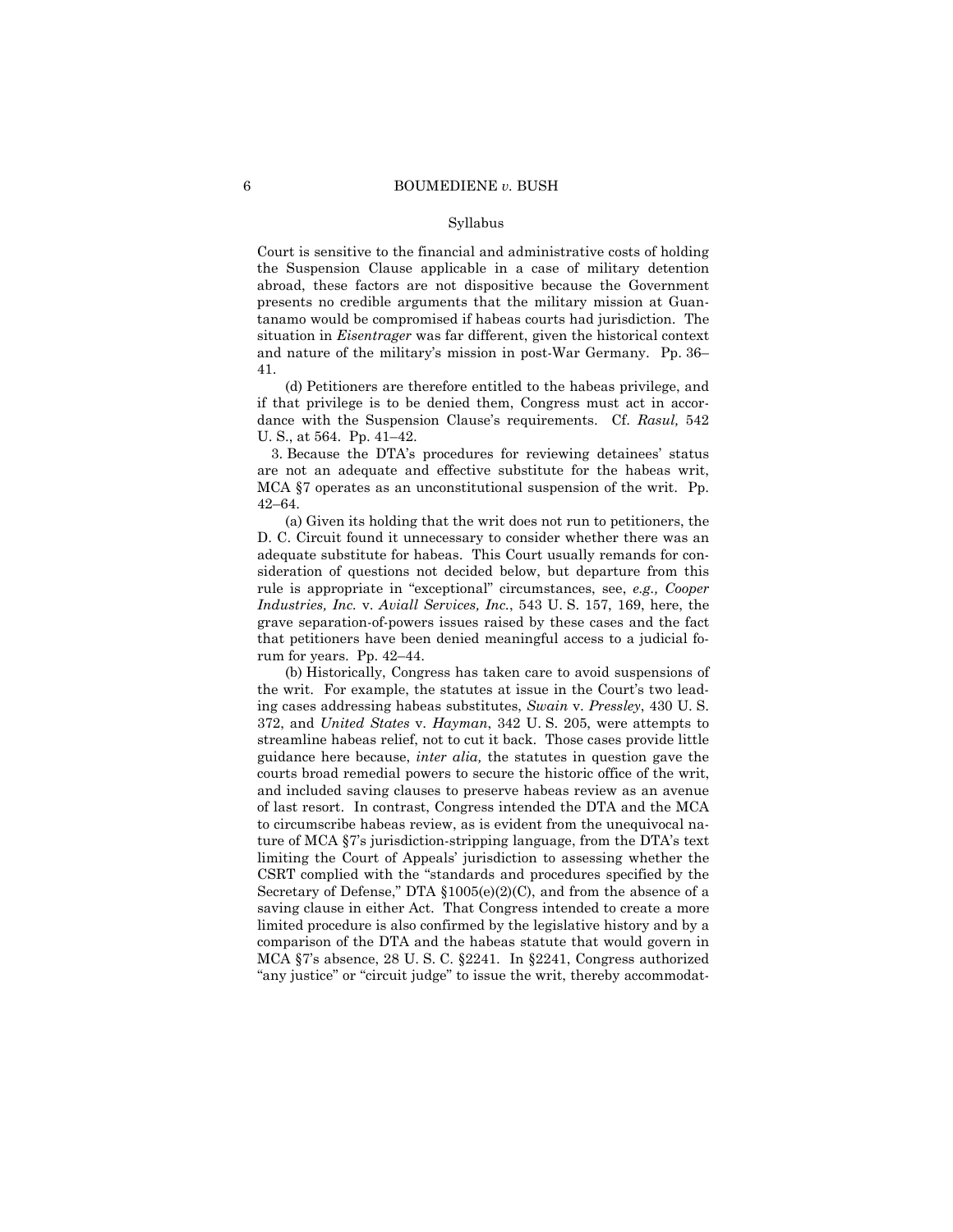ing the necessity for factfinding that will arise in some cases by allowing the appellate judge or Justice to transfer the case to a district court. See §2241(b). However, by granting the D. C. Circuit "exclusive" jurisdiction over petitioners' cases, see DTA §1005(e)(2)(A), Congress has foreclosed that option in these cases. Pp. 44–49.

 tion that he is an enemy combatant. At the CSRT stage the detainee (c) This Court does not endeavor to offer a comprehensive summary of the requisites for an adequate habeas substitute. It is uncontroversial, however, that the habeas privilege entitles the prisoner to a meaningful opportunity to demonstrate that he is being held pursuant to "the erroneous application or interpretation" of relevant law, *INS* v. *St. Cyr*, 533 U. S. 289, 302, and the habeas court must have the power to order the conditional release of an individual unlawfully detained. But more may be required depending on the circumstances. Petitioners identify what they see as myriad deficiencies in the CSRTs, the most relevant being the constraints upon the detainee's ability to rebut the factual basis for the Government's asserhas limited means to find or present evidence to challenge the Government's case, does not have the assistance of counsel, and may not be aware of the most critical allegations that the Government relied upon to order his detention. His opportunity to confront witnesses is likely to be more theoretical than real, given that there are no limits on the admission of hearsay. The Court therefore agrees with petitioners that there is considerable risk of error in the tribunal's findings of fact. And given that the consequence of error may be detention for the duration of hostilities that may last a generation or more, the risk is too significant to ignore. Accordingly, for the habeas writ, or its substitute, to function as an effective and meaningful remedy in this context, the court conducting the collateral proceeding must have some ability to correct any errors, to assess the sufficiency of the Government's evidence, and to admit and consider relevant exculpatory evidence that was not introduced during the earlier proceeding. *In re Yamashita*, 327 U. S. 1, 5, 8, and *Ex parte Quirin*, 317 U. S. 1, 23–25, distinguished. Pp. 49–57.

(d) Petitioners have met their burden of establishing that the DTA review process is, on its face, an inadequate substitute for habeas. Among the constitutional infirmities from which the DTA potentially suffers are the absence of provisions allowing petitioners to challenge the President's authority under the AUMF to detain them indefinitely, to contest the CSRT's findings of fact, to supplement the record on review with exculpatory evidence discovered after the CSRT proceedings, and to request release. The statute cannot be read to contain each of these constitutionally required procedures. MCA §7 thus effects an unconstitutional suspension of the writ.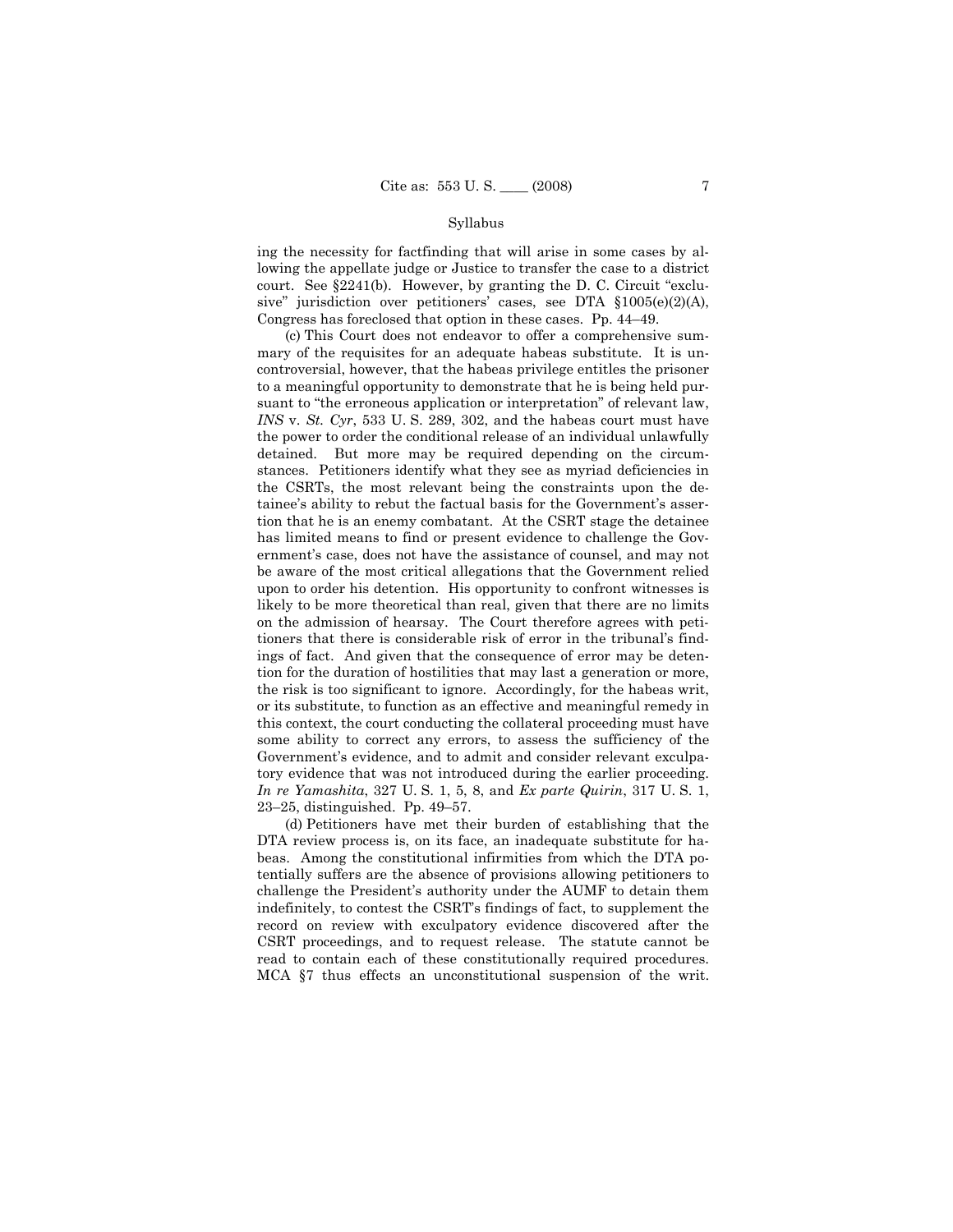There is no jurisdictional bar to the District Court's entertaining petitioners' claims. Pp. 57–64.

4. Nor are there prudential barriers to habeas review. Pp. 64–70.

 actions would be to require additional months, if not years, of delay. (a) Petitioners need not seek review of their CSRT determinations in the D. C. Circuit before proceeding with their habeas actions in the District Court. If these cases involved detainees held for only a short time while awaiting their CSRT determinations, or were it probable that the Court of Appeals could complete a prompt review of their applications, the case for requiring temporary abstention or exhaustion of alternative remedies would be much stronger. But these qualifications no longer pertain here. In some instances six years have elapsed without the judicial oversight that habeas corpus or an adequate substitute demands. To require these detainees to pursue the limited structure of DTA review before proceeding with habeas This holding should not be read to imply that a habeas court should intervene the moment an enemy combatant steps foot in a territory where the writ runs. Except in cases of undue delay, such as the present, federal courts should refrain from entertaining an enemy combatant's habeas petition at least until after the CSRT has had a chance to review his status. Pp. 64–67.

(b) In effectuating today's holding, certain accommodations including channeling future cases to a single district court and requiring that court to use its discretion to accommodate to the greatest extent possible the Government's legitimate interest in protecting sources and intelligence gathering methods—should be made to reduce the burden habeas proceedings will place on the military, without impermissibly diluting the writ's protections. Pp. 67–68.

5. In considering both the procedural and substantive standards used to impose detention to prevent acts of terrorism, the courts must accord proper deference to the political branches. However, security subsists, too, in fidelity to freedom's first principles, chief among them being freedom from arbitrary and unlawful restraint and the personal liberty that is secured by adherence to the separation of powers. Pp. 68–70.

476 F. 3d 981, reversed and remanded.

KENNEDY, J., delivered the opinion of the Court, in which STEVENS, SOUTER, GINSBURG, and BREYER, JJ., joined. SOUTER, J., filed a concurring opinion, in which GINSBURG and BREYER, JJ., joined. ROBERTS, C. J., filed a dissenting opinion, in which SCALIA, THOMAS, and ALITO, JJ., joined. SCALIA, J., filed a dissenting opinion, in which ROBERTS, C. J., and THOMAS and ALITO, JJ., joined.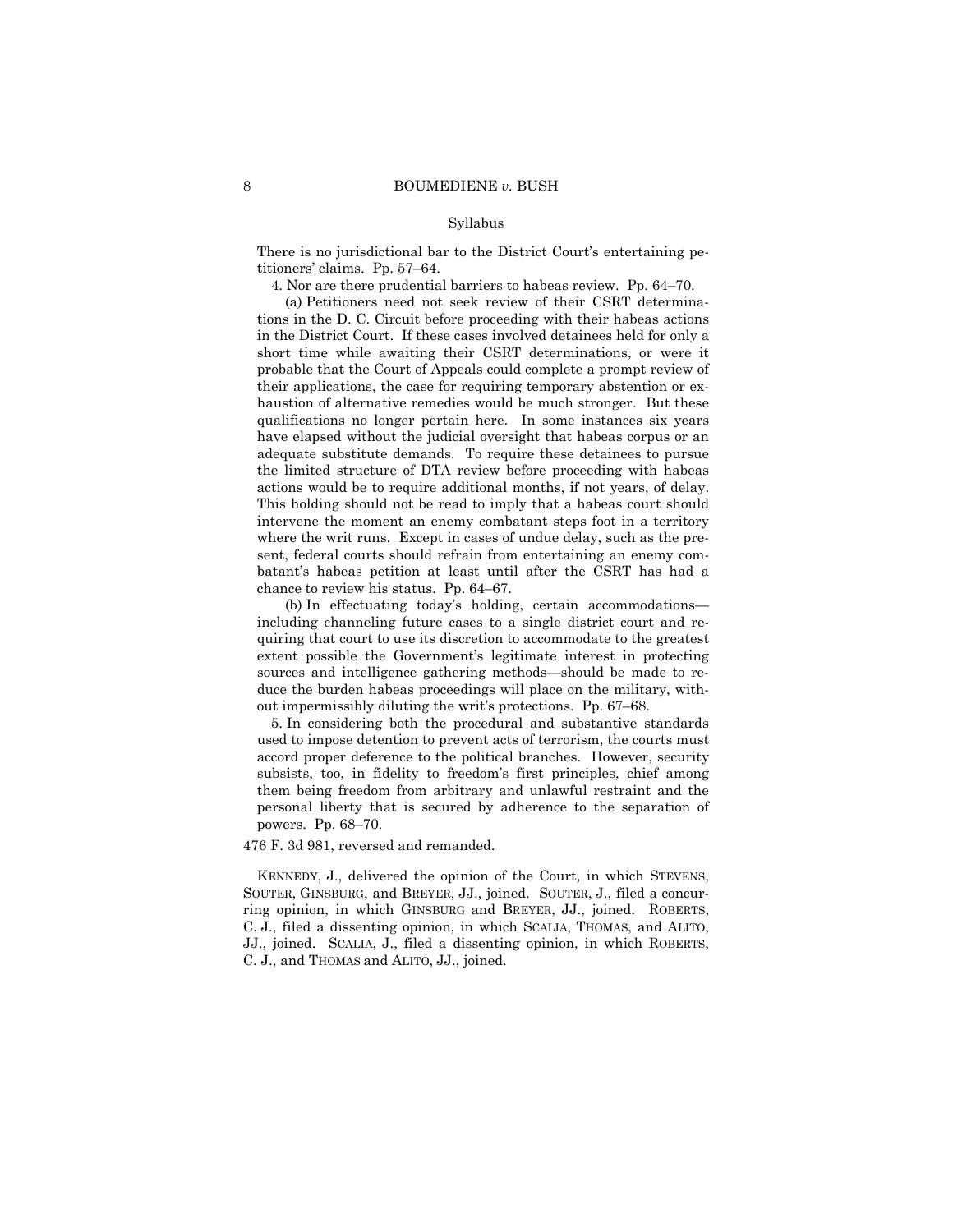preliminary print of the United States Reports. Readers are requested to notify the Reporter of Decisions, Supreme Court of the United States, Wash- ington, D. C. 20543, of any typographical or other formal errors, in order that corrections may be made before the preliminary print goes to press. NOTICE: This opinion is subject to formal revision before publication in the

# $\frac{1}{2}$  , where  $\frac{1}{2}$ **SUPREME COURT OF THE UNITED STATES**

 $\frac{1}{2}$  ,  $\frac{1}{2}$  ,  $\frac{1}{2}$  ,  $\frac{1}{2}$  ,  $\frac{1}{2}$  ,  $\frac{1}{2}$ Nos. 06–1195 and 06–1196

# LAKHDAR BOUMEDIENE, ET AL., PETITIONERS 06–1195 *v.*  GEORGE W. BUSH, PRESIDENT OF THE UNITED STATES, ET AL.

# KHALED A. F. AL ODAH, NEXT FRIEND OF FAWZI KHALID ABDULLAH FAHAD AL ODAH, ET AL., **PETITIONERS**

06–1196 *v.* 

# UNITED STATES ET AL.

# ON WRITS OF CERTIORARI TO THE UNITED STATES COURT OF APPEALS FOR THE DISTRICT OF COLUMBIA CIRCUIT

# [June 12, 2008]

# JUSTICE KENNEDY delivered the opinion of the Court.

Petitioners are aliens designated as enemy combatants and detained at the United States Naval Station at Guantanamo Bay, Cuba. There are others detained there, also aliens, who are not parties to this suit.

Petitioners present a question not resolved by our earlier cases relating to the detention of aliens at Guantanamo: whether they have the constitutional privilege of habeas corpus, a privilege not to be withdrawn except in conformance with the Suspension Clause, Art. I, §9, cl. 2. We hold these petitioners do have the habeas corpus privilege. Congress has enacted a statute, the Detainee Treatment Act of 2005 (DTA), 119 Stat. 2739, that pro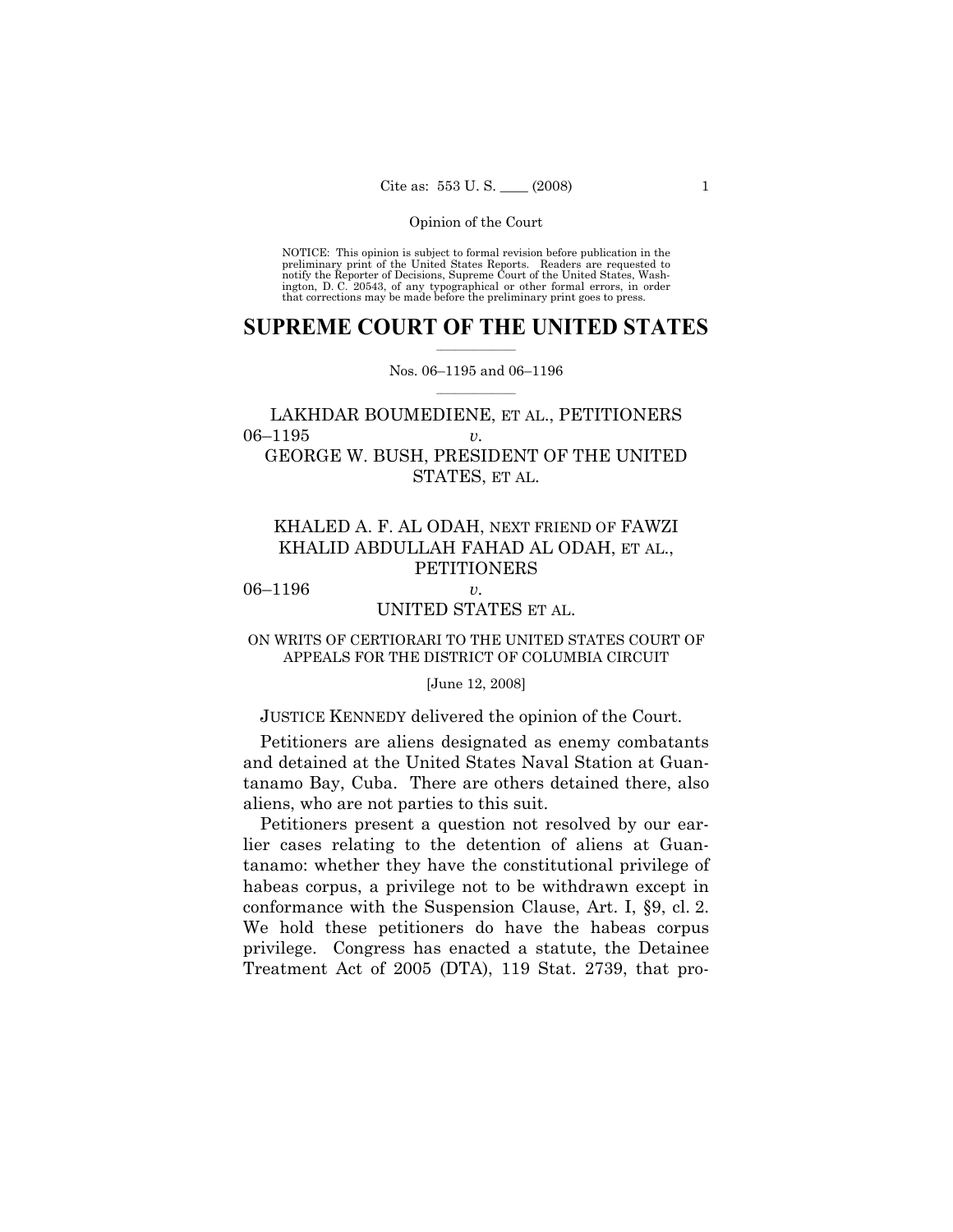# Opinion of the Court

vides certain procedures for review of the detainees' status. We hold that those procedures are not an adequate and effective substitute for habeas corpus. Therefore §7 of the Military Commissions Act of 2006 (MCA), 28 U. S. C. A. §2241(e) (Supp. 2007), operates as an unconstitutional suspension of the writ. We do not address whether the President has authority to detain these petitioners nor do we hold that the writ must issue. These and other questions regarding the legality of the detention are to be resolved in the first instance by the District Court.

I

Under the Authorization for Use of Military Force (AUMF), §2(a), 115 Stat. 224, note following 50 U. S. C. §1541 (2000 ed., Supp. V), the President is authorized "to use all necessary and appropriate force against those nations, organizations, or persons he determines planned, authorized, committed, or aided the terrorist attacks that occurred on September 11, 2001, or harbored such organizations or persons, in order to prevent any future acts of international terrorism against the United States by such nations, organizations or persons."

In *Hamdi* v. *Rumsfeld*, 542 U. S. 507 (2004), five Members of the Court recognized that detention of individuals who fought against the United States in Afghanistan "for the duration of the particular conflict in which they were captured, is so fundamental and accepted an incident to war as to be an exercise of the 'necessary and appropriate force' Congress has authorized the President to use." *Id.*, at 518 (plurality opinion of O'Connor, J.), *id*., at 588–589 (THOMAS, J., dissenting). After *Hamdi*, the Deputy Secretary of Defense established Combatant Status Review Tribunals (CSRTs) to determine whether individuals detained at Guantanamo were "enemy combatants," as the Department defines that term. See App. to Pet. for Cert.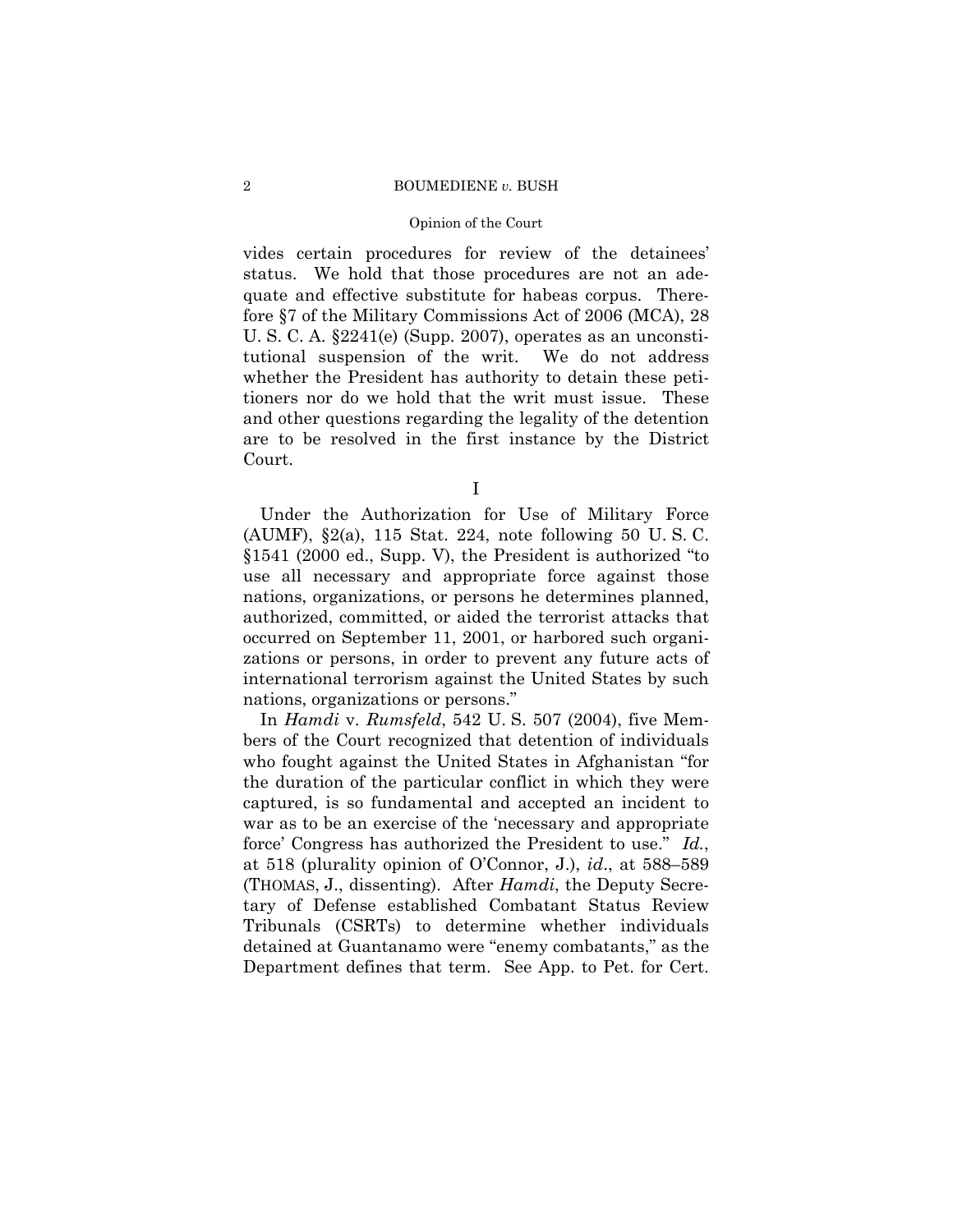in No. 06–1195, p. 81a. A later memorandum established procedures to implement the CSRTs. See App. to Pet. for Cert. in No. 06–1196, p. 147. The Government maintains these procedures were designed to comply with the due process requirements identified by the plurality in *Hamdi*. See Brief for Respondents 10.

Interpreting the AUMF, the Department of Defense ordered the detention of these petitioners, and they were transferred to Guantanamo. Some of these individuals were apprehended on the battlefield in Afghanistan, others in places as far away from there as Bosnia and Gambia. All are foreign nationals, but none is a citizen of a nation now at war with the United States. Each denies he is a member of the al Qaeda terrorist network that carried out the September 11 attacks or of the Taliban regime that provided sanctuary for al Qaeda. Each petitioner appeared before a separate CSRT; was determined to be an enemy combatant; and has sought a writ of habeas corpus in the United States District Court for the District of Columbia.

The first actions commenced in February 2002. The District Court ordered the cases dismissed for lack of jurisdiction because the naval station is outside the sovereign territory of the United States. See *Rasul* v. *Bush*, 215 F. Supp. 2d 55 (2002). The Court of Appeals for the District of Columbia Circuit affirmed. See *Al Odah* v. *United States*, 321 F. 3d 1134, 1145 (2003). We granted certiorari and reversed, holding that 28 U. S. C. §2241 extended statutory habeas corpus jurisdiction to Guantanamo. See *Rasul* v. *Bush*, 542 U. S. 466, 473 (2004). The constitutional issue presented in the instant cases was not reached in *Rasul*. *Id.*, at 476.

After *Rasul*, petitioners' cases were consolidated and entertained in two separate proceedings. In the first set of cases, Judge Richard J. Leon granted the Government's motion to dismiss, holding that the detainees had no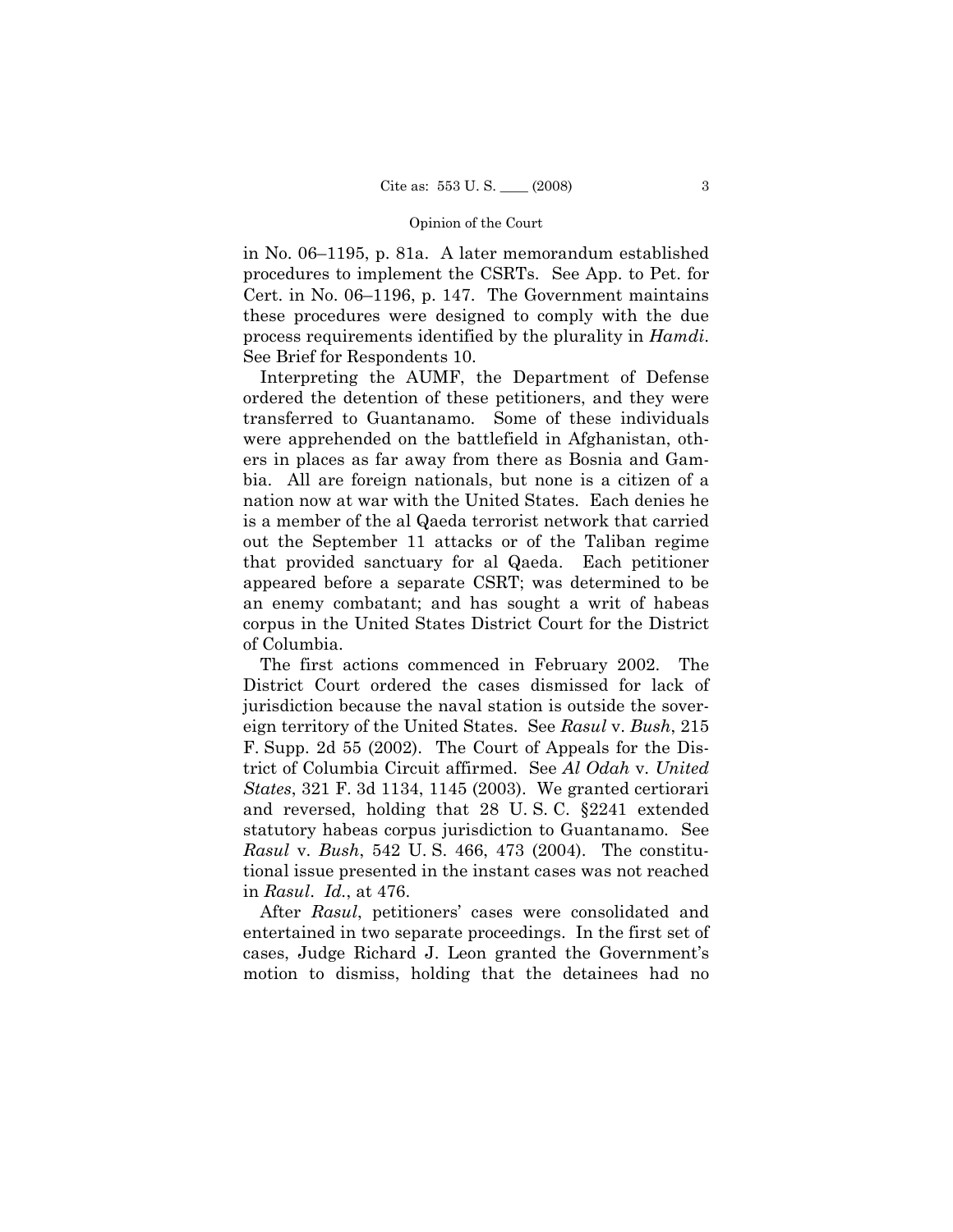## Opinion of the Court

rights that could be vindicated in a habeas corpus action. In the second set of cases Judge Joyce Hens Green reached the opposite conclusion, holding the detainees had rights under the Due Process Clause of the Fifth Amendment. See *Khalid* v. *Bush*, 355 F. Supp. 2d 311, 314 (DC 2005); *In re Guantanamo Detainee Cases*, 355 F. Supp. 2d 443, 464 (DC 2005).

While appeals were pending from the District Court decisions, Congress passed the DTA. Subsection (e) of §1005 of the DTA amended 28 U. S. C. §2241 to provide that "no court, justice, or judge shall have jurisdiction to hear or consider ... an application for a writ of habeas corpus filed by or on behalf of an alien detained by the Department of Defense at Guantanamo Bay, Cuba." 119 Stat. 2742. Section 1005 further provides that the Court of Appeals for the District of Columbia Circuit shall have "exclusive" jurisdiction to review decisions of the CSRTs. *Ibid.*

 In *Hamdan* v. *Rumsfeld*, 548 U. S. 557, 576–577 (2006), the Court held this provision did not apply to cases (like petitioners') pending when the DTA was enacted. Congress responded by passing the MCA, 10 U. S. C. A. §948a *et seq.* (Supp. 2007), which again amended §2241. The text of the statutory amendment is discussed below. See Part II, *infra*. (Four Members of the *Hamdan* majority noted that "[n]othing prevent[ed] the President from returning to Congress to seek the authority he believes necessary." 548 U.S., at 636 (BREYER, J., concurring). The authority to which the concurring opinion referred was the authority to "create military commissions of the kind at issue" in the case. *Ibid*. Nothing in that opinion can be construed as an invitation for Congress to suspend the writ.)

Petitioners' cases were consolidated on appeal, and the parties filed supplemental briefs in light of our decision in *Hamdan*. The Court of Appeals' ruling, 476 F. 3d 981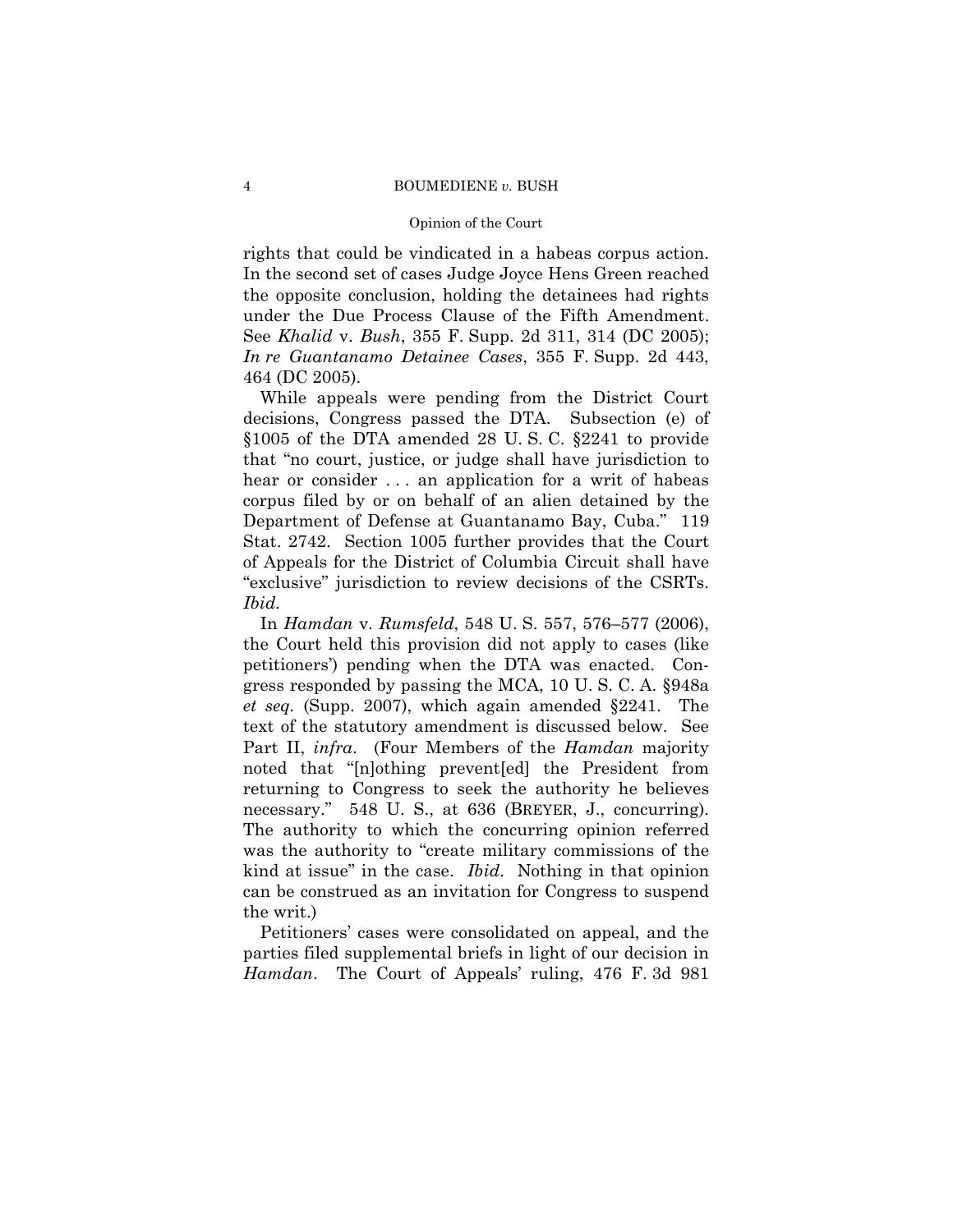(CADC 2007), is the subject of our present review and today's decision.

The Court of Appeals concluded that MCA §7 must be read to strip from it, and all federal courts, jurisdiction to consider petitioners' habeas corpus applications, *id*., at 987; that petitioners are not entitled to the privilege of the writ or the protections of the Suspension Clause, *id.*, at 990–991; and, as a result, that it was unnecessary to consider whether Congress provided an adequate and effective substitute for habeas corpus in the DTA.

We granted certiorari.  $551$  U.S.  $\_\_$  (2007).

II

As a threshold matter, we must decide whether MCA §7 denies the federal courts jurisdiction to hear habeas corpus actions pending at the time of its enactment. We hold the statute does deny that jurisdiction, so that, if the statute is valid, petitioners' cases must be dismissed.

As amended by the terms of the MCA, 28 U. S. C. A. §2241(e) (Supp. 2007) now provides:

"(1) No court, justice, or judge shall have jurisdiction to hear or consider an application for a writ of habeas corpus filed by or on behalf of an alien detained by the United States who has been determined by the United States to have been properly detained as an enemy combatant or is awaiting such determination.

"(2) Except as provided in  $\S$ §1005(e)(2) and (e)(3) of the DTA] no court, justice, or judge shall have jurisdiction to hear or consider any other action against the United States or its agents relating to any aspect of the detention, transfer, treatment, trial, or conditions of confinement of an alien who is or was detained by the United States and has been determined by the United States to have been properly detained as an enemy combatant or is awaiting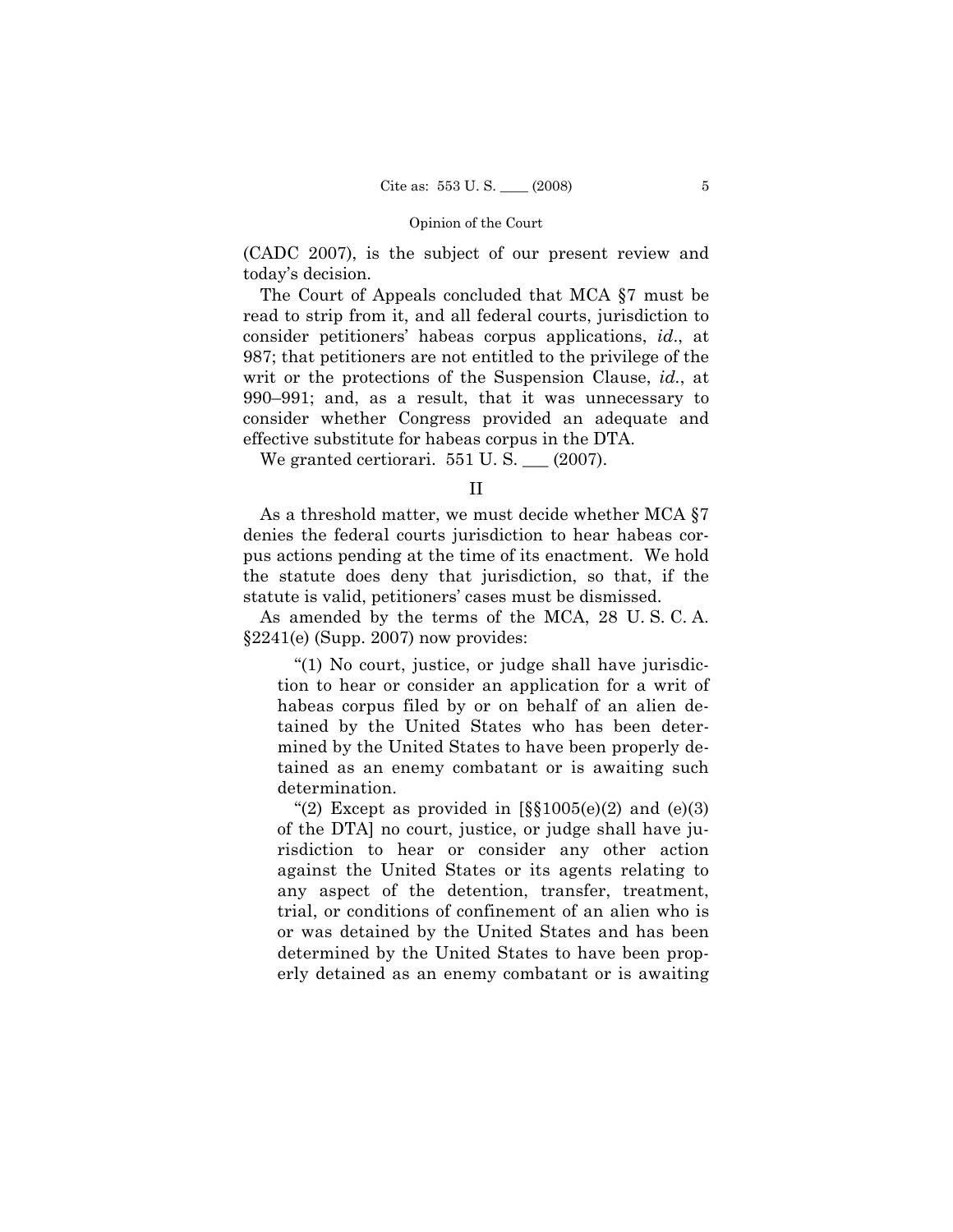such determination."

Section 7(b) of the MCA provides the effective date for the amendment of §2241(e). It states:

"The amendment made by  $[MCA \, \S7(a)]$  shall take effect on the date of the enactment of this Act, and shall apply to all cases, without exception, pending on or after the date of the enactment of this Act which relate to any aspect of the detention, transfer, treatment, trial, or conditions of detention of an alien detained by the United States since September 11, 2001." 120 Stat. 2636.

There is little doubt that the effective date provision applies to habeas corpus actions. Those actions, by definition, are cases "which relate to . . . detention." See Black's Law Dictionary 728 (8th ed. 2004) (defining habeas corpus as "[a] writ employed to bring a person before a court, most frequently to ensure that the party's imprisonment or detention is not illegal"). Petitioners argue, nevertheless, that MCA §7(b) is not a sufficiently clear statement of congressional intent to strip the federal courts of jurisdiction in pending cases. See *Ex parte Yerger*, 8 Wall. 85, 102–103 (1869). We disagree.

Their argument is as follows: Section 2241(e)(1) refers to "a writ of habeas corpus." The next paragraph,  $\S 2241(e)(2)$ , refers to "any other action ... relating to any aspect of the detention, transfer, treatment, trial, or conditions of confinement of an alien who . . . [has] been properly detained as an enemy combatant or is awaiting such determination." There are two separate paragraphs, the argument continues, so there must be two distinct classes of cases. And the effective date subsection, MCA §7(b), it is said, refers only to the second class of cases, for it largely repeats the language of  $\S2241(e)(2)$  by referring to "cases . . . which relate to any aspect of the detention, transfer, treatment, trial, or conditions of detention of an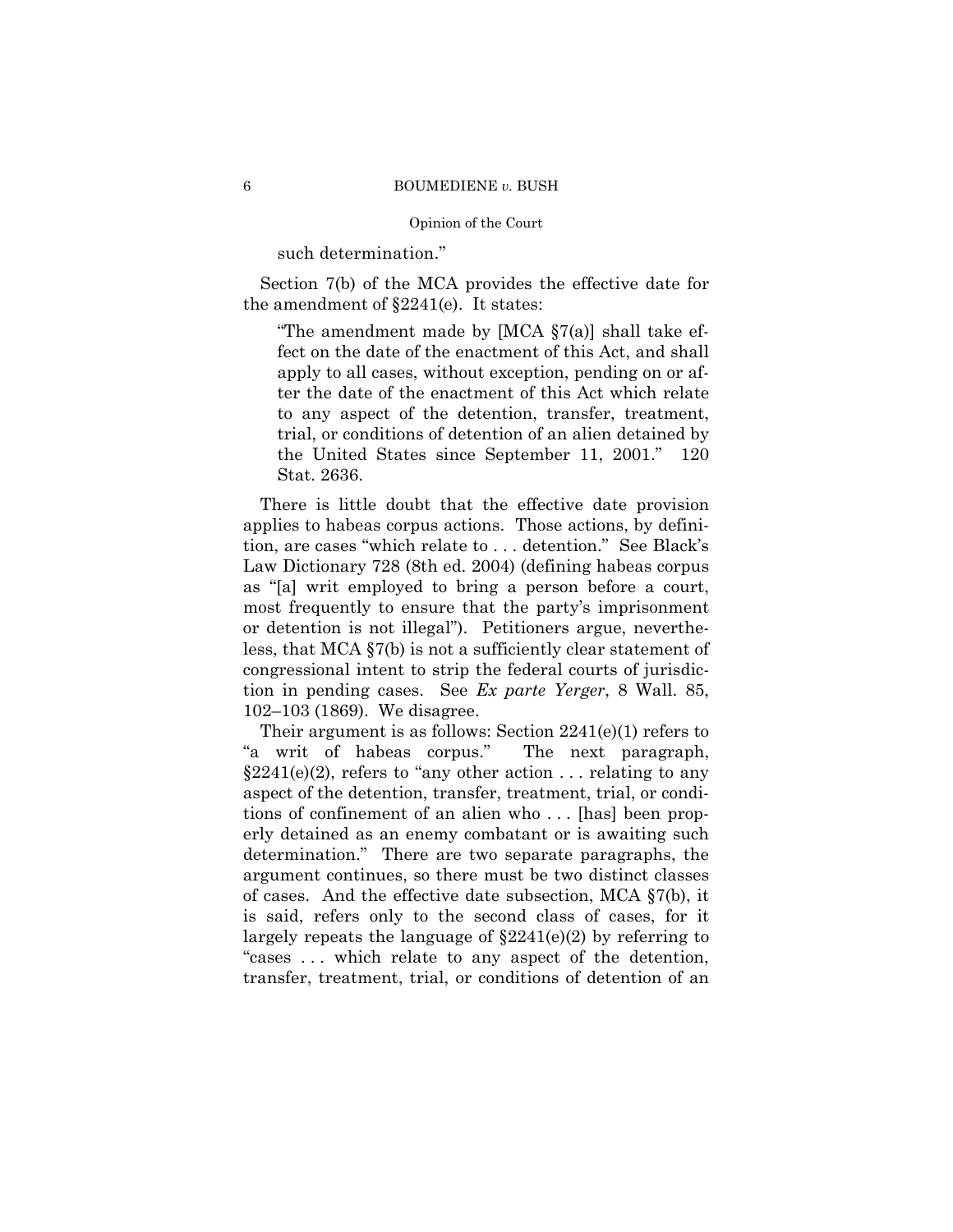alien detained by the United States."

Petitioners' textual argument would have more force were it not for the phrase "other action" in  $\S 2241(e)(2)$ . The phrase cannot be understood without referring back to the paragraph that precedes it,  $\S 2241(e)(1)$ , which explicitly mentions the term "writ of habeas corpus." The structure of the two paragraphs implies that habeas actions are a type of action "relating to any aspect of the detention, transfer, treatment, trial, or conditions of confinement of an alien who is or was detained . . . as an enemy combatant." Pending habeas actions, then, are in the category of cases subject to the statute's jurisdictional bar.

We acknowledge, moreover, the litigation history that prompted Congress to enact the MCA. In *Hamdan* the Court found it unnecessary to address the petitioner's Suspension Clause arguments but noted the relevance of the clear statement rule in deciding whether Congress intended to reach pending habeas corpus cases. See 548 U. S., at 575 (Congress should "not be presumed to have effected such denial [of habeas relief] absent an unmistakably clear statement to the contrary"). This interpretive rule facilitates a dialogue between Congress and the Court. Cf. *Hilton* v. *South Carolina Public Railways Comm'n*, 502 U. S. 197, 206 (1991); H. Hart & A. Sacks, The Legal Process: Basic Problems in the Making and Application of Law 1209–1210 (W. Eskridge & P. Frickey eds. 1994). If the Court invokes a clear statement rule to advise that certain statutory interpretations are favored in order to avoid constitutional difficulties, Congress can make an informed legislative choice either to amend the statute or to retain its existing text. If Congress amends, its intent must be respected even if a difficult constitutional question is presented. The usual presumption is that Members of Congress, in accord with their oath of office, considered the constitutional issue and determined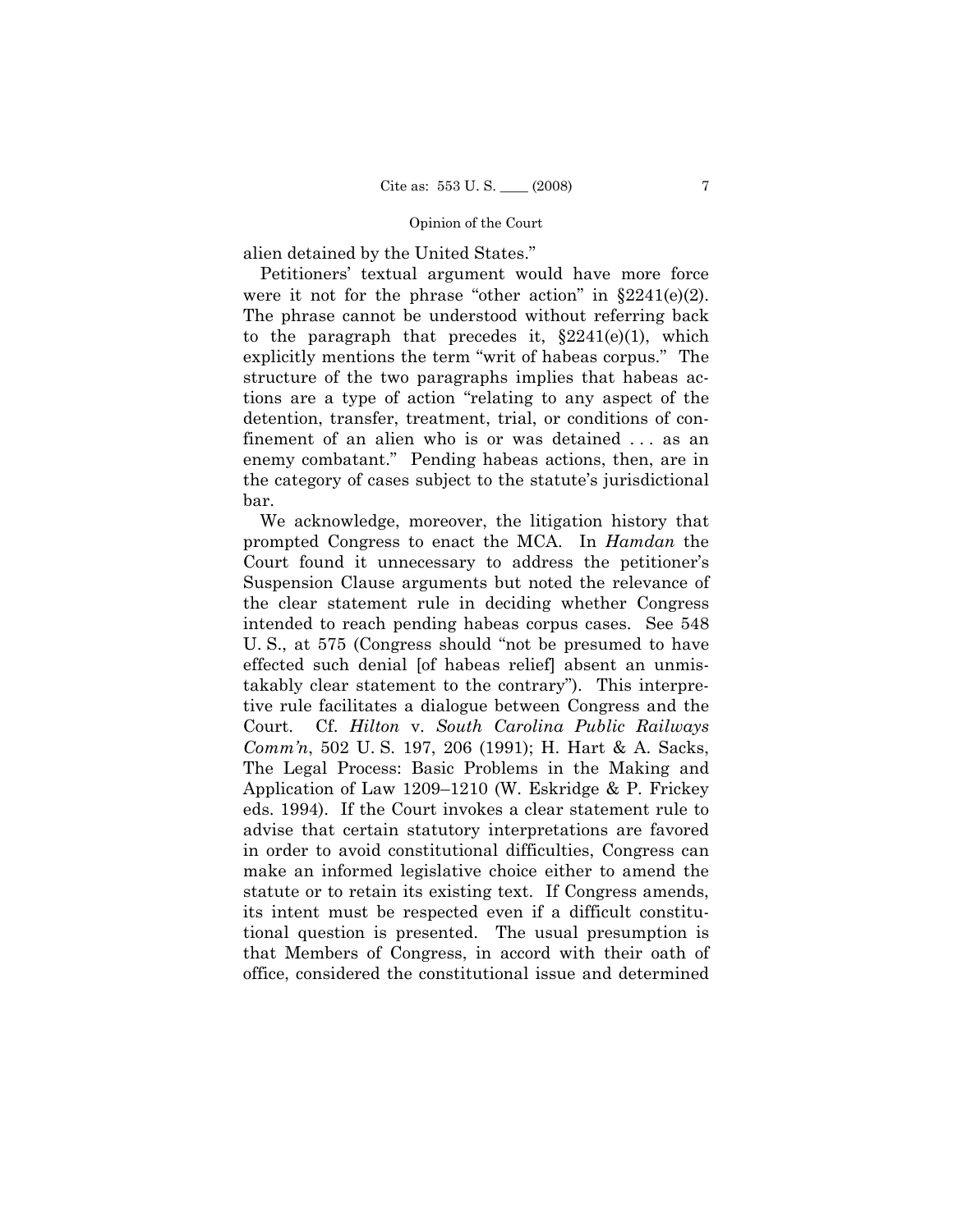# Opinion of the Court

the amended statute to be a lawful one; and the Judiciary, in light of that determination, proceeds to its own independent judgment on the constitutional question when required to do so in a proper case.

If this ongoing dialogue between and among the branches of Government is to be respected, we cannot ignore that the MCA was a direct response to *Hamdan*'s holding that the DTA's jurisdiction-stripping provision had no application to pending cases. The Court of Appeals was correct to take note of the legislative history when construing the statute, see 476 F. 3d, at 986, n. 2 (citing relevant floor statements); and we agree with its conclusion that the MCA deprives the federal courts of jurisdiction to entertain the habeas corpus actions now before us.

# III

In deciding the constitutional questions now presented we must determine whether petitioners are barred from seeking the writ or invoking the protections of the Suspension Clause either because of their status, *i.e.*, petitioners' designation by the Executive Branch as enemy combatants, or their physical location, *i.e.*, their presence at Guantanamo Bay. The Government contends that noncitizens designated as enemy combatants and detained in territory located outside our Nation's borders have no constitutional rights and no privilege of habeas corpus. Petitioners contend they do have cognizable constitutional rights and that Congress, in seeking to eliminate recourse to habeas corpus as a means to assert those rights, acted in violation of the Suspension Clause.

We begin with a brief account of the history and origins of the writ. Our account proceeds from two propositions. First, protection for the privilege of habeas corpus was one of the few safeguards of liberty specified in a Constitution that, at the outset, had no Bill of Rights. In the system conceived by the Framers the writ had a centrality that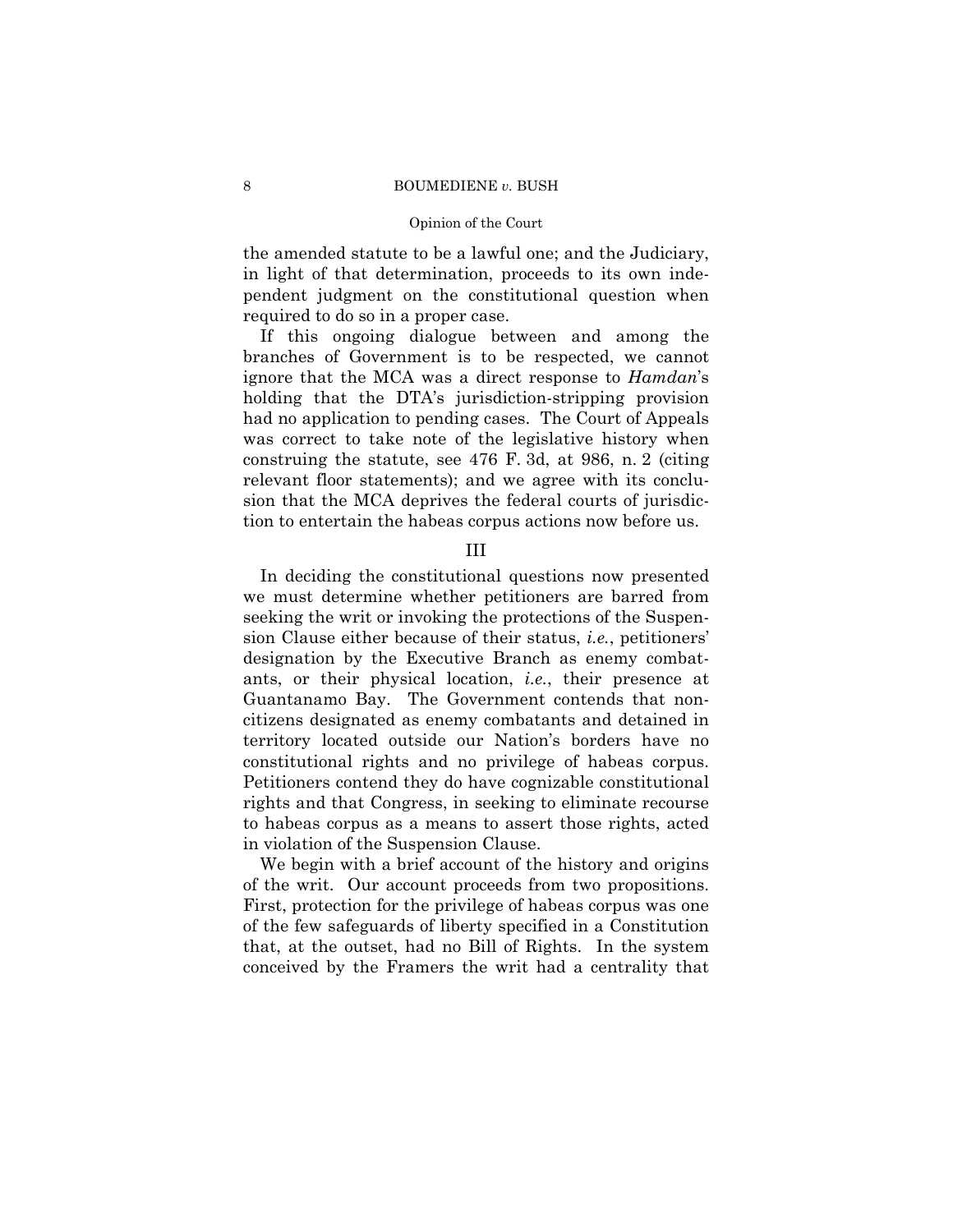must inform proper interpretation of the Suspension Clause. Second, to the extent there were settled precedents or legal commentaries in 1789 regarding the extraterritorial scope of the writ or its application to enemy aliens, those authorities can be instructive for the present cases.

A

The Framers viewed freedom from unlawful restraint as a fundamental precept of liberty, and they understood the writ of habeas corpus as a vital instrument to secure that freedom. Experience taught, however, that the commonlaw writ all too often had been insufficient to guard against the abuse of monarchial power. That history counseled the necessity for specific language in the Constitution to secure the writ and ensure its place in our legal system.

Magna Carta decreed that no man would be imprisoned contrary to the law of the land. Art. 39, in Sources of Our Liberties 17 (R. Perry & J. Cooper eds. 1959) ("No free man shall be taken or imprisoned or dispossessed, or outlawed, or banished, or in any way destroyed, nor will we go upon him, nor send upon him, except by the legal judgment of his peers or by the law of the land"). Important as the principle was, the Barons at Runnymede prescribed no specific legal process to enforce it. Holdsworth tells us, however, that gradually the writ of habeas corpus became the means by which the promise of Magna Carta was fulfilled. 9 W. Holdsworth, A History of English Law 112 (1926) (hereinafter Holdsworth).

The development was painstaking, even by the centuries-long measures of English constitutional history. The writ was known and used in some form at least as early as the reign of Edward I. *Id.*, at 108–125. Yet at the outset it was used to protect not the rights of citizens but those of the King and his courts. The early courts were considered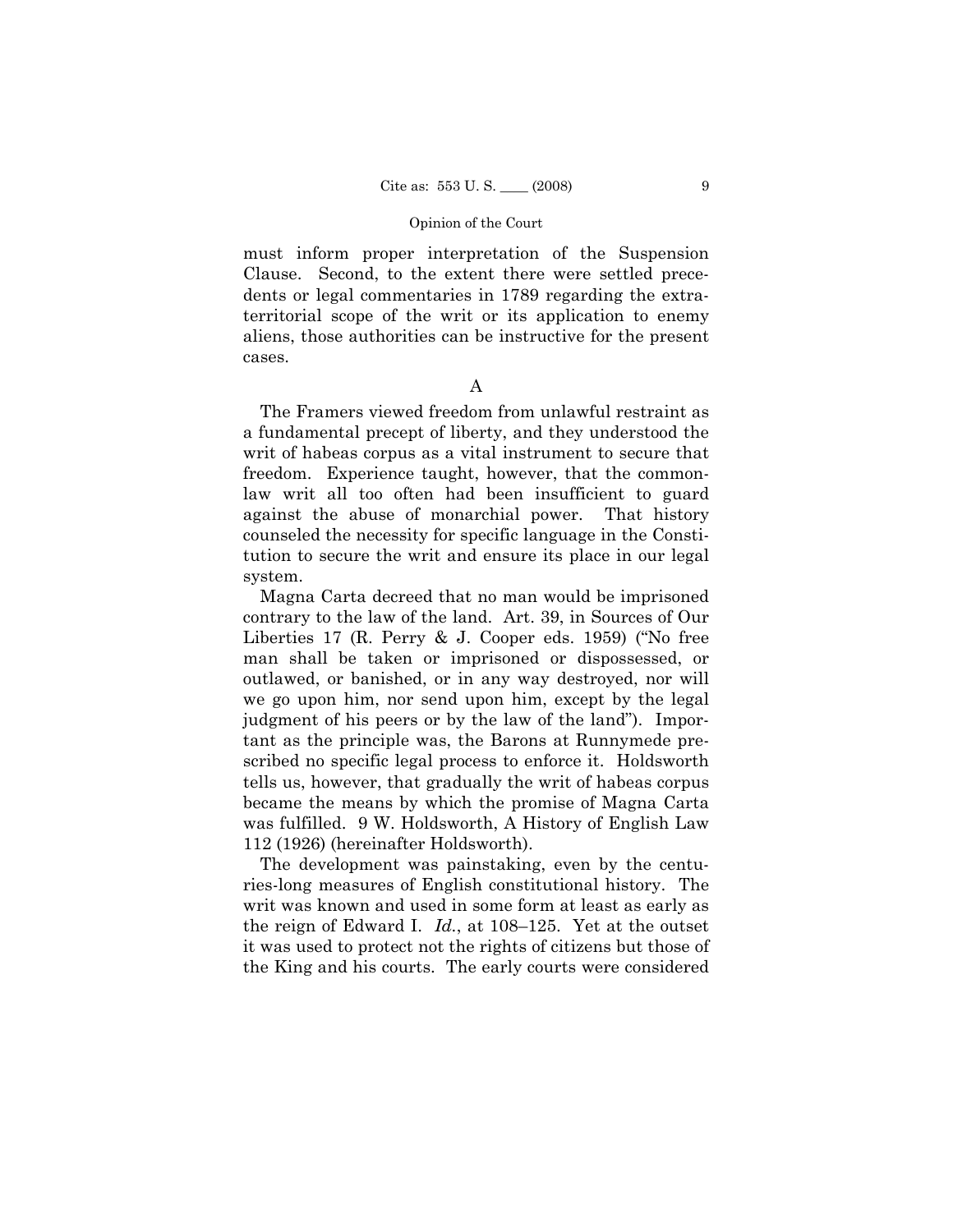## Opinion of the Court

agents of the Crown, designed to assist the King in the exercise of his power. See J. Baker, An Introduction to English Legal History 38–39 (4th ed. 2002). Thus the writ, while it would become part of the foundation of liberty for the King's subjects, was in its earliest use a mechanism for securing compliance with the King's laws. See Halliday & White, The Suspension Clause: English Text, Imperial Contexts, and American Implications, 94 Va. L. Rev. (forthcoming 2008) (hereinafter Halliday & White) (manuscript, at 11, online at http://papers.ssrn.com/sol3 /papers.cfm?abstract\_id=100 8252 (all Internet materials as visited June 9, 2008, and available in Clerk of Court's case file) (noting that "conceptually the writ arose from a theory of power rather than a theory of liberty")). Over time it became clear that by issuing the writ of habeas corpus common-law courts sought to enforce the King's prerogative to inquire into the authority of a jailer to hold a prisoner. See M. Hale, Prerogatives of the King 229 (D. Yale ed. 1976); 2 J. Story, Commentaries on the Constitution of the United States §1341, p. 237 (3d ed. 1858) (noting that the writ ran "into all parts of the king's dominions; for it is said, that the king is entitled, at all times, to have an account, why the liberty of any of his subjects is restrained").

 under the law, because law makes the king"). And, by the Even so, from an early date it was understood that the King, too, was subject to the law. As the writers said of Magna Carta, "it means this, that the king is and shall be below the law." 1 F. Pollock & F. Maitland, History of English Law 173 (2d ed. 1909); see also 2 Bracton On the Laws and Customs of England 33 (S. Thorne transl. 1968) ("The king must not be under man but under God and 1600's, the writ was deemed less an instrument of the King's power and more a restraint upon it. See Collings, Habeas Corpus for Convicts—Constitutional Right or Legislative Grace, 40 Calif. L. Rev. 335, 336 (1952) (noting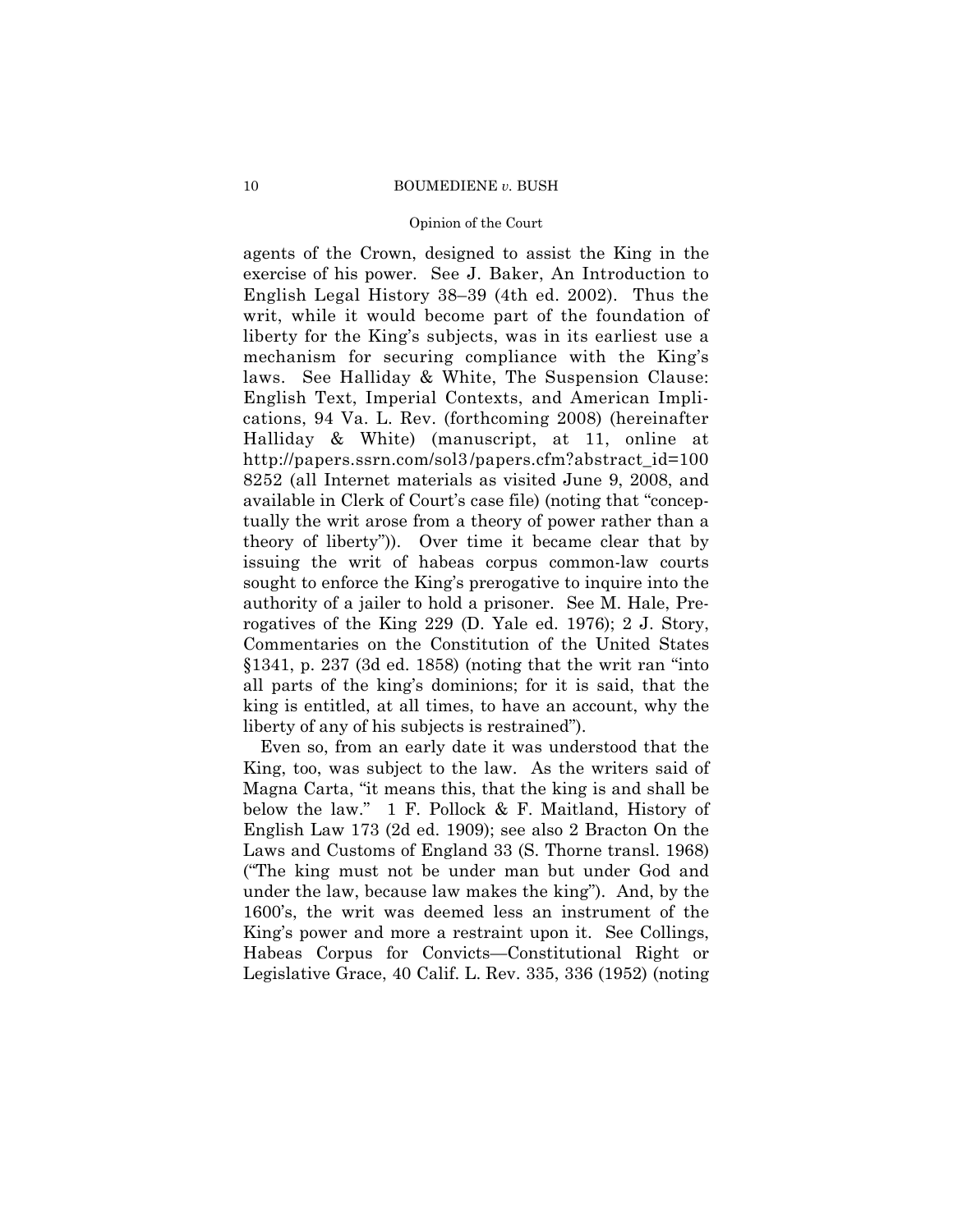that by this point the writ was "the appropriate process for checking illegal imprisonment by public officials").

Still, the writ proved to be an imperfect check. Even when the importance of the writ was well understood in England, habeas relief often was denied by the courts or suspended by Parliament. Denial or suspension occurred in times of political unrest, to the anguish of the imprisoned and the outrage of those in sympathy with them.

A notable example from this period was *Darnel's Case*, 3 How. St. Tr. 1 (K. B. 1627). The events giving rise to the case began when, in a display of the Stuart penchant for authoritarian excess, Charles I demanded that Darnel and at least four others lend him money. Upon their refusal, they were imprisoned. The prisoners sought a writ of habeas corpus; and the King filed a return in the form of a warrant signed by the Attorney General. *Ibid*. The court held this was a sufficient answer and justified the subjects' continued imprisonment. *Id*., at 59.

There was an immediate outcry of protest. The House of Commons promptly passed the Petition of Right, 3 Car. 1, ch. 1 (1627), 5 Statutes of the Realm 23, 24 (reprint 1963), which condemned executive "imprison[ment] without any cause" shown, and declared that "no freeman in any such manner as is before mencioned [shall] be imprisoned or deteined." Yet a full legislative response was long delayed. The King soon began to abuse his authority again, and Parliament was dissolved. See W. Hall & R. Albion, A History of England and the British Empire 328 (3d ed. 1953) (hereinafter Hall & Albion). When Parliament reconvened in 1640, it sought to secure access to the writ by statute. The Act of 1640, 16 Car. 1, ch. 10, 5 Statutes of the Realm, at 110, expressly authorized use of the writ to test the legality of commitment by command or warrant of the King or the Privy Council. Civil strife and the Interregnum soon followed, and not until 1679 did Parliament try once more to secure the writ, this time through the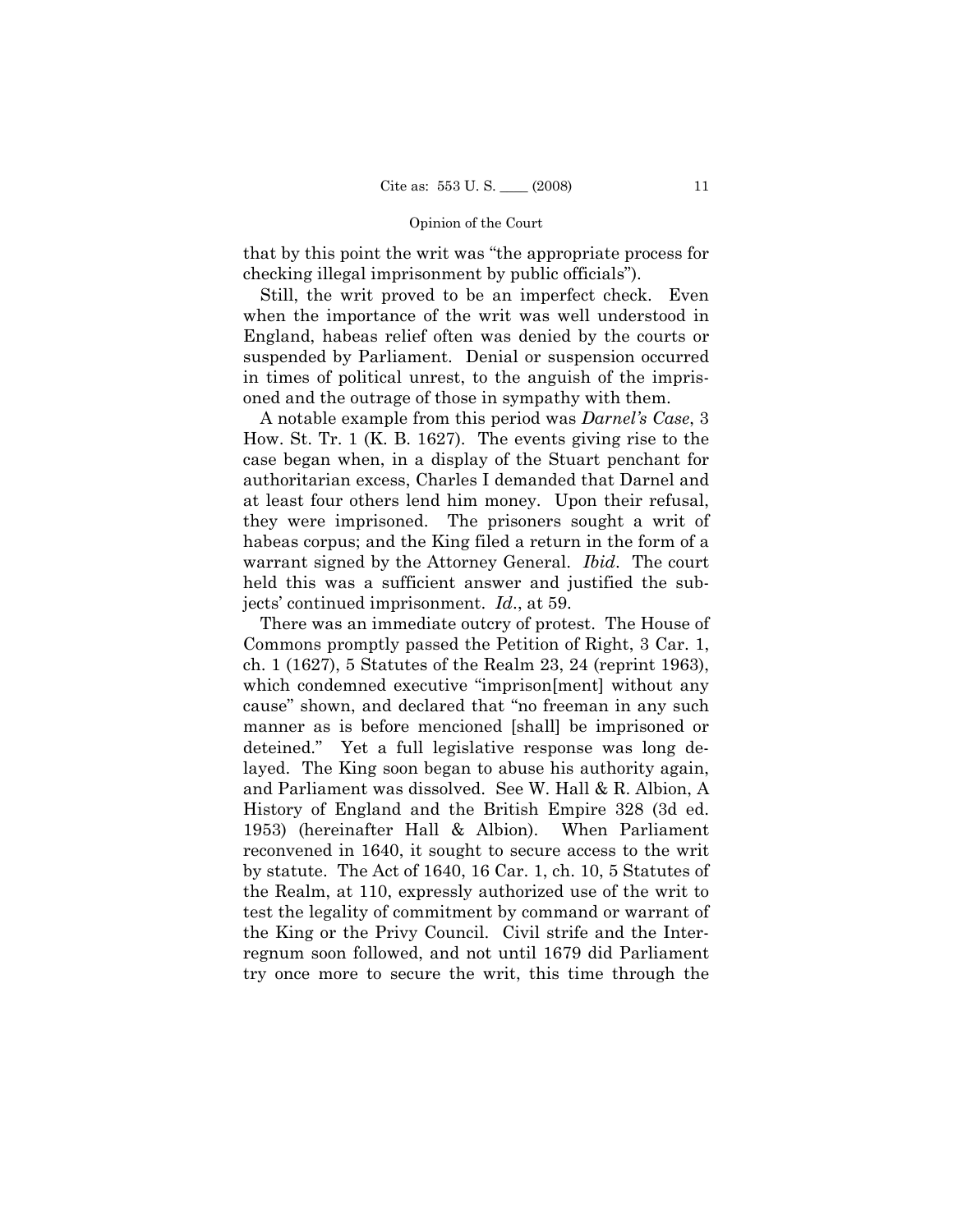## Opinion of the Court

Habeas Corpus Act of 1679, 31 Car. 2, ch. 2, *id.,* at 935. The Act, which later would be described by Blackstone as the "stable bulwark of our liberties," 1 W. Blackstone, Commentaries \*137 (hereinafter Blackstone), established procedures for issuing the writ; and it was the model upon which the habeas statutes of the 13 American Colonies were based, see Collings, *supra*, at 338–339.

This history was known to the Framers. It no doubt confirmed their view that pendular swings to and away from individual liberty were endemic to undivided, uncontrolled power. The Framers' inherent distrust of governmental power was the driving force behind the constitutional plan that allocated powers among three independent branches. This design serves not only to make Government accountable but also to secure individual liberty. See *Loving* v. *United States*, 517 U. S. 748, 756 (1996) (noting that "[e]ven before the birth of this country, separation of powers was known to be a defense against tyranny"); cf. *Youngstown Sheet & Tube Co.* v. *Sawyer*, 343 U. S. 579, 635 (1952) (Jackson, J., concurring) ("[T]he Constitution diffuses power the better to secure liberty"); *Clinton* v. *City of New York*, 524 U. S. 417, 450 (1998) (KENNEDY, J., concurring) ("Liberty is always at stake when one or more of the branches seek to transgress the separation of powers"). Because the Constitution's separation-of-powers structure, like the substantive guarantees of the Fifth and Fourteenth Amendments, see *Yick Wo* v. *Hopkins*, 118 U. S. 356, 374 (1886), protects persons as well as citizens, foreign nationals who have the privilege of litigating in our courts can seek to enforce separation-of-powers principles, see, *e.g.*, *INS* v. *Chadha*, 462 U. S. 919, 958–959 (1983).

That the Framers considered the writ a vital instrument for the protection of individual liberty is evident from the care taken to specify the limited grounds for its suspension: "The Privilege of the Writ of Habeas Corpus shall not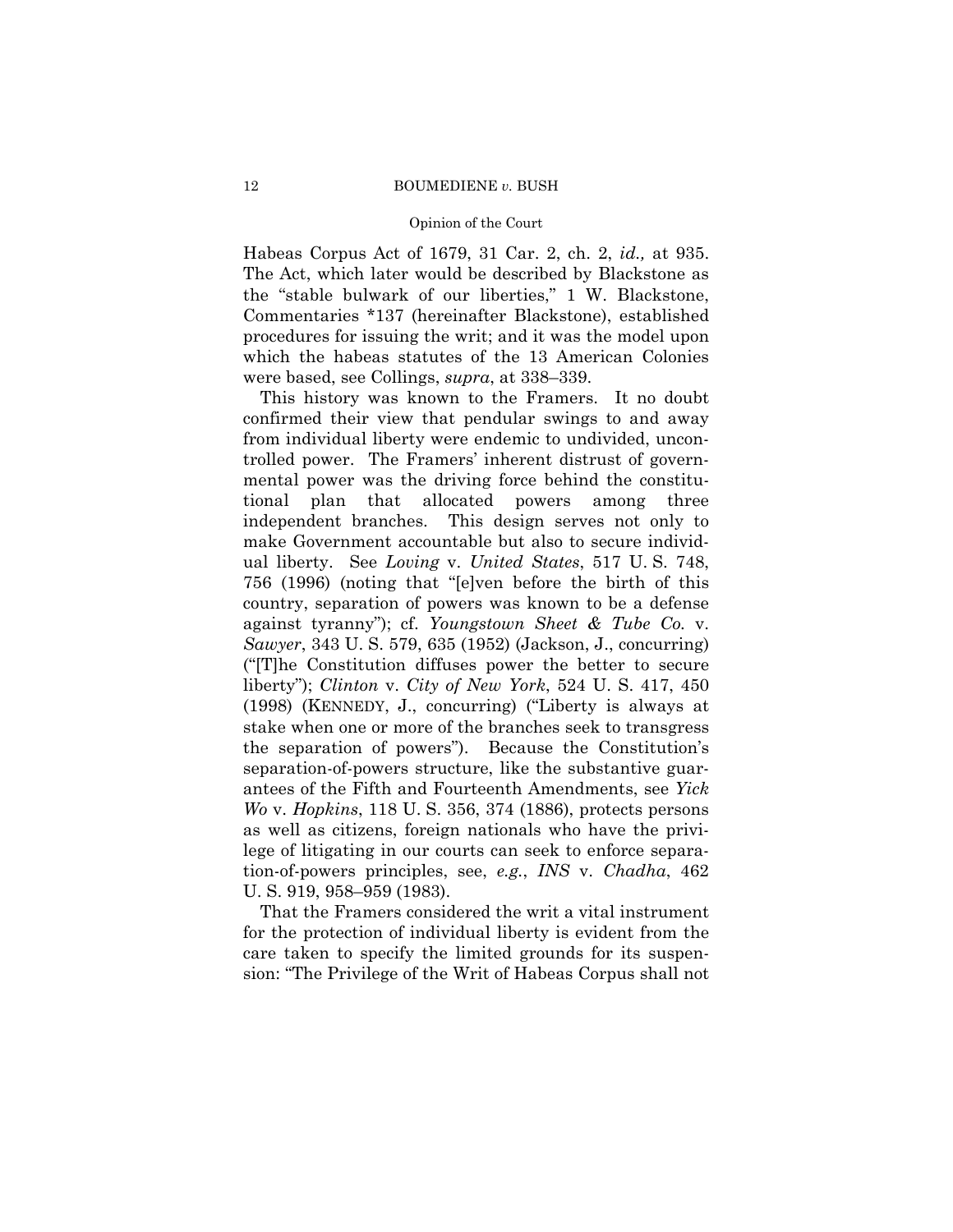be suspended, unless when in Cases of Rebellion or Invasion the public Safety may require it." Art. I, §9, cl. 2; see Amar, Of Sovereignty and Federalism, 96 Yale L. J. 1425, 1509, n. 329 (1987) ("[T]he non-suspension clause is the original Constitution's most explicit reference to remedies"). The word "privilege" was used, perhaps, to avoid mentioning some rights to the exclusion of others. (Indeed, the only mention of the term "right" in the Constitution, as ratified, is in its clause giving Congress the power to protect the rights of authors and inventors. See Art. I, §8, cl. 8.)

 shall suspend the privilege of the writ of *habeas corpus*"). Surviving accounts of the ratification debates provide additional evidence that the Framers deemed the writ to be an essential mechanism in the separation-of-powers scheme. In a critical exchange with Patrick Henry at the Virginia ratifying convention Edmund Randolph referred to the Suspension Clause as an "exception" to the "power given to Congress to regulate courts." See 3 Debates in the Several State Conventions on the Adoption of the Federal Constitution 460–464 (J. Elliot 2d ed. 1876) (hereinafter Elliot's Debates). A resolution passed by the New York ratifying convention made clear its understanding that the Clause not only protects against arbitrary suspensions of the writ but also guarantees an affirmative right to judicial inquiry into the causes of detention. See Resolution of the New York Ratifying Convention (July 26, 1788), in 1 Elliot's Debates 328 (noting the convention's understanding "[t]hat every person restrained of his liberty is entitled to an inquiry into the lawfulness of such restraint, and to a removal thereof if unlawful; and that such inquiry or removal ought not to be denied or delayed, except when, on account of public danger, the Congress Alexander Hamilton likewise explained that by providing the detainee a judicial forum to challenge detention, the writ preserves limited government. As he explained in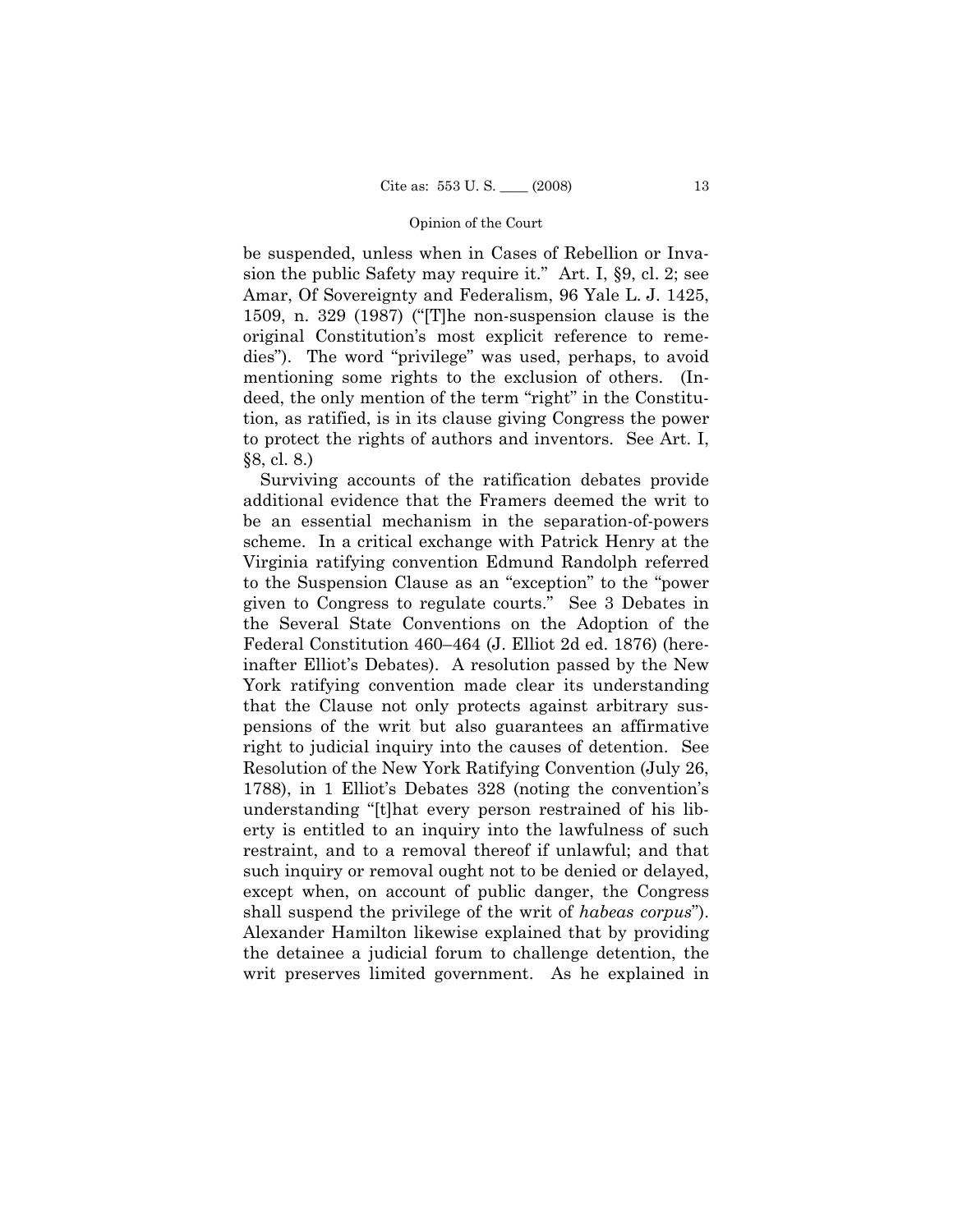The Federalist No. 84:

"[T]he practice of arbitrary imprisonments, have been, in all ages, the favorite and most formidable instruments of tyranny. The observations of the judicious Blackstone . . . are well worthy of recital: 'To bereave a man of life . . . or by violence to confiscate his estate, without accusation or trial, would be so gross and notorious an act of despotism as must at once convey the alarm of tyranny throughout the whole nation; but confinement of the person, by secretly hurrying him to jail, where his sufferings are unknown or forgotten, is a less public, a less striking, and therefore a *more dangerous engine* of arbitrary government.' And as a remedy for this fatal evil he is everywhere peculiarly emphatical in his encomiums on the *habeas corpus*  act, which in one place he calls 'the BULWARK of the British Constitution.'" C. Rossiter ed., p. 512 (1961) (quoting 1 Blackstone \*136, 4 *id.,* at \*438).

Post-1789 habeas developments in England, though not bearing upon the Framers' intent, do verify their foresight. Those later events would underscore the need for structural barriers against arbitrary suspensions of the writ. Just as the writ had been vulnerable to executive and parliamentary encroachment on both sides of the Atlantic before the American Revolution, despite the Habeas Corpus Act of 1679, the writ was suspended with frequency in England during times of political unrest after 1789. Parliament suspended the writ for much of the period from 1792 to 1801, resulting in rampant arbitrary imprisonment. See Hall & Albion 550. Even as late as World War I, at least one prominent English jurist complained that the Defence of the Realm Act, 1914, 4 & 5 Geo. 5, ch.  $29(1)(a)$ , effectively had suspended the privilege of habeas corpus for any person suspected of "communicating with the enemy." See *King* v. *Halliday,* [1917] A. C. 260, 299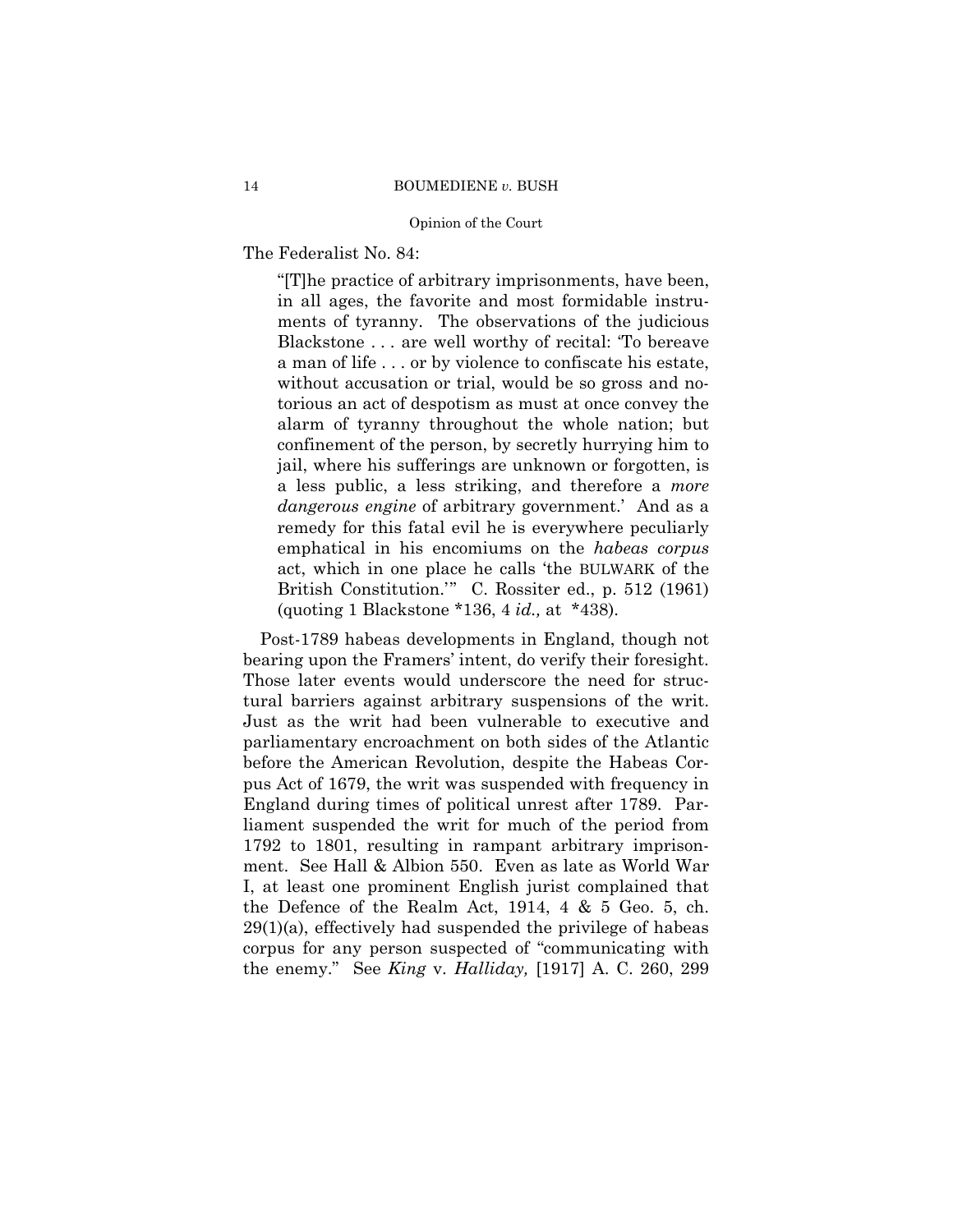(Lord Shaw, dissenting); see generally A. Simpson, In the Highest Degree Odious: Detention Without Trial in Wartime Britain 6–7, 24–25 (1992).

In our own system the Suspension Clause is designed to protect against these cyclical abuses. The Clause protects the rights of the detained by a means consistent with the essential design of the Constitution. It ensures that, except during periods of formal suspension, the Judiciary will have a time-tested device, the writ, to maintain the "delicate balance of governance" that is itself the surest safeguard of liberty. See *Hamdi,* 542 U. S., at 536 (plurality opinion). The Clause protects the rights of the detained by affirming the duty and authority of the Judiciary to call the jailer to account. See *Preiser* v. *Rodriguez*, 411 U. S. 475, 484 (1973) ("[T]he essence of habeas corpus is an attack by a person in custody upon the legality of that custody"); cf. *In re Jackson*, 15 Mich. 417, 439–440 (1867) (Cooley, J., concurring) ("The important fact to be observed in regard to the mode of procedure upon this [habeas] writ is, that it is directed to, and served upon, not the person confined, but his jailer"). The separation-ofpowers doctrine, and the history that influenced its design, therefore must inform the reach and purpose of the Suspension Clause.

# B

The broad historical narrative of the writ and its function is central to our analysis, but we seek guidance as well from founding-era authorities addressing the specific question before us: whether foreign nationals, apprehended and detained in distant countries during a time of serious threats to our Nation's security, may assert the privilege of the writ and seek its protection. The Court has been careful not to foreclose the possibility that the protections of the Suspension Clause have expanded along with post-1789 developments that define the present scope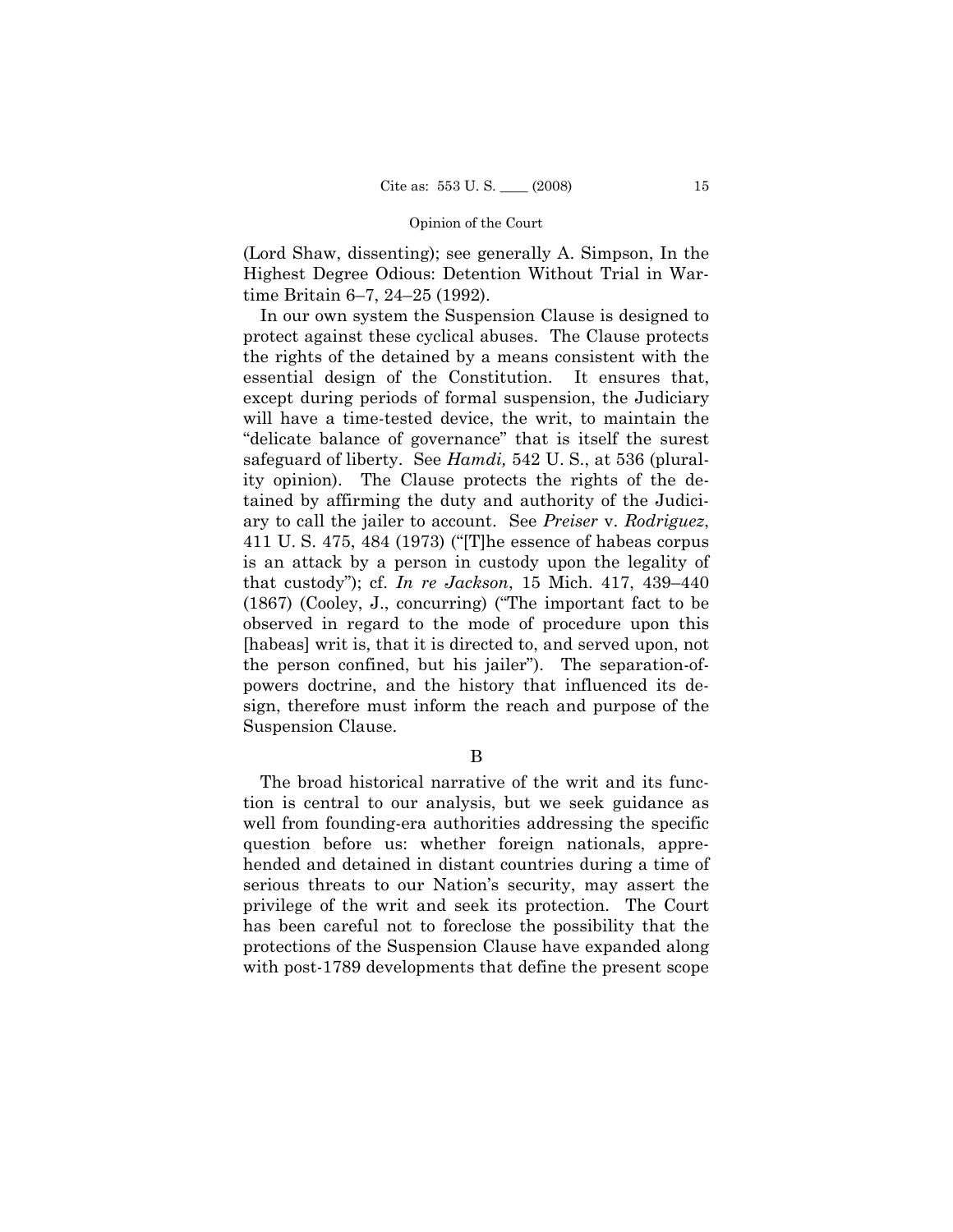## Opinion of the Court

of the writ. See *INS* v. *St. Cyr*, 533 U. S. 289, 300–301 (2001). But the analysis may begin with precedents as of 1789, for the Court has said that "at the absolute minimum" the Clause protects the writ as it existed when the Constitution was drafted and ratified. *Id*., at 301.

To support their arguments, the parties in these cases have examined historical sources to construct a view of the common-law writ as it existed in 1789—as have *amici*  whose expertise in legal history the Court has relied upon in the past. See Brief for Legal Historians as *Amici Curiae;* see also *St. Cyr*, *supra*, at 302, n. 16. The Government argues the common-law writ ran only to those territories over which the Crown was sovereign. See Brief for Respondents 27. Petitioners argue that jurisdiction followed the King's officers. See Brief for Petitioner Boumediene et al. 11. Diligent search by all parties reveals no certain conclusions. In none of the cases cited do we find that a common-law court would or would not have granted, or refused to hear for lack of jurisdiction, a petition for a writ of habeas corpus brought by a prisoner deemed an enemy combatant, under a standard like the one the Department of Defense has used in these cases, and when held in a territory, like Guantanamo, over which the Government has total military and civil control.

We know that at common law a petitioner's status as an alien was not a categorical bar to habeas corpus relief. See, *e.g.*, *Sommersett's Case*, 20 How. St. Tr. 1, 80–82 (1772) (ordering an African slave freed upon finding the custodian's return insufficient); see generally *Khera* v. *Secretary of State for the Home Dept.*, [1984] A. C. 74, 111 ("Habeas corpus protection is often expressed as limited to 'British subjects.' Is it really limited to British nationals? Suffice it to say that the case law has given an emphatic 'no' to the question"). We know as well that common-law courts entertained habeas petitions brought by enemy aliens detained in England—"entertained" at least in the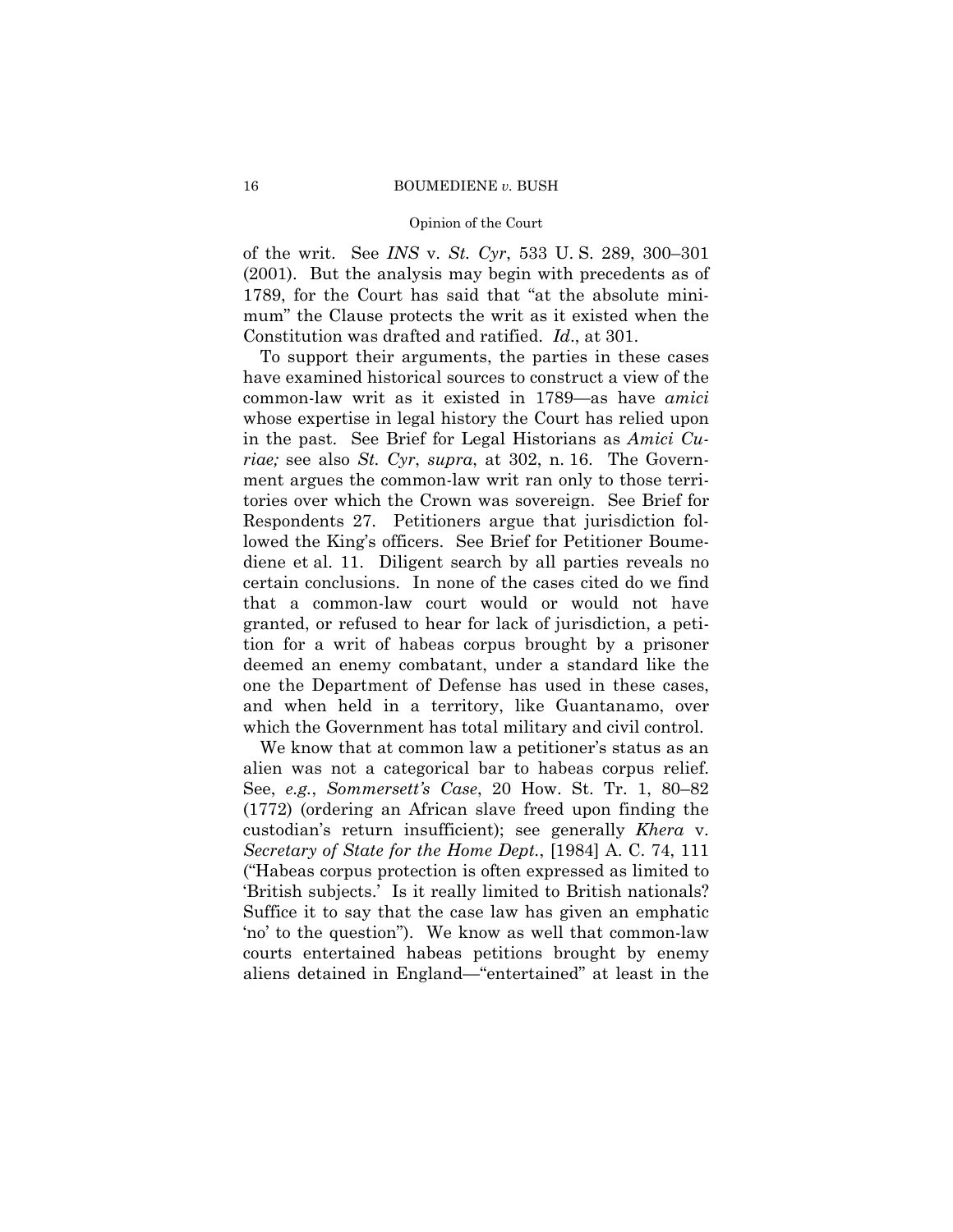sense that the courts held hearings to determine the threshold question of entitlement to the writ. See *Case of Three Spanish Sailors*, 2 Black. W. 1324, 96 Eng. Rep. 775 (C. P. 1779); *King* v. *Schiever*, 2 Burr. 765, 97 Eng. Rep. 551 (K. B. 1759); *Du Castro's Case*, Fort. 195, 92 Eng. Rep. 816 (K. B. 1697).

In *Schiever* and the *Spanish Sailors*' case, the courts denied relief to the petitioners. Whether the holdings in these cases were jurisdictional or based upon the courts' ruling that the petitioners were detained lawfully as prisoners of war is unclear. See *Spanish Sailors*, *supra*, at 1324, 96 Eng. Rep., at 776; *Schiever*, *supra*, at 766, 97 Eng. Rep., at 552. In *Du Castro*'s *Case,* the court granted relief, but that case is not analogous to petitioners' because the prisoner there appears to have been detained in England. See Halliday & White 27, n. 72. To the extent these authorities suggest the common-law courts abstained altogether from matters involving prisoners of war, there was greater justification for doing so in the context of declared wars with other nation states. Judicial intervention might have complicated the military's ability to negotiate exchange of prisoners with the enemy, a wartime practice well known to the Framers. See Resolution of Mar. 30, 1778, 10 Journals of the Continental Congress 1774–1789, p. 295 (W. Ford ed. 1908) (directing General Washington not to exchange prisoners with the British unless the enemy agreed to exempt citizens from capture).

We find the evidence as to the geographic scope of the writ at common law informative, but, again, not dispositive. Petitioners argue the site of their detention is analogous to two territories outside of England to which the writ did run: the so-called "exempt jurisdictions," like the Channel Islands; and (in former times) India. There are critical differences between these places and Guantanamo, however.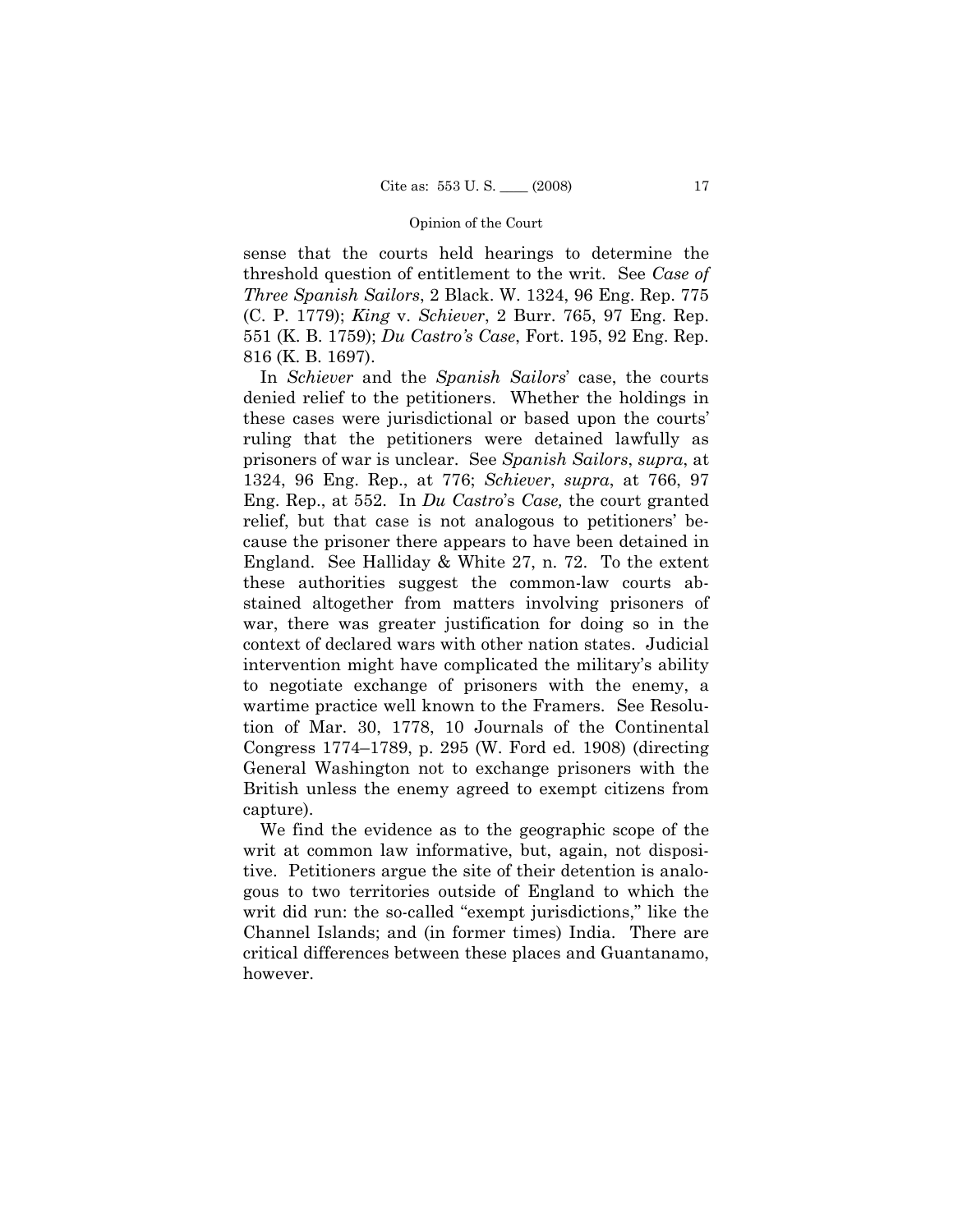## Opinion of the Court

As the Court noted in *Rasul*, 542 U. S., at 481–482, and nn. 11–12, common-law courts granted habeas corpus relief to prisoners detained in the exempt jurisdictions. But these areas, while not in theory part of the realm of England, were nonetheless under the Crown's control. See 2 H. Hallam, Constitutional History of England: From the Accession of Henry VII to the Death of George II, pp. 232– 233 (reprint 1989). And there is some indication that these jurisdictions were considered sovereign territory. *King* v. *Cowle*, 2 Burr. 834, 854, 855, 97 Eng. Rep. 587, 599 (K. B. 1759) (describing one of the exempt jurisdictions, Berwick-upon-Tweed, as under the "sovereign jurisdiction" and "subjection of the Crown of England"). Because the United States does not maintain formal sovereignty over Guantanamo Bay, see Part IV, *infra*, the naval station there and the exempt jurisdictions discussed in the English authorities are not similarly situated.

 *Curiae* 12–13. The analogy to the present cases breaks Petitioners and their *amici* further rely on cases in which British courts in India granted writs of habeas corpus to noncitizens detained in territory over which the Moghul Emperor retained formal sovereignty and control. See *supra,* at 12–13; Brief for Legal Historians as *Amici*  down, however, because of the geographic location of the courts in the Indian example. The Supreme Court of Judicature (the British Court) sat in Calcutta; but no federal court sits at Guantanamo. The Supreme Court of Judicature was, moreover, a special court set up by Parliament to monitor certain conduct during the British Raj. See Regulating Act of 1773, 13 Geo. 3, §§13–14. That it had the power to issue the writ in nonsovereign territory does not prove that common-law courts sitting in England had the same power. If petitioners were to have the better of the argument on this point, we would need some demonstration of a consistent practice of common-law courts sitting in England and entertaining petitions brought by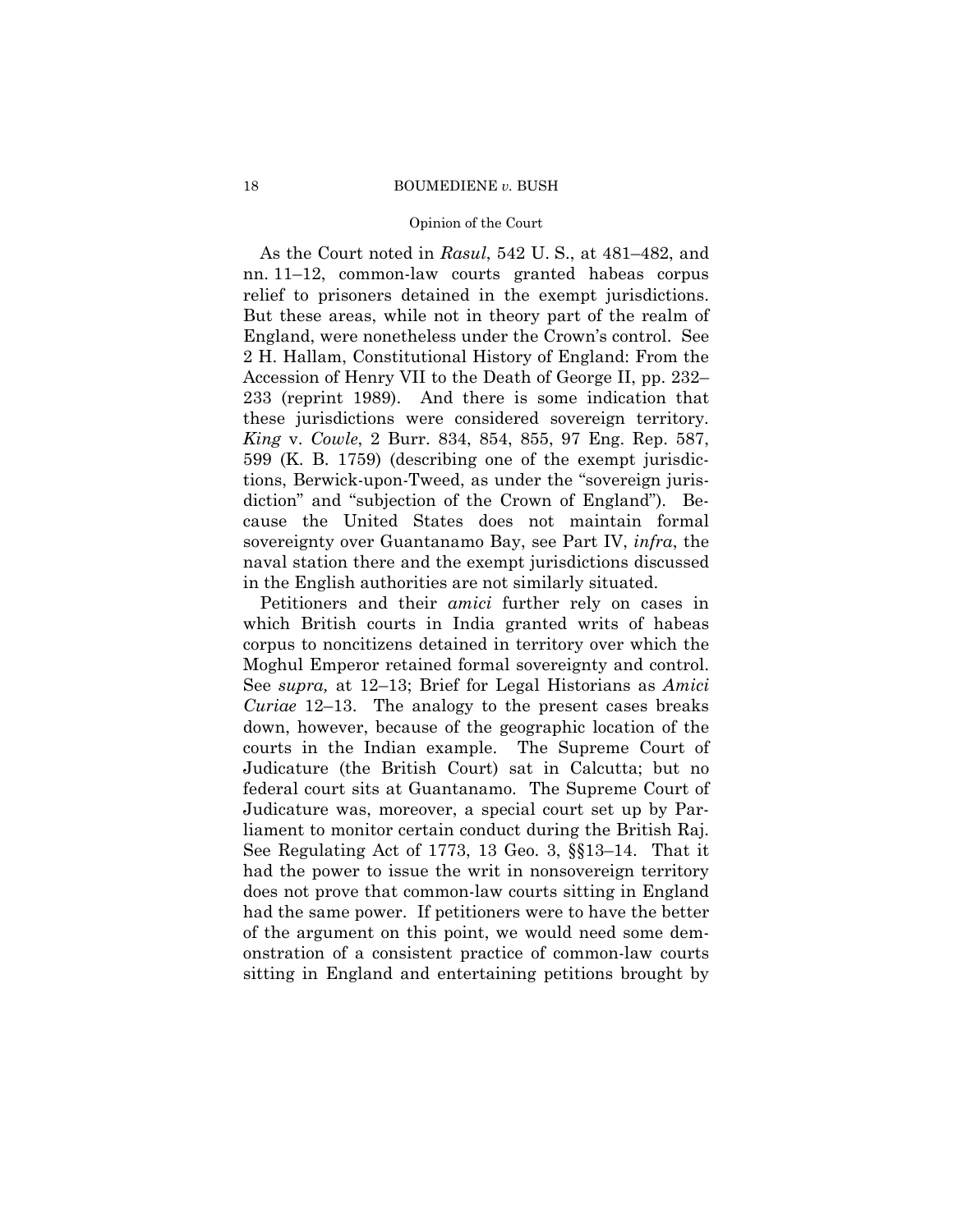alien prisoners detained abroad. We find little support for this conclusion.

tial concerns. This appears to have been the case with The Government argues, in turn, that Guantanamo is more closely analogous to Scotland and Hanover, territories that were not part of England but nonetheless controlled by the English monarch (in his separate capacities as King of Scotland and Elector of Hanover). See *Cowle,* 2 Burr., at 856, 97 Eng. Rep., at 600. Lord Mansfield can be cited for the proposition that, at the time of the founding, English courts lacked the "power" to issue the writ to Scotland and Hanover, territories Lord Mansfield referred to as "foreign." *Ibid*. But what matters for our purposes is why common-law courts lacked this power. Given the English Crown's delicate and complicated relationships with Scotland and Hanover in the 1700's, we cannot disregard the possibility that the common-law courts' refusal to issue the writ to these places was motivated not by formal legal constructs but by what we would think of as prudenregard to other British territories where the writ did not run. See 2 R. Chambers, A Course of Lectures on English Law 1767–1773, p. 8 (T. Curley ed. 1986) (quoting the view of Lord Mansfield in *Cowle* that "[n]otwithstanding the *power* which the judges have, yet where they cannot judge of the cause, or give relief upon it, they would not think *proper* to interpose; and therefore in the case of imprisonments in *Guernsey*, *Jersey*, *Minorca*, or the *plantations*, the most usual way is to complain to the *king in Council*" (internal quotation marks omitted)). And after the Act of Union in 1707, through which the kingdoms of England and Scotland were merged politically, Queen Anne and her successors, in their new capacity as sovereign of Great Britain, ruled the entire island as one kingdom. Accordingly, by the time Lord Mansfield penned his opinion in *Cowle* in 1759, Scotland was no longer a "foreign" country vis-à-vis England—at least not in the sense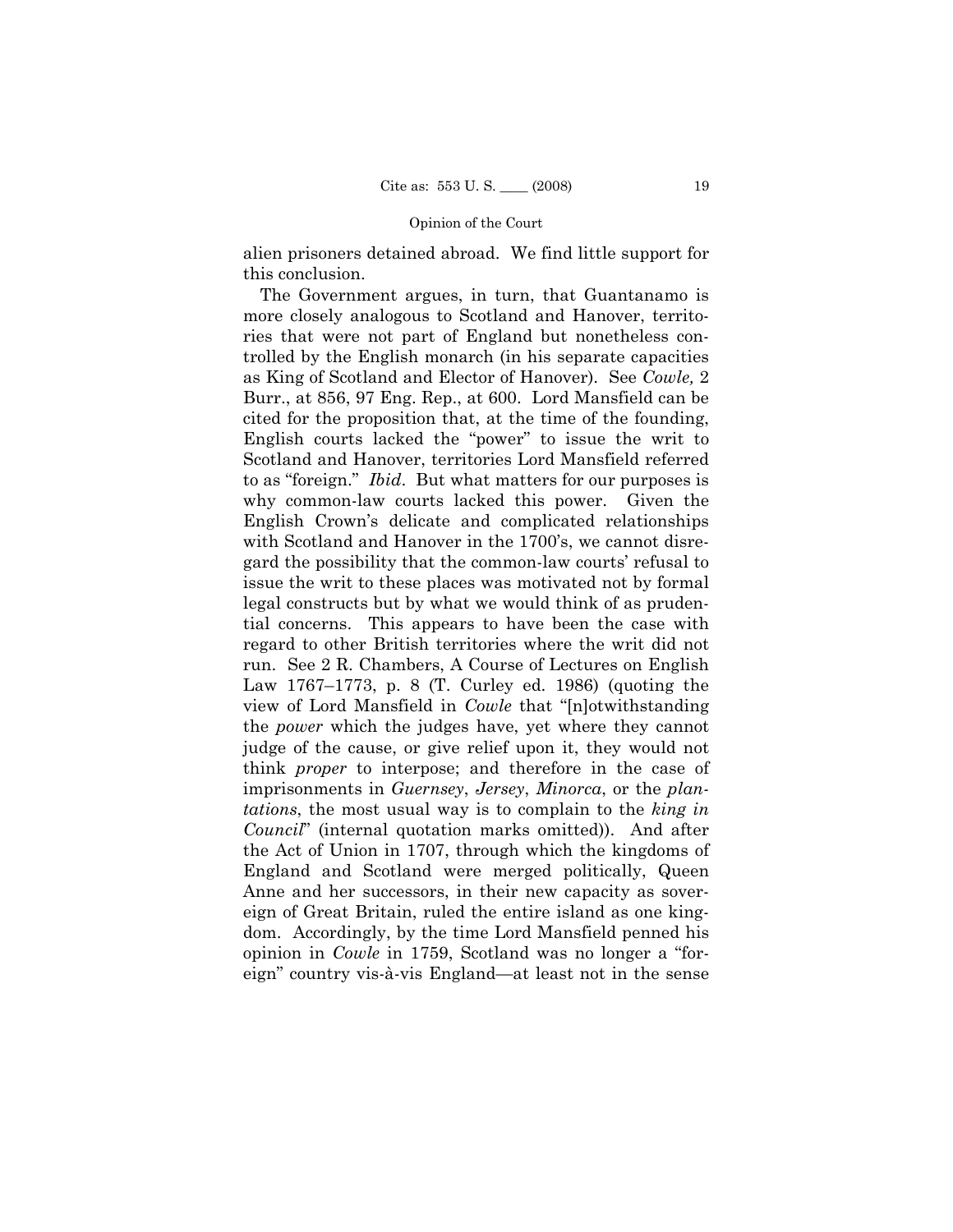## Opinion of the Court

in which Cuba is a foreign country vis-à-vis the United States.

Scotland remained "foreign" in Lord Mansfield's day in at least one important respect, however. Even after the Act of Union, Scotland (like Hanover) continued to maintain its own laws and court system. See 1 Blackstone \*98, \*109. Under these circumstances prudential considerations would have weighed heavily when courts sitting in England received habeas petitions from Scotland or the Electorate. Common-law decisions withholding the writ from prisoners detained in these places easily could be explained as efforts to avoid either or both of two embarrassments: conflict with the judgments of another court of competent jurisdiction; or the practical inability, by reason of distance, of the English courts to enforce their judgments outside their territorial jurisdiction. Cf. *Munaf* v. *Geren*, *ante*, at 15 (opinion of the Court) (recognizing that "'prudential concerns' . . . such as comity and the orderly administration of criminal justice" affect the appropriate exercise of habeas jurisdiction).

By the mid-19th century, British courts could issue the writ to Canada, notwithstanding the fact that Canadian courts also had the power to do so. See 9 Holdsworth 124 (citing *Ex parte Anderson*, 3 El. and El. 487 (1861)). This might be seen as evidence that the existence of a separate court system was no barrier to the running of the commonlaw writ. The Canada of the 1800's, however, was in many respects more analogous to the exempt jurisdictions or to Ireland, where the writ ran, than to Scotland or Hanover in the 1700's, where it did not. Unlike Scotland and Hanover, Canada followed English law. See B. Laskin, The British Tradition in Canadian Law 50–51 (1969).

In the end a categorical or formal conception of sovereignty does not provide a comprehensive or altogether satisfactory explanation for the general understanding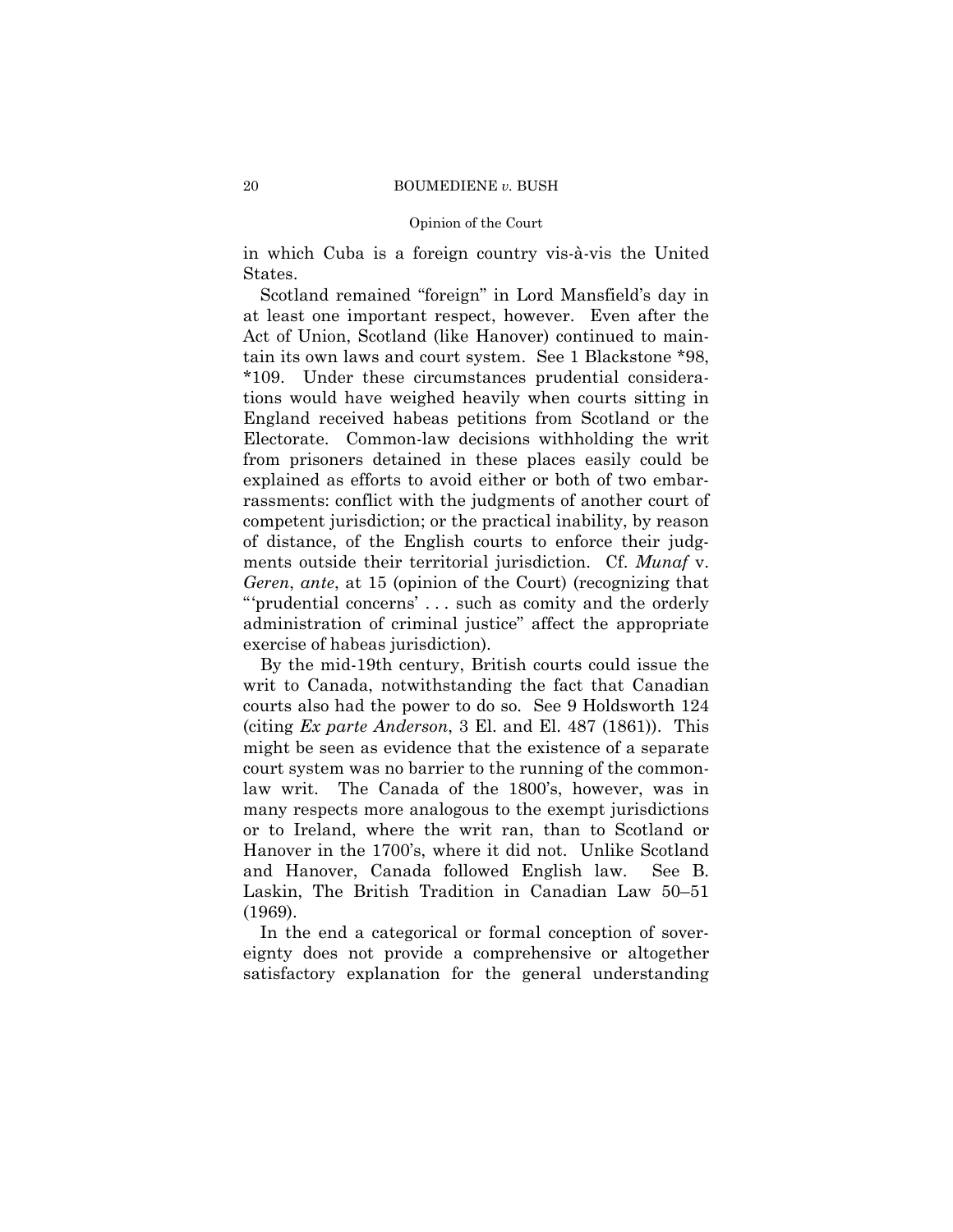that prevailed when Lord Mansfield considered issuance of the writ outside England. In 1759 the writ did not run to Scotland but did run to Ireland, even though, at that point, Scotland and England had merged under the rule of a single sovereign, whereas the Crowns of Great Britain and Ireland remained separate (at least in theory). See *Cowle*, *supra*, at 856–857, 97 Eng. Rep., 600; 1 Blackstone \*100–101. But there was at least one major difference between Scotland's and Ireland's relationship with England during this period that might explain why the writ ran to Ireland but not to Scotland. English law did not generally apply in Scotland (even after the Act of Union) but it did apply in Ireland. Blackstone put it as follows: "[A]s Scotland and England are now one and the same kingdom, and yet differ in their municipal laws; so England and Ireland are, on the other hand, distinct kingdoms, and yet in general agree in their laws." *Id.,* at \*100. This distinction, and not formal notions of sovereignty, may well explain why the writ did not run to Scotland (and Hanover) but would run to Ireland.

The prudential barriers that may have prevented the English courts from issuing the writ to Scotland and Hanover are not relevant here. We have no reason to believe an order from a federal court would be disobeyed at Guantanamo. No Cuban court has jurisdiction to hear these petitioners' claims, and no law other than the laws of the United States applies at the naval station. The modern-day relations between the United States and Guantanamo thus differ in important respects from the 18th-century relations between England and the kingdoms of Scotland and Hanover. This is reason enough for us to discount the relevance of the Government's analogy.

Each side in the present matter argues that the very lack of a precedent on point supports its position. The Government points out there is no evidence that a court sitting in England granted habeas relief to an enemy alien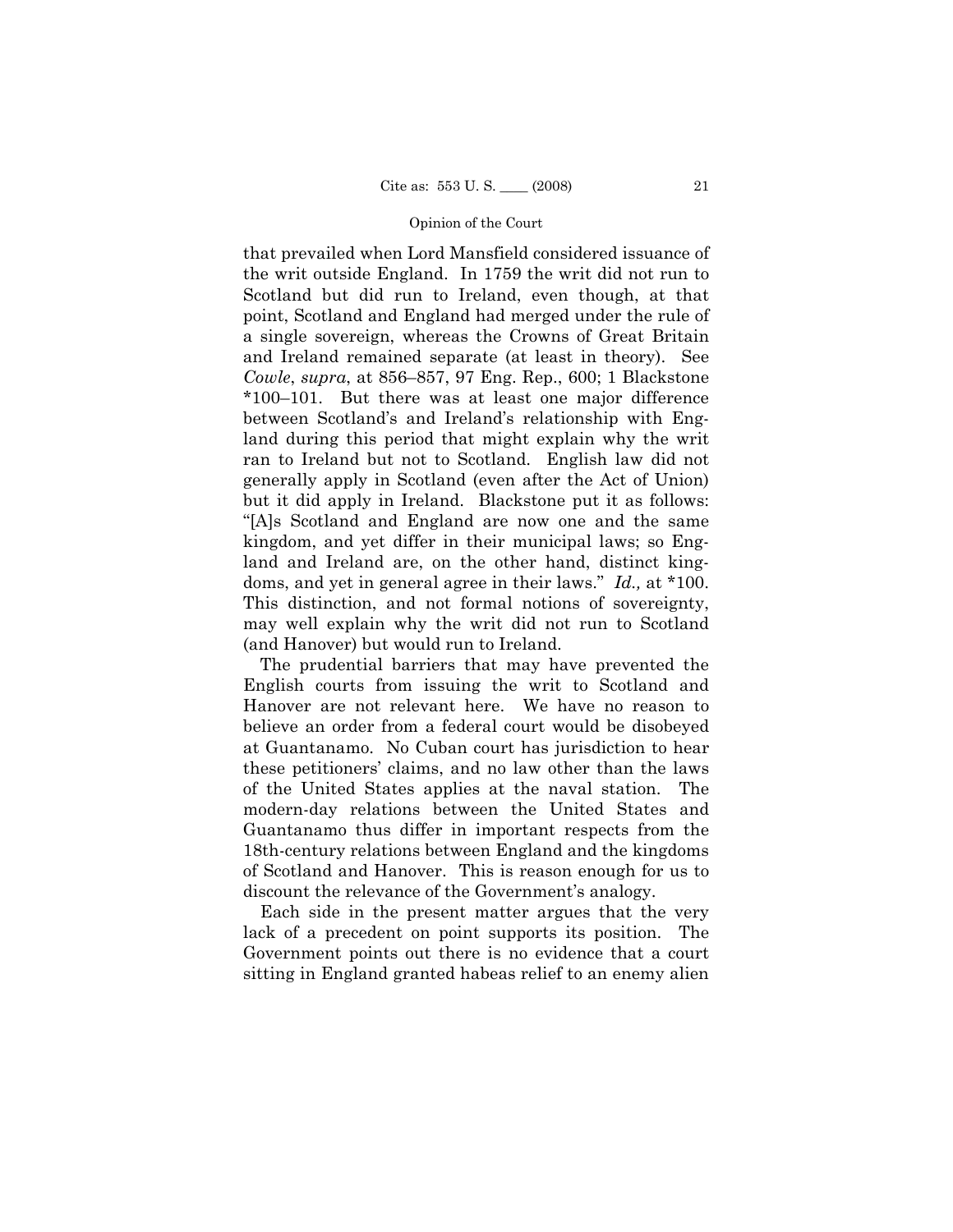# Opinion of the Court

detained abroad; petitioners respond there is no evidence that a court refused to do so for lack of jurisdiction.

Both arguments are premised, however, upon the assumption that the historical record is complete and that the common law, if properly understood, yields a definite answer to the questions before us. There are reasons to doubt both assumptions. Recent scholarship points to the inherent shortcomings in the historical record. See Halliday & White 14–15 (noting that most reports of 18thcentury habeas proceedings were not printed). And given the unique status of Guantanamo Bay and the particular dangers of terrorism in the modern age, the common-law courts simply may not have confronted cases with close parallels to this one. We decline, therefore, to infer too much, one way or the other, from the lack of historical evidence on point. Cf. *Brown* v. *Board of Education*, 347 U. S. 483, 489 (1954) (noting evidence concerning the circumstances surrounding the adoption of the Fourteenth Amendment, discussed in the parties' briefs and uncovered through the Court's own investigation, "convince us that, although these sources cast some light, it is not enough to resolve the problem with which we are faced. At best, they are inconclusive"); *Reid* v. *Covert*, 354 U. S. 1, 64 (1957) (Frankfurter, J., concurring in result) (arguing constitutional adjudication should not be based upon evidence that is "too episodic, too meager, to form a solid basis in history, preceding and contemporaneous with the framing of the Constitution").

# IV

Drawing from its position that at common law the writ ran only to territories over which the Crown was sovereign, the Government says the Suspension Clause affords petitioners no rights because the United States does not claim sovereignty over the place of detention.

Guantanamo Bay is not formally part of the United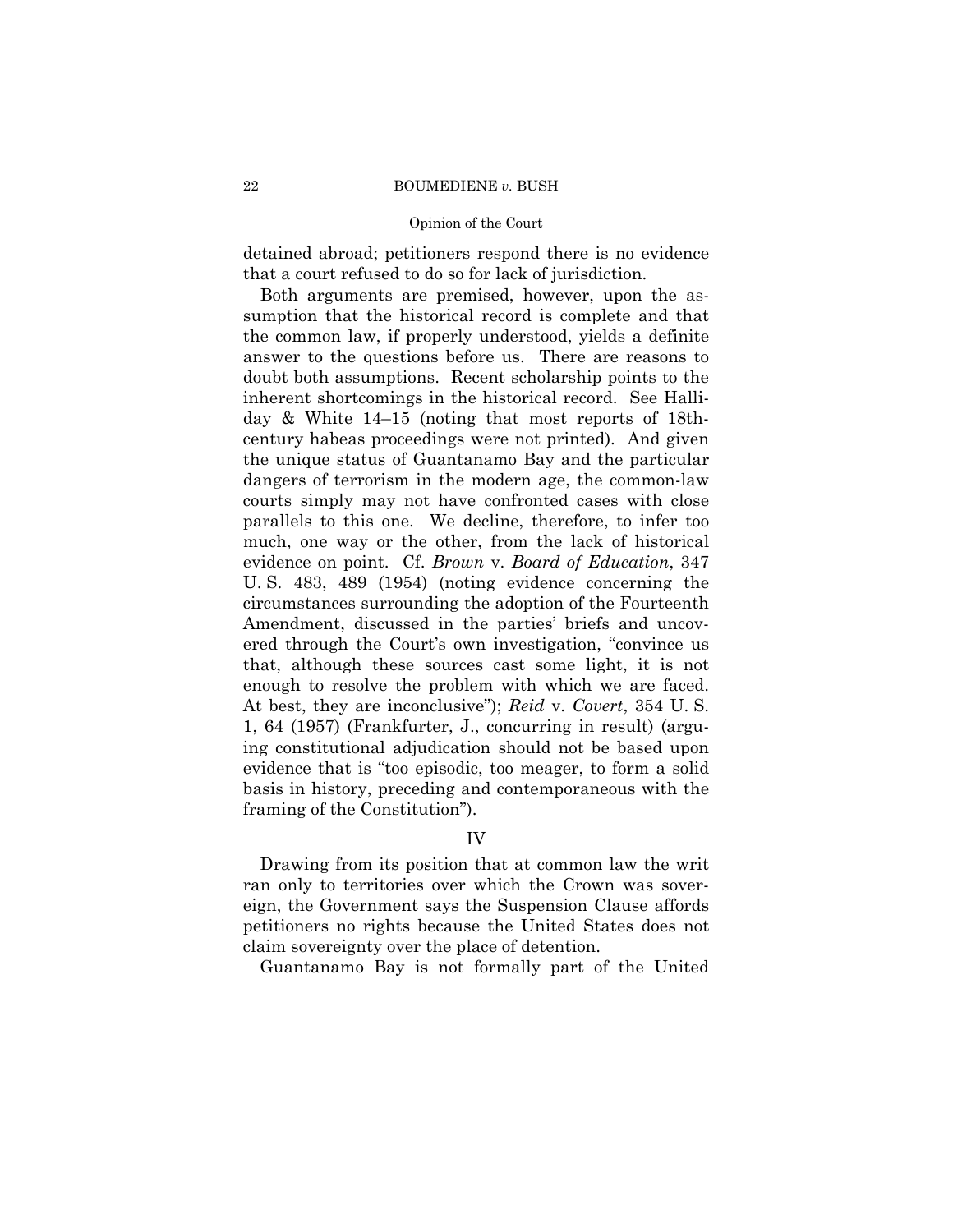States. See DTA §1005(g), 119 Stat. 2743. And under the terms of the lease between the United States and Cuba, Cuba retains "ultimate sovereignty" over the territory while the United States exercises "complete jurisdiction and control." See Lease of Lands for Coaling and Naval Stations, Feb. 23, 1903, U. S.-Cuba, Art. III, T. S. No. 418 (hereinafter 1903 Lease Agreement); *Rasul*, 542 U. S., at 471. Under the terms of the 1934 Treaty, however, Cuba effectively has no rights as a sovereign until the parties agree to modification of the 1903 Lease Agreement or the United States abandons the base. See Treaty Defining Relations with Cuba, May 29, 1934, U. S.-Cuba, Art. III, 48 Stat. 1683, T. S. No. 866.

The United States contends, nevertheless, that Guantanamo is not within its sovereign control. This was the Government's position well before the events of September 11, 2001. See, *e.g.*, Brief for Petitioners in *Sale* v. *Haitian Centers Council, Inc.*, O. T. 1992, No. 92–344, p. 31 (arguing that Guantanamo is territory "*outside* the United States"). And in other contexts the Court has held that questions of sovereignty are for the political branches to decide. See *Vermilya-Brown Co*. v. *Connell*, 335 U. S. 377, 380 (1948) ("[D]etermination of sovereignty over an area is for the legislative and executive departments"); see also *Jones* v. *United States*, 137 U. S. 202 (1890); *Williams* v. *Suffolk Ins. Co.*, 13 Pet. 415, 420 (1839). Even if this were a treaty interpretation case that did not involve a political question, the President's construction of the lease agreement would be entitled to great respect. See *Sumitomo Shoji America, Inc.* v. *Avagliano*, 457 U. S. 176, 184–185 (1982).

We therefore do not question the Government's position that Cuba, not the United States, maintains sovereignty, in the legal and technical sense of the term, over Guantanamo Bay. But this does not end the analysis. Our cases do not hold it is improper for us to inquire into the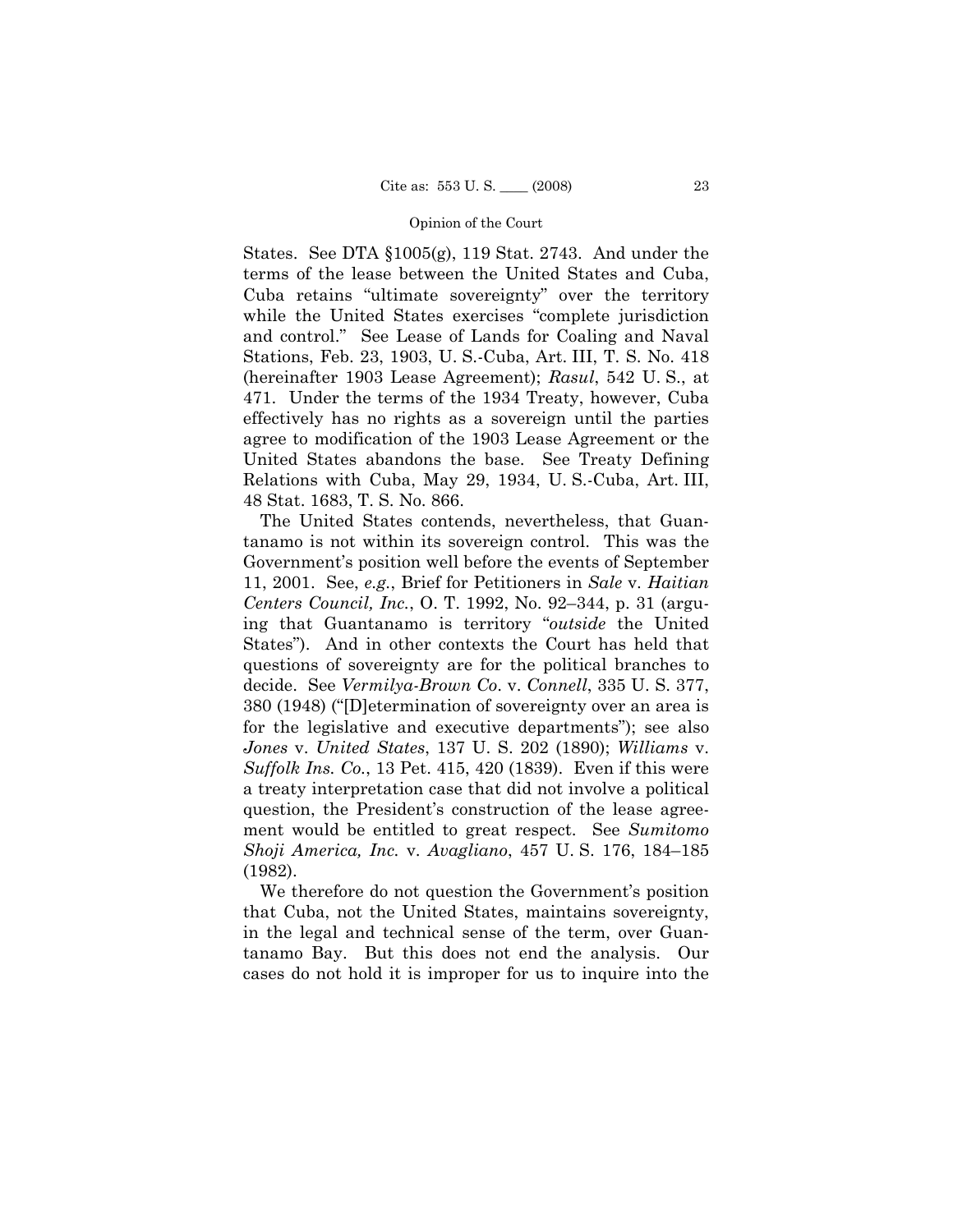## Opinion of the Court

objective degree of control the Nation asserts over foreign territory. As commentators have noted, "'[s]overeignty' is a term used in many senses and is much abused." See 1 Restatement (Third) of Foreign Relations Law of the United States §206, Comment *b,* p. 94 (1986). When we have stated that sovereignty is a political question, we have referred not to sovereignty in the general, colloquial sense, meaning the exercise of dominion or power, see Webster's New International Dictionary 2406 (2d ed. 1934) ("sovereignty," definition 3), but sovereignty in the narrow, legal sense of the term, meaning a claim of right, see 1 Restatement (Third) of Foreign Relations, *supra,* §206, Comment *b,* at 94 (noting that sovereignty "implies a state's lawful control over its territory generally to the exclusion of other states, authority to govern in that territory, and authority to apply law there"). Indeed, it is not altogether uncommon for a territory to be under the *de jure* sovereignty of one nation, while under the plenary control, or practical sovereignty, of another. This condition can occur when the territory is seized during war, as Guantanamo was during the Spanish-American War. See, *e.g.*, *Fleming* v. *Page*, 9 How. 603, 614 (1850) (noting that the port of Tampico, conquered by the United States during the war with Mexico, was "undoubtedly . . . subject to the sovereignty and dominion of the United States," but that it "does not follow that it was a part of the United States, or that it ceased to be a foreign country"); *King* v. *Earl of Crewe ex parte Sekgome*, [1910] 2 K. B. 576, 603– 604 (C. A.) (opinion of Williams, L. J.) (arguing that the Bechuanaland Protectorate in South Africa was "under His Majesty's dominion in the sense of power and jurisdiction, but is not under his dominion in the sense of territorial dominion"). Accordingly, for purposes of our analysis, we accept the Government's position that Cuba, and not the United States, retains *de jure* sovereignty over Guantanamo Bay. As we did in *Rasul*, however, we take notice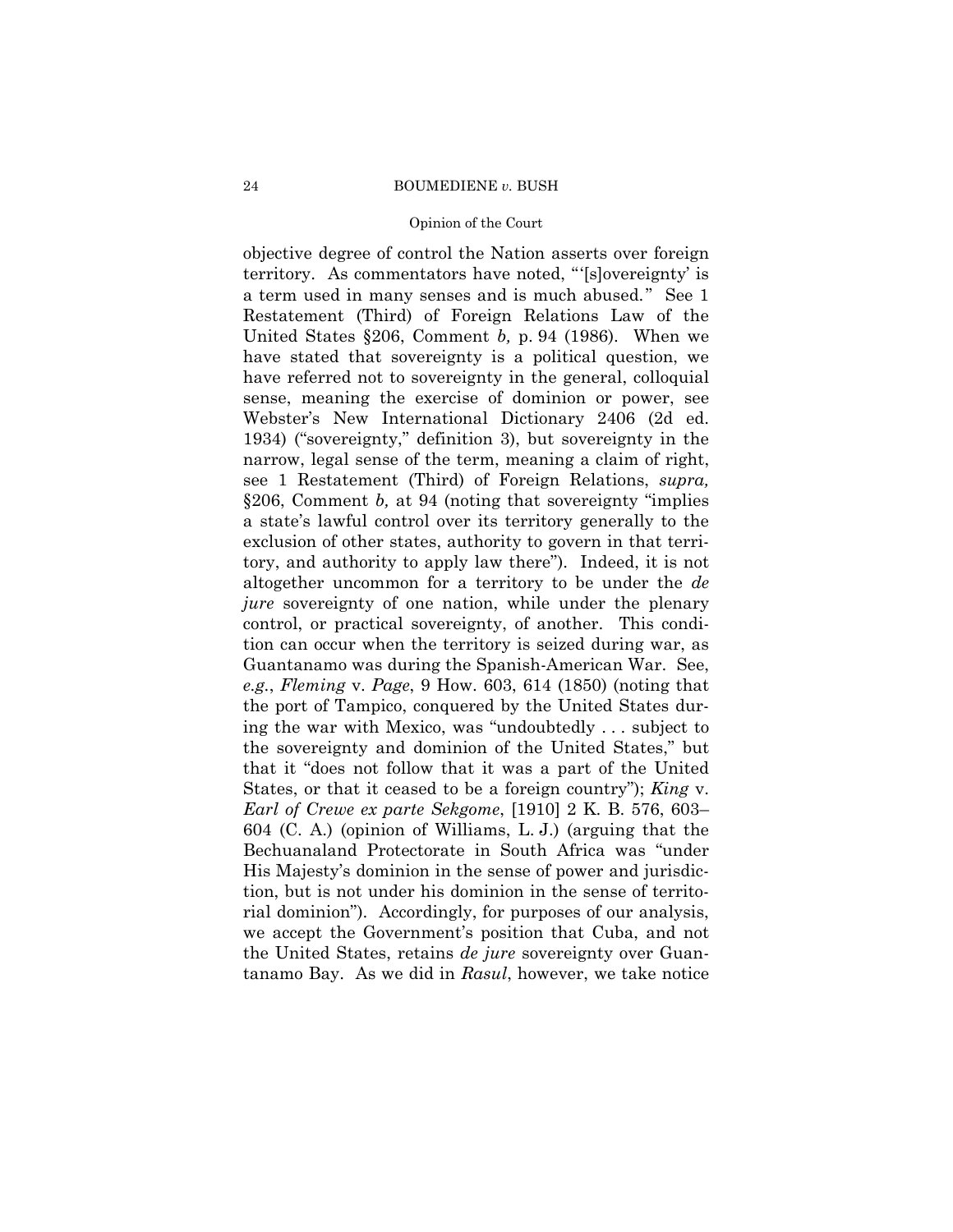of the obvious and uncontested fact that the United States, by virtue of its complete jurisdiction and control over the base, maintains *de facto* sovereignty over this territory. See 542 U. S., at 480; *id.*, at 487 (KENNEDY, J., concurring in judgment).

Were we to hold that the present cases turn on the political question doctrine, we would be required first to accept the Government's premise that *de jure* sovereignty is the touchstone of habeas corpus jurisdiction. This premise, however, is unfounded. For the reasons indicated above, the history of common-law habeas corpus provides scant support for this proposition; and, for the reasons indicated below, that position would be inconsistent with our precedents and contrary to fundamental separation-of-powers principles.

A

The Court has discussed the issue of the Constitution's extraterritorial application on many occasions. These decisions undermine the Government's argument that, at least as applied to noncitizens, the Constitution necessarily stops where *de jure* sovereignty ends.

The Framers foresaw that the United States would expand and acquire new territories. See *American Ins. Co.*  v. *356 Bales of Cotton*, 1 Pet. 511, 542 (1828). Article IV, §3, cl. 1, grants Congress the power to admit new States. Clause 2 of the same section grants Congress the "Power to dispose of and make all needful Rules and Regulations respecting the Territory or other Property belonging to the United States." Save for a few notable (and notorious) exceptions, *e.g.*, *Dred Scott* v. *Sandford*, 19 How. 393 (1857), throughout most of our history there was little need to explore the outer boundaries of the Constitution's geographic reach. When Congress exercised its power to create new territories, it guaranteed constitutional protections to the inhabitants by statute. See, *e.g.*, An Act: to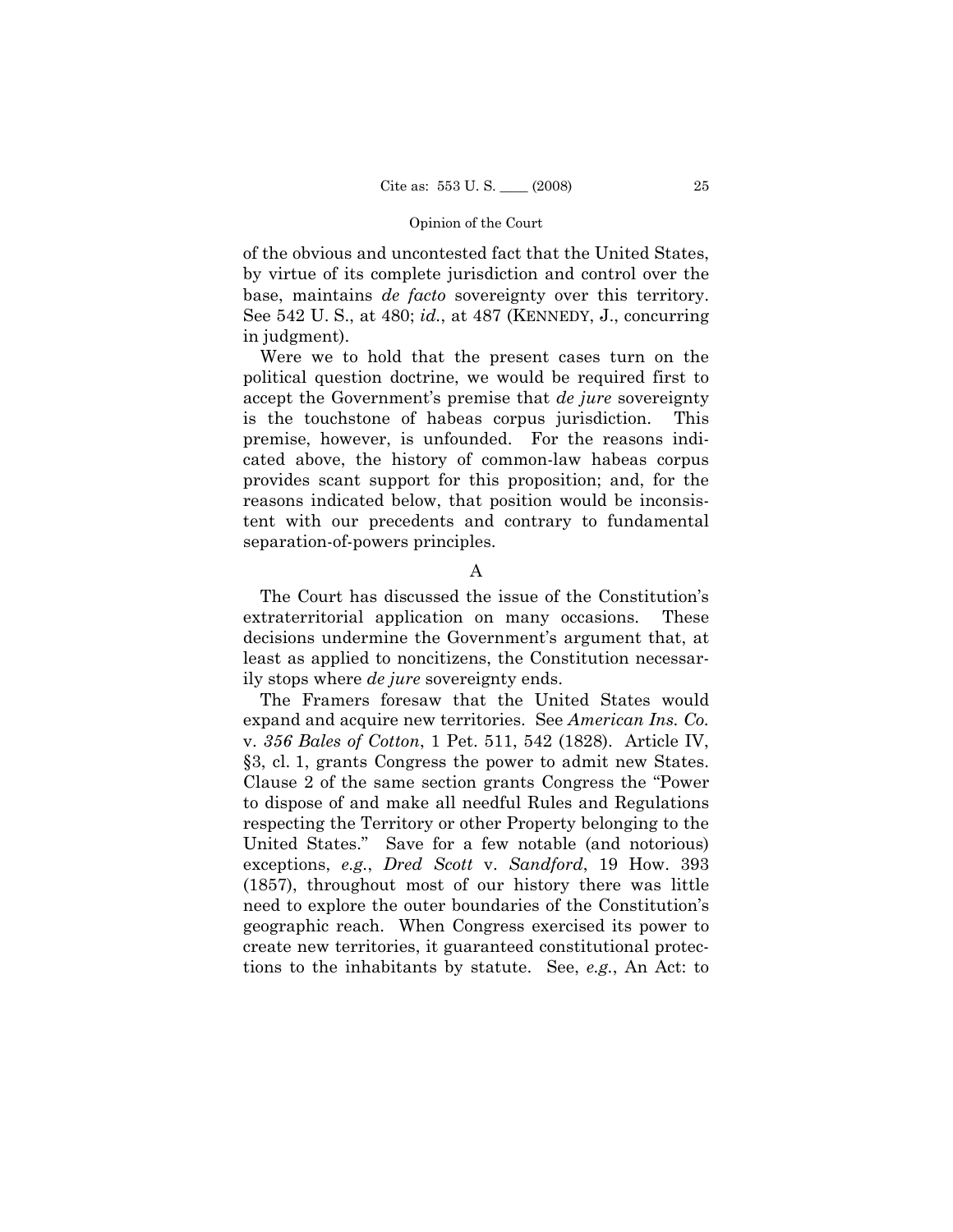# Opinion of the Court

establish a Territorial Government for Utah, 9 Stat. 458 ("[T]he Constitution and laws of the United States are hereby extended over and declared to be in force in said Territory of Utah"); Rev. Stat. §1891 ("The Constitution and all laws of the United States which are not locally inapplicable shall have the same force and effect within all the organized Territories, and in every Territory hereafter organized as elsewhere within the United States"); see generally Burnett, *Untied* States: American Expansion and Territorial Deannexation, 72 U. Chi. L. Rev. 797, 825– 827 (2005). In particular, there was no need to test the limits of the Suspension Clause because, as early as 1789, Congress extended the writ to the Territories. See Act of Aug. 7, 1789, 1 Stat. 52 (reaffirming Art. II of Northwest Ordinance of 1787, which provided that "[t]he inhabitants of the said territory, shall always be entitled to the benefits of the writ of habeas corpus").

Fundamental questions regarding the Constitution's geographic scope first arose at the dawn of the 20th century when the Nation acquired noncontiguous Territories: Puerto Rico, Guam, and the Philippines—ceded to the United States by Spain at the conclusion of the Spanish-American War—and Hawaii—annexed by the United States in 1898. At this point Congress chose to discontinue its previous practice of extending constitutional rights to the territories by statute. See, *e.g.*, An Act Temporarily to provide for the administration of the affairs of civil government in the Philippine Islands, and for other purposes, 32 Stat. 692 (noting that Rev. Stat. §1891 did not apply to the Philippines).

In a series of opinions later known as the Insular Cases, the Court addressed whether the Constitution, by its own force, applies in any territory that is not a State. See *De Lima* v. *Bidwell*, 182 U. S. 1 (1901); *Dooley* v. *United States*, 182 U. S. 222 (1901); *Armstrong* v. *United States*, 182 U. S. 243 (1901); *Downes* v. *Bidwell*, 182 U. S. 244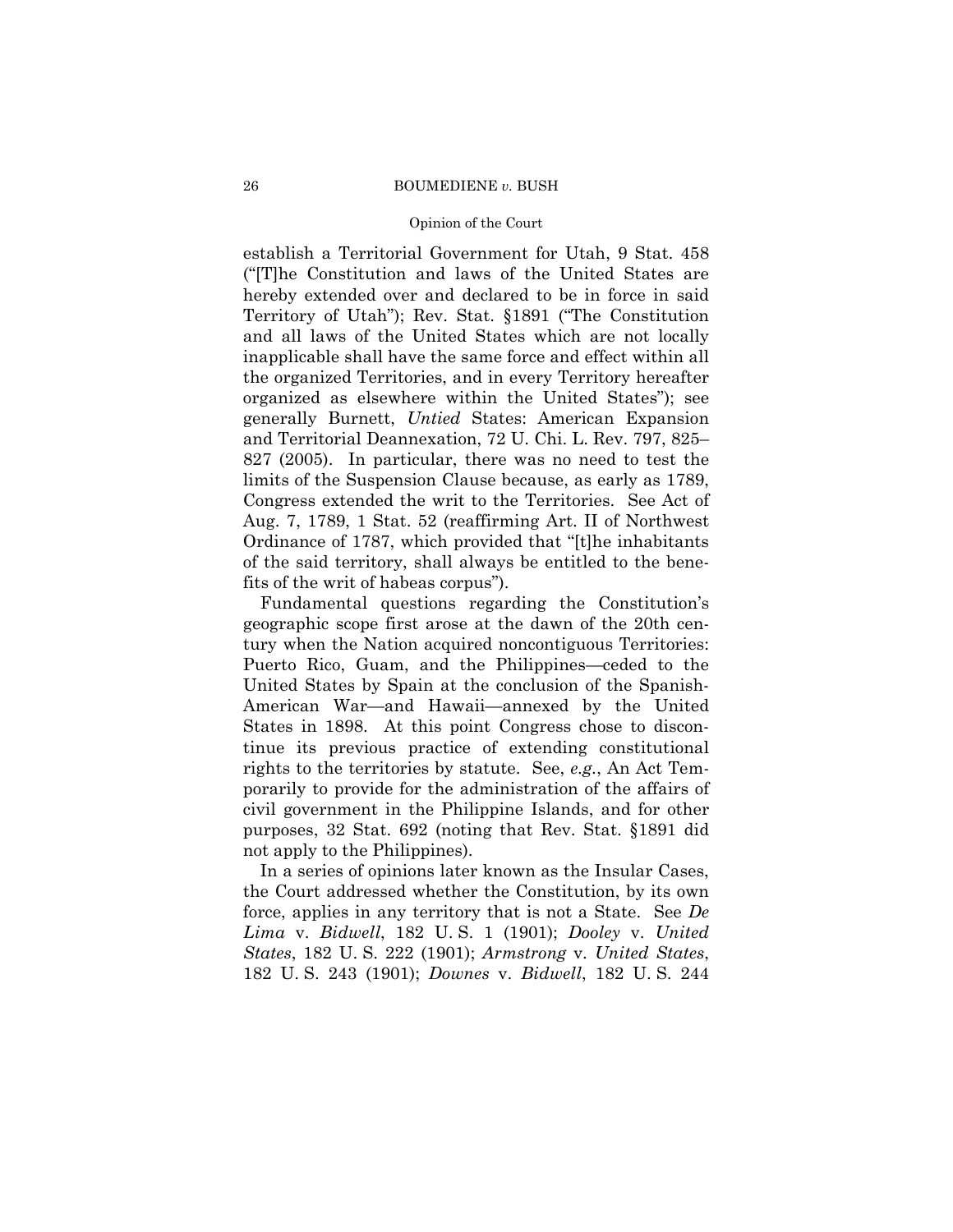(1901); *Hawaii* v. *Mankichi*, 190 U. S. 197 (1903); *Dorr* v. *United States*, 195 U. S. 138 (1904). The Court held that the Constitution has independent force in these territories, a force not contingent upon acts of legislative grace. Yet it took note of the difficulties inherent in that position.

Prior to their cession to the United States, the former Spanish colonies operated under a civil-law system, without experience in the various aspects of the Anglo-American legal tradition, for instance the use of grand and petit juries. At least with regard to the Philippines, a complete transformation of the prevailing legal culture would have been not only disruptive but also unnecessary, as the United States intended to grant independence to that Territory. See An Act To declare the purpose of the people of the United States as to the future political status of the people of the Philippine Islands, and to provide a more autonomous government for those islands (Jones Act), 39 Stat. 545 (noting that "it was never the intention of the people of the United States in the incipiency of the War with Spain to make it a war of conquest or for territorial aggrandizement" and that "it is, as it has always been, the purpose of the people of the United States to withdraw their sovereignty over the Philippine Islands and to recognize their independence as soon as a stable government can be established therein"). The Court thus was reluctant to risk the uncertainty and instability that could result from a rule that displaced altogether the existing legal systems in these newly acquired Territories. See *Downes*, *supra*, at 282 ("It is obvious that in the annexation of outlying and distant possessions grave questions will arise from differences of race, habits, laws and customs of the people, and from differences of soil, climate and production . . . ").

These considerations resulted in the doctrine of territorial incorporation, under which the Constitution applies in full in incorporated Territories surely destined for state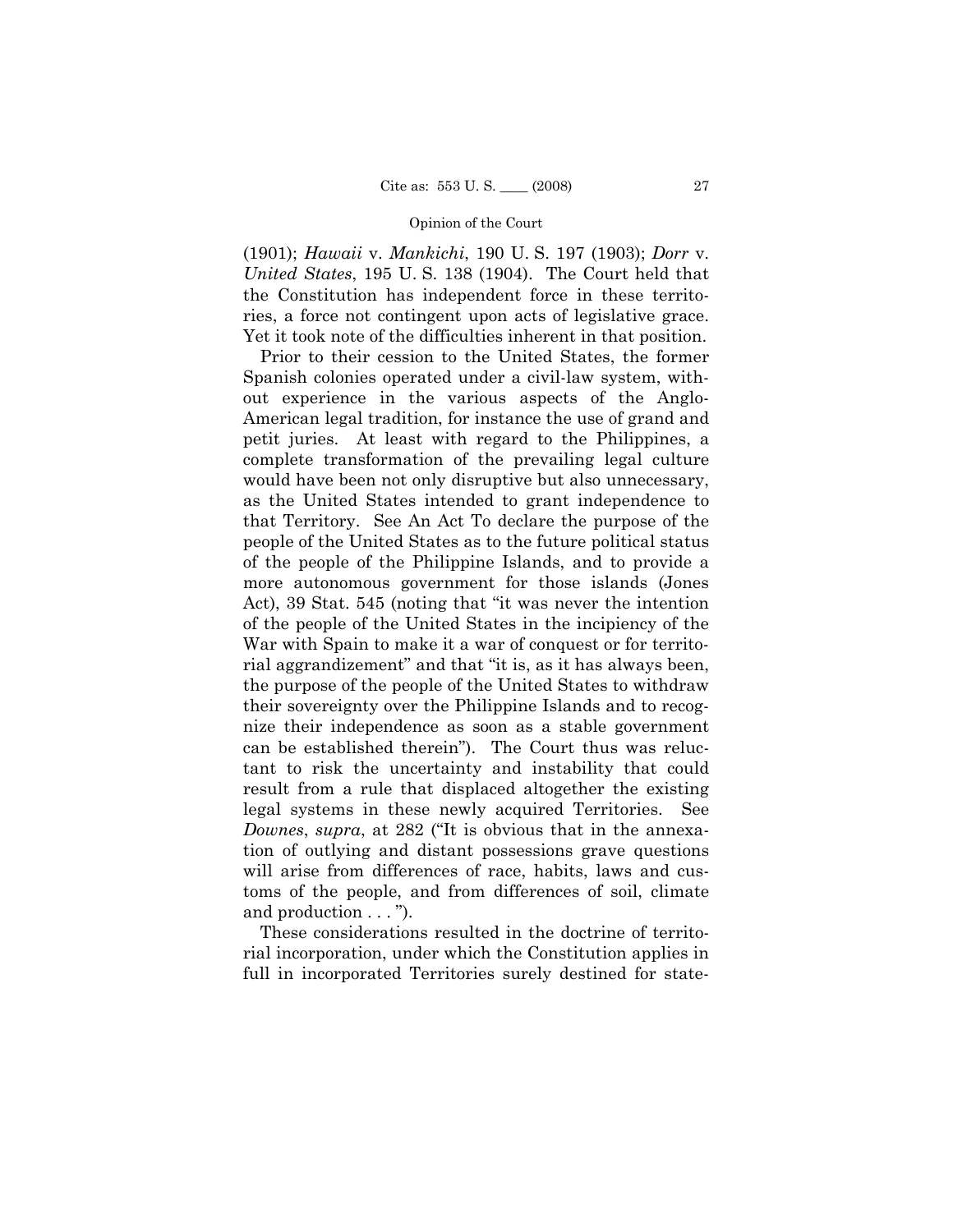# Opinion of the Court

hood but only in part in unincorporated Territories. See *Dorr*, *supra*, at 143 ("Until Congress shall see fit to incorporate territory ceded by treaty into the United States, . . . the territory is to be governed under the power existing in Congress to make laws for such territories and subject to such constitutional restrictions upon the powers of that body as are applicable to the situation"); *Downes*, *supra*, at 293 (White, J., concurring) ("[T]he determination of what particular provision of the Constitution is applicable, generally speaking, in all cases, involves an inquiry into the situation of the territory and its relations to the United States"). As the Court later made clear, "the real issue in the *Insular Cases* was not whether the Constitution extended to the Philippines or Porto Rico when we went there, but which of its provisions were applicable by way of limitation upon the exercise of executive and legislative power in dealing with new conditions and requirements." *Balzac* v. *Porto Rico*, 258 U. S. 298, 312 (1922). It may well be that over time the ties between the United States and any of its unincorporated Territories strengthen in ways that are of constitutional significance. Cf. *Torres* v. *Puerto Rico*, 442 U. S. 465, 475–476 (1979) (Brennan, J., concurring in judgment) ("Whatever the validity of the [Insular Cases] in the particular historical context in which they were decided, those cases are clearly not authority for questioning the application of the Fourth Amendment—or any other provision of the Bill of Rights to the Commonwealth of Puerto Rico in the 1970's"). But, as early as *Balzac* in 1922, the Court took for granted that even in unincorporated Territories the Government of the United States was bound to provide to noncitizen inhabitants "guaranties of certain fundamental personal rights declared in the Constitution." 258 U. S., at 312; see also *Late Corp. of Church of Jesus Christ of Latter-day Saints*  v. *United States*, 136 U. S. 1, 44 (1890) ("Doubtless Congress, in legislating for the Territories would be subject to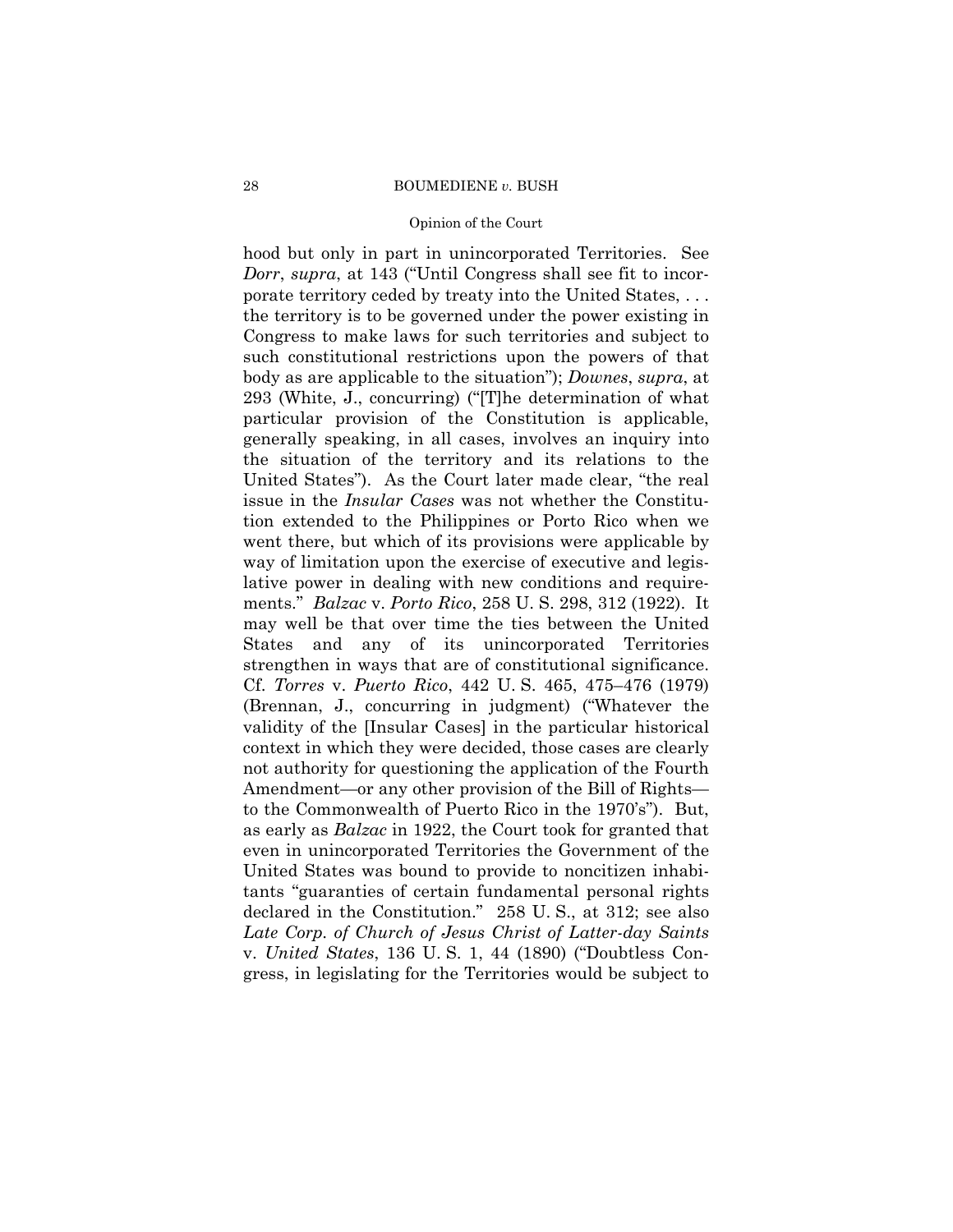those fundamental limitations in favor of personal rights which are formulated in the Constitution and its amendments"). Yet noting the inherent practical difficulties of enforcing all constitutional provisions "always and everywhere," *Balzac, supra*, at 312, the Court devised in the Insular Cases a doctrine that allowed it to use its power sparingly and where it would be most needed. This century-old doctrine informs our analysis in the present matter.

Practical considerations likewise influenced the Court's analysis a half-century later in *Reid*, 354 U. S. 1. The petitioners there, spouses of American servicemen, lived on American military bases in England and Japan. They were charged with crimes committed in those countries and tried before military courts, consistent with executive agreements the United States had entered into with the British and Japanese governments. *Id.*, at 15–16, and nn. 29–30 (plurality opinion). Because the petitioners were not themselves military personnel, they argued they were entitled to trial by jury.

Justice Black, writing for the plurality, contrasted the cases before him with the Insular Cases, which involved territories "with wholly dissimilar traditions and institutions" that Congress intended to govern only "temporarily." *Id.,* at 14. Justice Frankfurter argued that the "specific circumstances of each particular case" are relevant in determining the geographic scope of the Constitution. *Id.*, at 54 (opinion concurring in result). And Justice Harlan, who had joined an opinion reaching the opposite result in the case in the previous Term, *Reid* v. *Covert*, 351 U. S. 487 (1956), was most explicit in rejecting a "rigid and abstract rule" for determining where constitutional guarantees extend. *Reid,* 354 U. S., at 74 (opinion concurring in result). He read the Insular Cases to teach that whether a constitutional provision has extraterritorial effect depends upon the "particular circumstances, the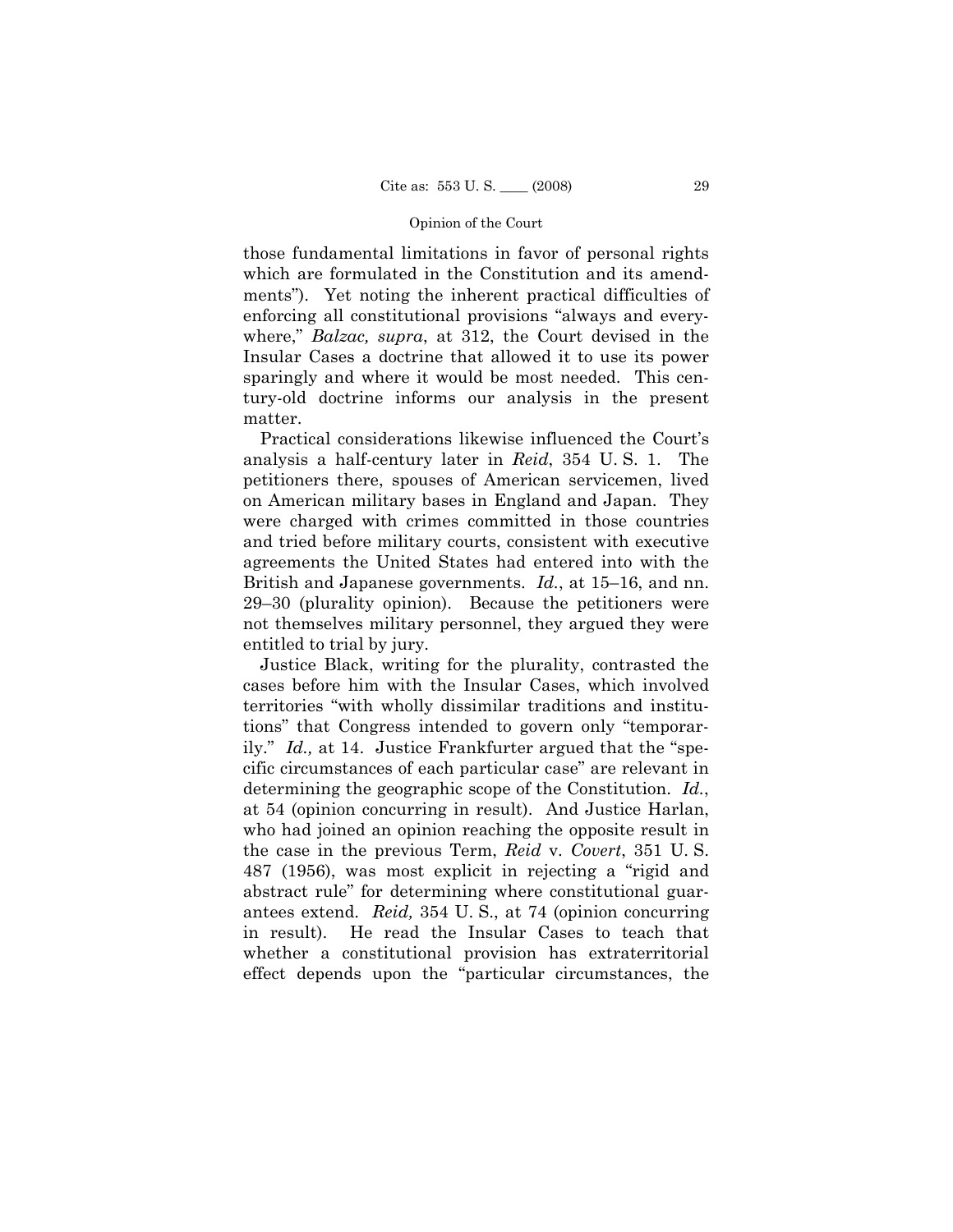# Opinion of the Court

practical necessities, and the possible alternatives which Congress had before it" and, in particular, whether judicial enforcement of the provision would be "impracticable and anomalous." *Id.*, at 74–75; see also *United States* v. *Verdugo-Urquidez*, 494 U. S. 259, 277–278 (1990) (KENNEDY, J., concurring) (applying the "impracticable and anomalous" extraterritoriality test in the Fourth Amendment context).

That the petitioners in *Reid* were American citizens was a key factor in the case and was central to the plurality's conclusion that the Fifth and Sixth Amendments apply to American civilians tried outside the United States. But practical considerations, related not to the petitioners' citizenship but to the place of their confinement and trial, were relevant to each Member of the *Reid* majority. And to Justices Harlan and Frankfurter (whose votes were necessary to the Court's disposition) these considerations were the decisive factors in the case.

Indeed the majority splintered on this very point. The key disagreement between the plurality and the concurring Justices in *Reid* was over the continued precedential value of the Court's previous opinion in *In re Ross*, 140 U. S. 453 (1891), which the *Reid* Court understood as holding that under some circumstances Americans abroad have no right to indictment and trial by jury. The petitioner in *Ross* was a sailor serving on an American merchant vessel in Japanese waters who was tried before an American consular tribunal for the murder of a fellow crewman. 140 U. S., at 459, 479. The *Ross* Court held that the petitioner, who was a British subject, had no rights under the Fifth and Sixth Amendments. *Id.*, at 464. The petitioner's citizenship played no role in the disposition of the case, however. The Court assumed (consistent with the maritime custom of the time) that Ross had all the rights of a similarly situated American citizen. *Id.*, at 479 (noting that Ross was "under the protection and sub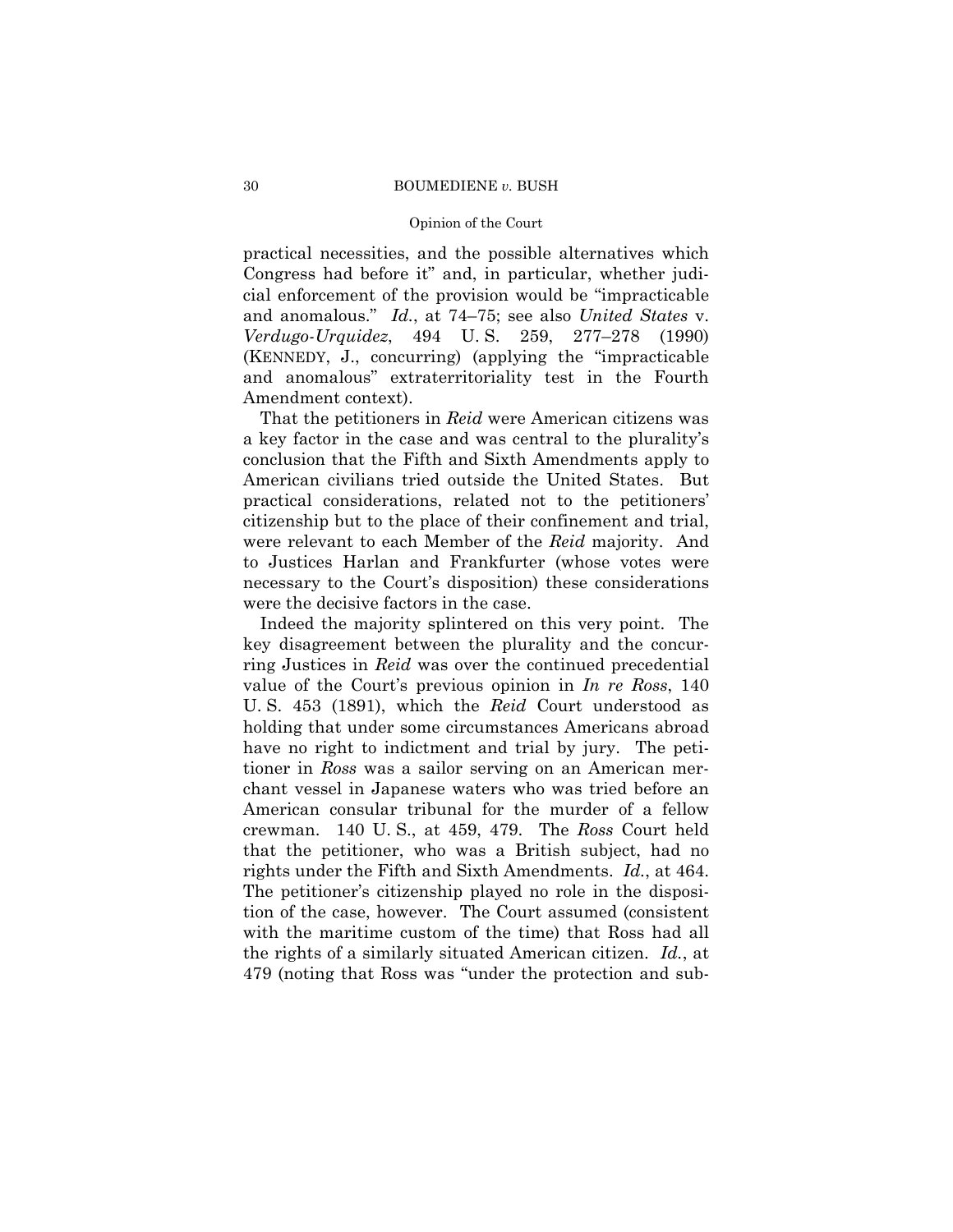ject to the laws of the United States equally with the seaman who was native born"). The Justices in *Reid*  therefore properly understood *Ross* as standing for the proposition that, at least in some circumstances, the jury provisions of the Fifth and Sixth Amendments have no application to American citizens tried by American authorities abroad. See 354 U. S., at 11–12 (plurality opinion) (describing *Ross* as holding that "constitutional protections applied 'only to citizens and others within the United States . . . and not to residents or temporary sojourners abroad'" (quoting *Ross*, *supra*, at 464)); 354 U. S., at 64 (Frankfurter, J., concurring in result) (noting that the consular tribunals upheld in *Ross* "w[ere] based on long-established custom and they were justified as the best possible means for securing justice for the few Americans present in [foreign] countries"); 354 U. S., at 75 (Harlan, J., concurring in result) ("what *Ross* and the *Insular Cases* hold is that the particular local setting, the practical necessities, and the possible alternatives are relevant to a question of judgment, namely, whether jury trial *should* be deemed a necessary condition of the exercise of Congress' power to provide for the trial of Americans overseas").

The *Reid* plurality doubted that *Ross* was rightly decided, precisely because it believed the opinion was insufficiently protective of the rights of American citizens. See 354 U. S., at 10–12; see also *id.*, at 78 (Clark, J., dissenting) (noting that "four of my brothers would specifically overrule and two would impair the long-recognized vitality of an old and respected precedent in our law, the case of *In re Ross*, 140 U. S. 453 (1891)"). But Justices Harlan and Frankfurter, while willing to hold that the American citizen petitioners in the cases before them were entitled to the protections of Fifth and Sixth Amendments, were unwilling to overturn *Ross*. 354 U. S., at 64 (Frankfurter, J., concurring in result); *id.*, at 75 (Harlan, J., concurring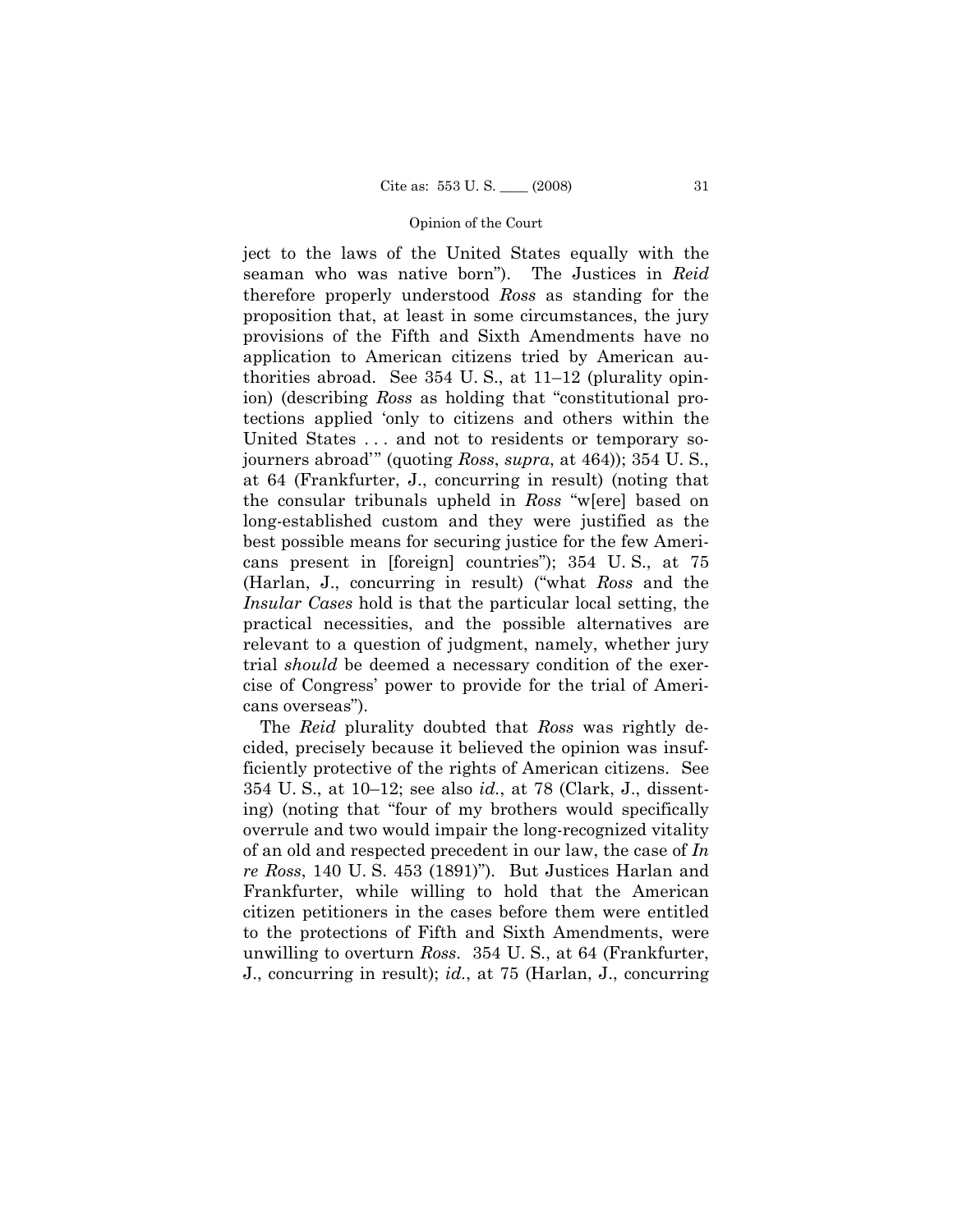# Opinion of the Court

in result). Instead, the two concurring Justices distinguished *Ross* from the cases before them, not on the basis of the citizenship of the petitioners, but on practical considerations that made jury trial a more feasible option for them than it was for the petitioner in *Ross*. If citizenship had been the only relevant factor in the case, it would have been necessary for the Court to overturn *Ross*, something Justices Harlan and Frankfurter were unwilling to do. See *Verdugo-Urquidez*, *supra*, at 277 (KENNEDY, J., concurring) (noting that *Ross* had not been overruled).

Practical considerations weighed heavily as well in *Johnson* v. *Eisentrager*, 339 U. S. 763 (1950), where the Court addressed whether habeas corpus jurisdiction extended to enemy aliens who had been convicted of violating the laws of war. The prisoners were detained at Landsberg Prison in Germany during the Allied Powers' postwar occupation. The Court stressed the difficulties of ordering the Government to produce the prisoners in a habeas corpus proceeding. It "would require allocation of shipping space, guarding personnel, billeting and rations" and would damage the prestige of military commanders at a sensitive time. *Id.*, at 779. In considering these factors the Court sought to balance the constraints of military occupation with constitutional necessities. *Id.*, at 769– 779; see *Rasul*, 542 U. S., at 475–476 (discussing the factors relevant to *Eisentrager*'s constitutional holding); 542 U. S., at 486 (KENNEDY, J., concurring in judgment) (same).

True, the Court in *Eisentrager* denied access to the writ, and it noted the prisoners "at no relevant time were within any territory over which the United States is sovereign, and [that] the scenes of their offense, their capture, their trial and their punishment were all beyond the territorial jurisdiction of any court of the United States." 339 U. S., at 778. The Government seizes upon this language as proof positive that the *Eisentrager* Court adopted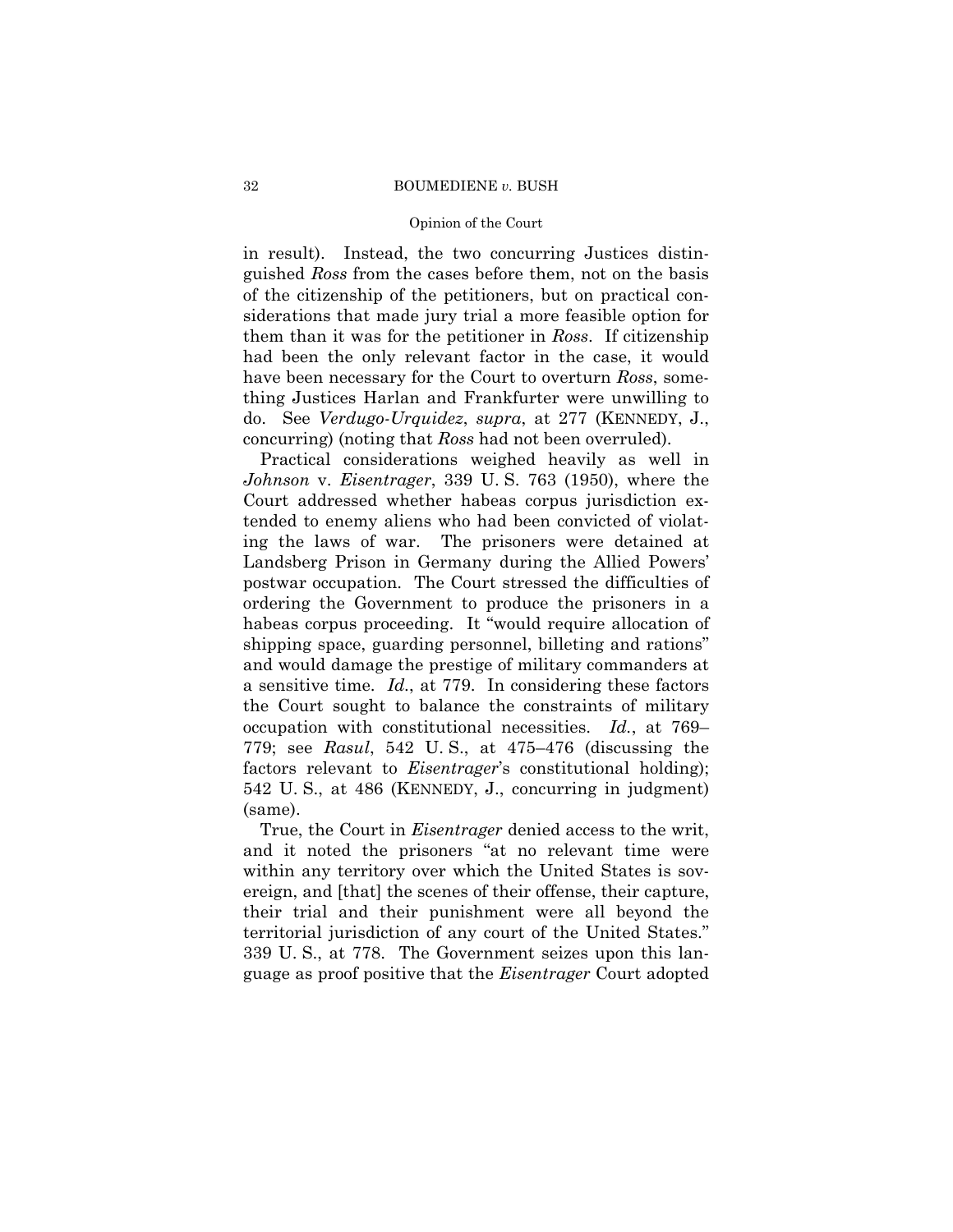a formalistic, sovereignty-based test for determining the reach of the Suspension Clause. See Brief for Respondents 18–20. We reject this reading for three reasons.

First, we do not accept the idea that the above-quoted passage from *Eisentrager* is the only authoritative language in the opinion and that all the rest is dicta. The Court's further determinations, based on practical considerations, were integral to Part II of its opinion and came before the decision announced its holding. See 339 U. S., at 781.

 *Johnson* v. *Eisentrager,* O. T. 1949, No. 306, pp. 74–75. Second, because the United States lacked both *de jure* sovereignty and plenary control over Landsberg Prison, see *infra*, at 34–35, it is far from clear that the *Eisentrager* Court used the term sovereignty only in the narrow technical sense and not to connote the degree of control the military asserted over the facility. See *supra*, at 21. The Justices who decided *Eisentrager* would have understood sovereignty as a multifaceted concept. See Black's Law Dictionary 1568 (4th ed. 1951) (defining "sovereignty" as "[t]he supreme, absolute, and uncontrollable power by which any independent state is governed"; "the international independence of a state, combined with the right and power of regulating its internal affairs without foreign dictation"; and "[t]he power to do everything in a state without accountability"); Ballentine's Law Dictionary with Pronunciations 1216 (2d ed. 1948) (defining "sovereignty" as "[t]hat public authority which commands in civil society, and orders and directs what each citizen is to perform to obtain the end of its institution"). In its principal brief in *Eisentrager*, the Government advocated a bright-line test for determining the scope of the writ, similar to the one it advocates in these cases. See Brief for Petitioners in Yet the Court mentioned the concept of territorial sovereignty only twice in its opinion. See *Eisentrager*, *supra*, at 778, 780. That the Court devoted a significant portion of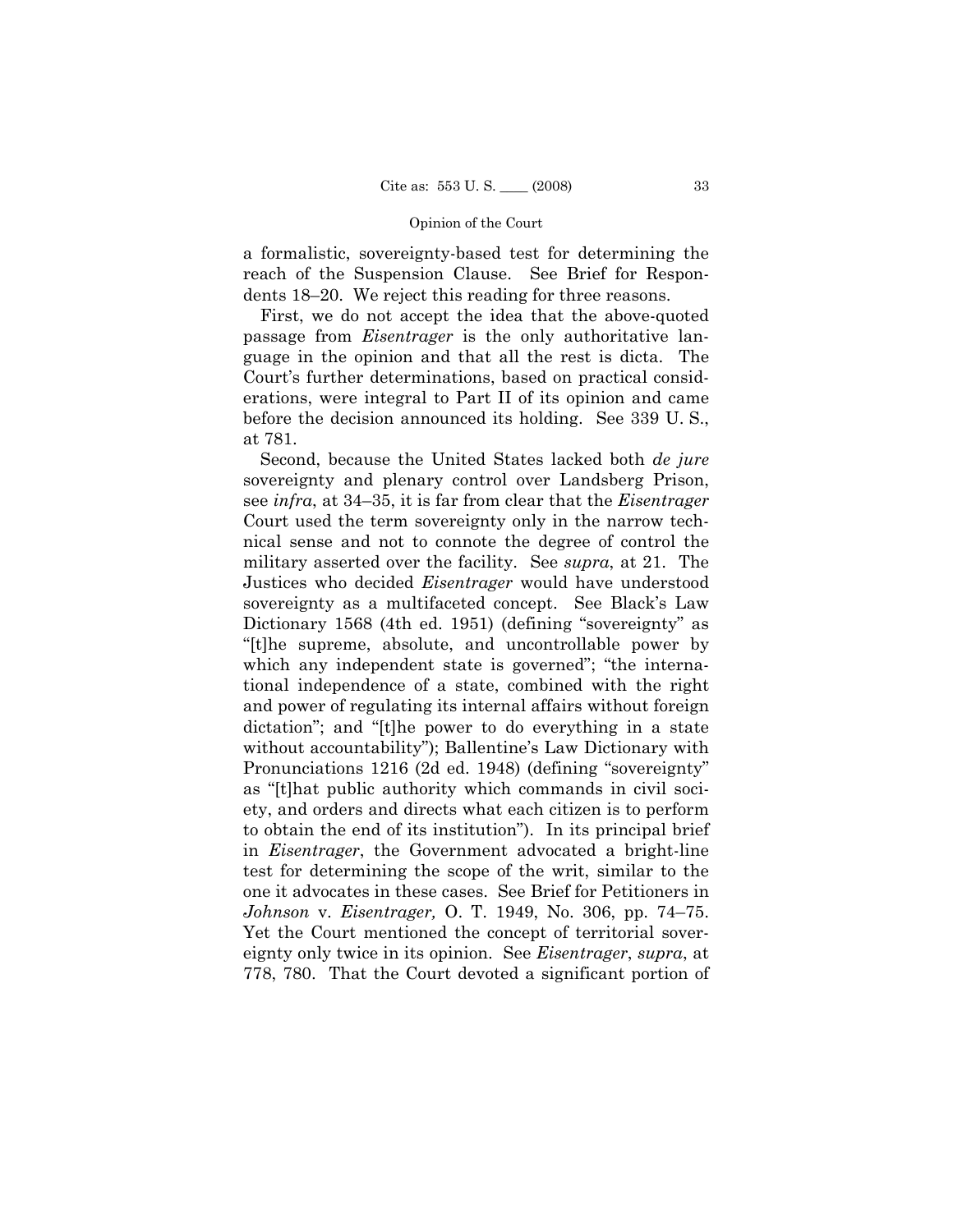# Opinion of the Court

Part II to a discussion of practical barriers to the running of the writ suggests that the Court was not concerned exclusively with the formal legal status of Landsberg Prison but also with the objective degree of control the United States asserted over it. Even if we assume the *Eisentrager* Court considered the United States' lack of formal legal sovereignty over Landsberg Prison as the decisive factor in that case, its holding is not inconsistent with a functional approach to questions of extraterritoriality. The formal legal status of a given territory affects, at least to some extent, the political branches' control over that territory. *De jure* sovereignty is a factor that bears upon which constitutional guarantees apply there.

Third, if the Government's reading of *Eisentrager* were correct, the opinion would have marked not only a change in, but a complete repudiation of, the Insular Cases' (and later *Reid*'s) functional approach to questions of extraterritoriality. We cannot accept the Government's view. Nothing in *Eisentrager* says that *de jure* sovereignty is or has ever been the only relevant consideration in determining the geographic reach of the Constitution or of habeas corpus. Were that the case, there would be considerable tension between *Eisentrager*, on the one hand, and the Insular Cases and *Reid*, on the other. Our cases need not be read to conflict in this manner. A constricted reading of *Eisentrager* overlooks what we see as a common thread uniting the Insular Cases, *Eisentrager*, and *Reid:* the idea that questions of extraterritoriality turn on objective factors and practical concerns, not formalism.

B

The Government's formal sovereignty-based test raises troubling separation-of-powers concerns as well. The political history of Guantanamo illustrates the deficiencies of this approach. The United States has maintained complete and uninterrupted control of the bay for over 100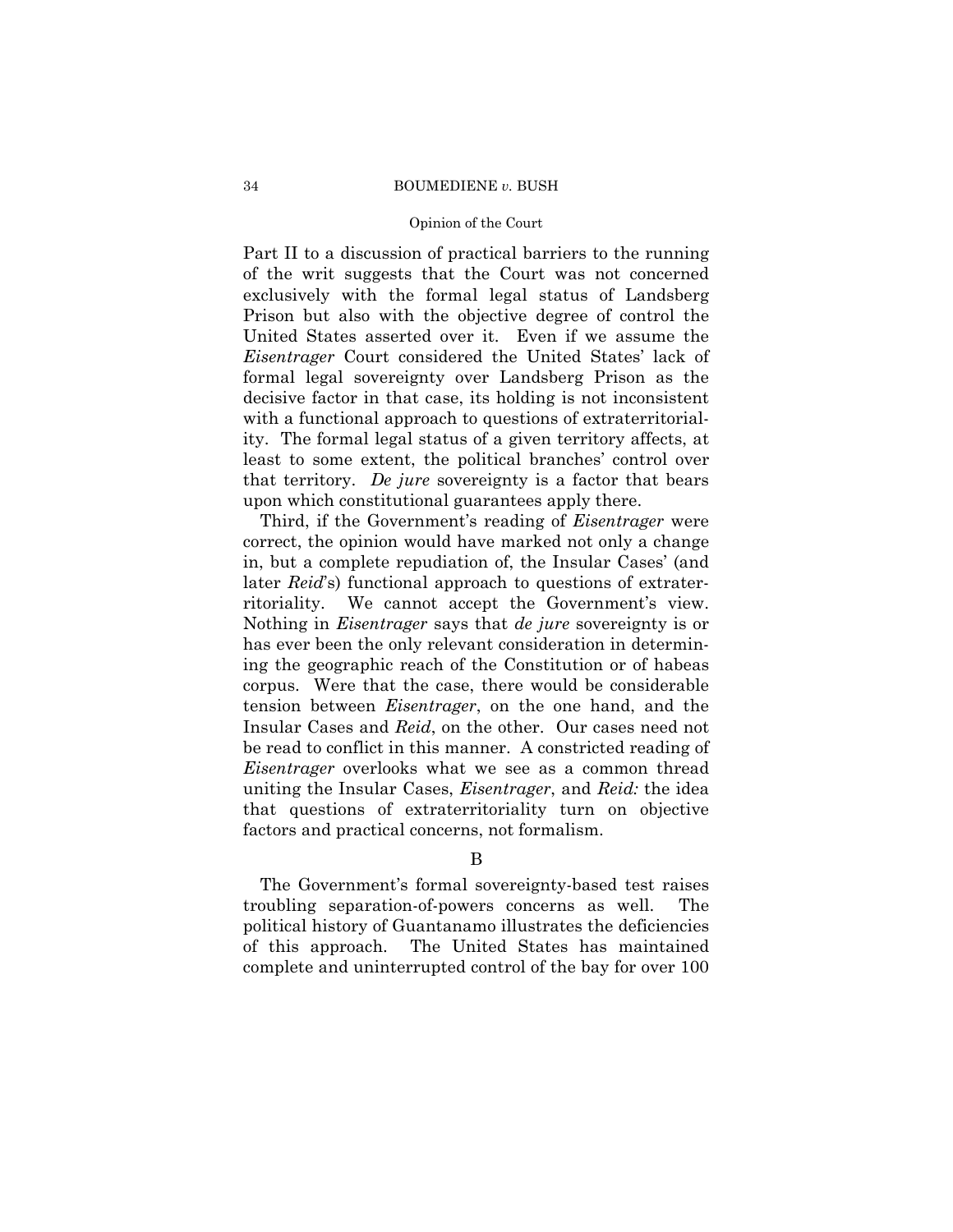years. At the close of the Spanish-American War, Spain ceded control over the entire island of Cuba to the United States and specifically "relinquishe[d] all claim[s] of sovereignty . . . and title." See Treaty of Paris, Dec. 10, 1898, U. S.-Spain, Art. I, 30 Stat. 1755, T. S. No. 343. From the date the treaty with Spain was signed until the Cuban Republic was established on May 20, 1902, the United States governed the territory "in trust" for the benefit of the Cuban people. *Neely* v. *Henkel*, 180 U. S. 109, 120 (1901); H. Thomas, Cuba or The Pursuit of Freedom 436, 460 (1998). And although it recognized, by entering into the 1903 Lease Agreement, that Cuba retained "ultimate sovereignty" over Guantanamo, the United States continued to maintain the same plenary control it had enjoyed since 1898. Yet the Government's view is that the Constitution had no effect there, at least as to noncitizens, because the United States disclaimed sovereignty in the formal sense of the term. The necessary implication of the argument is that by surrendering formal sovereignty over any unincorporated territory to a third party, while at the same time entering into a lease that grants total control over the territory back to the United States, it would be possible for the political branches to govern without legal constraint.

Our basic charter cannot be contracted away like this. The Constitution grants Congress and the President the power to acquire, dispose of, and govern territory, not the power to decide when and where its terms apply. Even when the United States acts outside its borders, its powers are not "absolute and unlimited" but are subject "to such restrictions as are expressed in the Constitution." *Murphy*  v. *Ramsey*, 114 U. S. 15, 44 (1885). Abstaining from questions involving formal sovereignty and territorial governance is one thing. To hold the political branches have the power to switch the Constitution on or off at will is quite another. The former position reflects this Court's recogni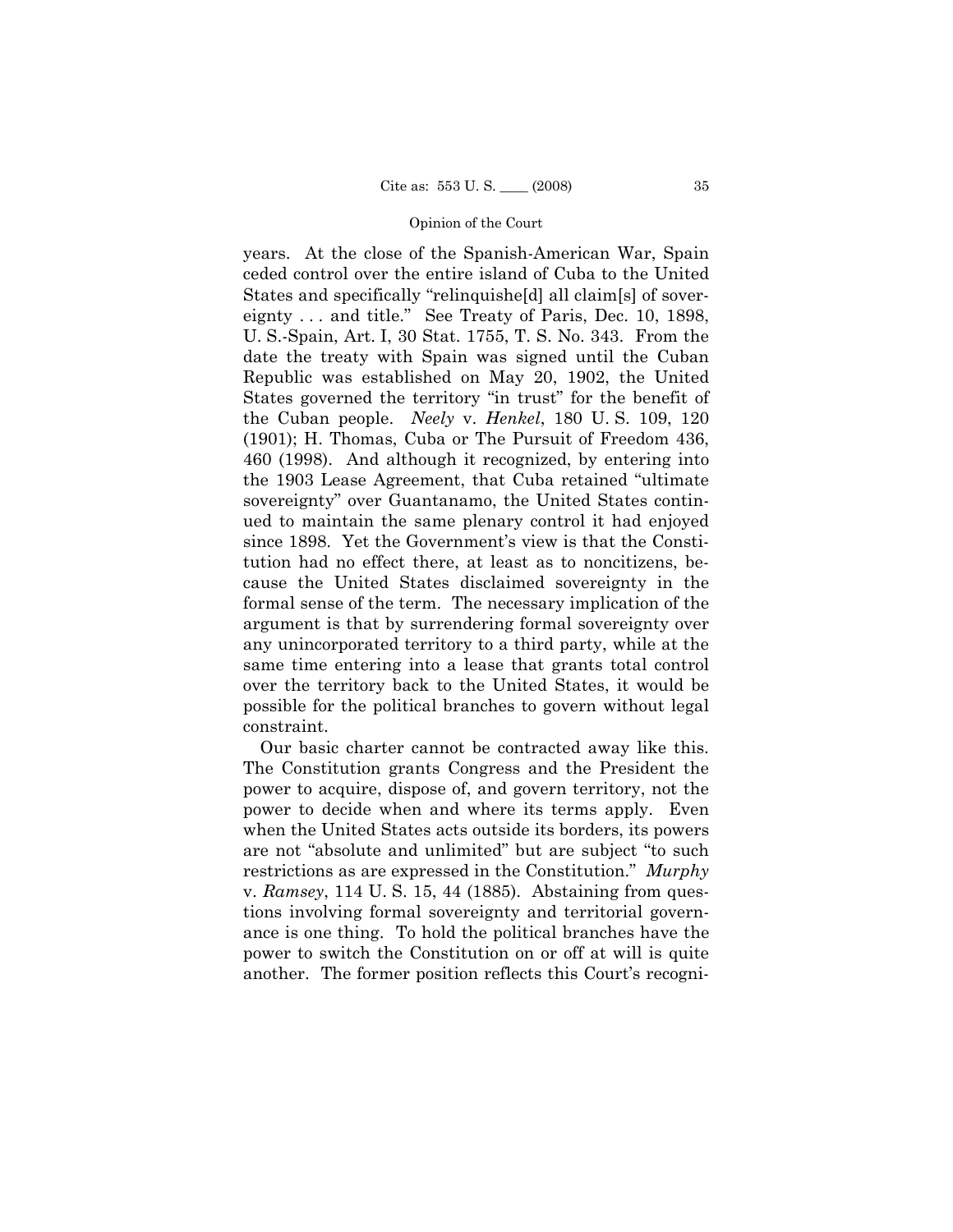# Opinion of the Court

tion that certain matters requiring political judgments are best left to the political branches. The latter would permit a striking anomaly in our tripartite system of government, leading to a regime in which Congress and the President, not this Court, say "what the law is." *Marbury* v. *Madison*, 1 Cranch 137, 177 (1803).

These concerns have particular bearing upon the Suspension Clause question in the cases now before us, for the writ of habeas corpus is itself an indispensable mechanism for monitoring the separation of powers. The test for determining the scope of this provision must not be subject to manipulation by those whose power it is designed to restrain.

C

As we recognized in *Rasul*, 542 U. S., at 476; *id.*, at 487 (KENNEDY, J., concurring in judgment), the outlines of a framework for determining the reach of the Suspension Clause are suggested by the factors the Court relied upon in *Eisentrager*. In addition to the practical concerns discussed above, the *Eisentrager* Court found relevant that each petitioner:

"(a) is an enemy alien; (b) has never been or resided in the United States; (c) was captured outside of our territory and there held in military custody as a prisoner of war; (d) was tried and convicted by a Military Commission sitting outside the United States; (e) for offenses against laws of war committed outside the United States; (f) and is at all times imprisoned outside the United States." 339 U. S., at 777.

Based on this language from *Eisentrager*, and the reasoning in our other extraterritoriality opinions, we conclude that at least three factors are relevant in determining the reach of the Suspension Clause: (1) the citizenship and status of the detainee and the adequacy of the process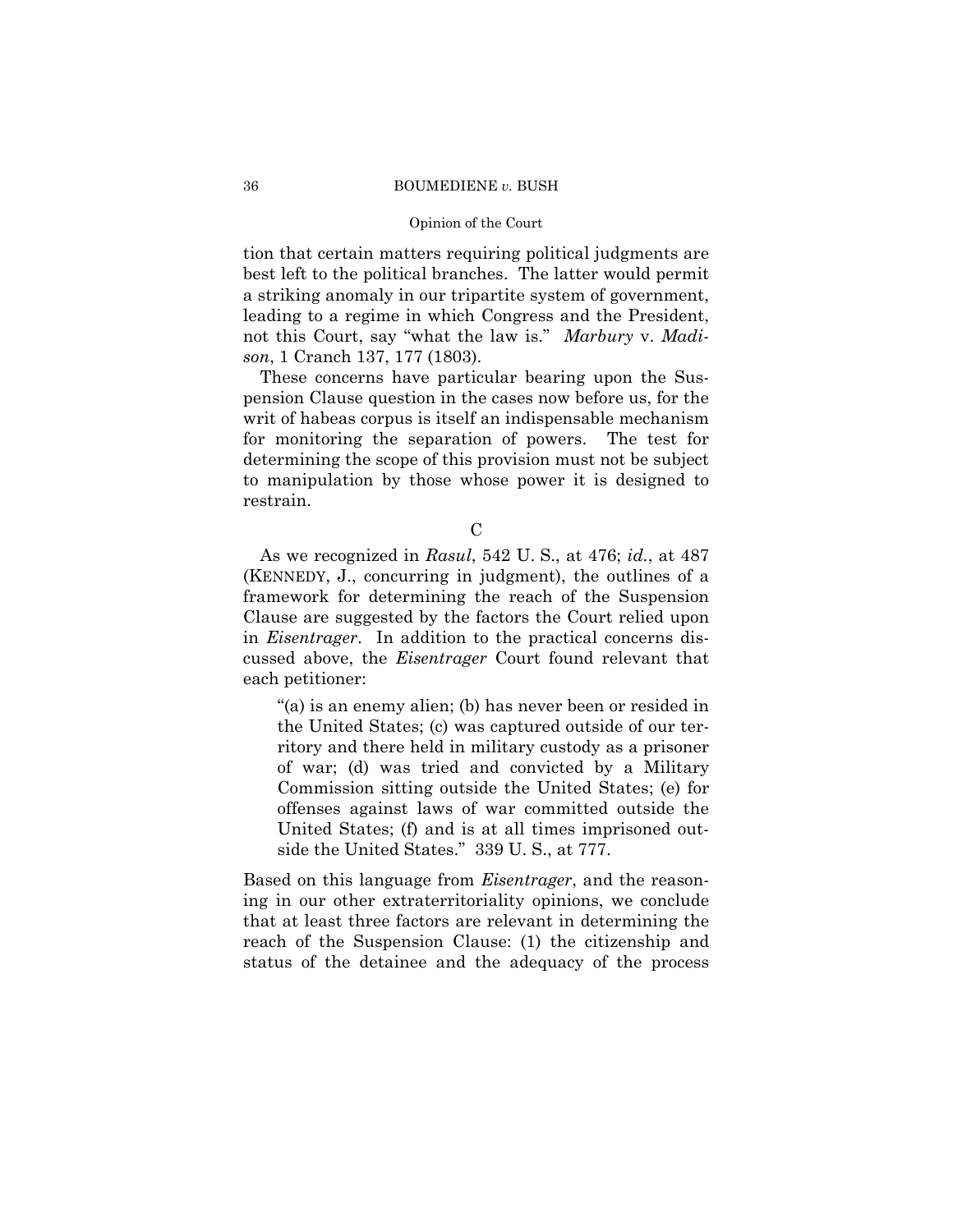through which that status determination was made; (2) the nature of the sites where apprehension and then detention took place; and (3) the practical obstacles inherent in resolving the prisoner's entitlement to the writ.

 violations of the laws of war. The difference is not trivial. The records from the *Eisentrager* trials suggest that, well Applying this framework, we note at the onset that the status of these detainees is a matter of dispute. The petitioners, like those in *Eisentrager*, are not American citizens. But the petitioners in *Eisentrager* did not contest, it seems, the Court's assertion that they were "enemy alien[s]." *Ibid.* In the instant cases, by contrast, the detainees deny they are enemy combatants. They have been afforded some process in CSRT proceedings to determine their status; but, unlike in *Eisentrager, supra*, at 766, there has been no trial by military commission for before the petitioners brought their case to this Court, there had been a rigorous adversarial process to test the legality of their detention. The *Eisentrager* petitioners were charged by a bill of particulars that made detailed factual allegations against them. See 14 United Nations War Crimes Commission, Law Reports of Trials of War Criminals 8–10 (1949) (reprint 1997). To rebut the accusations, they were entitled to representation by counsel, allowed to introduce evidence on their own behalf, and permitted to cross-examine the prosecution's witnesses. See Memorandum by Command of Lt. Gen. Wedemeyer, Jan. 21, 1946 (establishing "Regulations Governing the Trial of War Criminals" in the China Theater), in Tr. of Record in *Johnson* v. *Eisentrager,* O. T. 1949, No. 306, pp. 34–40.

In comparison the procedural protections afforded to the detainees in the CSRT hearings are far more limited, and, we conclude, fall well short of the procedures and adversarial mechanisms that would eliminate the need for habeas corpus review. Although the detainee is assigned a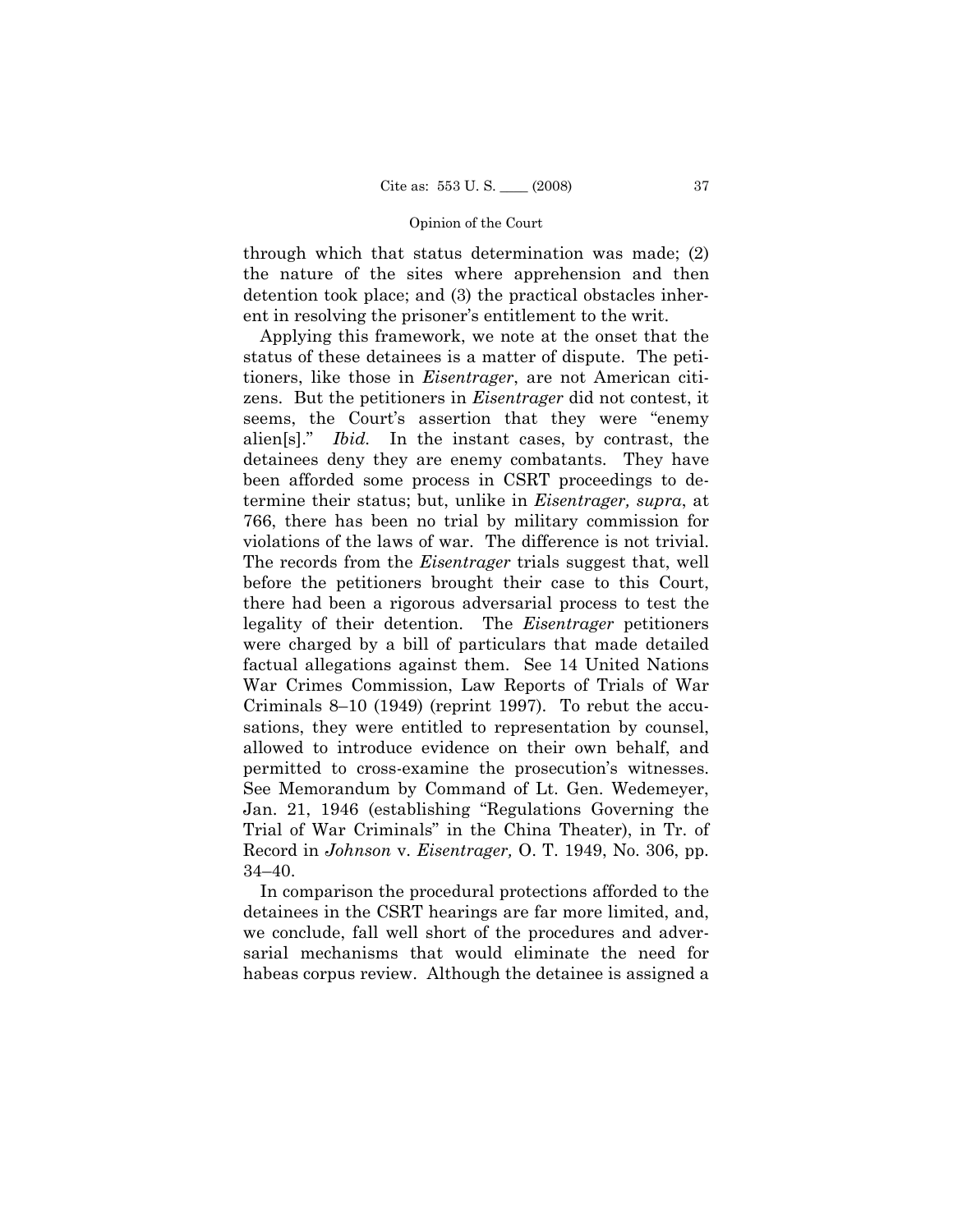# Opinion of the Court

"Personal Representative" to assist him during CSRT proceedings, the Secretary of the Navy's memorandum makes clear that person is not the detainee's lawyer or even his "advocate." See App. to Pet. for Cert. in No. 06– 1196, at 155, 172. The Government's evidence is accorded a presumption of validity. *Id.*, at 159. The detainee is allowed to present "reasonably available" evidence, *id.*, at 155, but his ability to rebut the Government's evidence against him is limited by the circumstances of his confinement and his lack of counsel at this stage. And although the detainee can seek review of his status determination in the Court of Appeals, that review process cannot cure all defects in the earlier proceedings. See Part V, *infra*.

As to the second factor relevant to this analysis, the detainees here are similarly situated to the *Eisentrager* petitioners in that the sites of their apprehension and detention are technically outside the sovereign territory of the United States. As noted earlier, this is a factor that weighs against finding they have rights under the Suspension Clause. But there are critical differences between Landsberg Prison, circa 1950, and the United States Naval Station at Guantanamo Bay in 2008. Unlike its present control over the naval station, the United States' control over the prison in Germany was neither absolute nor indefinite. Like all parts of occupied Germany, the prison was under the jurisdiction of the combined Allied Forces. See Declaration Regarding the Defeat of Germany and the Assumption of Supreme Authority with Respect to Germany, June 5, 1945, U. S.-U. S. S. R.-U. K.-Fr., 60 Stat. 1649, T. I. A. S. No. 1520. The United States was therefore answerable to its Allies for all activities occurring there. Cf. *Hirota* v. *MacArthur*, 338 U. S. 197, 198 (1948) *(per curiam)* (military tribunal set up by Gen. Douglas MacArthur, acting as "the agent of the Allied Powers," was not a "tribunal of the United States"). The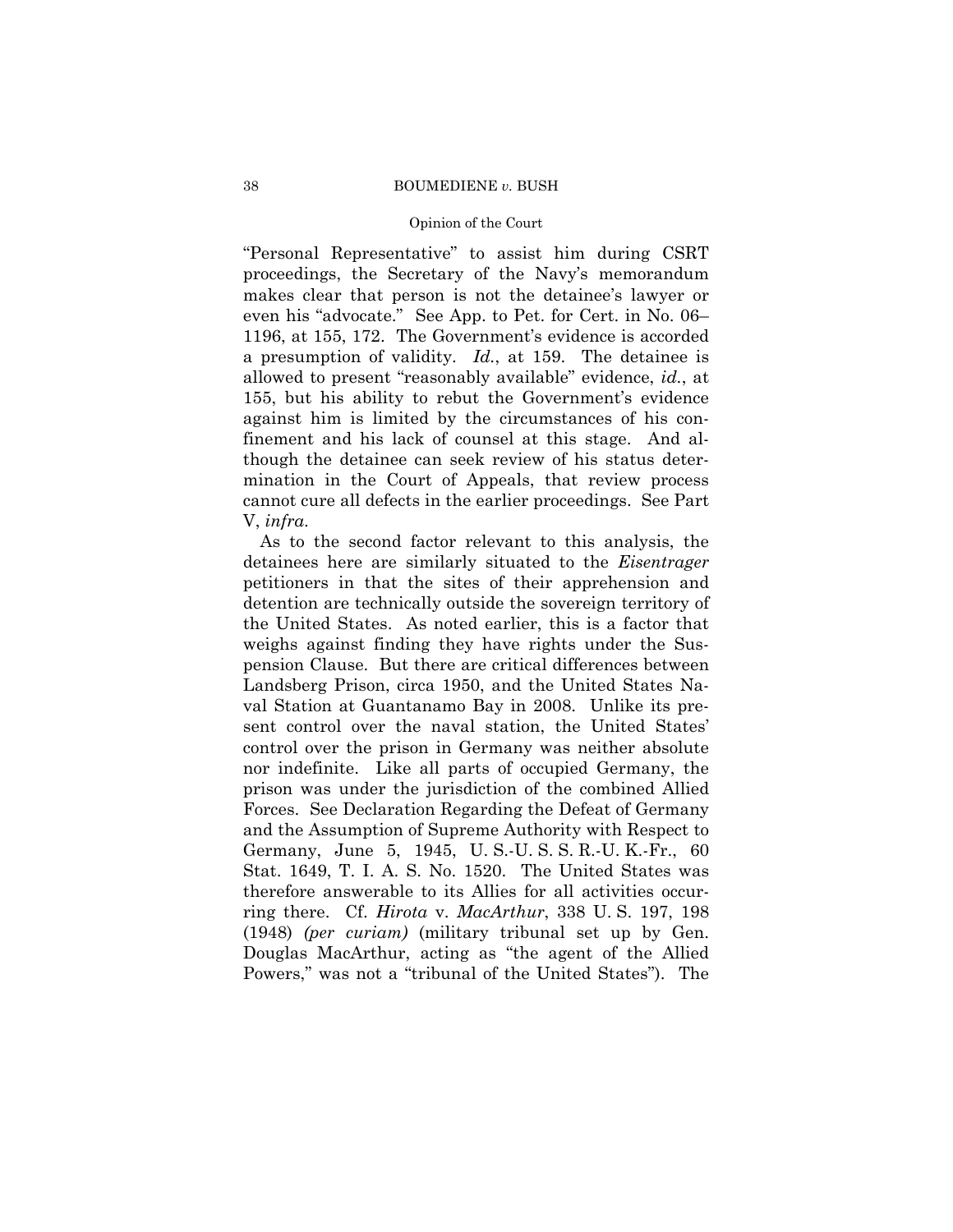Allies had not planned a long-term occupation of Germany, nor did they intend to displace all German institutions even during the period of occupation. See Agreements Respecting Basic Principles for Merger of the Three Western German Zones of Occupation, and Other Matters, Apr. 8, 1949, U. S.-U. K.-Fr., Art. 1, 63 Stat. 2819, T. I. A. S. No. 2066 (establishing a governing framework "[d]uring the period in which it is necessary that the occupation continue" and expressing the desire "that the German people shall enjoy self-government to the maximum possible degree consistent with such occupation"). The Court's holding in *Eisentrager* was thus consistent with the Insular Cases, where it had held there was no need to extend full constitutional protections to territories the United States did not intend to govern indefinitely. Guantanamo Bay, on the other hand, is no transient possession. In every practical sense Guantanamo is not abroad; it is within the constant jurisdiction of the United States. See *Rasul*, 542 U. S., at 480; *id.*, at 487 (KENNEDY, J., concurring in judgment).

As to the third factor, we recognize, as the Court did in *Eisentrager*, that there are costs to holding the Suspension Clause applicable in a case of military detention abroad. Habeas corpus proceedings may require expenditure of funds by the Government and may divert the attention of military personnel from other pressing tasks. While we are sensitive to these concerns, we do not find them dispositive. Compliance with any judicial process requires some incremental expenditure of resources. Yet civilian courts and the Armed Forces have functioned along side each other at various points in our history. See, *e.g., Duncan* v. *Kahanamoku*, 327 U. S. 304 (1946); *Ex parte Milligan*, 4 Wall. 2 (1866). The Government presents no credible arguments that the military mission at Guantanamo would be compromised if habeas corpus courts had jurisdiction to hear the detainees' claims. And in light of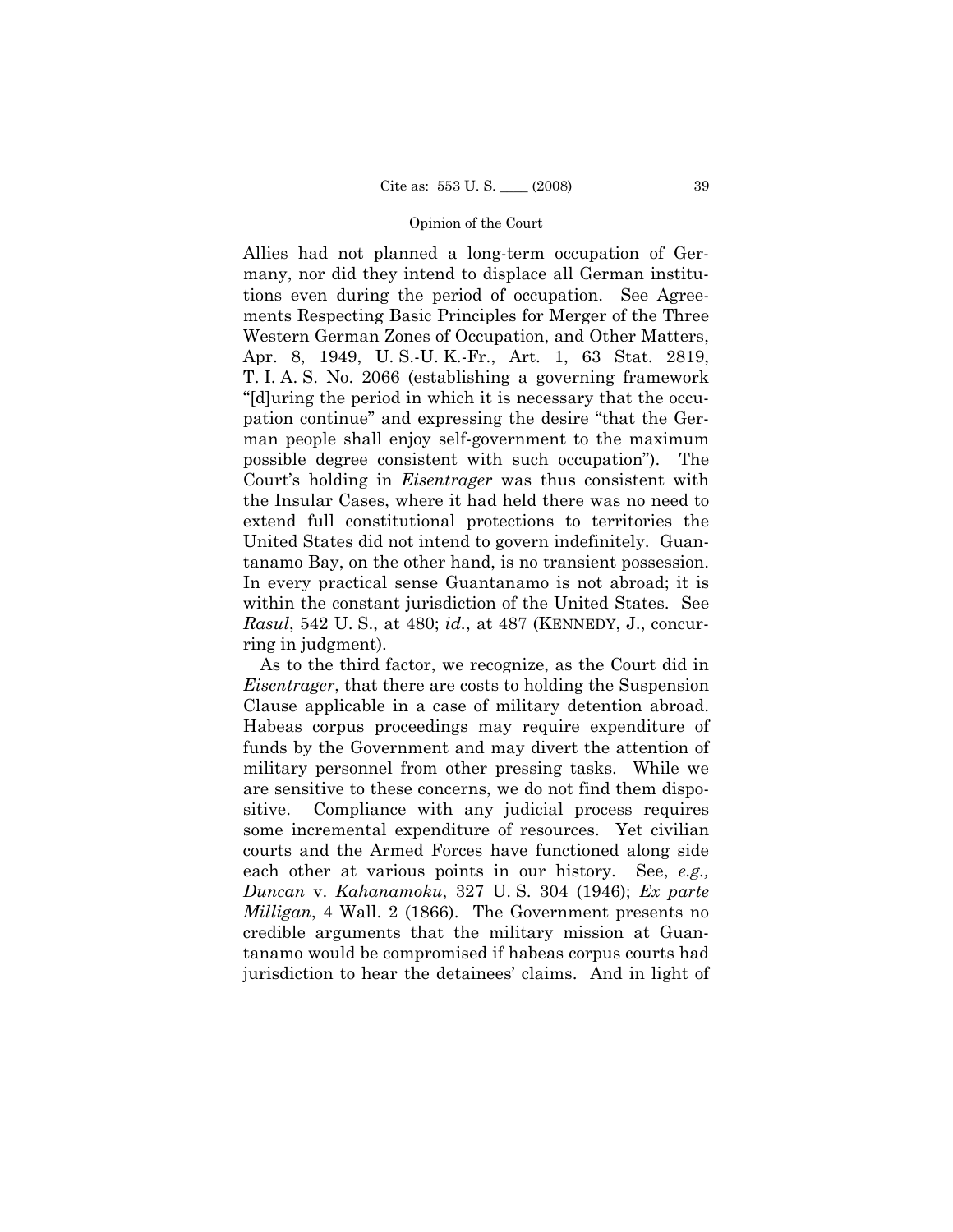## Opinion of the Court

the plenary control the United States asserts over the base, none are apparent to us.

The situation in *Eisentrager* was far different, given the historical context and nature of the military's mission in post-War Germany. When hostilities in the European Theater came to an end, the United States became responsible for an occupation zone encompassing over 57,000 square miles with a population of 18 million. See Letter from President Truman to Secretary of State Byrnes, (Nov. 28, 1945), in 8 Documents on American Foreign Relations 257 (R. Dennett & R. Turner eds. 1948); Pollock, A Territorial Pattern for the Military Occupation of Germany, 38 Am. Pol. Sci. Rev. 970, 975 (1944). In addition to supervising massive reconstruction and aid efforts the American forces stationed in Germany faced potential security threats from a defeated enemy. In retrospect the post-War occupation may seem uneventful. But at the time *Eisentrager* was decided, the Court was right to be concerned about judicial interference with the military's efforts to contain "enemy elements, guerrilla fighters, and 'were-wolves.'" 339 U. S., at 784.

Similar threats are not apparent here; nor does the Government argue that they are. The United States Naval Station at Guantanamo Bay consists of 45 square miles of land and water. The base has been used, at various points, to house migrants and refugees temporarily. At present, however, other than the detainees themselves, the only long-term residents are American military personnel, their families, and a small number of workers. See History of Guantanamo Bay online at https://www.cnic. navy.mil/Guantanamo/AboutGTMO/gtmohistorygeneral/ gtmohistgeneral. The detainees have been deemed enemies of the United States. At present, dangerous as they may be if released, they are contained in a secure prison facility located on an isolated and heavily fortified military base.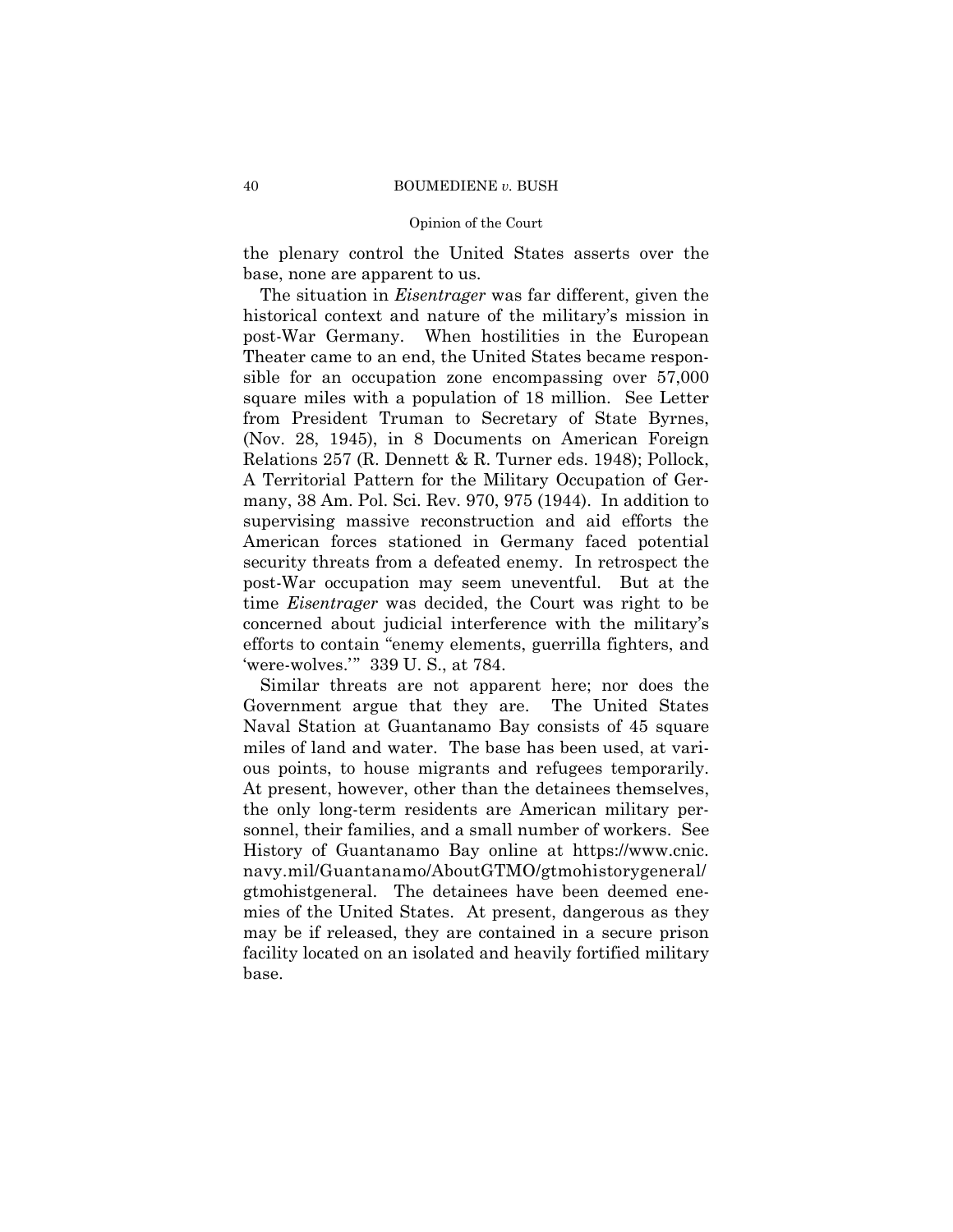There is no indication, furthermore, that adjudicating a habeas corpus petition would cause friction with the host government. No Cuban court has jurisdiction over American military personnel at Guantanamo or the enemy combatants detained there. While obligated to abide by the terms of the lease, the United States is, for all practical purposes, answerable to no other sovereign for its acts on the base. Were that not the case, or if the detention facility were located in an active theater of war, arguments that issuing the writ would be "impracticable or anomalous" would have more weight. See *Reid*, 354 U. S., at 74 (Harlan, J., concurring in result). Under the facts presented here, however, there are few practical barriers to the running of the writ. To the extent barriers arise, habeas corpus procedures likely can be modified to address them. See Part VI–B, *infra*.

 History 849 (1999). The detainees, moreover, are held in a It is true that before today the Court has never held that noncitizens detained by our Government in territory over which another country maintains *de jure* sovereignty have any rights under our Constitution. But the cases before us lack any precise historical parallel. They involve individuals detained by executive order for the duration of a conflict that, if measured from September 11, 2001, to the present, is already among the longest wars in American history. See Oxford Companion to American Military territory that, while technically not part of the United States, is under the complete and total control of our Government. Under these circumstances the lack of a precedent on point is no barrier to our holding.

We hold that Art. I, §9, cl. 2, of the Constitution has full effect at Guantanamo Bay. If the privilege of habeas corpus is to be denied to the detainees now before us, Congress must act in accordance with the requirements of the Suspension Clause. Cf. *Hamdi,* 542 U. S., at 564 (SCALIA, J., dissenting) ("[I]ndefinite imprisonment on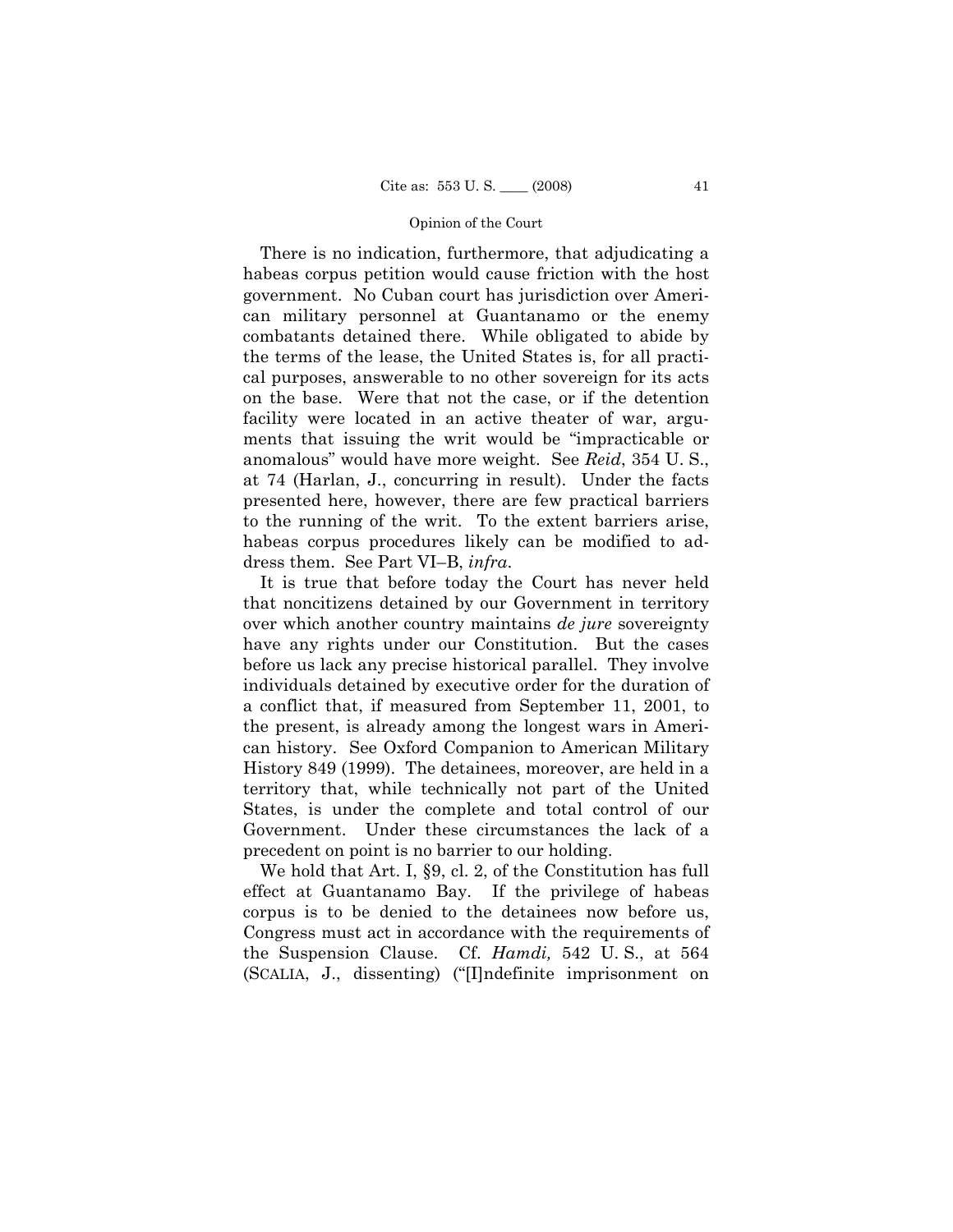# Opinion of the Court

reasonable suspicion is not an available option of treatment for those accused of aiding the enemy, absent a suspension of the writ"). This Court may not impose a *de facto* suspension by abstaining from these controversies. See *Hamdan*, 548 U. S., at 585, n. 16 ("[A]bstention is not appropriate in cases . . . in which the legal challenge 'turn[s] on the status of the persons as to whom the military asserted its power'" (quoting *Schlesinger* v. *Councilman*, 420 U. S. 738, 759 (1975))). The MCA does not purport to be a formal suspension of the writ; and the Government, in its submissions to us, has not argued that it is. Petitioners, therefore, are entitled to the privilege of habeas corpus to challenge the legality of their detention.

V

In light of this holding the question becomes whether the statute stripping jurisdiction to issue the writ avoids the Suspension Clause mandate because Congress has provided adequate substitute procedures for habeas corpus. The Government submits there has been compliance with the Suspension Clause because the DTA review process in the Court of Appeals, see DTA §1005(e), provides an adequate substitute. Congress has granted that court jurisdiction to consider

"(i) whether the status determination of the [CSRT] . . . was consistent with the standards and procedures specified by the Secretary of Defense . . . and (ii) to the extent the Constitution and laws of the United States are applicable, whether the use of such standards and procedures to make the determination is consistent with the Constitution and laws of the United States."  $\S 1005(e)(2)(C)$ , 119 Stat. 2742.

The Court of Appeals, having decided that the writ does not run to the detainees in any event, found it unnecessary to consider whether an adequate substitute has been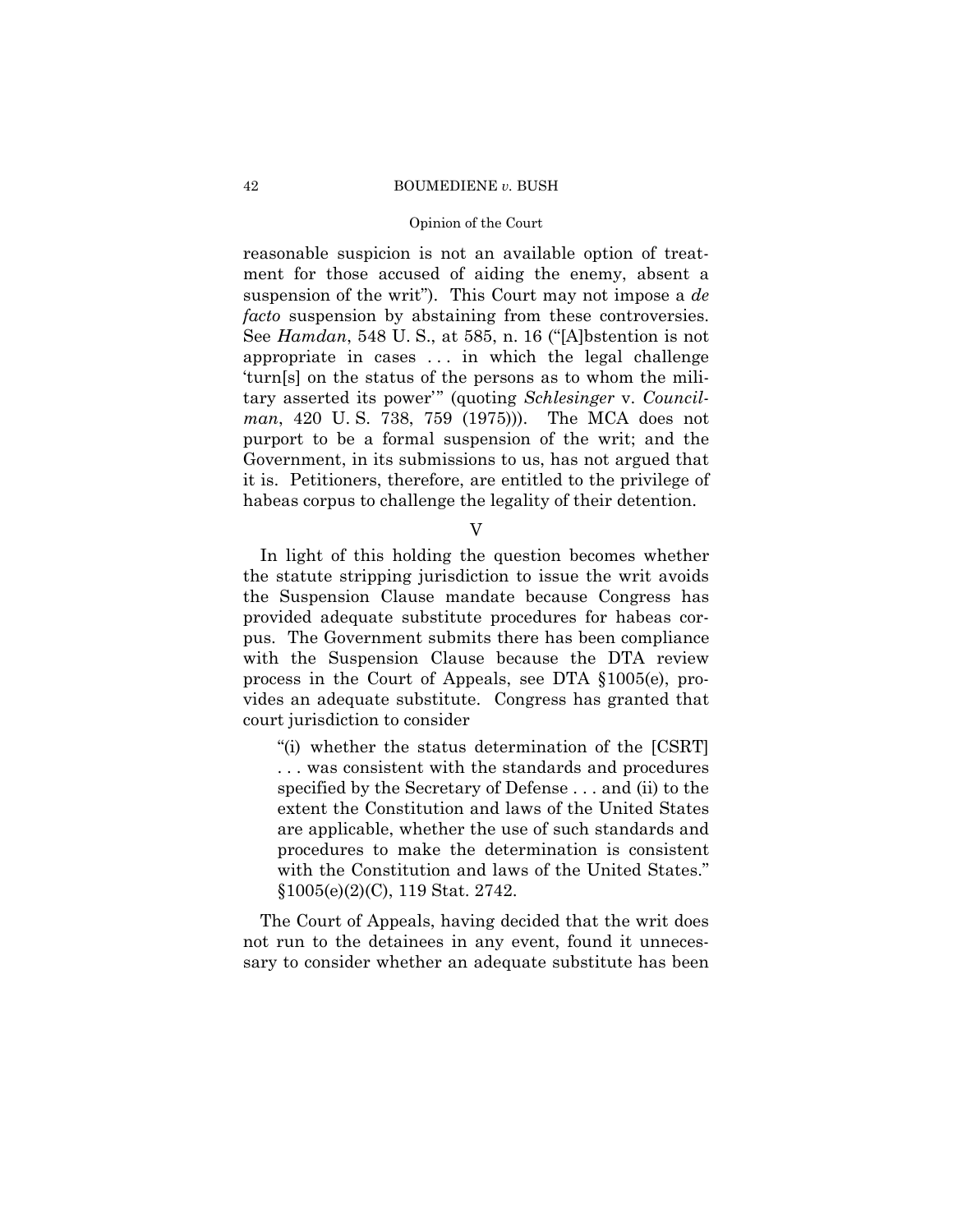provided. In the ordinary course we would remand to the Court of Appeals to consider this question in the first instance. See *Youakim* v. *Miller*, 425 U. S. 231, 234 (1976) *(per curiam)*. It is well settled, however, that the Court's practice of declining to address issues left unresolved in earlier proceedings is not an inflexible rule. *Ibid.* Departure from the rule is appropriate in "exceptional" circumstances. See *Cooper Industries, Inc.* v. *Aviall Services, Inc.*, 543 U. S. 157, 169 (2004); *Duignan* v. *United States*, 274 U. S. 195, 200 (1927).

The gravity of the separation-of-powers issues raised by these cases and the fact that these detainees have been denied meaningful access to a judicial forum for a period of years render these cases exceptional. The parties before us have addressed the adequacy issue. While we would have found it informative to consider the reasoning of the Court of Appeals on this point, we must weigh that against the harms petitioners may endure from additional delay. And, given there are few precedents addressing what features an adequate substitute for habeas corpus must contain, in all likelihood a remand simply would delay ultimate resolution of the issue by this Court.

We do have the benefit of the Court of Appeals' construction of key provisions of the DTA. When we granted certiorari in these cases, we noted "it would be of material assistance to consult any decision" in the parallel DTA review proceedings pending in the Court of Appeals, specifically any rulings in the matter of *Bismullah* v. *Gates*. 551 U. S. \_\_\_ (2007). Although the Court of Appeals has yet to complete a DTA review proceeding, the three-judge panel in *Bismullah* has issued an interim order giving guidance as to what evidence can be made part of the record on review and what access the detainees can have to counsel and to classified information. See 501 F. 3d 178 (CADC) *(Bismullah I)*, reh'g denied, 503 F. 3d 137 (CADC 2007) *(Bismullah II)*. In that matter the full court denied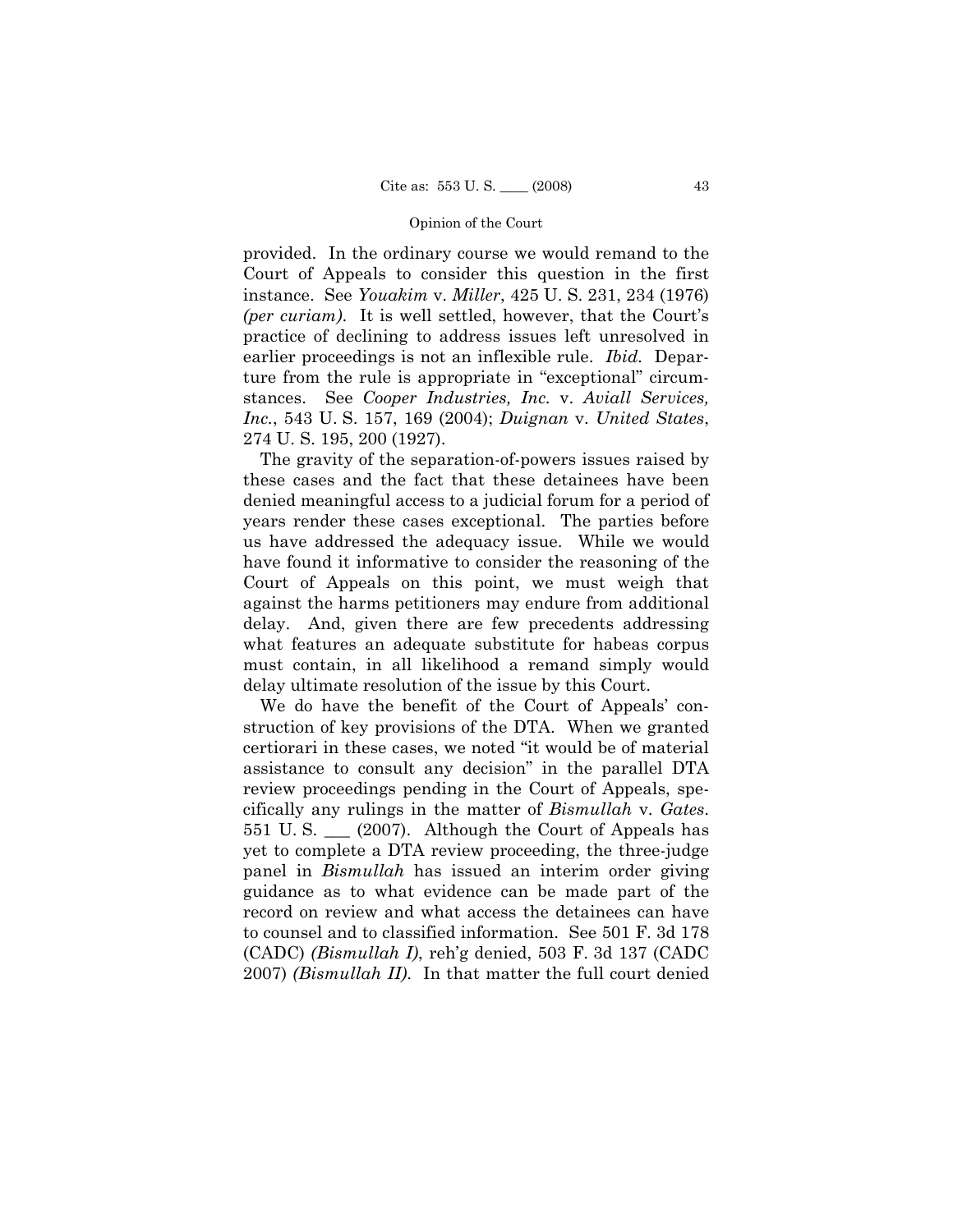# Opinion of the Court

the Government's motion for rehearing en banc, see *Bismullah* v. *Gates*, 514 F. 3d 1291 (CADC 2008) *(Bismullah III)*. The order denying rehearing was accompanied by five separate statements from members of the court, which offer differing views as to scope of the judicial review Congress intended these detainees to have. *Ibid*.

Under the circumstances we believe the costs of further delay substantially outweigh any benefits of remanding to the Court of Appeals to consider the issue it did not address in these cases.

Our case law does not contain extensive discussion of standards defining suspension of the writ or of circumstances under which suspension has occurred. This simply confirms the care Congress has taken throughout our Nation's history to preserve the writ and its function. Indeed, most of the major legislative enactments pertaining to habeas corpus have acted not to contract the writ's protection but to expand it or to hasten resolution of prisoners' claims. See, *e.g.*, Habeas Corpus Act of 1867, ch. 28, §1, 14 Stat. 385 (current version codified at 28 U. S. C. §2241 (2000 ed. and Supp. V) (extending the federal writ to state prisoners)); Cf. *Harris* v. *Nelson*, 394 U. S. 286, 299–300 (1969) (interpreting the All Writs Act, 28 U. S. C. §1651, to allow discovery in habeas corpus proceedings); *Peyton* v. *Rowe*, 391 U. S. 54, 64–65 (1968) (interpreting the then-existing version of §2241 to allow petitioner to proceed with his habeas corpus action, even though he had not yet begun to serve his sentence).

There are exceptions, of course. Title I of the Antiterrorism and Effective Death Penalty Act of 1996 (AEDPA), §106, 110 Stat. 1220, contains certain gatekeeping provisions that restrict a prisoner's ability to bring new and repetitive claims in "second or successive" habeas corpus actions. We upheld these provisions against a Suspension

A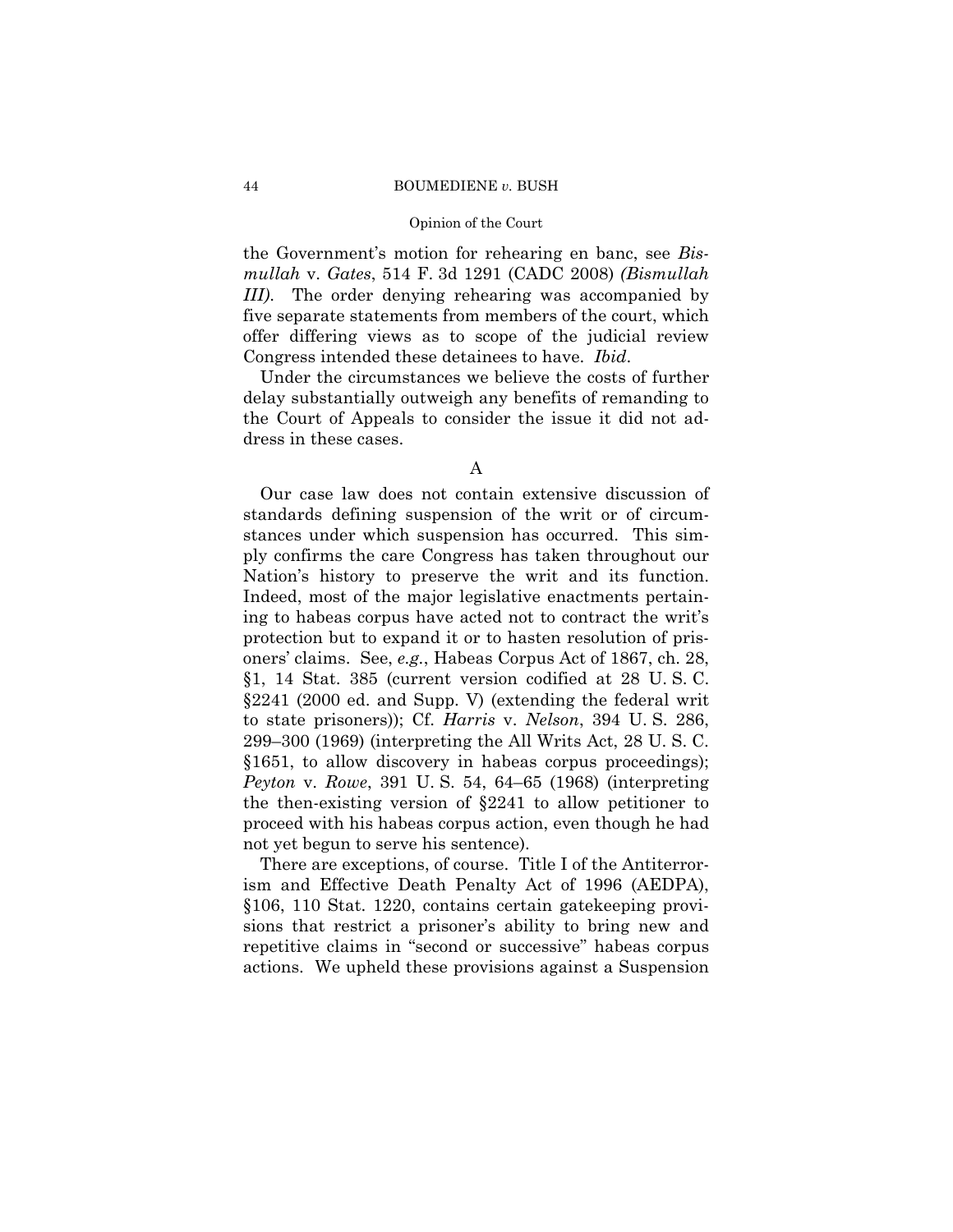Clause challenge in *Felker* v. *Turpin*, 518 U. S. 651, 662– 664 (1996). The provisions at issue in *Felker*, however, did not constitute a substantial departure from common-law habeas procedures. The provisions, for the most part, codified the longstanding abuse-of-the-writ doctrine. *Id.*, at 664; see also *McCleskey* v. *Zant*, 499 U. S. 467, 489 (1991). AEDPA applies, moreover, to federal, postconviction review after criminal proceedings in state court have taken place. As of this point, cases discussing the implementation of that statute give little helpful instruction (save perhaps by contrast) for the instant cases, where no trial has been held.

The two leading cases addressing habeas substitutes, *Swain* v. *Pressley*, 430 U. S. 372 (1977), and *United States*  v. *Hayman*, 342 U. S. 205 (1952), likewise provide little guidance here. The statutes at issue were attempts to streamline habeas corpus relief, not to cut it back.

The statute discussed in *Hayman* was 28 U. S. C. §2255. It replaced traditional habeas corpus for federal prisoners (at least in the first instance) with a process that allowed the prisoner to file a motion with the sentencing court on the ground that his sentence was, *inter alia*, "'imposed in violation of the Constitution or laws of the United States.'" 342 U. S., at 207, n. 1. The purpose and effect of the statute was not to restrict access to the writ but to make postconviction proceedings more efficient. It directed claims not to the court that had territorial jurisdiction over the place of the petitioner's confinement but to the sentencing court, a court already familiar with the facts of the case. As the *Hayman* Court explained

"Section 2255 . . . was passed at the instance of the Judicial Conference to meet practical difficulties that had arisen in administering the habeas corpus jurisdiction of the federal courts. Nowhere in the history of Section 2255 do we find any purpose to impinge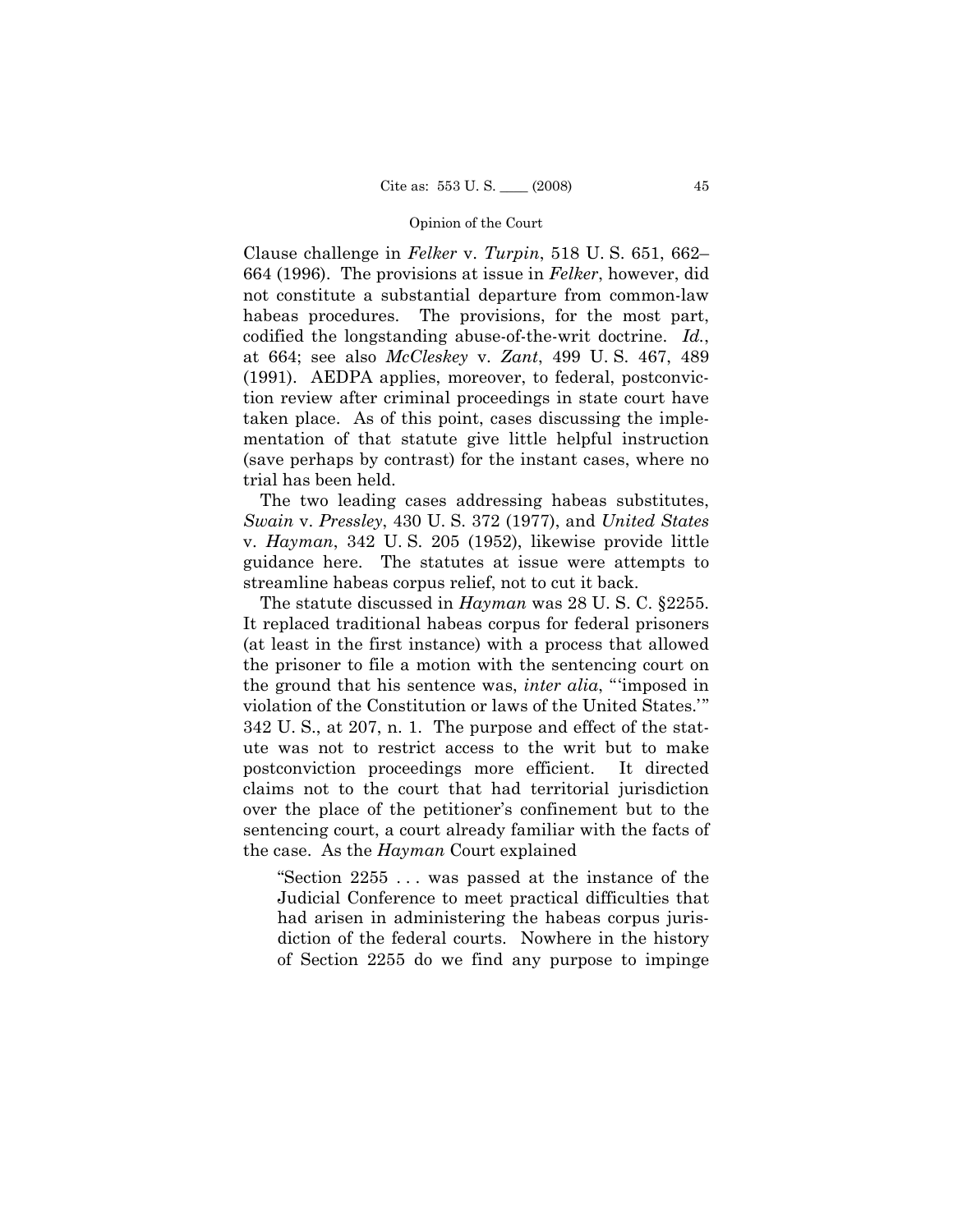# Opinion of the Court

upon prisoners' rights of collateral attack upon their convictions. On the contrary, the sole purpose was to minimize the difficulties encountered in habeas corpus hearings by affording the same rights in another and more convenient forum." *Id.*, at 219.

See also *Hill* v. *United States*, 368 U. S. 424, 427, 428, and n. 5 (1962) (noting that §2255 provides a remedy in the sentencing court that is "exactly commensurate" with the pre-existing federal habeas corpus remedy).

The statute in *Swain*, D. C. Code Ann. §23–110(g) (1973), applied to prisoners in custody under sentence of the Superior Court of the District of Columbia. Before enactment of the District of Columbia Court Reform and Criminal Procedure Act of 1970 (D. C. Court Reform Act), 84 Stat. 473, those prisoners could file habeas petitions in the United States District Court for the District of Columbia. The Act, which was patterned on §2255, substituted a new collateral process in the Superior Court for the preexisting habeas corpus procedure in the District Court. See *Swain*, 430 U. S., at 374–378. But, again, the purpose and effect of the statute was to expedite consideration of the prisoner's claims, not to delay or frustrate it. See *id*., at 375, n. 4 (noting that the purpose of the D. C. Court Reform Act was to "alleviate" administrative burdens on the District Court).

That the statutes in *Hayman* and *Swain* were designed to strengthen, rather than dilute, the writ's protections was evident, furthermore, from this significant fact: Neither statute eliminated traditional habeas corpus relief. In both cases the statute at issue had a saving clause, providing that a writ of habeas corpus would be available if the alternative process proved inadequate or ineffective. *Swain*, *supra*, at 381; *Hayman*, *supra*, at 223. The Court placed explicit reliance upon these provisions in upholding the statutes against constitutional challenges. See *Swain*,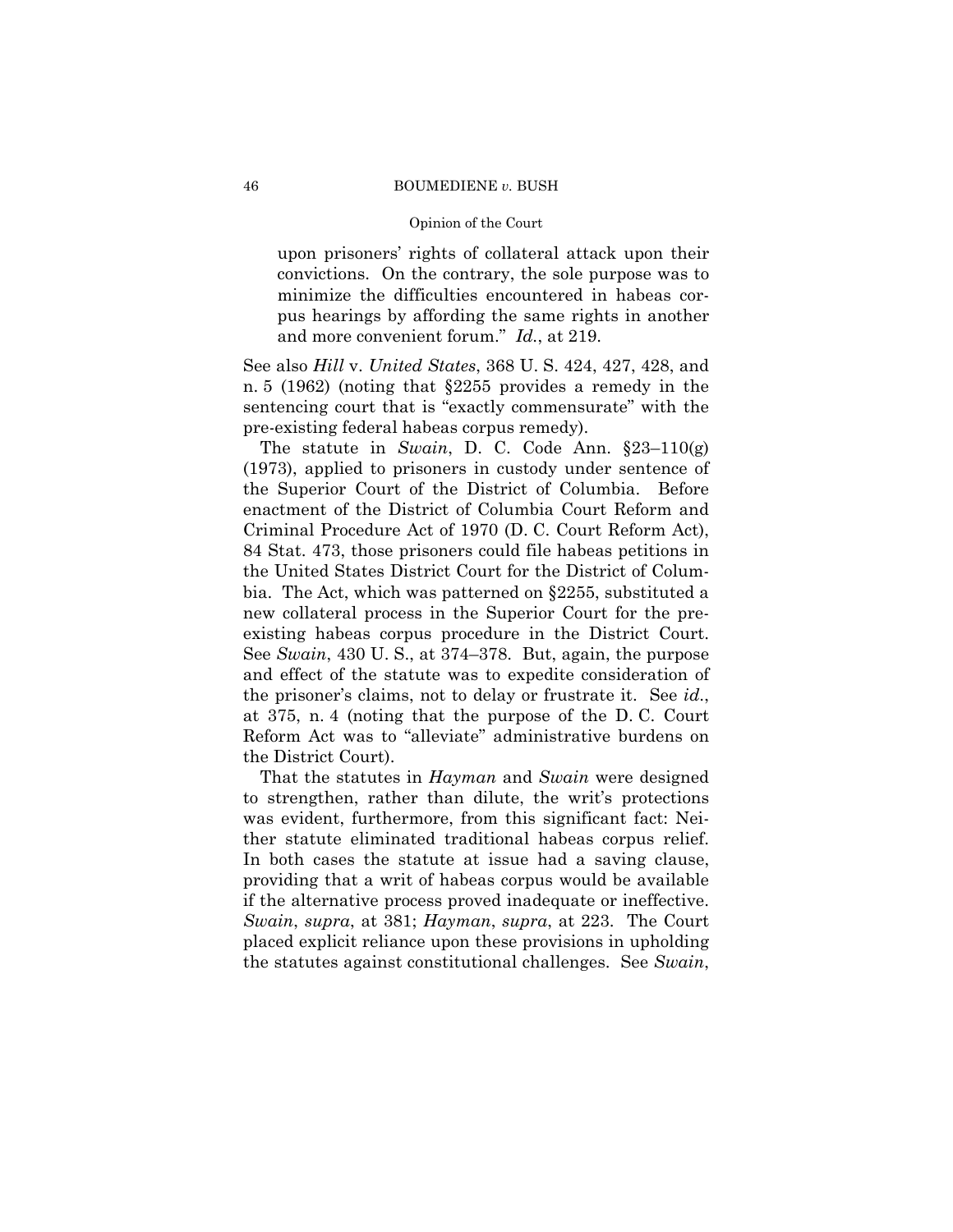*supra*, at 381 (noting that the provision "avoid[ed] any serious question about the constitutionality of the statute"); *Hayman*, *supra*, at 223 (noting that, because habeas remained available as a last resort, it was unnecessary to "reach constitutional questions").

 Unlike in *Hayman* and *Swain*, here we confront statutes, the DTA and the MCA, that were intended to circumscribe habeas review. Congress' purpose is evident not only from the unequivocal nature of MCA §7's jurisdiction-stripping language, 28 U. S. C. A. §2241(e)(1) (Supp. 2007) ("No court, justice, or judge shall have jurisdiction to hear or consider an application for a writ of habeas corpus . . ."), but also from a comparison of the DTA to the statutes at issue in *Hayman* and *Swain.* When interpreting a statute, we examine related provisions in other parts of the U. S. Code. See, *e.g., West Virginia Univ. Hospitals, Inc.* v. *Casey*, 499 U. S. 83, 88–97 (1991); *Babbitt* v. *Sweet Home Chapter, Communities for Great Ore.*, 515 U. S. 687, 717–718 (1995) (SCALIA, J., dissenting); see generally W. Eskridge, P. Frickey, & E. Garrett, Cases and Materials on Legislation: Statutes and the Creation of Public Policy 1039 (3d ed. 2001). When Congress has intended to replace traditional habeas corpus with habeas-like substitutes, as was the case in *Hayman* and *Swain*, it has granted to the courts broad remedial powers to secure the historic office of the writ. In the §2255 context, for example, Congress has granted to the reviewing court power to "determine the issues and make findings of fact and conclusions of law" with respect to whether "the judgment [of conviction] was rendered without jurisdiction, or . . . the sentence imposed was not authorized by law or otherwise open to collateral attack." 28 U. S. C. A. §2255(b) (Supp. 2008). The D. C. Court Reform Act, the statute upheld in *Swain*, contained a similar provision. §23–110(g), 84 Stat. 609.

In contrast the DTA's jurisdictional grant is quite lim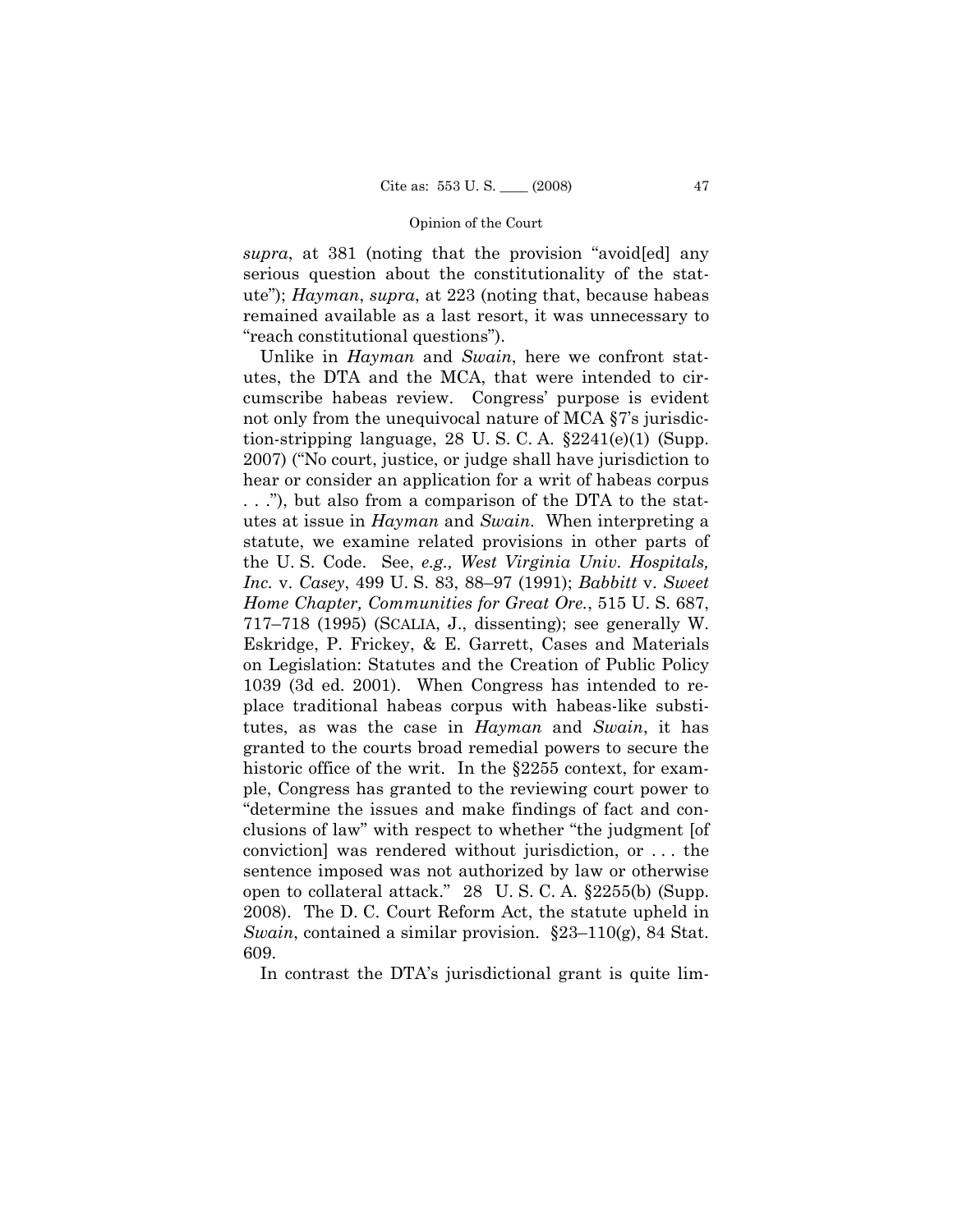# Opinion of the Court

ited. The Court of Appeals has jurisdiction not to inquire into the legality of the detention generally but only to assess whether the CSRT complied with the "standards and procedures specified by the Secretary of Defense" and whether those standards and procedures are lawful. DTA §1005(e)(2)(C), 119 Stat. 2742. If Congress had envisioned DTA review as coextensive with traditional habeas corpus, it would not have drafted the statute in this manner. Instead, it would have used language similar to what it used in the statutes at issue in *Hayman* and *Swain*. Cf. *Russello* v. *United States*, 464 U. S. 16, 23 (1983) ("'[W]here Congress includes particular language in one section of a statute but omits it in another section of the same Act, it is generally presumed that Congress acts intentionally and purposely in the disparate inclusion or exclusion'" (quoting *United States* v. *Wong Kim Bo*, 472 F. 2d 720, 722 (CA5 1972))). Unlike in *Hayman* and *Swain*, moreover, there has been no effort to preserve habeas corpus review as an avenue of last resort. No saving clause exists in either the MCA or the DTA. And MCA §7 eliminates habeas review for these petitioners.

The differences between the DTA and the habeas statute that would govern in MCA §7's absence, 28 U. S. C. §2241 (2000 ed. and Supp. V), are likewise telling. In §2241 (2000 ed.) Congress confirmed the authority of "any justice" or "circuit judge" to issue the writ. Cf. *Felker*, 518 U. S., at 660–661 (interpreting Title I of AEDPA to not strip from this Court the power to entertain original habeas corpus petitions). That statute accommodates the necessity for factfinding that will arise in some cases by allowing the appellate judge or Justice to transfer the case to a district court of competent jurisdiction, whose institutional capacity for factfinding is superior to his or her own. See 28 U. S. C. §2241(b). By granting the Court of Appeals "exclusive" jurisdiction over petitioners' cases, see DTA §1005(e)(2)(A), 119 Stat. 2742, Congress has fore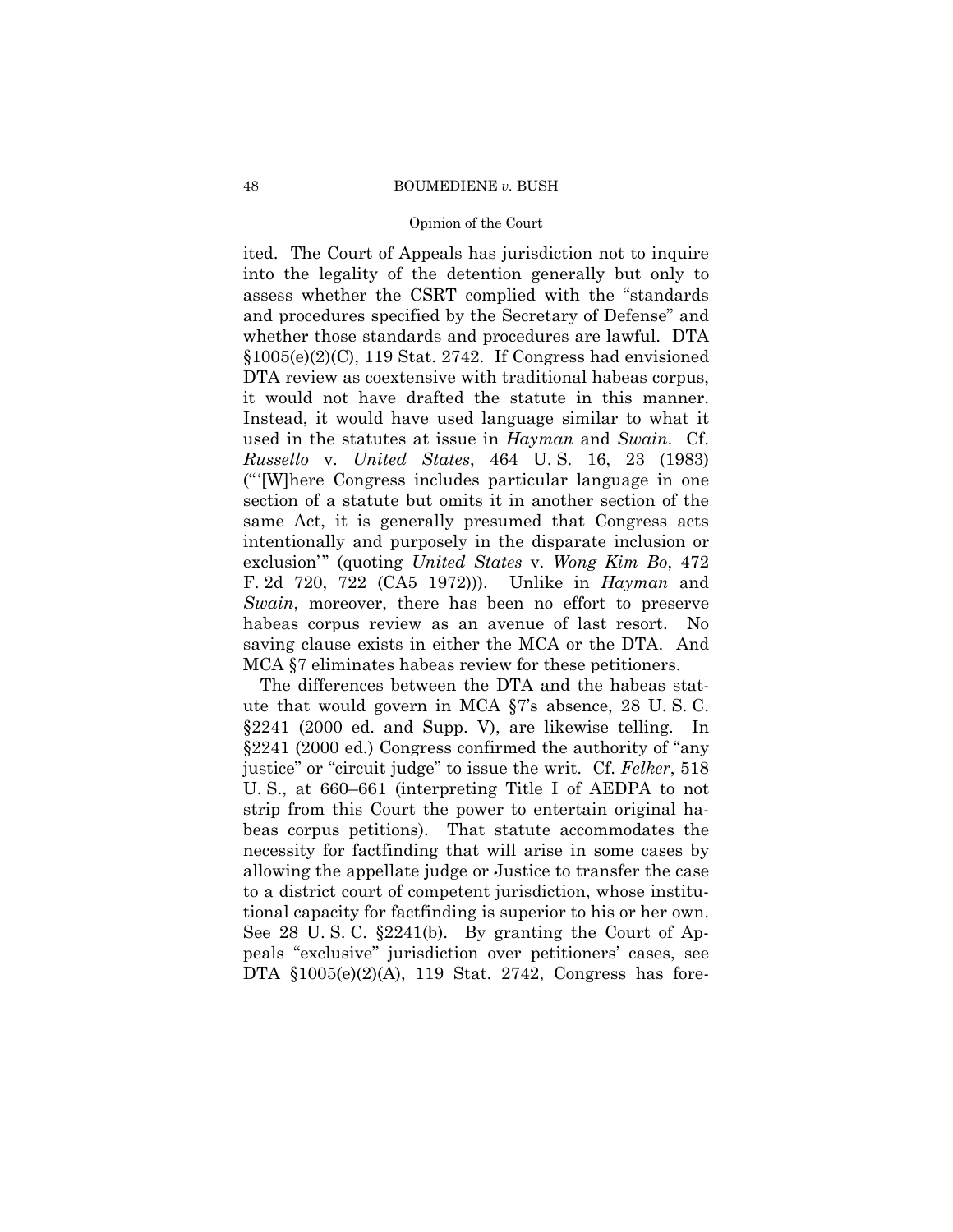closed that option. This choice indicates Congress intended the Court of Appeals to have a more limited role in enemy combatant status determinations than a district court has in habeas corpus proceedings. The DTA should be interpreted to accord some latitude to the Court of Appeals to fashion procedures necessary to make its review function a meaningful one, but, if congressional intent is to be respected, the procedures adopted cannot be as extensive or as protective of the rights of the detainees as they would be in a §2241 proceeding. Otherwise there would have been no, or very little, purpose for enacting the DTA.

To the extent any doubt remains about Congress' intent, the legislative history confirms what the plain text strongly suggests: In passing the DTA Congress did not intend to create a process that differs from traditional habeas corpus process in name only. It intended to create a more limited procedure. See, *e.g.*, 151 Cong. Rec. S14263 (Dec. 21, 2005) (statement of Sen. Graham) (noting that the DTA "extinguish[es] these habeas and other actions in order to effect a transfer of jurisdiction over these cases to the DC Circuit Court" and agreeing that the bill "create[s] in their place a very limited judicial review of certain military administrative decisions"); *id.*, at S14268 (statement of Sen. Kyl) ("It is important to note that the limited judicial review authorized by paragraphs 2 and 3 of subsection (e) [of DTA §1005] are not habeas-corpus review. It is a limited judicial review of its own nature").

It is against this background that we must interpret the DTA and assess its adequacy as a substitute for habeas corpus. The present cases thus test the limits of the Suspension Clause in ways that *Hayman* and *Swain* did not.

We do not endeavor to offer a comprehensive summary of the requisites for an adequate substitute for habeas

B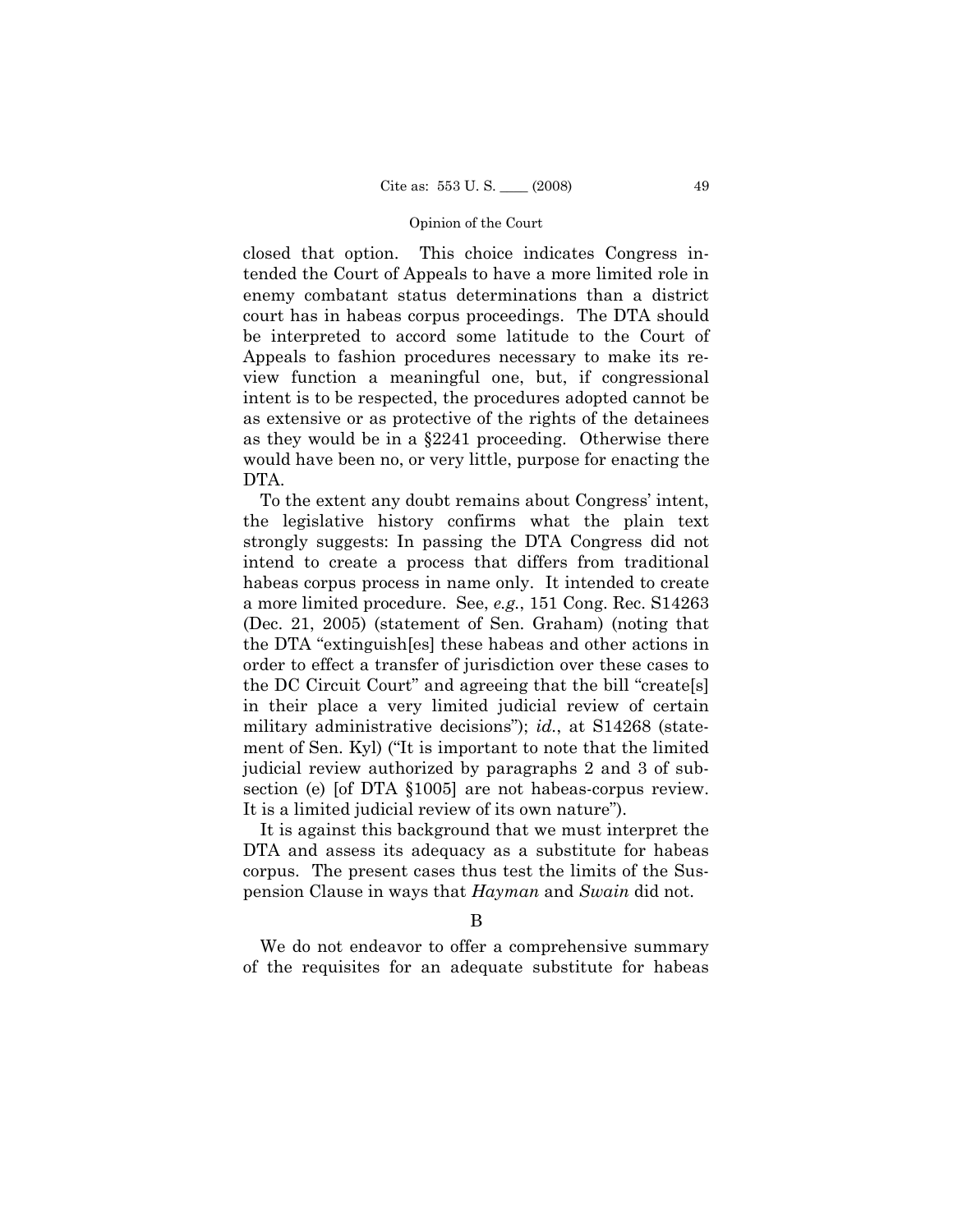# Opinion of the Court

 time"). These are the easily identified attributes of any corpus. We do consider it uncontroversial, however, that the privilege of habeas corpus entitles the prisoner to a meaningful opportunity to demonstrate that he is being held pursuant to "the erroneous application or interpretation" of relevant law. *St. Cyr*, 533 U. S., at 302. And the habeas court must have the power to order the conditional release of an individual unlawfully detained—though release need not be the exclusive remedy and is not the appropriate one in every case in which the writ is granted. See *Ex parte Bollman*, 4 Cranch 75, 136 (1807) (where imprisonment is unlawful, the court "can only direct [the prisoner] to be discharged"); R. Hurd, Treatise on the Right of Personal Liberty, and On the Writ of Habeas Corpus and the Practice Connected with It: With a View of the Law of Extradition of Fugitives 222 (2d ed. 1876) ("It cannot be denied where 'a probable ground is shown that the party is imprisoned without just cause, and therefore, hath a right to be delivered,' for the writ then becomes a 'writ of right, which may not be denied but ought to be granted to every man that is committed or detained in prison or otherwise restrained of his liberty'"). But see *Chessman* v. *Teets*, 354 U. S. 156, 165–166 (1957) (remanding in a habeas case for retrial within a "reasonable constitutionally adequate habeas corpus proceeding. But, depending on the circumstances, more may be required.

Indeed, common-law habeas corpus was, above all, an adaptable remedy. Its precise application and scope changed depending upon the circumstances. See 3 Blackstone \*131 (describing habeas as "the great and efficacious writ, in all manner of illegal confinement"); see also *Schlup* v. *Delo*, 513 U. S. 298, 319 (1995) (Habeas "is, at its core, an equitable remedy"); *Jones* v. *Cunningham*, 371 U. S. 236, 243 (1963) (Habeas is not "a static, narrow, formalistic remedy; its scope has grown to achieve its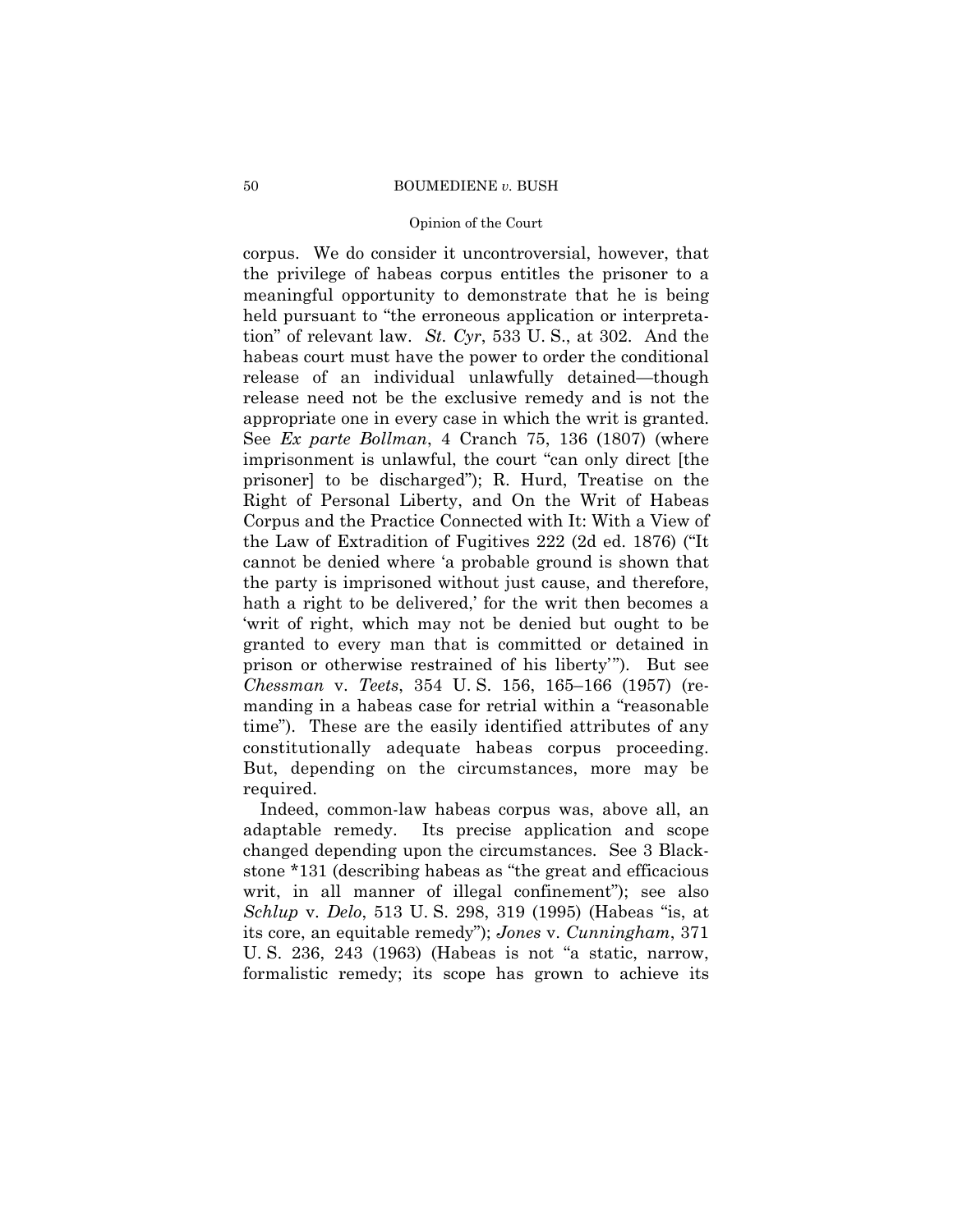grand purpose"). It appears the common-law habeas court's role was most extensive in cases of pretrial and noncriminal detention, where there had been little or no previous judicial review of the cause for detention. Notably, the black-letter rule that prisoners could not controvert facts in the jailer's return was not followed (or at least not with consistency) in such cases. Hurd, *supra*, at 271 (noting that the general rule was "subject to exceptions" including cases of bail and impressment); Oakes, Legal History in the High Court—Habeas Corpus, 64 Mich. L. Rev. 451, 457 (1966) ("[W]hen a prisoner applied for habeas corpus before indictment or trial, some courts examined the written depositions on which he had been arrested or committed, and others even heard oral testimony to determine whether the evidence was sufficient to justifying holding him for trial" (footnotes omitted)); Fallon & Meltzer, Habeas Corpus Jurisdiction, Substantive Rights, and the War on Terror, 120 Harv. L. Rev. 2029, 2102 (2007) ("[T]he early practice was not consistent: courts occasionally permitted factual inquiries when no other opportunity for judicial review existed").

 There is evidence from 19th-century American sources indicating that, even in States that accorded strong res judicata effect to prior adjudications, habeas courts in this country routinely allowed prisoners to introduce exculpatory evidence that was either unknown or previously unavailable to the prisoner. See, *e.g.*, *Ex parte Pattison*, 56 Miss. 161, 164 (1878) (noting that "[w]hile the former adjudication must be considered as conclusive on the testimony then adduced" "newly developed exculpatory evidence . . . may authorize the admission to bail"); *Ex parte Foster*, 5 Tex. Ct. App. 625, 644 (1879) (construing the State's habeas statute to allow for the introduction of new evidence "where important testimony has been obtained, which, though not newly discovered, or which, though known to [the petitioner], it was not in his power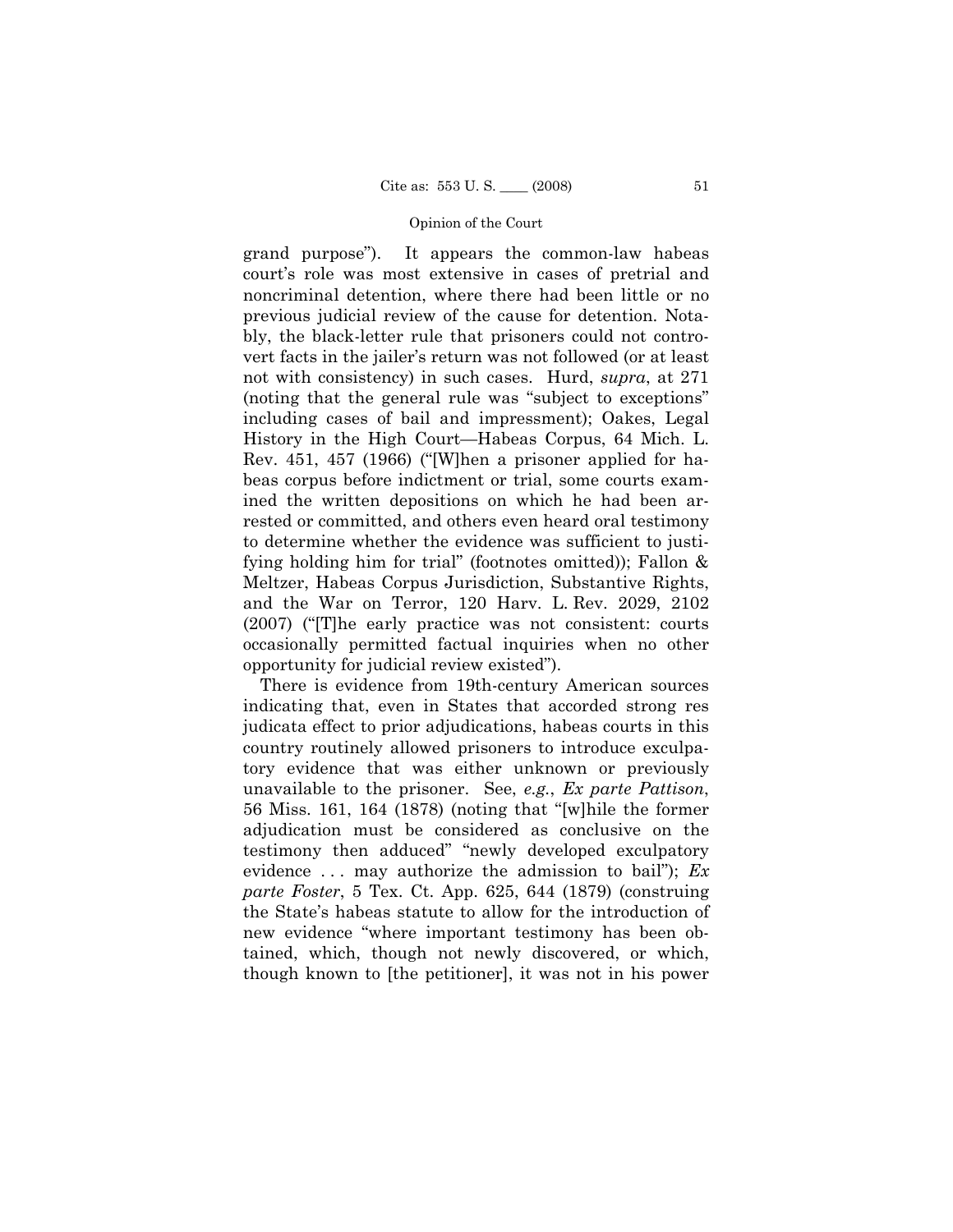# Opinion of the Court

to produce at the former hearing; [and] where the evidence was newly discovered"); *People* v. *Martin*, 7 N. Y. Leg. Obs. 49, 56 (1848) ("If in custody on criminal process before indictment, the prisoner has an absolute right to demand that the original depositions be looked into to see whether any crime is in fact imputed to him, and the inquiry will by no means be confined to the return. Facts out of the return may be gone into to ascertain whether the committing magistrate may not have arrived at an illogical conclusion upon the evidence given before him . . ."); see generally W. Church, Treatise on the Writ of Habeas Corpus §182, p. 235 1886) (hereinafter Church) (noting that habeas courts would "hear evidence anew if justice require it"). Justice McLean, on Circuit in 1855, expressed his view that a habeas court should consider a prior judgment conclusive "where there was clearly jurisdiction and a full and fair hearing; but that it might not be so considered when any of these requisites were wanting." *Ex parte Robinson*, 20 F. Cas. 969, 971, (No. 11,935) (CC Ohio 1855). To illustrate the circumstances in which the prior adjudication did not bind the habeas court, he gave the example of a case in which "[s]everal unimpeached witnesses" provided new evidence to exculpate the prisoner. *Ibid*.

The idea that the necessary scope of habeas review in part depends upon the rigor of any earlier proceedings accords with our test for procedural adequacy in the due process context. See *Mathews* v. *Eldridge*, 424 U. S. 319, 335 (1976) (noting that the Due Process Clause requires an assessment of, *inter alia*, "the risk of an erroneous deprivation of [a liberty interest;] and the probable value, if any, of additional or substitute procedural safeguards"). This principle has an established foundation in habeas corpus jurisprudence as well, as Chief Justice Marshall's opinion in *Ex parte Watkins*, 3 Pet. 193 (1830), demonstrates. Like the petitioner in *Swain*, Watkins sought a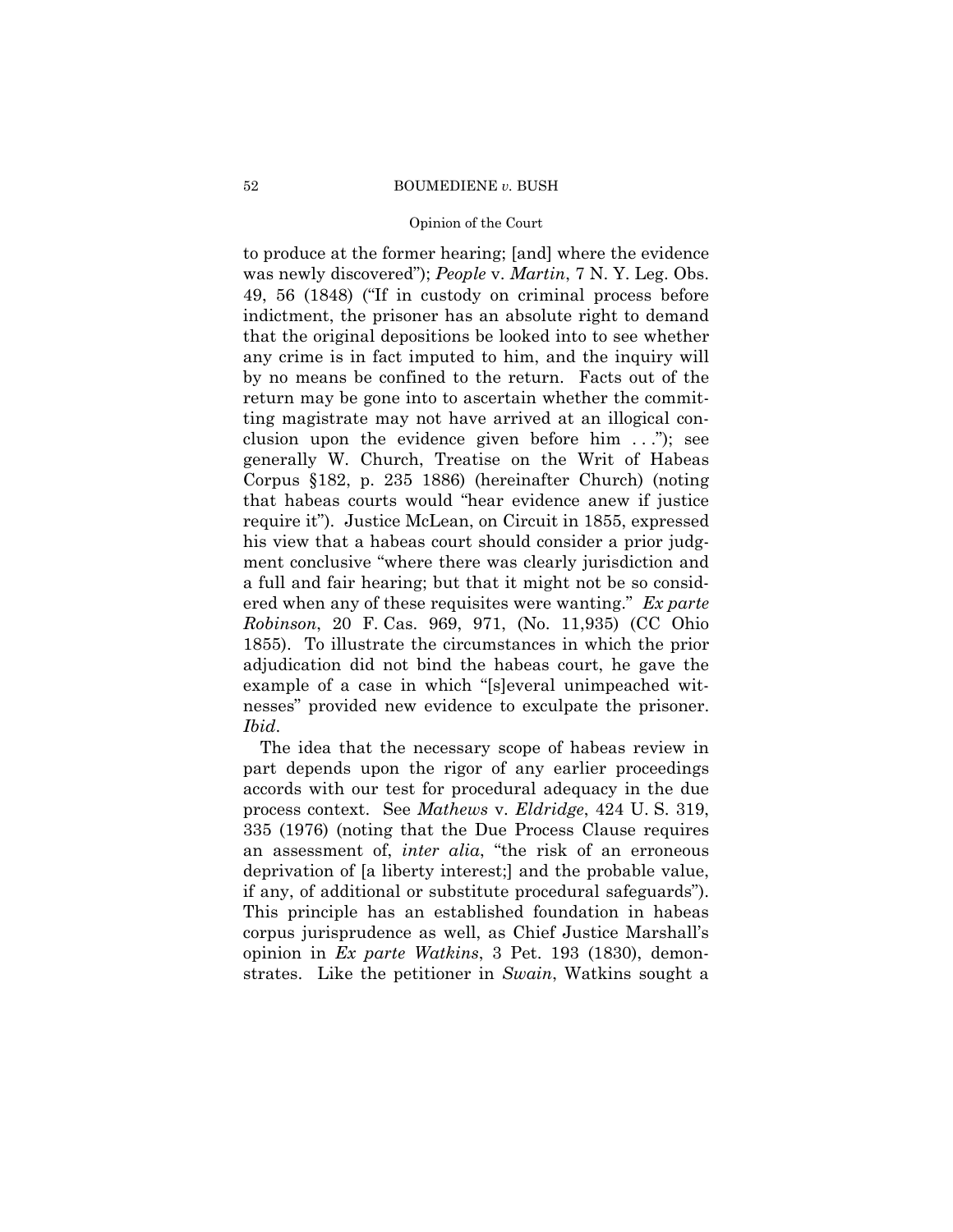record, having general jurisdiction over criminal cases." writ of habeas corpus after being imprisoned pursuant to a judgment of a District of Columbia court. In holding that the judgment stood on "high ground," 3 Pet., at 209, the Chief Justice emphasized the character of the court that rendered the original judgment, noting it was a "court of *Id.*, at 203. In contrast to "inferior" tribunals of limited jurisdiction, *ibid.*, courts of record had broad remedial powers, which gave the habeas court greater confidence in the judgment's validity. See generally Neuman, Habeas Corpus, Executive Detention, and the Removal of Aliens, 98 Colum. L. Rev. 961, 982–983 (1998).

Accordingly, where relief is sought from a sentence that resulted from the judgment of a court of record, as was the case in *Watkins* and indeed in most federal habeas cases, considerable deference is owed to the court that ordered confinement. See *Brown* v. *Allen*, 344 U. S. 443, 506 (1953) (opinion of Frankfurter, J.) (noting that a federal habeas court should accept a state court's factual findings unless "a vital flaw be found in the process of ascertaining such facts in the State court"). Likewise in those cases the prisoner should exhaust adequate alternative remedies before filing for the writ in federal court. See *Ex parte Royall*, 117 U. S. 241, 251–252 (1886) (requiring exhaustion of state collateral processes). Both aspects of federal habeas corpus review are justified because it can be assumed that, in the usual course, a court of record provides defendants with a fair, adversary proceeding. In cases involving state convictions this framework also respects federalism; and in federal cases it has added justification because the prisoner already has had a chance to seek review of his conviction in a federal forum through a direct appeal. The present cases fall outside these categories, however; for here the detention is by executive order.

Where a person is detained by executive order, rather than, say, after being tried and convicted in a court, the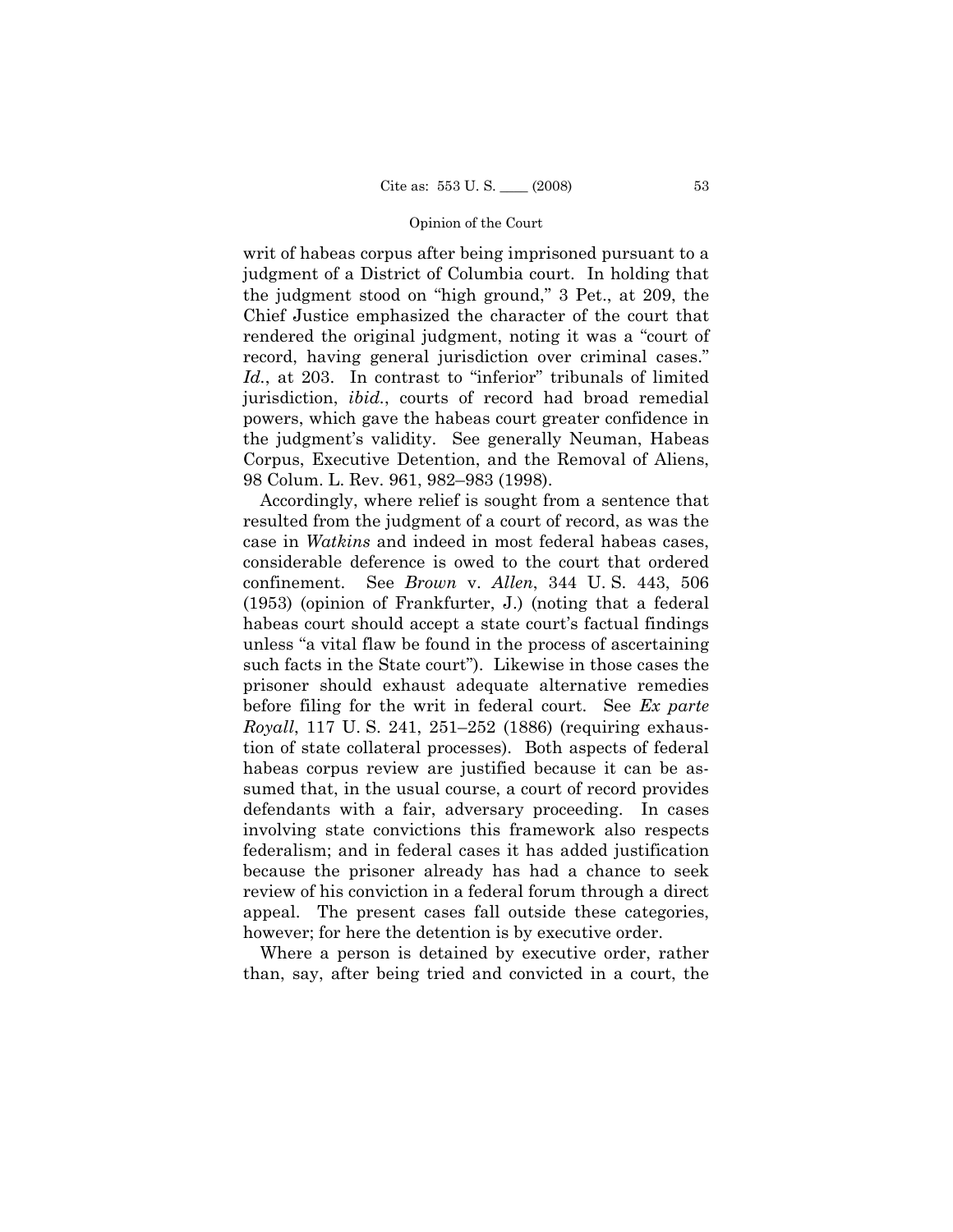# Opinion of the Court

need for collateral review is most pressing. A criminal conviction in the usual course occurs after a judicial hearing before a tribunal disinterested in the outcome and committed to procedures designed to ensure its own independence. These dynamics are not inherent in executive detention orders or executive review procedures. In this context the need for habeas corpus is more urgent. The intended duration of the detention and the reasons for it bear upon the precise scope of the inquiry. Habeas corpus proceedings need not resemble a criminal trial, even when the detention is by executive order. But the writ must be effective. The habeas court must have sufficient authority to conduct a meaningful review of both the cause for detention and the Executive's power to detain.

 enemy combatants became final. Whether one character-To determine the necessary scope of habeas corpus review, therefore, we must assess the CSRT process, the mechanism through which petitioners' designation as izes the CSRT process as direct review of the Executive's battlefield determination that the detainee is an enemy combatant—as the parties have and as we do—or as the first step in the collateral review of a battlefield determination makes no difference in a proper analysis of whether the procedures Congress put in place are an adequate substitute for habeas corpus. What matters is the sum total of procedural protections afforded to the detainee at all stages, direct and collateral.

Petitioners identify what they see as myriad deficiencies in the CSRTs. The most relevant for our purposes are the constraints upon the detainee's ability to rebut the factual basis for the Government's assertion that he is an enemy combatant. As already noted, see Part IV–C, *supra*, at the CSRT stage the detainee has limited means to find or present evidence to challenge the Government's case against him. He does not have the assistance of counsel and may not be aware of the most critical allegations that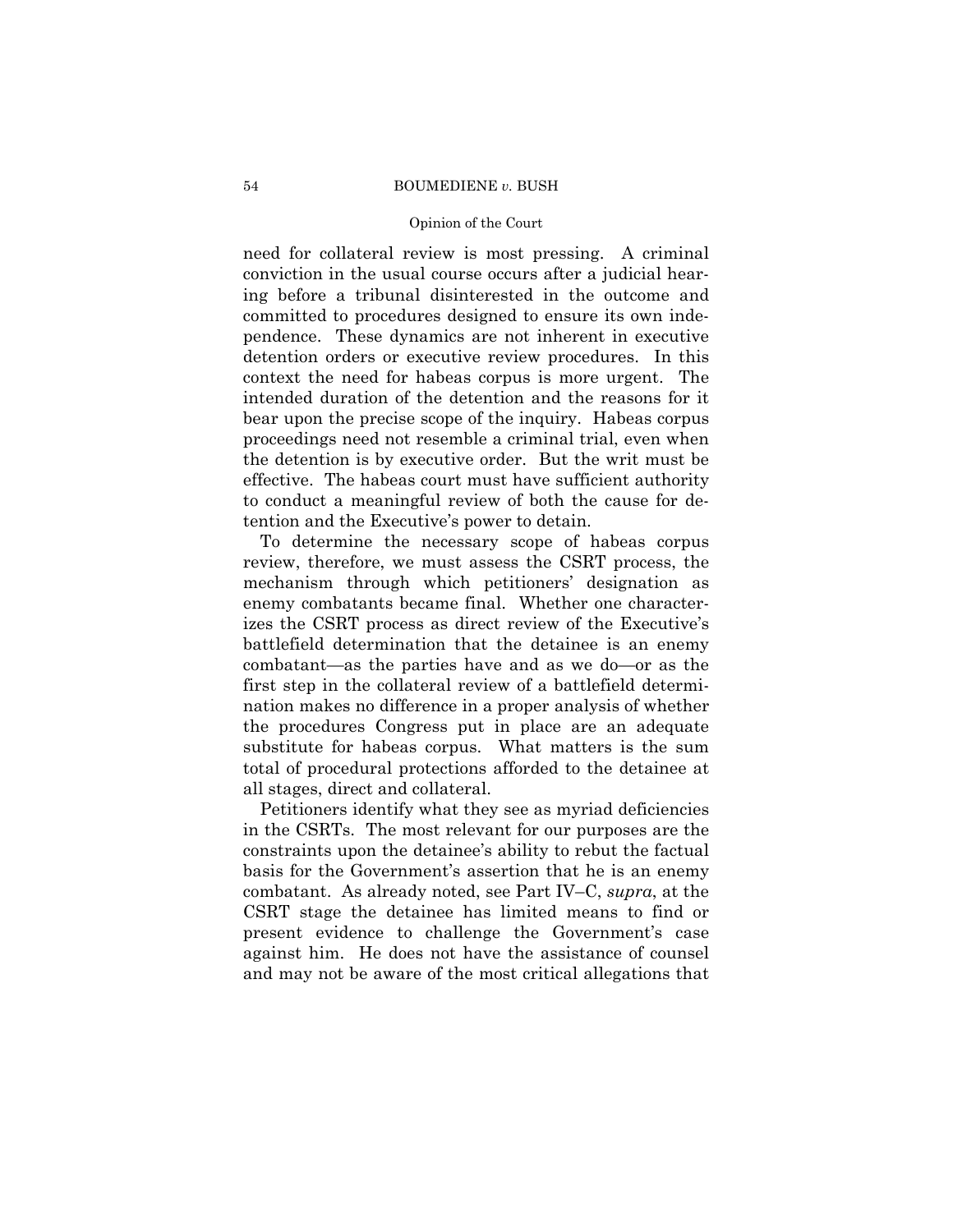the Government relied upon to order his detention. See App. to Pet. for Cert. in No. 06–1196, at 156, ¶F(8) (noting that the detainee can access only the "unclassified portion of the Government Information"). The detainee can confront witnesses that testify during the CSRT proceedings. *Id.*, at 144, ¶*g*(8). But given that there are in effect no limits on the admission of hearsay evidence—the only requirement is that the tribunal deem the evidence "relevant and helpful," *ibid.,* ¶*g*(9)—the detainee's opportunity to question witnesses is likely to be more theoretical than real.

The Government defends the CSRT process, arguing that it was designed to conform to the procedures suggested by the plurality in *Hamdi*. See 542 U. S., at 538. Setting aside the fact that the relevant language in *Hamdi*  did not garner a majority of the Court, it does not control the matter at hand. None of the parties in *Hamdi* argued there had been a suspension of the writ. Nor could they. The §2241 habeas corpus process remained in place, *id.*, at 525. Accordingly, the plurality concentrated on whether the Executive had the authority to detain and, if so, what rights the detainee had under the Due Process Clause. True, there are places in the *Hamdi* plurality opinion where it is difficult to tell where its extrapolation of §2241 ends and its analysis of the petitioner's Due Process rights begins. But the Court had no occasion to define the necessary scope of habeas review, for Suspension Clause purposes, in the context of enemy combatant detentions. The closest the plurality came to doing so was in discussing whether, in light of separation-of-powers concerns, §2241 should be construed to forbid the District Court from inquiring beyond the affidavit Hamdi's custodian provided in answer to the detainee's habeas petition. The plurality answered this question with an emphatic "no." *Id*., at 527 (labeling this argument as "extreme"); *id*., at 535–536.

Even if we were to assume that the CSRTs satisfy due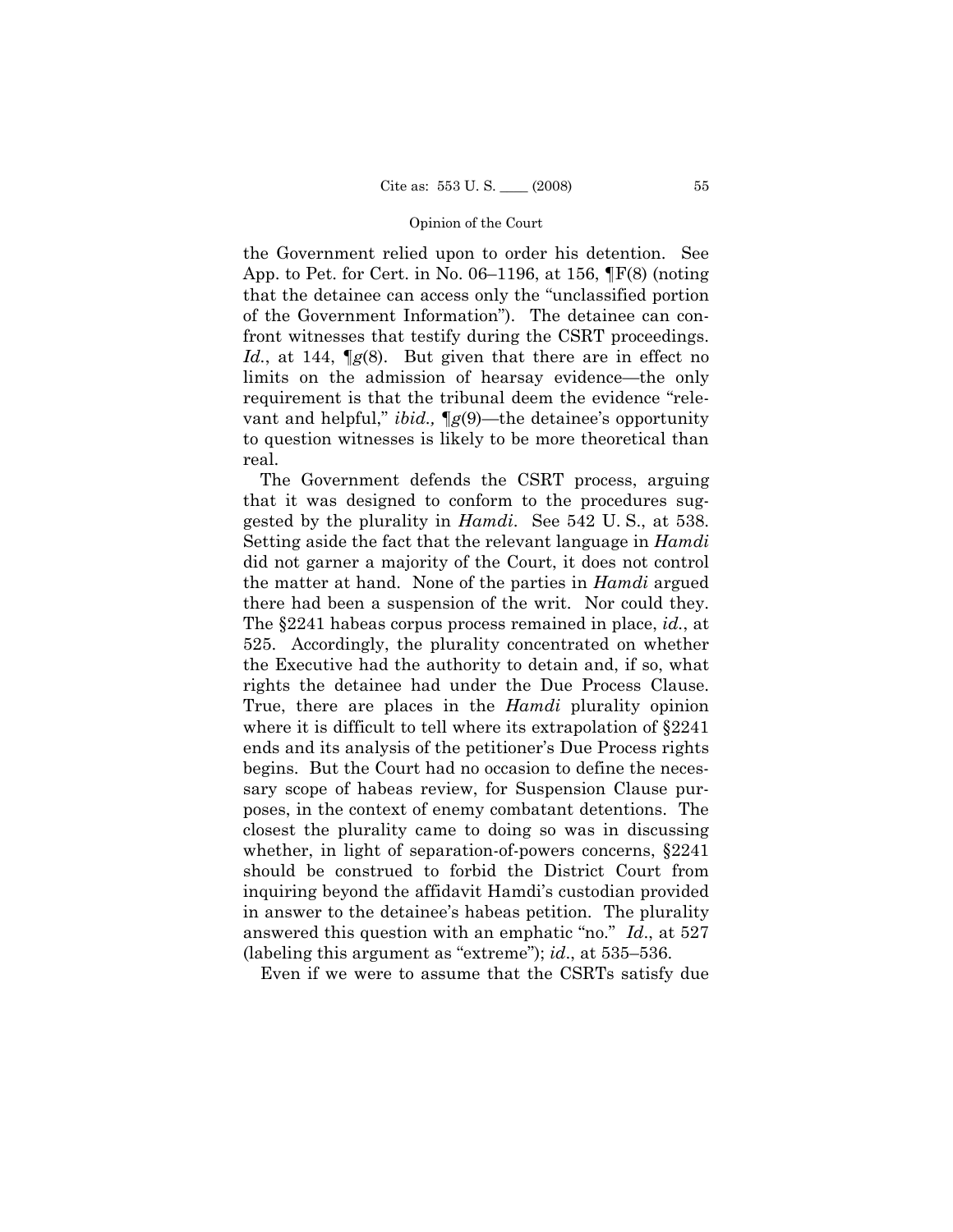# Opinion of the Court

process standards, it would not end our inquiry. Habeas corpus is a collateral process that exists, in Justice Holmes' words, to "cu[t] through all forms and g[o] to the very tissue of the structure. It comes in from the outside, not in subordination to the proceedings, and although every form may have been preserved opens the inquiry whether they have been more than an empty shell." *Frank* v. *Mangum*, 237 U. S. 309, 346 (1915) (dissenting opinion). Even when the procedures authorizing detention are structurally sound, the Suspension Clause remains applicable and the writ relevant. See 2 Chambers, Course of Lectures on English Law 1767–1773, at 6 ("Liberty may be violated either by arbitrary *imprisonment* without law or the appearance of law, or by a lawful magistrate for an unlawful reason"). This is so, as *Hayman* and *Swain*  make clear, even where the prisoner is detained after a criminal trial conducted in full accordance with the protections of the Bill of Rights. Were this not the case, there would have been no reason for the Court to inquire into the adequacy of substitute habeas procedures in *Hayman*  and *Swain*. That the prisoners were detained pursuant to the most rigorous proceedings imaginable, a full criminal trial, would have been enough to render any habeas substitute acceptable *per se*.

Although we make no judgment as to whether the CSRTs, as currently constituted, satisfy due process standards, we agree with petitioners that, even when all the parties involved in this process act with diligence and in good faith, there is considerable risk of error in the tribunal's findings of fact. This is a risk inherent in any process that, in the words of the former Chief Judge of the Court of Appeals, is "closed and accusatorial." See *Bismullah III*, 514 F. 3d, at 1296 (Ginsburg, C. J., concurring in denial of rehearing en banc). And given that the consequence of error may be detention of persons for the duration of hostilities that may last a generation or more, this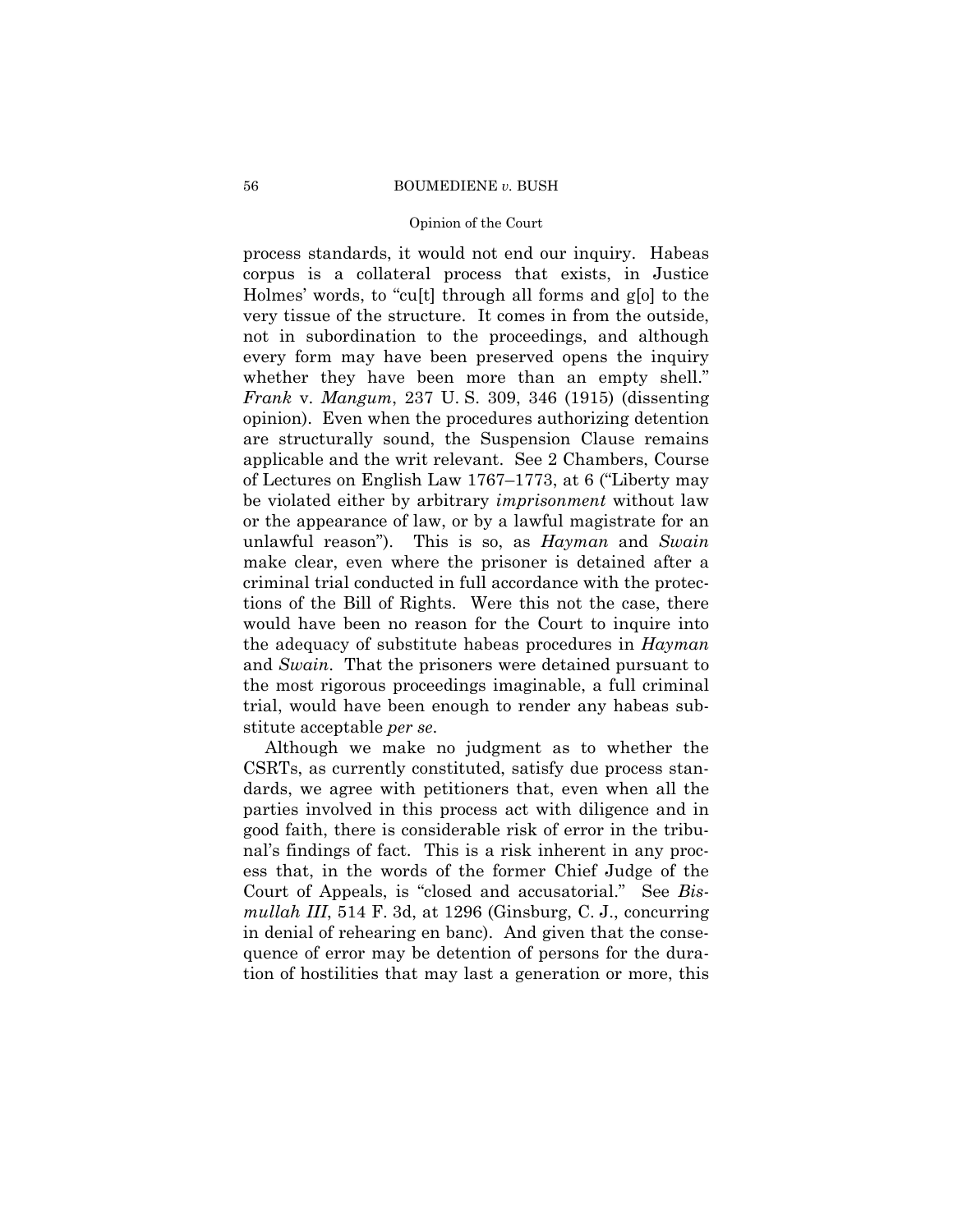is a risk too significant to ignore.

For the writ of habeas corpus, or its substitute, to function as an effective and proper remedy in this context, the court that conducts the habeas proceeding must have the means to correct errors that occurred during the CSRT proceedings. This includes some authority to assess the sufficiency of the Government's evidence against the detainee. It also must have the authority to admit and consider relevant exculpatory evidence that was not introduced during the earlier proceeding. Federal habeas petitioners long have had the means to supplement the record on review, even in the postconviction habeas setting. See *Townsend* v. *Sain*, 372 U. S. 293, 313 (1963), overruled in part by *Keeney* v. *Tamayo-Reyes*, 504 U. S. 1, 5 (1992). Here that opportunity is constitutionally required.

Consistent with the historic function and province of the writ, habeas corpus review may be more circumscribed if the underlying detention proceedings are more thorough than they were here. In two habeas cases involving enemy aliens tried for war crimes, *In re Yamashita*, 327 U. S. 1 (1946), and *Ex parte Quirin*, 317 U. S. 1 (1942), for example, this Court limited its review to determining whether the Executive had legal authority to try the petitioners by military commission. See *Yamashita*, *supra*, at 8 ("[O]n application for habeas corpus we are not concerned with the guilt or innocence of the petitioners. We consider here only the lawful power of the commission to try the petitioner for the offense charged"); *Quirin*, *supra*, at 25 ("We are not here concerned with any question of the guilt or innocence of petitioners"). Military courts are not courts of record. See *Watkins*, 3 Pet., at 209; Church 513. And the procedures used to try General Yamashita have been sharply criticized by Members of this Court. See *Hamdan*, 548 U. S., at 617; *Yamashita*, *supra*, at 41–81 (Rutledge, J., dissenting). We need not revisit these cases, however.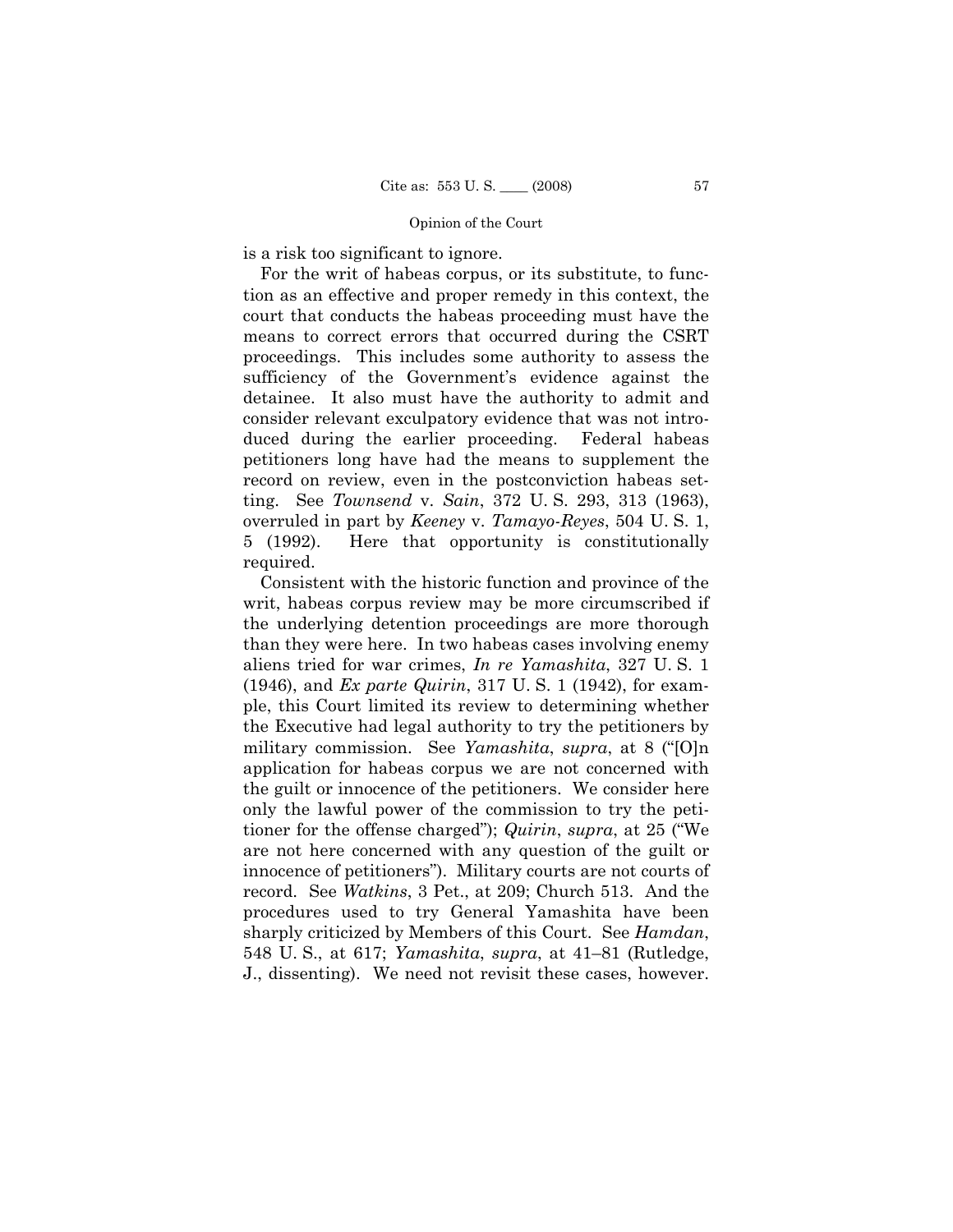# Opinion of the Court

For on their own terms, the proceedings in *Yamashita* and *Quirin*, like those in *Eisentrager*, had an adversarial structure that is lacking here. See *Yamashita*, *supra*, at 5 (noting that General Yamashita was represented by six military lawyers and that "[t]hroughout the proceedings . . . defense counsel . . . demonstrated their professional skill and resourcefulness and their proper zeal for the defense with which they were charged"); *Quirin*, *supra*, at 23–24; Exec. Order No. 9185, 7 Fed. Reg. 5103 (1942) (appointing counsel to represent the German saboteurs).

The extent of the showing required of the Government in these cases is a matter to be determined. We need not explore it further at this stage. We do hold that when the judicial power to issue habeas corpus properly is invoked the judicial officer must have adequate authority to make a determination in light of the relevant law and facts and to formulate and issue appropriate orders for relief, including, if necessary, an order directing the prisoner's release.

We now consider whether the DTA allows the Court of Appeals to conduct a proceeding meeting these standards. "[W]e are obligated to construe the statute to avoid [constitutional] problems" if it is "'fairly possible'" to do so. *St. Cyr*, 533 U. S., at 299–300 (quoting *Crowell* v. *Benson*, 285 U. S. 22, 62 (1932)). There are limits to this principle, however. The canon of constitutional avoidance does not supplant traditional modes of statutory interpretation. See *Clark* v. *Martinez*, 543 U. S. 371, 385 (2005) ("The canon of constitutional avoidance comes into play only when, after the application of ordinary textual analysis, the statute is found to be susceptible of more than one construction; and the canon functions as *a means of choosing between them*"). We cannot ignore the text and purpose of a statute in order to save it.

 $\mathcal{C}$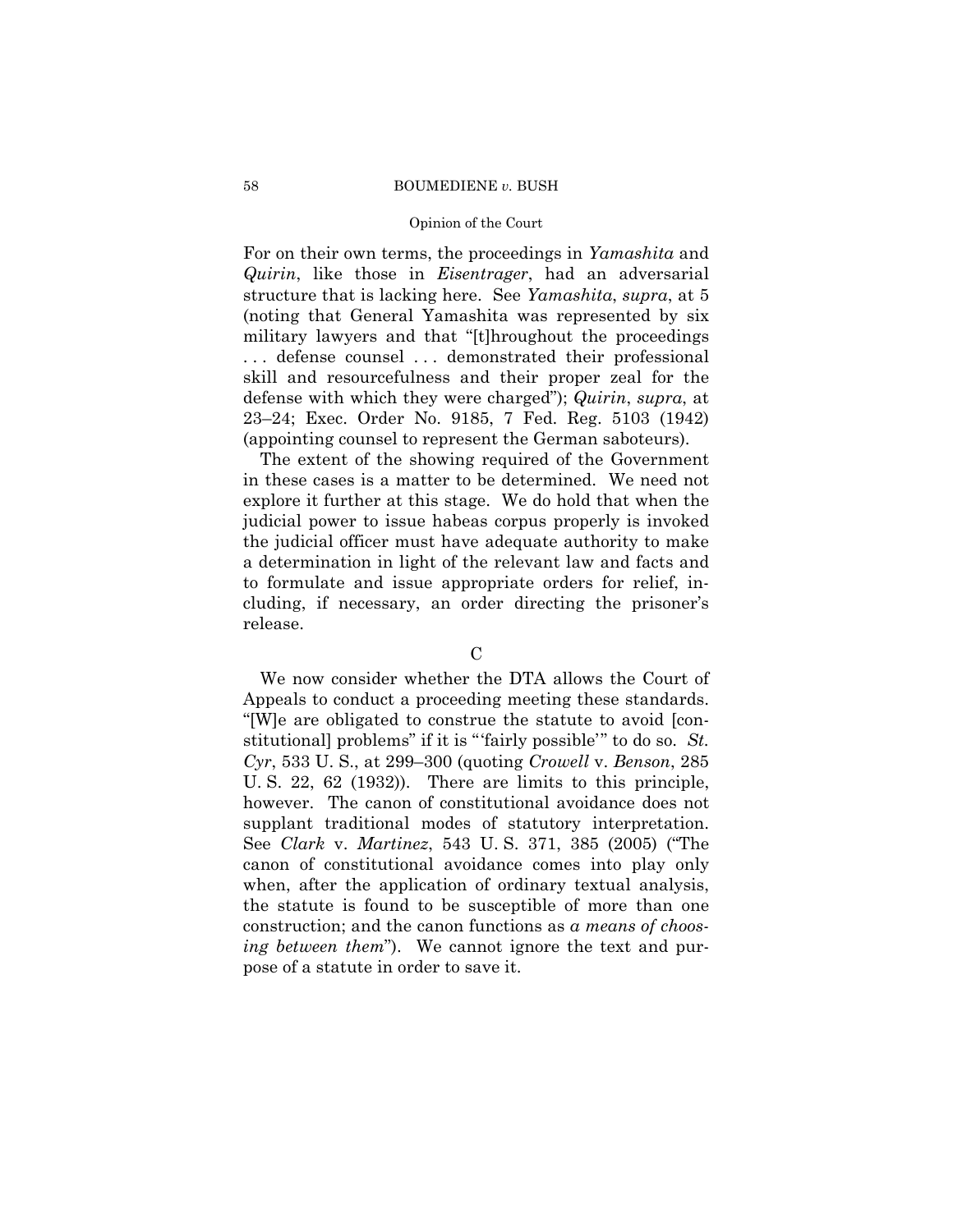The DTA does not explicitly empower the Court of Appeals to order the applicant in a DTA review proceeding released should the court find that the standards and procedures used at his CSRT hearing were insufficient to justify detention. This is troubling. Yet, for present purposes, we can assume congressional silence permits a constitutionally required remedy. In that case it would be possible to hold that a remedy of release is impliedly provided for. The DTA might be read, furthermore, to allow the petitioners to assert most, if not all, of the legal claims they seek to advance, including their most basic claim: that the President has no authority under the AUMF to detain them indefinitely. (Whether the President has such authority turns on whether the AUMF authorizes—and the Constitution permits—the indefinite detention of "enemy combatants" as the Department of Defense defines that term. Thus a challenge to the President's authority to detain is, in essence, a challenge to the Department's definition of enemy combatant, a "standard" used by the CSRTs in petitioners' cases.) At oral argument, the Solicitor General urged us to adopt both these constructions, if doing so would allow MCA §7 to remain intact. See Tr. of Oral Arg. 37, 53.

The absence of a release remedy and specific language allowing AUMF challenges are not the only constitutional infirmities from which the statute potentially suffers, however. The more difficult question is whether the DTA permits the Court of Appeals to make requisite findings of fact. The DTA enables petitioners to request "review" of their CSRT determination in the Court of Appeals, DTA §1005(e)(2)(B)(i), 119 Stat. 2742; but the "Scope of Review" provision confines the Court of Appeals' role to reviewing whether the CSRT followed the "standards and procedures" issued by the Department of Defense and assessing whether those "standards and procedures" are lawful. §1005(e)(C), *ibid.* Among these standards is "the require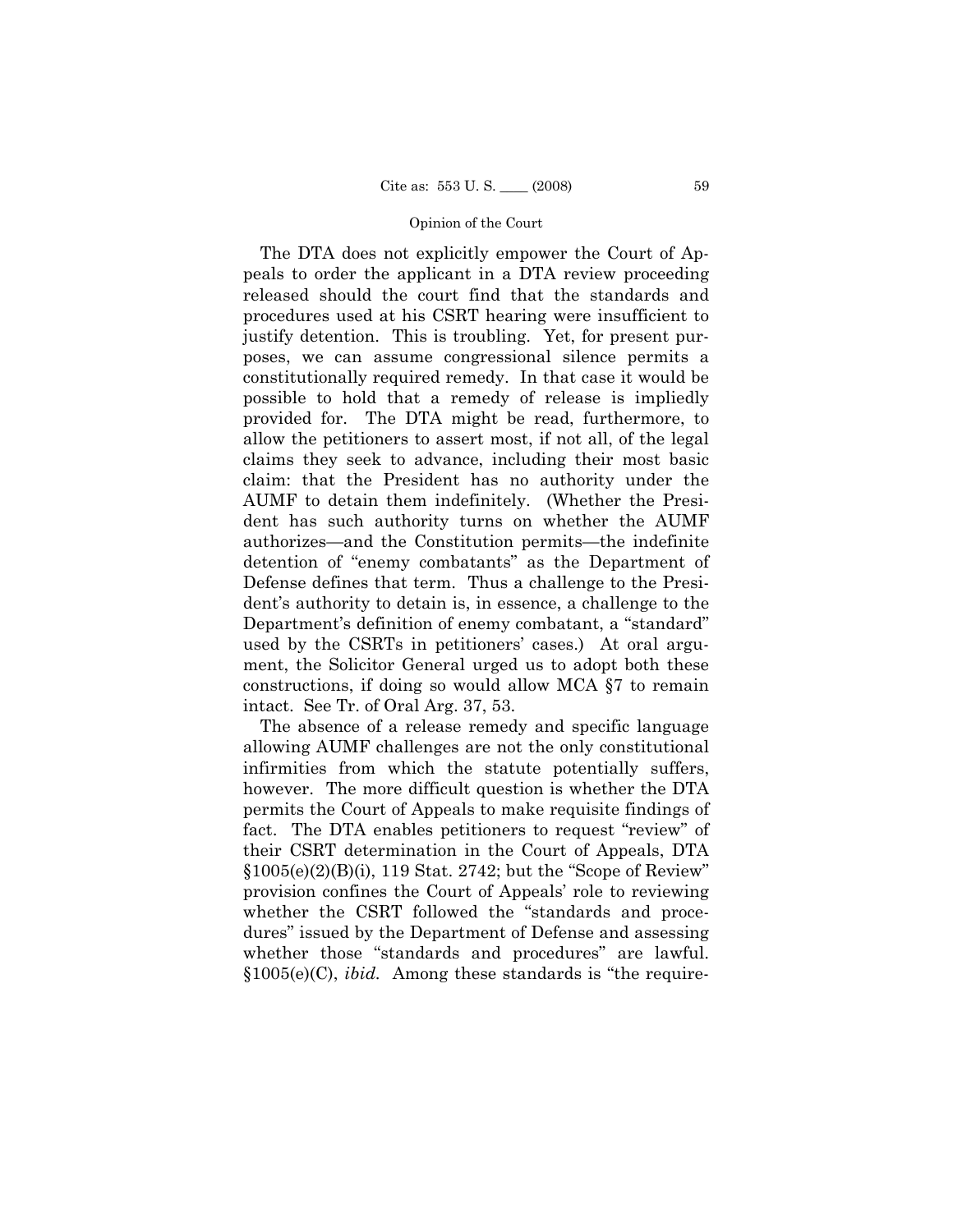# Opinion of the Court

ment that the conclusion of the Tribunal be supported by a preponderance of the evidence . . . allowing a rebuttable presumption in favor of the Government's evidence." §1005(e)(C)(i), *ibid.* 

Assuming the DTA can be construed to allow the Court of Appeals to review or correct the CSRT's factual determinations, as opposed to merely certifying that the tribunal applied the correct standard of proof, we see no way to construe the statute to allow what is also constitutionally required in this context: an opportunity for the detainee to present relevant exculpatory evidence that was not made part of the record in the earlier proceedings.

On its face the statute allows the Court of Appeals to consider no evidence outside the CSRT record. In the parallel litigation, however, the Court of Appeals determined that the DTA allows it to order the production of all "'reasonably available information in the possession of the U. S. Government bearing on the issue of whether the detainee meets the criteria to be designated as an enemy combatant,'" regardless of whether this evidence was put before the CSRT. See *Bismullah I*, 501 F. 3d, at 180. The Government, see Pet. for Cert. pending in *Gates* v. *Bismullah*, No. 07–1054 (hereinafter *Bismullah* Pet.), with support from five members of the Court of Appeals, see *Bismullah III*, 514 F. 3d, at 1299 (Henderson, J., dissenting from denial of rehearing en banc); *id.*, at 1302 (opinion of Randolph, J.) (same); *id.*, at 1306 (opinion of Brown, J.) (same), disagrees with this interpretation. For present purposes, however, we can assume that the Court of Appeals was correct that the DTA allows introduction and consideration of relevant exculpatory evidence that was "reasonably available" to the Government at the time of the CSRT but not made part of the record. Even so, the DTA review proceeding falls short of being a constitutionally adequate substitute, for the detainee still would have no opportunity to present evidence discovered after the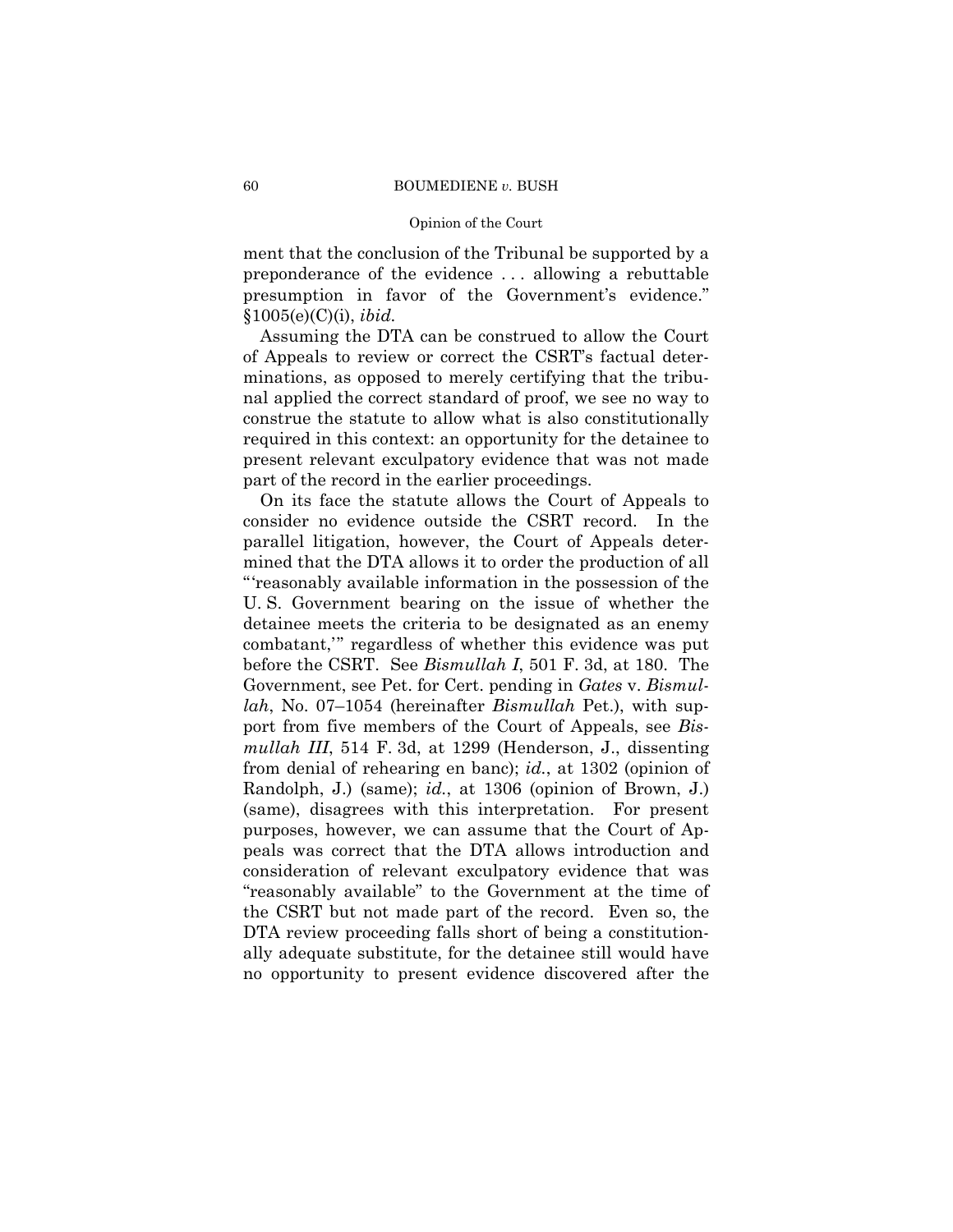CSRT proceedings concluded.

Under the DTA the Court of Appeals has the power to review CSRT determinations by assessing the legality of standards and procedures. This implies the power to inquire into what happened at the CSRT hearing and, perhaps, to remedy certain deficiencies in that proceeding. But should the Court of Appeals determine that the CSRT followed appropriate and lawful standards and procedures, it will have reached the limits of its jurisdiction. There is no language in the DTA that can be construed to allow the Court of Appeals to admit and consider newly discovered evidence that could not have been made part of the CSRT record because it was unavailable to either the Government or the detainee when the CSRT made its findings. This evidence, however, may be critical to the detainee's argument that he is not an enemy combatant and there is no cause to detain him.

This is not a remote hypothetical. One of the petitioners, Mohamed Nechla, requested at his CSRT hearing that the Government contact his employer. The petitioner claimed the employer would corroborate Nechla's contention he had no affiliation with al Qaeda. Although the CSRT determined this testimony would be relevant, it also found the witness was not reasonably available to testify at the time of the hearing. Petitioner's counsel, however, now represents the witness is available to be heard. See Brief for Boumediene Petitioners 5. If a detainee can present reasonably available evidence demonstrating there is no basis for his continued detention, he must have the opportunity to present this evidence to a habeas corpus court. Even under the Court of Appeals' generous construction of the DTA, however, the evidence identified by Nechla would be inadmissible in a DTA review proceeding. The role of an Article III court in the exercise of its habeas corpus function cannot be circumscribed in this manner.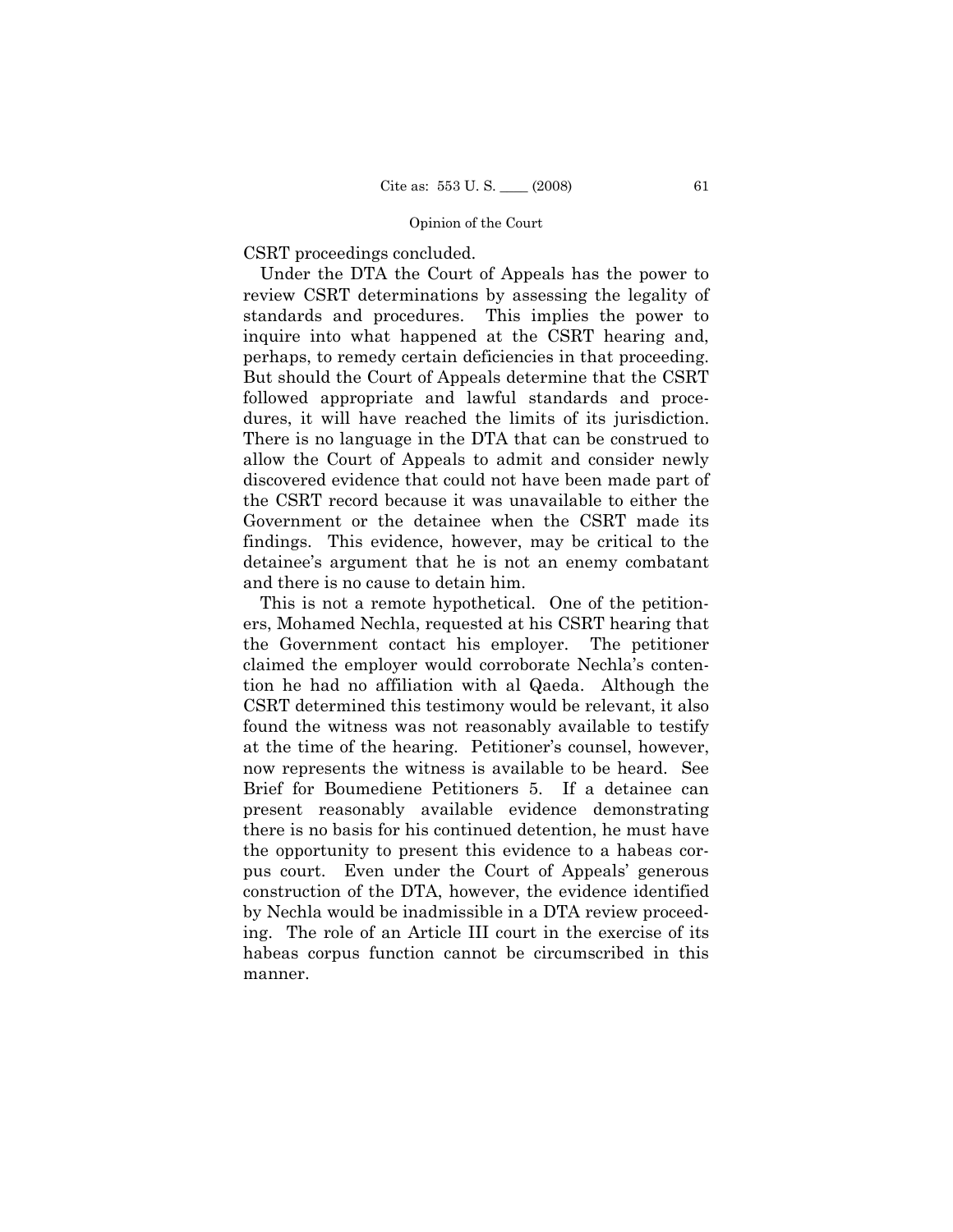# Opinion of the Court

By foreclosing consideration of evidence not presented or reasonably available to the detainee at the CSRT proceedings, the DTA disadvantages the detainee by limiting the scope of collateral review to a record that may not be accurate or complete. In other contexts, *e.g.*, in post-trial habeas cases where the prisoner already has had a full and fair opportunity to develop the factual predicate of his claims, similar limitations on the scope of habeas review may be appropriate. See *Williams* v. *Taylor*, 529 U. S. 420, 436–437 (2000) (noting that §2254 "does not equate prisoners who exercise diligence in pursuing their claims with those who do not"). In this context, however, where the underlying detention proceedings lack the necessary adversarial character, the detainee cannot be held responsible for all deficiencies in the record.

The Government does not make the alternative argument that the DTA allows for the introduction of previously unavailable exculpatory evidence on appeal. It does point out, however, that if a detainee obtains such evidence, he can request that the Deputy Secretary of Defense convene a new CSRT. See Supp. Brief for Respondents 4. Whatever the merits of this procedure, it is an insufficient replacement for the factual review these detainees are entitled to receive through habeas corpus. The Deputy Secretary's determination whether to initiate new proceedings is wholly a discretionary one. See Dept. of Defense, Office for the Administrative Review of the Detention of Enemy Combatants, Instruction 5421.1, Procedure for Review of "New Evidence" Relating to Enemy Combatant (EC) Status ¶5(d) (May 7, 2007) (Instruction 5421.1) ("The decision to convene a CSRT to reconsider the basis of the detainee's [enemy combatant] status in light of 'new evidence' is a matter vested in the unreviewable discretion of the [Deputy Secretary of Defense]"). And we see no way to construe the DTA to allow a detainee to challenge the Deputy Secretary's decision not to open a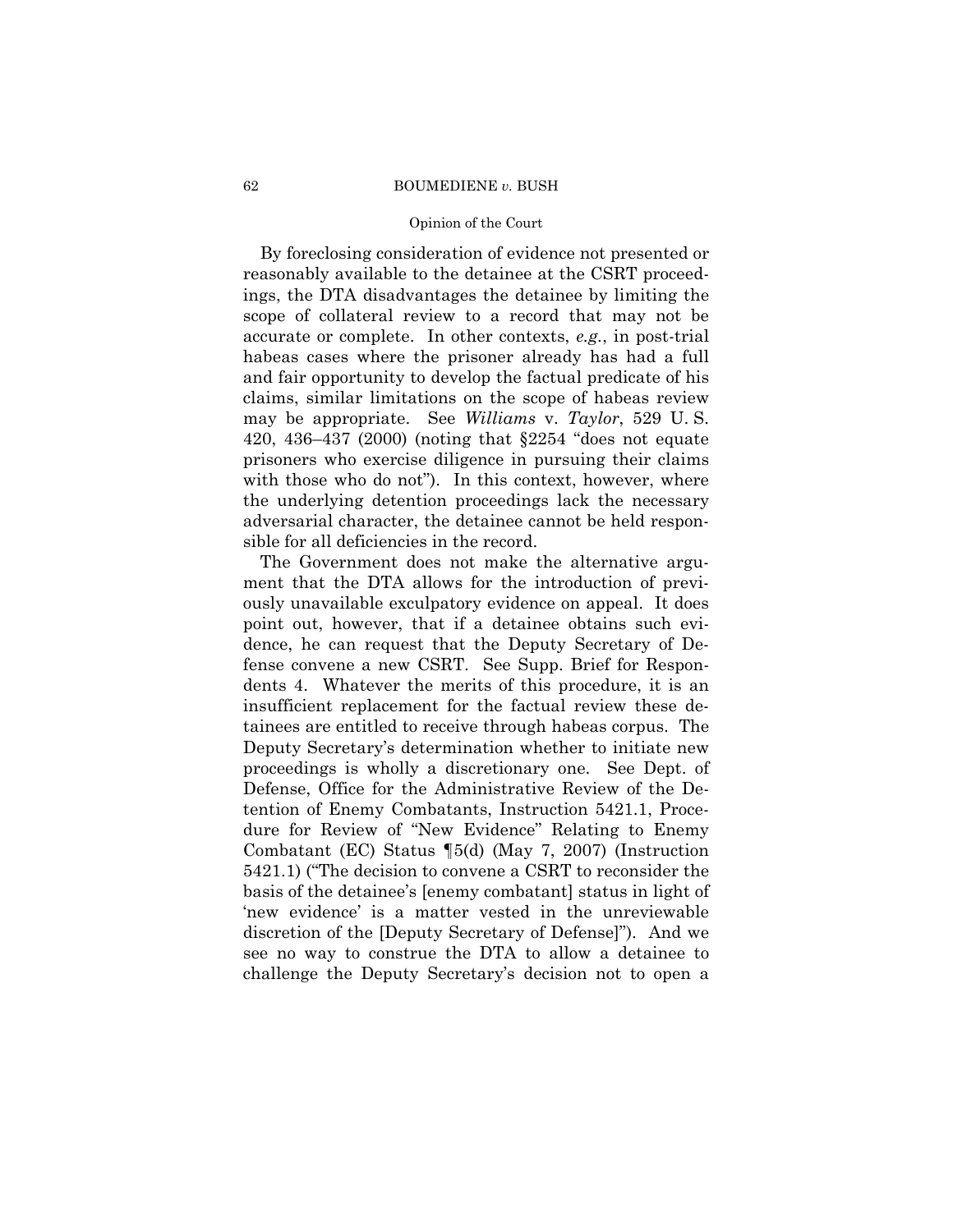new CSRT pursuant to Instruction 5421.1. Congress directed the Secretary of Defense to devise procedures for considering new evidence, see DTA §1005(a)(3), but the detainee has no mechanism for ensuring that those procedures are followed. DTA §1005(e)(2)(C), 119 Stat. 2742, makes clear that the Court of Appeals' jurisdiction is "limited to consideration of . . . whether the status determination of the Combatant Status Review Tribunal with regard to such alien was consistent with the standards and procedures specified by the Secretary of Defense . . . and . . . whether the use of such standards and procedures to make the determination is consistent with the Constitution and laws of the United States." DTA §1005(e)(2)(A), *ibid.,* further narrows the Court of Appeals' jurisdiction to reviewing "any final decision of a Combatant Status Review Tribunal that an alien is properly detained as an enemy combatant." The Deputy Secretary's determination whether to convene a new CSRT is not a "status determination of the Combatant Status Review Tribunal," much less a "final decision" of that body.

We do not imply DTA review would be a constitutionally sufficient replacement for habeas corpus but for these limitations on the detainee's ability to present exculpatory evidence. For even if it were possible, as a textual matter, to read into the statute each of the necessary procedures we have identified, we could not overlook the cumulative effect of our doing so. To hold that the detainees at Guantanamo may, under the DTA, challenge the President's legal authority to detain them, contest the CSRT's findings of fact, supplement the record on review with exculpatory evidence, and request an order of release would come close to reinstating the §2241 habeas corpus process Congress sought to deny them. The language of the statute, read in light of Congress' reasons for enacting it, cannot bear this interpretation. Petitioners have met their burden of establishing that the DTA review process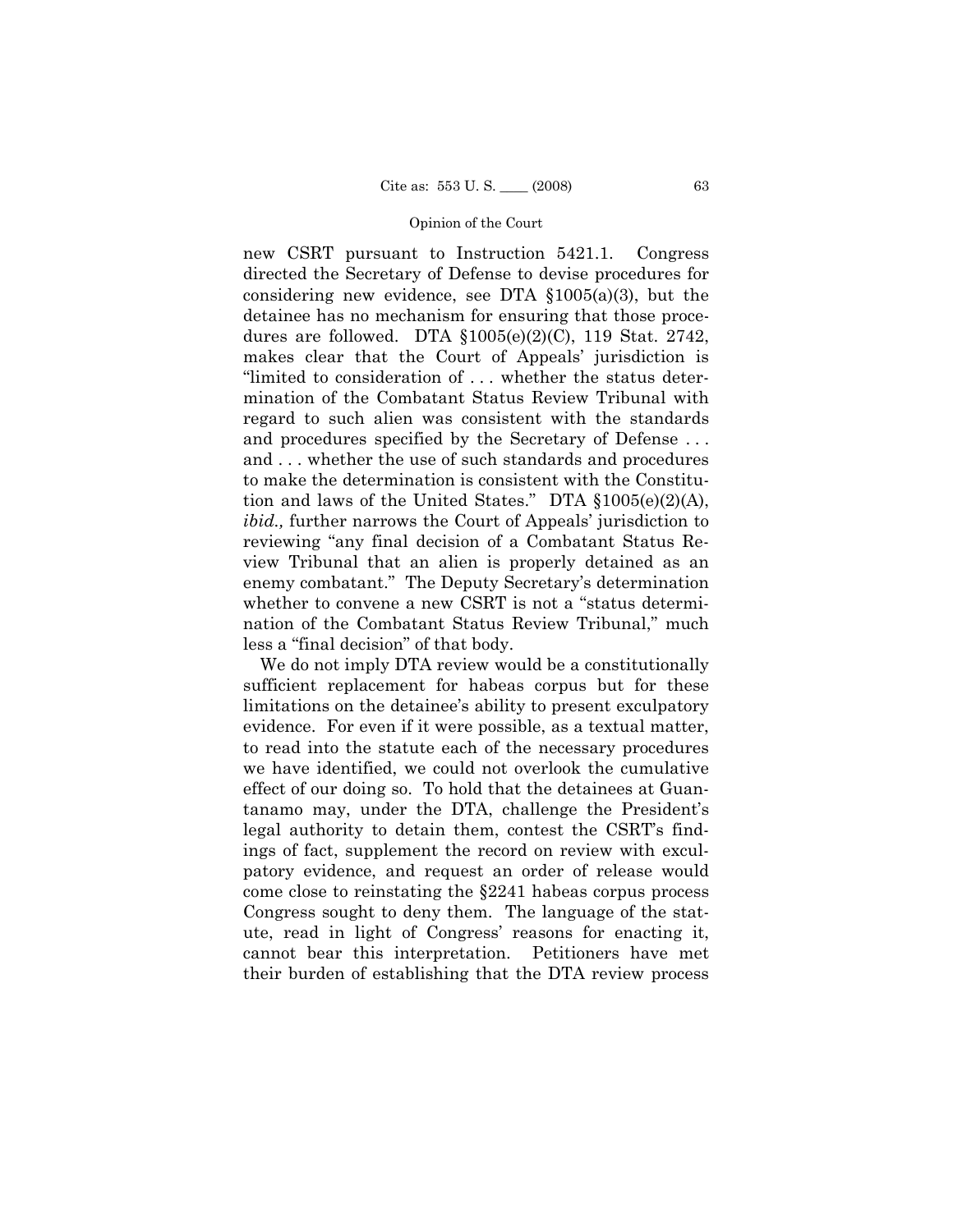# Opinion of the Court

is, on its face, an inadequate substitute for habeas corpus.

Although we do not hold that an adequate substitute must duplicate §2241 in all respects, it suffices that the Government has not established that the detainees' access to the statutory review provisions at issue is an adequate substitute for the writ of habeas corpus. MCA §7 thus effects an unconstitutional suspension of the writ. In view of our holding we need not discuss the reach of the writ with respect to claims of unlawful conditions of treatment or confinement.

VI

A

In light of our conclusion that there is no jurisdictional bar to the District Court's entertaining petitioners' claims the question remains whether there are prudential barriers to habeas corpus review under these circumstances.

The Government argues petitioners must seek review of their CSRT determinations in the Court of Appeals before they can proceed with their habeas corpus actions in the District Court. As noted earlier, in other contexts and for prudential reasons this Court has required exhaustion of alternative remedies before a prisoner can seek federal habeas relief. Most of these cases were brought by prisoners in state custody, *e.g.*, *Ex parte Royall*, 117 U. S. 241, and thus involved federalism concerns that are not relevant here. But we have extended this rule to require defendants in courts-martial to exhaust their military appeals before proceeding with a federal habeas corpus action. See *Schlesinger*, 420 U. S., at 758.

The real risks, the real threats, of terrorist attacks are constant and not likely soon to abate. The ways to disrupt our life and laws are so many and unforeseen that the Court should not attempt even some general catalogue of crises that might occur. Certain principles are apparent, however. Practical considerations and exigent circum-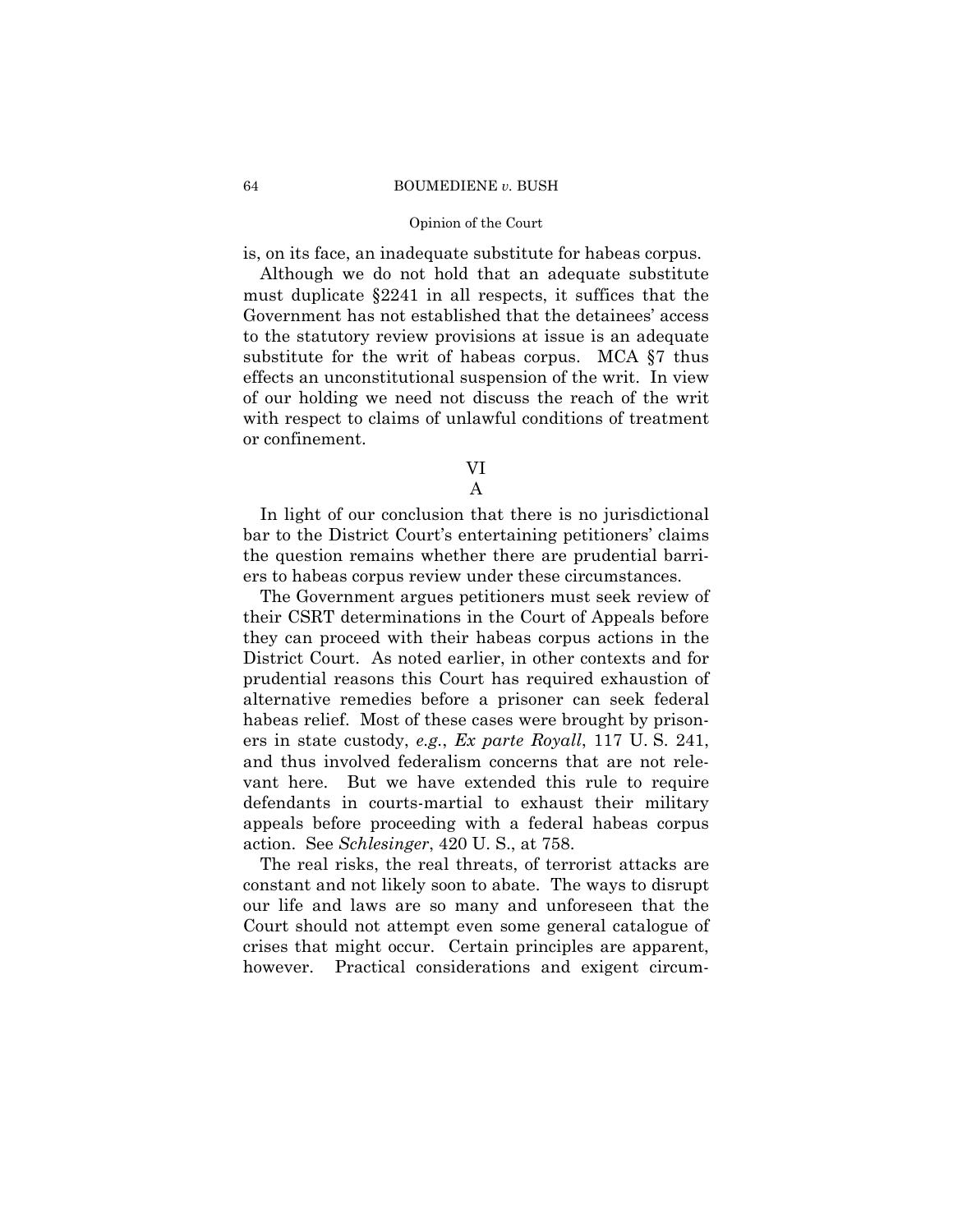# Opinion of the Court

stances inform the definition and reach of the law's writs, including habeas corpus. The cases and our tradition reflect this precept.

In cases involving foreign citizens detained abroad by the Executive, it likely would be both an impractical and unprecedented extension of judicial power to assume that habeas corpus would be available at the moment the prisoner is taken into custody. If and when habeas corpus jurisdiction applies, as it does in these cases, then proper deference can be accorded to reasonable procedures for screening and initial detention under lawful and proper conditions of confinement and treatment for a reasonable period of time. Domestic exigencies, furthermore, might also impose such onerous burdens on the Government that here, too, the Judicial Branch would be required to devise sensible rules for staying habeas corpus proceedings until the Government can comply with its requirements in a responsible way. Cf. *Ex parte Milligan*, 4 Wall., at 127 ("If, in foreign invasion or civil war, the courts are actually closed, and it is impossible to administer criminal justice according to law, *then*, on the theatre of active military operations, where war really prevails, there is a necessity to furnish a substitute for the civil authority, thus overthrown, to preserve the safety of the army and society; and as no power is left but the military, it is allowed to govern by martial rule until the laws can have their free course"). Here, as is true with detainees apprehended abroad, a relevant consideration in determining the courts' role is whether there are suitable alternative processes in place to protect against the arbitrary exercise of governmental power.

The cases before us, however, do not involve detainees who have been held for a short period of time while awaiting their CSRT determinations. Were that the case, or were it probable that the Court of Appeals could complete a prompt review of their applications, the case for requir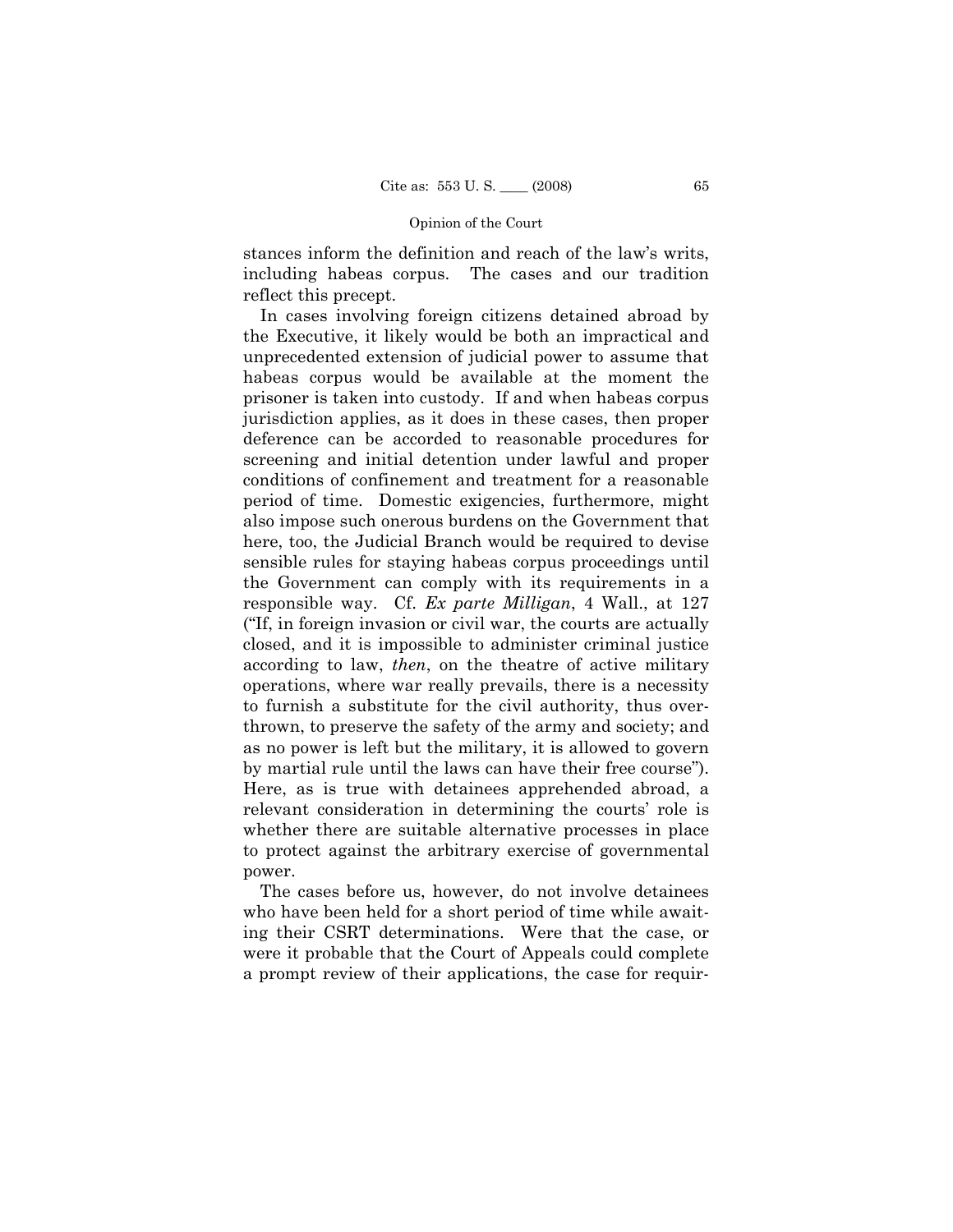# Opinion of the Court

ing temporary abstention or exhaustion of alternative remedies would be much stronger. These qualifications no longer pertain here. In some of these cases six years have elapsed without the judicial oversight that habeas corpus or an adequate substitute demands. And there has been no showing that the Executive faces such onerous burdens that it cannot respond to habeas corpus actions. To require these detainees to complete DTA review before proceeding with their habeas corpus actions would be to require additional months, if not years, of delay. The first DTA review applications were filed over a year ago, but no decisions on the merits have been issued. While some delay in fashioning new procedures is unavoidable, the costs of delay can no longer be borne by those who are held in custody. The detainees in these cases are entitled to a prompt habeas corpus hearing.

Our decision today holds only that the petitioners before us are entitled to seek the writ; that the DTA review procedures are an inadequate substitute for habeas corpus; and that the petitioners in these cases need not exhaust the review procedures in the Court of Appeals before proceeding with their habeas actions in the District Court. The only law we identify as unconstitutional is MCA §7, 28 U. S. C. A. §2241(e) (Supp. 2007). Accordingly, both the DTA and the CSRT process remain intact. Our holding with regard to exhaustion should not be read to imply that a habeas court should intervene the moment an enemy combatant steps foot in a territory where the writ runs. The Executive is entitled to a reasonable period of time to determine a detainee's status before a court entertains that detainee's habeas corpus petition. The CSRT process is the mechanism Congress and the President set up to deal with these issues. Except in cases of undue delay, federal courts should refrain from entertaining an enemy combatant's habeas corpus petition at least until after the Department, acting via the CSRT, has had a chance to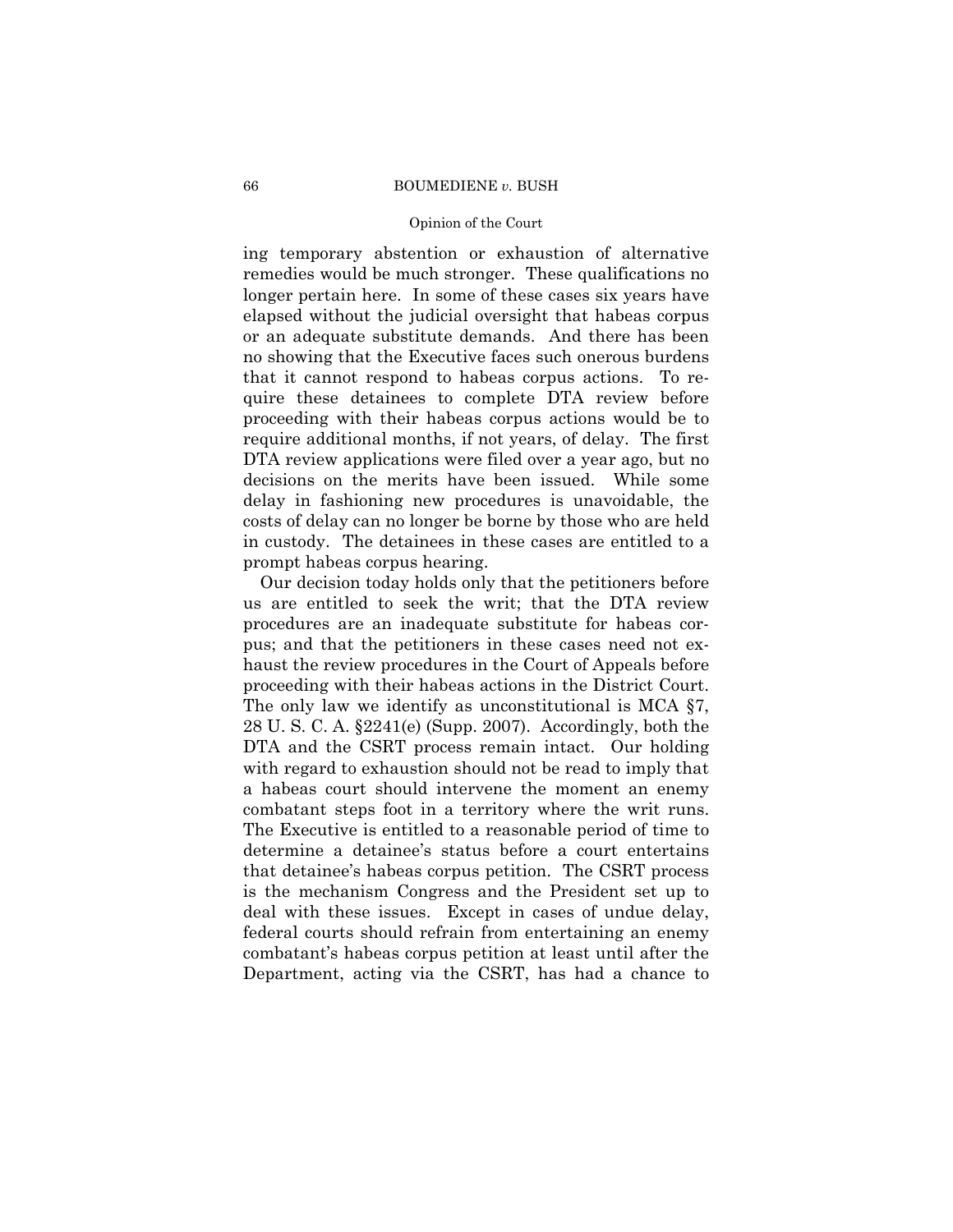## Opinion of the Court

review his status.

# B

Although we hold that the DTA is not an adequate and effective substitute for habeas corpus, it does not follow that a habeas corpus court may disregard the dangers the detention in these cases was intended to prevent. *Felker*, *Swain*, and *Hayman* stand for the proposition that the Suspension Clause does not resist innovation in the field of habeas corpus. Certain accommodations can be made to reduce the burden habeas corpus proceedings will place on the military without impermissibly diluting the protections of the writ.

In the DTA Congress sought to consolidate review of petitioners' claims in the Court of Appeals. Channeling future cases to one district court would no doubt reduce administrative burdens on the Government. This is a legitimate objective that might be advanced even without an amendment to §2241. If, in a future case, a detainee files a habeas petition in another judicial district in which a proper respondent can be served, see *Rumsfeld* v. *Padilla*, 542 U. S. 426, 435–436 (2004), the Government can move for change of venue to the court that will hear these petitioners' cases, the United States District Court for the District of Columbia. See 28 U. S. C. §1404(a); *Braden* v. *30th Judicial Circuit Court of Ky.*, 410 U. S. 484, 499, n. 15 (1973).

Another of Congress' reasons for vesting exclusive jurisdiction in the Court of Appeals, perhaps, was to avoid the widespread dissemination of classified information. The Government has raised similar concerns here and elsewhere. See Brief for Respondents 55–56; *Bismullah* Pet. 30. We make no attempt to anticipate all of the evidentiary and access-to-counsel issues that will arise during the course of the detainees' habeas corpus proceedings. We recognize, however, that the Government has a legiti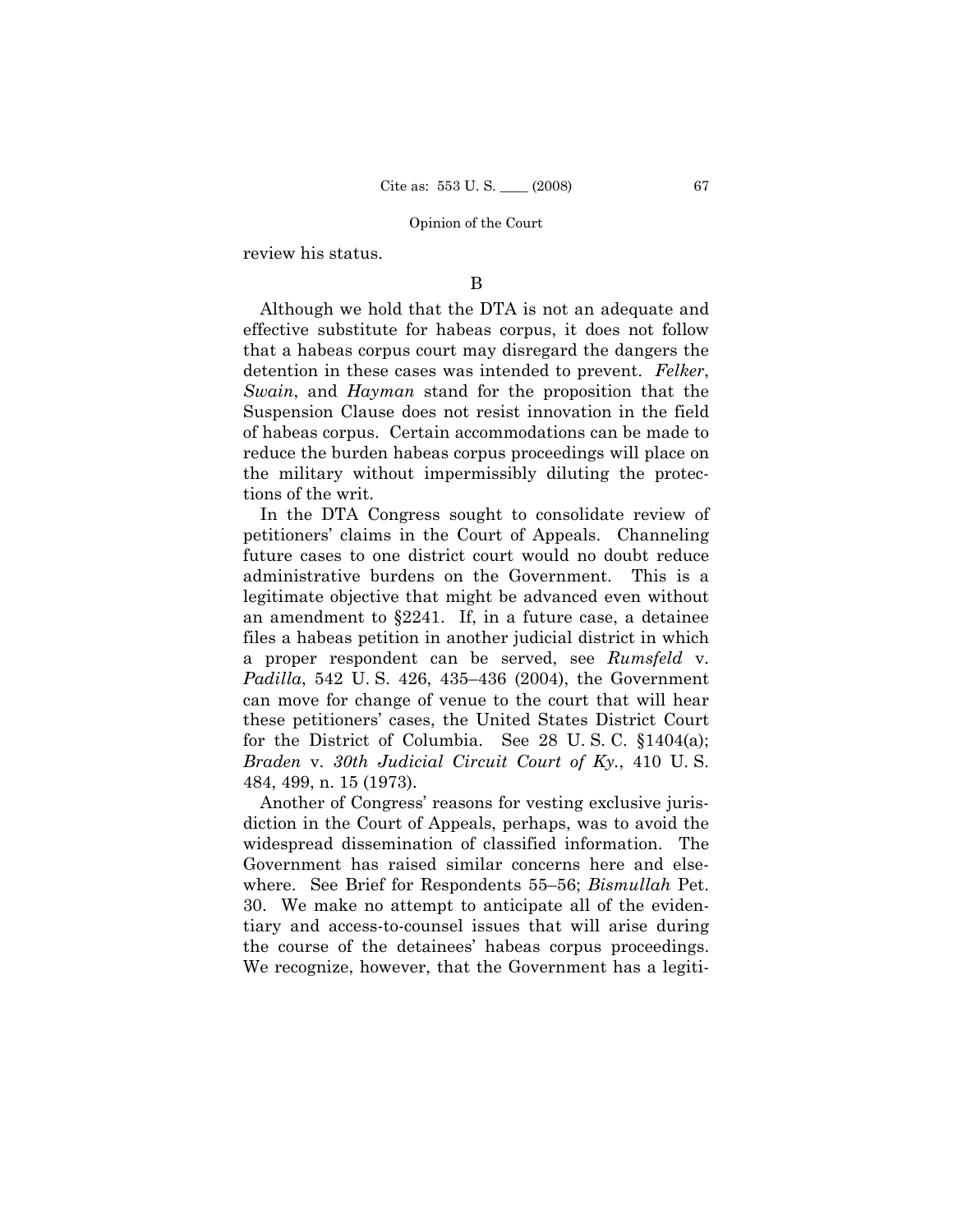# Opinion of the Court

mate interest in protecting sources and methods of intelligence gathering; and we expect that the District Court will use its discretion to accommodate this interest to the greatest extent possible. Cf. *United States* v. *Reynolds*, 345 U. S. 1, 10 (1953) (recognizing an evidentiary privilege in a civil damages case where "there is a reasonable danger that compulsion of the evidence will expose military matters which, in the interest of national security, should not be divulged").

 These and the other remaining questions are within the expertise and competence of the District Court to address in the first instance.

\* \* \*

In considering both the procedural and substantive standards used to impose detention to prevent acts of terrorism, proper deference must be accorded to the political branches. See *United States* v. *Curtiss-Wright Export Corp.*, 299 U. S. 304, 320 (1936). Unlike the President and some designated Members of Congress, neither the Members of this Court nor most federal judges begin the day with briefings that may describe new and serious threats to our Nation and its people. The law must accord the Executive substantial authority to apprehend and detain those who pose a real danger to our security.

Officials charged with daily operational responsibility for our security may consider a judicial discourse on the history of the Habeas Corpus Act of 1679 and like matters to be far removed from the Nation's present, urgent concerns. Established legal doctrine, however, must be consulted for its teaching. Remote in time it may be; irrelevant to the present it is not. Security depends upon a sophisticated intelligence apparatus and the ability of our Armed Forces to act and to interdict. There are further considerations, however. Security subsists, too, in fidelity to freedom's first principles. Chief among these are free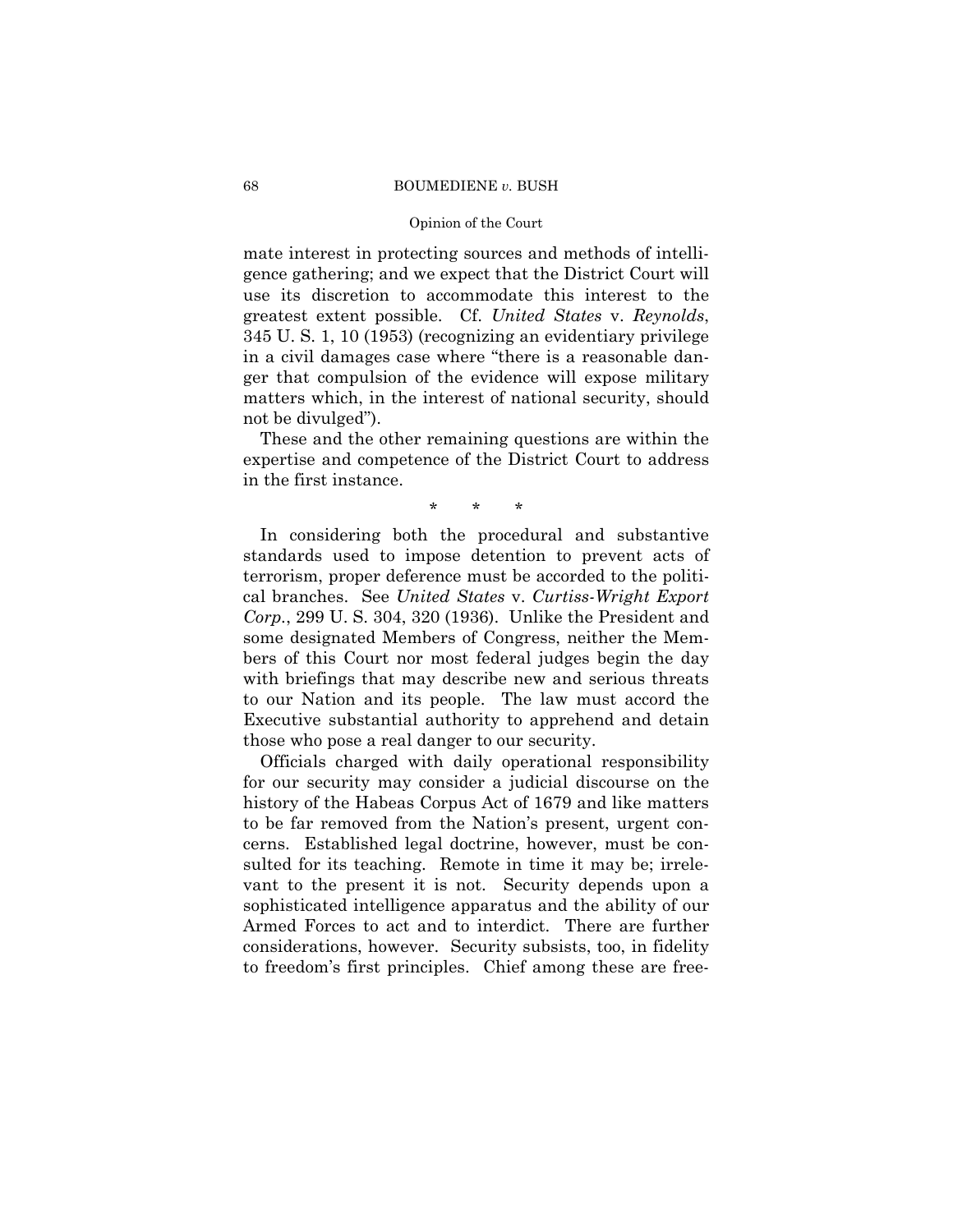## Opinion of the Court

dom from arbitrary and unlawful restraint and the personal liberty that is secured by adherence to the separation of powers. It is from these principles that the judicial authority to consider petitions for habeas corpus relief derives.

Our opinion does not undermine the Executive's powers as Commander in Chief. On the contrary, the exercise of those powers is vindicated, not eroded, when confirmed by the Judicial Branch. Within the Constitution's separation-of-powers structure, few exercises of judicial power are as legitimate or as necessary as the responsibility to hear challenges to the authority of the Executive to imprison a person. Some of these petitioners have been in custody for six years with no definitive judicial determination as to the legality of their detention. Their access to the writ is a necessity to determine the lawfulness of their status, even if, in the end, they do not obtain the relief they seek.

Because our Nation's past military conflicts have been of limited duration, it has been possible to leave the outer boundaries of war powers undefined. If, as some fear, terrorism continues to pose dangerous threats to us for years to come, the Court might not have this luxury. This result is not inevitable, however. The political branches, consistent with their independent obligations to interpret and uphold the Constitution, can engage in a genuine debate about how best to preserve constitutional values while protecting the Nation from terrorism. Cf. *Hamdan*, 548 U. S., at 636 (BREYER, J., concurring) ("[J]udicial insistence upon that consultation does not weaken our Nation's ability to deal with danger. To the contrary, that insistence strengthens the Nation's ability to determine through democratic means—how best to do so").

It bears repeating that our opinion does not address the content of the law that governs petitioners' detention. That is a matter yet to be determined. We hold that peti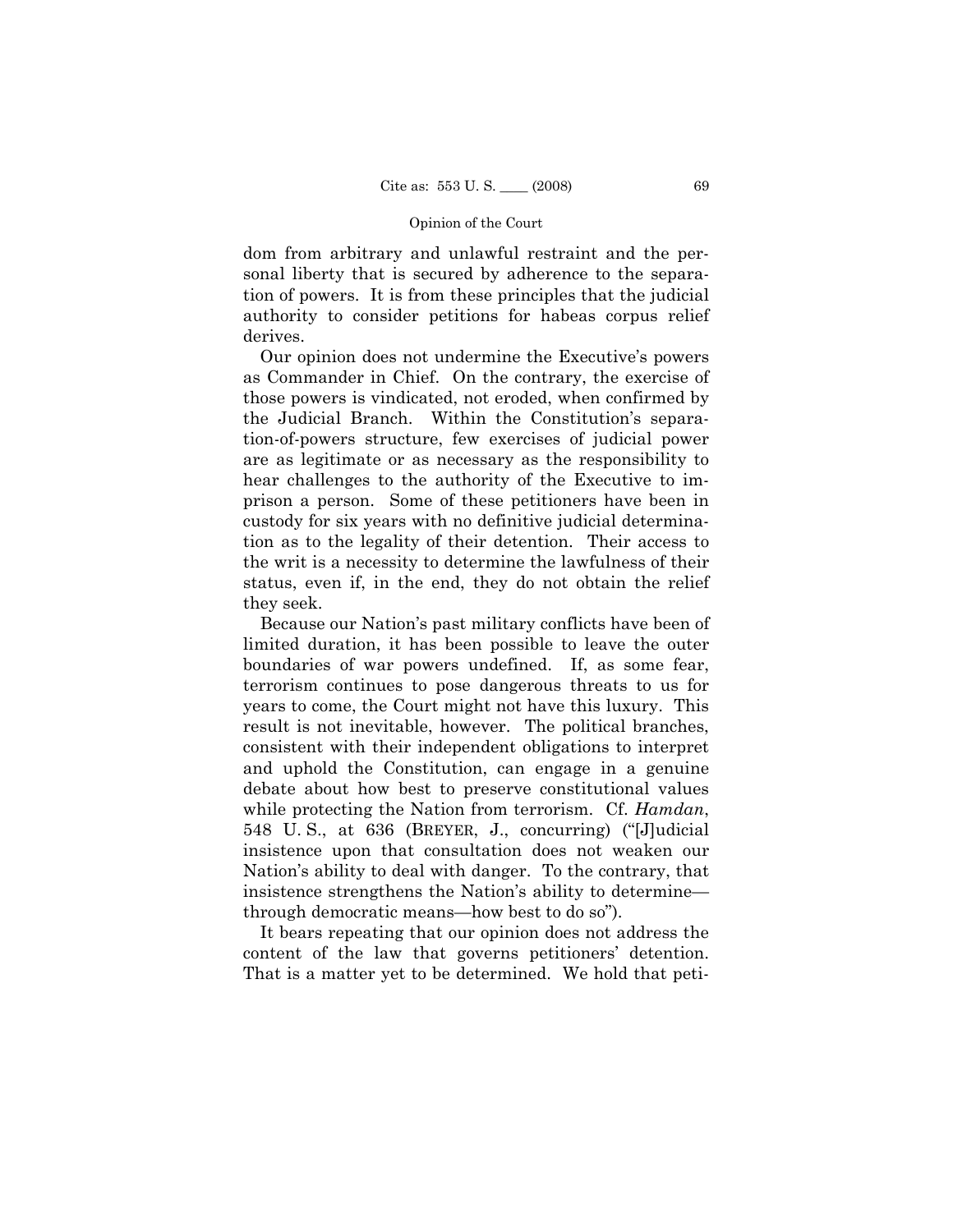# Opinion of the Court

tioners may invoke the fundamental procedural protections of habeas corpus. The laws and Constitution are designed to survive, and remain in force, in extraordinary times. Liberty and security can be reconciled; and in our system they are reconciled within the framework of the law. The Framers decided that habeas corpus, a right of first importance, must be a part of that framework, a part of that law.

The determination by the Court of Appeals that the Suspension Clause and its protections are inapplicable to petitioners was in error. The judgment of the Court of Appeals is reversed. The cases are remanded to the Court of Appeals with instructions that it remand the cases to the District Court for proceedings consistent with this opinion.

*It is so ordered.*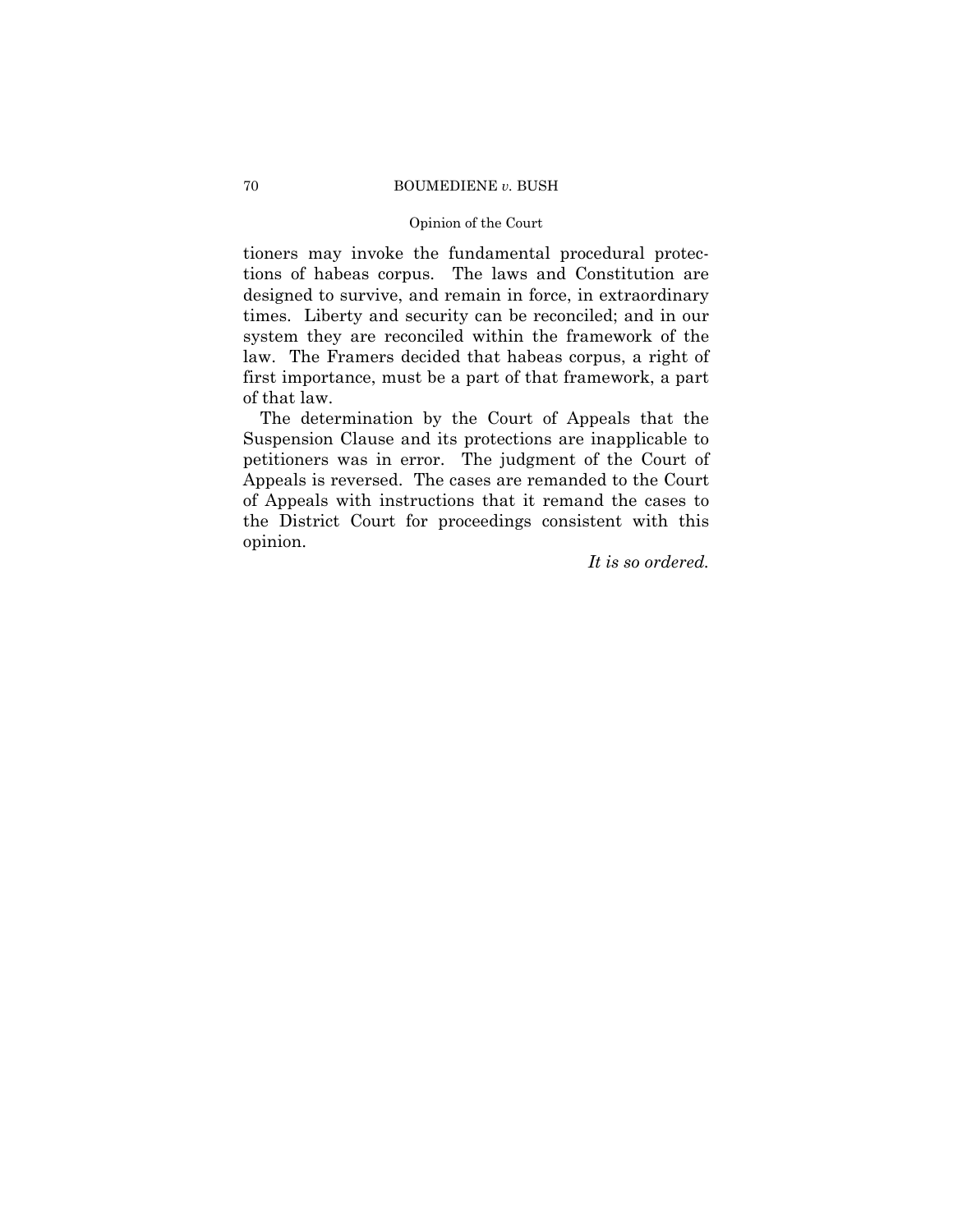SOUTER, J., concurring

# $\frac{1}{2}$  , where  $\frac{1}{2}$ **SUPREME COURT OF THE UNITED STATES**

# $\frac{1}{2}$  ,  $\frac{1}{2}$  ,  $\frac{1}{2}$  ,  $\frac{1}{2}$  ,  $\frac{1}{2}$  ,  $\frac{1}{2}$ Nos. 06–1195 and 06–1196

# LAKHDAR BOUMEDIENE, ET AL., PETITIONERS 06–1195 *v.*  GEORGE W. BUSH, PRESIDENT OF THE UNITED STATES, ET AL.

# KHALED A. F. AL ODAH, NEXT FRIEND OF FAWZI KHALID ABDULLAH FAHAD AL ODAH, ET AL., **PETITIONERS**

# 06–1196 *v.*  UNITED STATES ET AL.

# ON WRITS OF CERTIORARI TO THE UNITED STATES COURT OF APPEALS FOR THE DISTRICT OF COLUMBIA CIRCUIT

[June 12, 2008]

JUSTICE SOUTER, with whom JUSTICE GINSBURG and JUSTICE BREYER join, concurring.

I join the Court's opinion in its entirety and add this afterword only to emphasize two things one might overlook after reading the dissents.

Four years ago, this Court in *Rasul* v. *Bush*, 542 U. S. 466 (2004) held that statutory habeas jurisdiction extended to claims of foreign nationals imprisoned by the United States at Guantanamo Bay, "to determine the legality of the Executive's potentially indefinite detention" of them, *id.,* at 485. Subsequent legislation eliminated the statutory habeas jurisdiction over these claims, so that now there must be constitutionally based jurisdiction or none at all. JUSTICE SCALIA is thus correct that here, for the first time, this Court holds there is (he says "confers") constitutional habeas jurisdiction over aliens imprisoned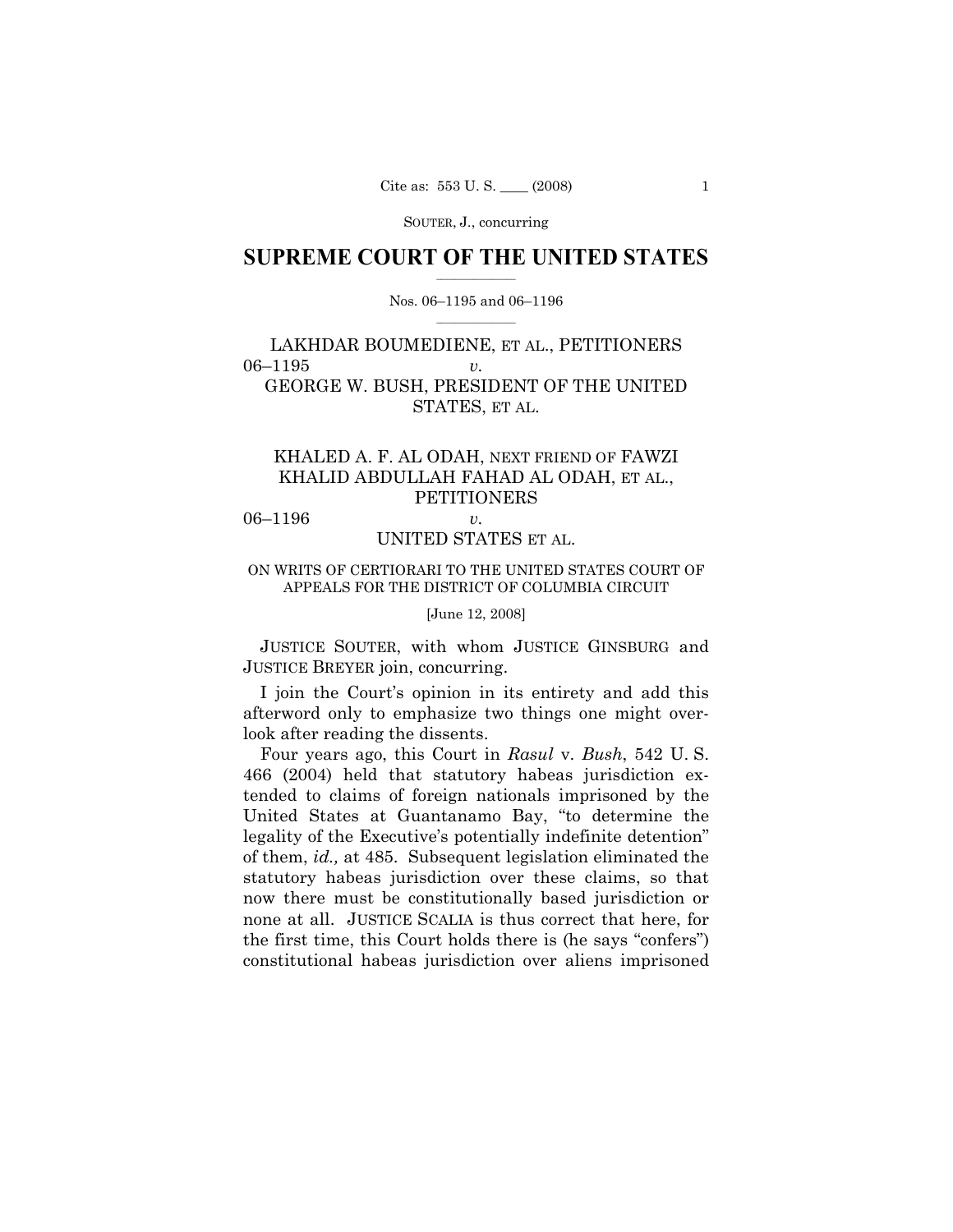# SOUTER, J., concurring

by the military outside an area of *de jure* national sovereignty, see *post,* at 1 (dissenting opinion). But no one who reads the Court's opinion in *Rasul* could seriously doubt that the jurisdictional question must be answered the same way in purely constitutional cases, given the Court's reliance on the historical background of habeas generally in answering the statutory question. See, *e.g.,* 542 U. S., at 473, 481–483, and nn. 11–14. Indeed, the Court in *Rasul* directly answered the very historical question that JUSTICE SCALIA says is dispositive, see *post,* at 18; it wrote that "[a]pplication of the habeas statute to persons detained at [Guantanamo] is consistent with the historical reach of the writ of habeas corpus," 542 U. S., at 481. JUSTICE SCALIA dismisses the statement as dictum, see *post,* at 21, but if dictum it was, it was dictum well considered, and it stated the view of five Members of this Court on the historical scope of the writ. Of course, it takes more than a quotation from *Rasul,* however much on point, to resolve the constitutional issue before us here, which the majority opinion has explored afresh in the detail it deserves. But whether one agrees or disagrees with today's decision, it is no bolt out of the blue.

A second fact insufficiently appreciated by the dissents is the length of the disputed imprisonments, some of the prisoners represented here today having been locked up for six years, *ante,* at 66 (opinion of the Court). Hence the hollow ring when the dissenters suggest that the Court is somehow precipitating the judiciary into reviewing claims that the military (subject to appeal to the Court of Appeals for the District of Columbia Circuit) could handle within some reasonable period of time. See, *e.g., post,* at 3 (opinion of ROBERTS, C. J.) ("[T]he Court should have declined to intervene until the D. C. Circuit had assessed the nature and validity of the congressionally mandated proceedings in a given detainee's case"); *post,* at 6 ("[I]t is not necessary to consider the availability of the writ until the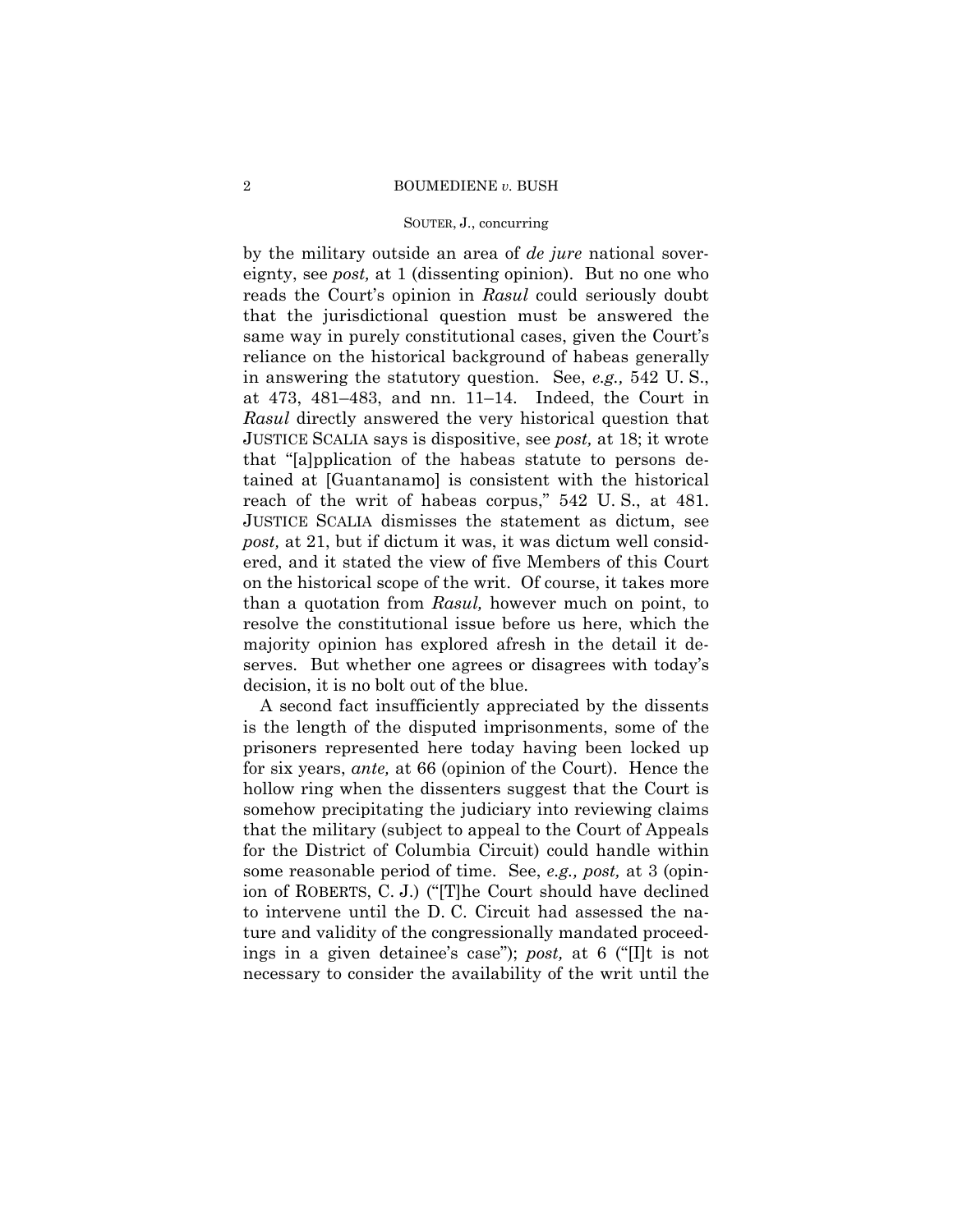## SOUTER, J., concurring

statutory remedies have been shown to be inadequate"); *post,* at 8 ("[The Court] rushes to decide the fundamental question of the reach of habeas corpus when the functioning of the DTA may make that decision entirely unnecessary"). These suggestions of judicial haste are all the more out of place given the Court's realistic acknowledgment that in periods of exigency the tempo of any habeas review must reflect the immediate peril facing the country. See *ante,* at 64–65.

It is in fact the very lapse of four years from the time *Rasul* put everyone on notice that habeas process was available to Guantanamo prisoners, and the lapse of six years since some of these prisoners were captured and incarcerated, that stand at odds with the repeated suggestions of the dissenters that these cases should be seen as a judicial victory in a contest for power between the Court and the political branches. See *post,* at 2, 3, 28 (ROBERTS, C. J., dissenting); *post,* at 5, 6, 17, 18, 25 (SCALIA, J., dissenting). The several answers to the charge of triumphalism might start with a basic fact of Anglo-American constitutional history: that the power, first of the Crown and now of the Executive Branch of the United States, is necessarily limited by habeas corpus jurisdiction to enquire into the legality of executive detention. And one could explain that in this Court's exercise of responsibility to preserve habeas corpus something much more significant is involved than pulling and hauling between the judicial and political branches. Instead, though, it is enough to repeat that some of these petitioners have spent six years behind bars. After six years of sustained executive detentions in Guantanamo, subject to habeas jurisdiction but without any actual habeas scrutiny, today's decision is no judicial victory, but an act of perseverance in trying to make habeas review, and the obligation of the courts to provide it, mean something of value both to prisoners and to the Nation. See *ante,* at 69.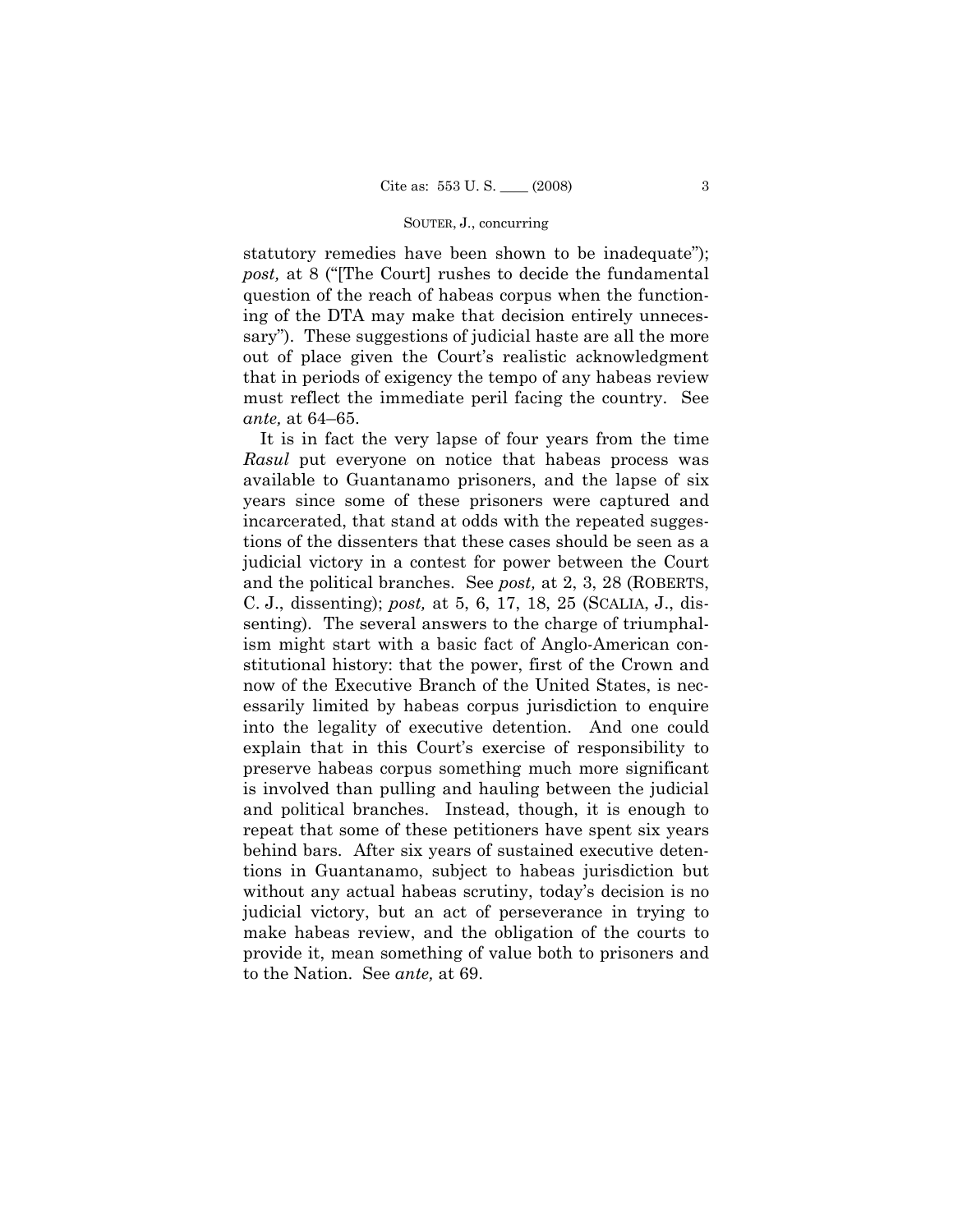# $\frac{1}{2}$  , where  $\frac{1}{2}$ **SUPREME COURT OF THE UNITED STATES**

# $\frac{1}{2}$  ,  $\frac{1}{2}$  ,  $\frac{1}{2}$  ,  $\frac{1}{2}$  ,  $\frac{1}{2}$  ,  $\frac{1}{2}$ Nos. 06–1195 and 06–1196

# LAKHDAR BOUMEDIENE, ET AL., PETITIONERS 06–1195 *v.*  GEORGE W. BUSH, PRESIDENT OF THE UNITED STATES, ET AL.

# KHALED A. F. AL ODAH, NEXT FRIEND OF FAWZI KHALID ABDULLAH FAHAD AL ODAH, ET AL., **PETITIONERS**

# 06–1196 *v.*  UNITED STATES ET AL.

# ON WRITS OF CERTIORARI TO THE UNITED STATES COURT OF APPEALS FOR THE DISTRICT OF COLUMBIA CIRCUIT

[June 12, 2008]

CHIEF JUSTICE ROBERTS, with whom JUSTICE SCALIA, JUSTICE THOMAS, and JUSTICE ALITO join, dissenting.

Today the Court strikes down as inadequate the most generous set of procedural protections ever afforded aliens detained by this country as enemy combatants. The political branches crafted these procedures amidst an ongoing military conflict, after much careful investigation and thorough debate. The Court rejects them today out of hand, without bothering to say what due process rights the detainees possess, without explaining how the statute fails to vindicate those rights, and before a single petitioner has even attempted to avail himself of the law's operation. And to what effect? The majority merely replaces a review system designed by the people's representatives with a set of shapeless procedures to be defined by federal courts at some future date. One cannot help but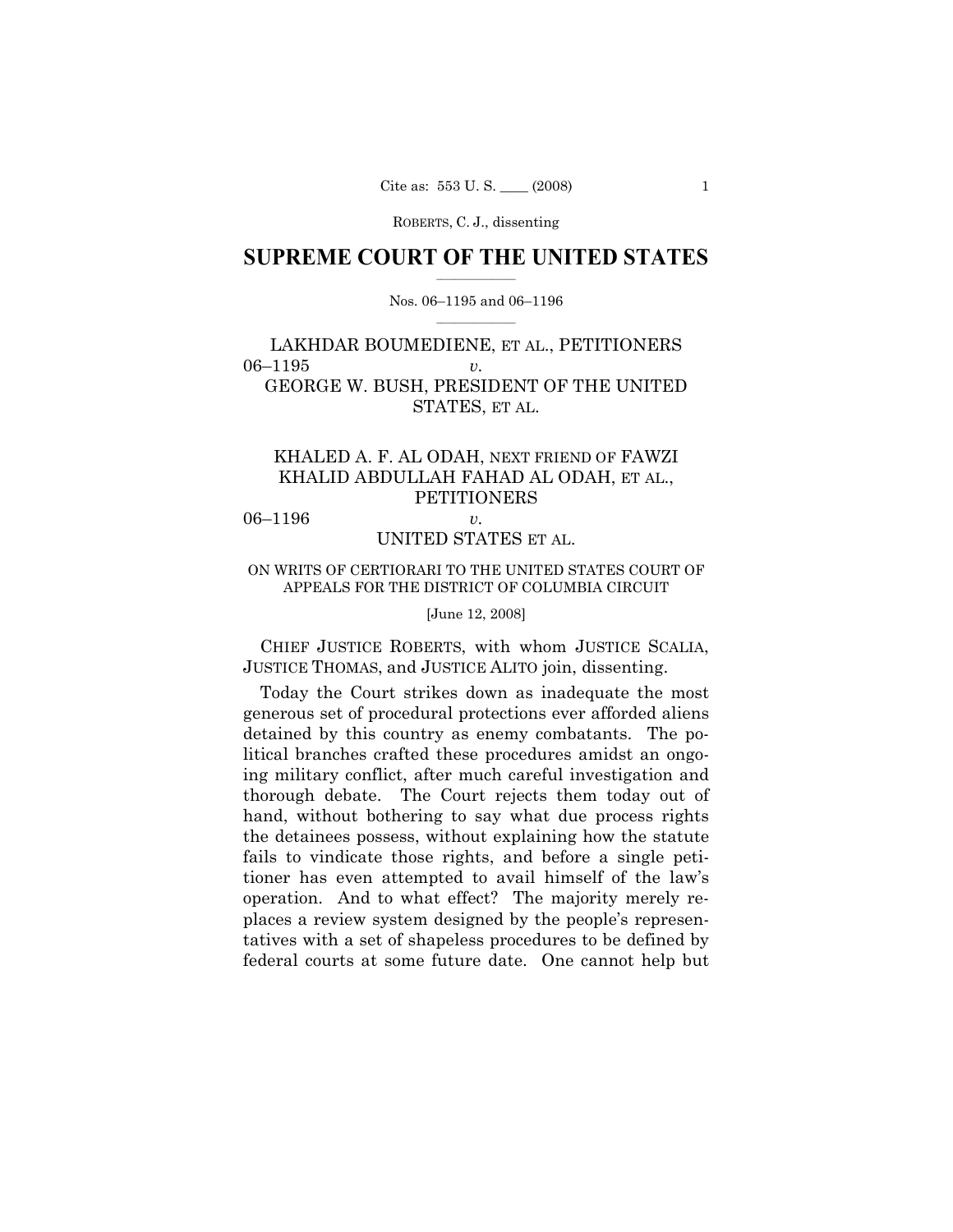think, after surveying the modest practical results of the majority's ambitious opinion, that this decision is not really about the detainees at all, but about control of federal policy regarding enemy combatants.

The majority is adamant that the Guantanamo detainees are entitled to the protections of habeas corpus—its opinion begins by deciding that question. I regard the issue as a difficult one, primarily because of the unique and unusual jurisdictional status of Guantanamo Bay. I nonetheless agree with JUSTICE SCALIA's analysis of our precedents and the pertinent history of the writ, and accordingly join his dissent. The important point for me, however, is that the Court should have resolved these cases on other grounds. Habeas is most fundamentally a procedural right, a mechanism for contesting the legality of executive detention. The critical threshold question in these cases, prior to any inquiry about the writ's scope, is whether the system the political branches designed protects whatever rights the detainees may possess. If so, there is no need for any additional process, whether called "habeas" or something else.

Congress entrusted that threshold question in the first instance to the Court of Appeals for the District of Columbia Circuit, as the Constitution surely allows Congress to do. See Detainee Treatment Act of 2005 (DTA), §1005(e)(2)(A), 119 Stat. 2742. But before the D. C. Circuit has addressed the issue, the Court cashiers the statute, and without answering this critical threshold question itself. The Court does eventually get around to asking whether review under the DTA is, as the Court frames it, an "adequate substitute" for habeas, *ante*, at 42, but even then its opinion fails to determine what rights the detainees possess and whether the DTA system satisfies them. The majority instead compares the undefined DTA process to an equally undefined habeas right—one that is to be given shape only in the future by district courts on a case-by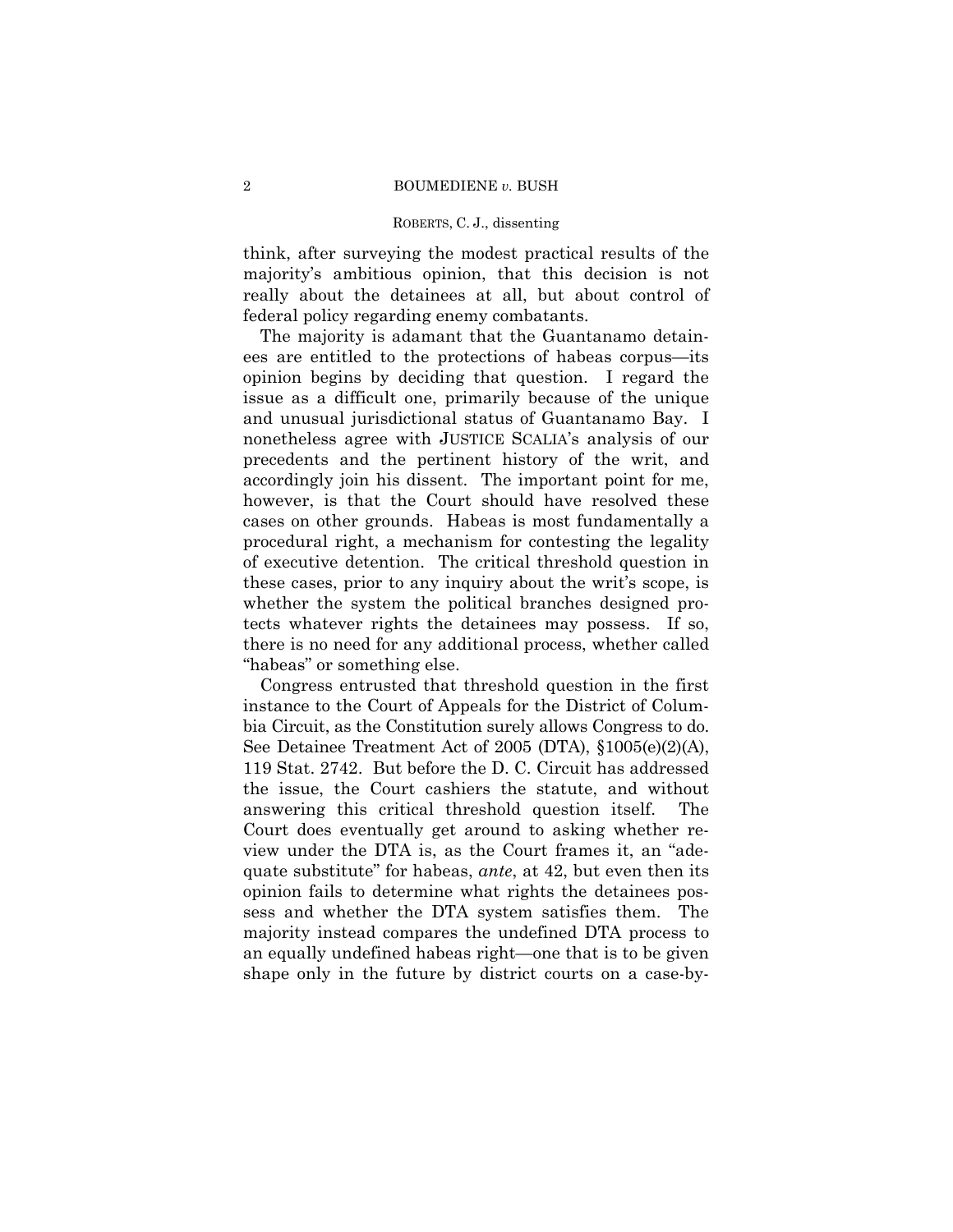case basis. This whole approach is misguided.

It is also fruitless. How the detainees' claims will be decided now that the DTA is gone is anybody's guess. But the habeas process the Court mandates will most likely end up looking a lot like the DTA system it replaces, as the district court judges shaping it will have to reconcile review of the prisoners' detention with the undoubted need to protect the American people from the terrorist threat—precisely the challenge Congress undertook in drafting the DTA. All that today's opinion has done is shift responsibility for those sensitive foreign policy and national security decisions from the elected branches to the Federal Judiciary.

I believe the system the political branches constructed adequately protects any constitutional rights aliens captured abroad and detained as enemy combatants may enjoy. I therefore would dismiss these cases on that ground. With all respect for the contrary views of the majority, I must dissent.

The Court's opinion makes plain that certiorari to review these cases should never have been granted. As two Members of today's majority once recognized, "traditional rules governing our decision of constitutional questions and our practice of requiring the exhaustion of available remedies . . . make it appropriate to deny these petitions." *Boumediene* v. *Bush*, 549 U. S. \_\_\_ (2007) (slip op., at 1) (citation omitted) (statement of STEVENS and KENNEDY, JJ., respecting denial of certiorari). Just so. Given the posture in which these cases came to us, the Court should have declined to intervene until the D. C. Circuit had assessed the nature and validity of the congressionally mandated proceedings in a given detainee's case.

The political branches created a two-part, collateral review procedure for testing the legality of the prisoners'

I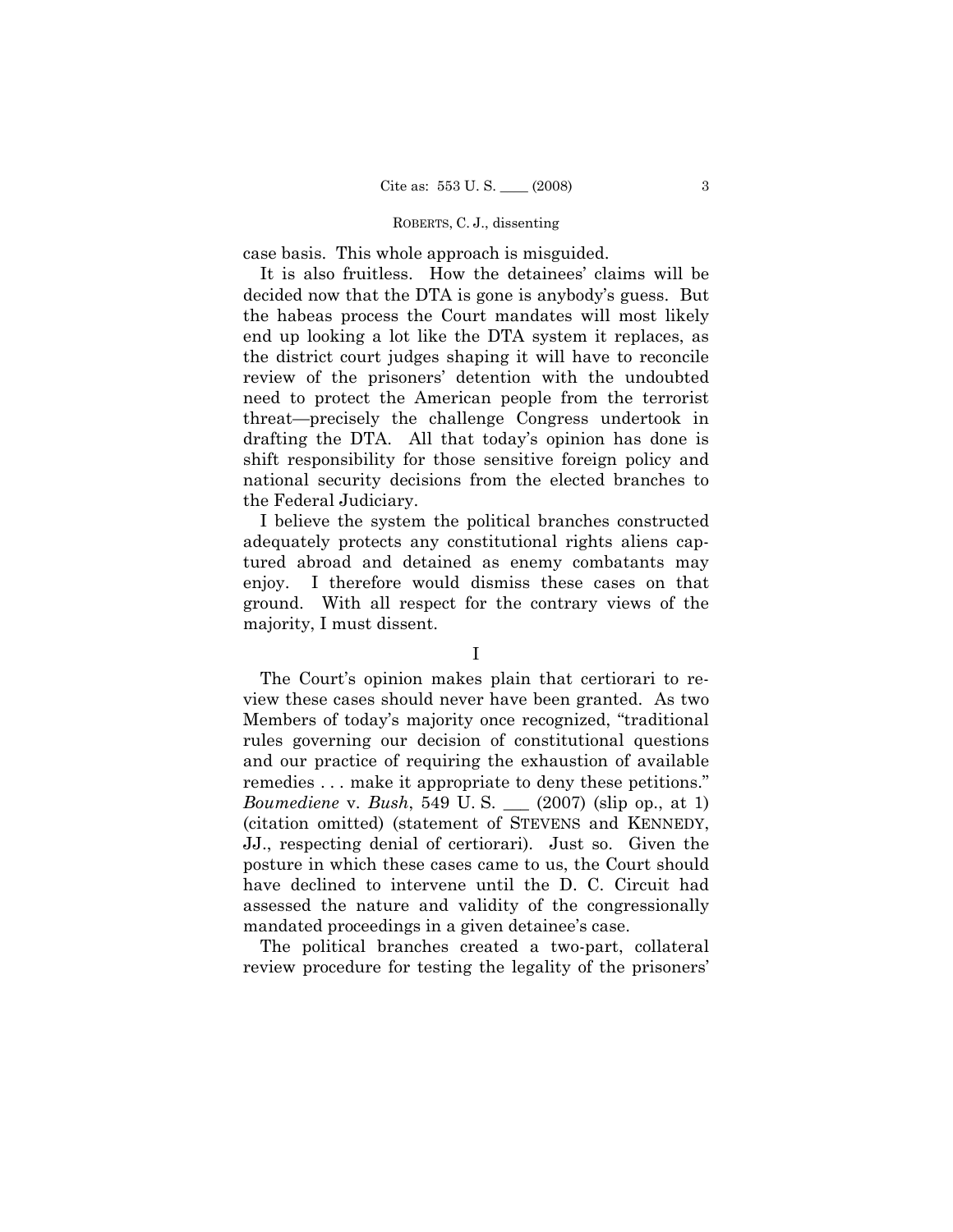detention: It begins with a hearing before a Combatant Status Review Tribunal (CSRT) followed by review in the D. C. Circuit. As part of that review, Congress authorized the D. C. Circuit to decide whether the CSRT proceedings are consistent with "the Constitution and laws of the United States." DTA §1005(e)(2)(C), 119 Stat. 2742. No petitioner, however, has invoked the D. C. Circuit review the statute specifies. See 476 F. 3d 981, 994, and n. 16 (CADC 2007); Brief for Federal Respondents 41–43. As a consequence, that court has had no occasion to decide whether the CSRT hearings, followed by review in the Court of Appeals, vindicate whatever constitutional and statutory rights petitioners may possess. See 476 F. 3d, at 994, and n. 16.

Remarkably, this Court does not require petitioners to exhaust their remedies under the statute; it does not wait to see whether those remedies will prove sufficient to protect petitioners' rights. Instead, it not only denies the D. C. Circuit the opportunity to assess the statute's remedies, it refuses to do so itself: the majority expressly declines to decide whether the CSRT procedures, coupled with Article III review, satisfy due process. See *ante*, at 54.

neutral decisionmaker." The plurality specifically stated It is grossly premature to pronounce on the detainees' right to habeas without first assessing whether the remedies the DTA system provides vindicate whatever rights petitioners may claim. The plurality in *Hamdi* v. *Rumsfeld*, 542 U. S. 507, 533 (2004), explained that the Constitution guaranteed an American *citizen* challenging his detention as an enemy combatant the right to "notice of the factual basis for his classification, and a fair opportunity to rebut the Government's factual assertions before a that constitutionally adequate collateral process could be provided "by an appropriately authorized and properly constituted military tribunal," given the "uncommon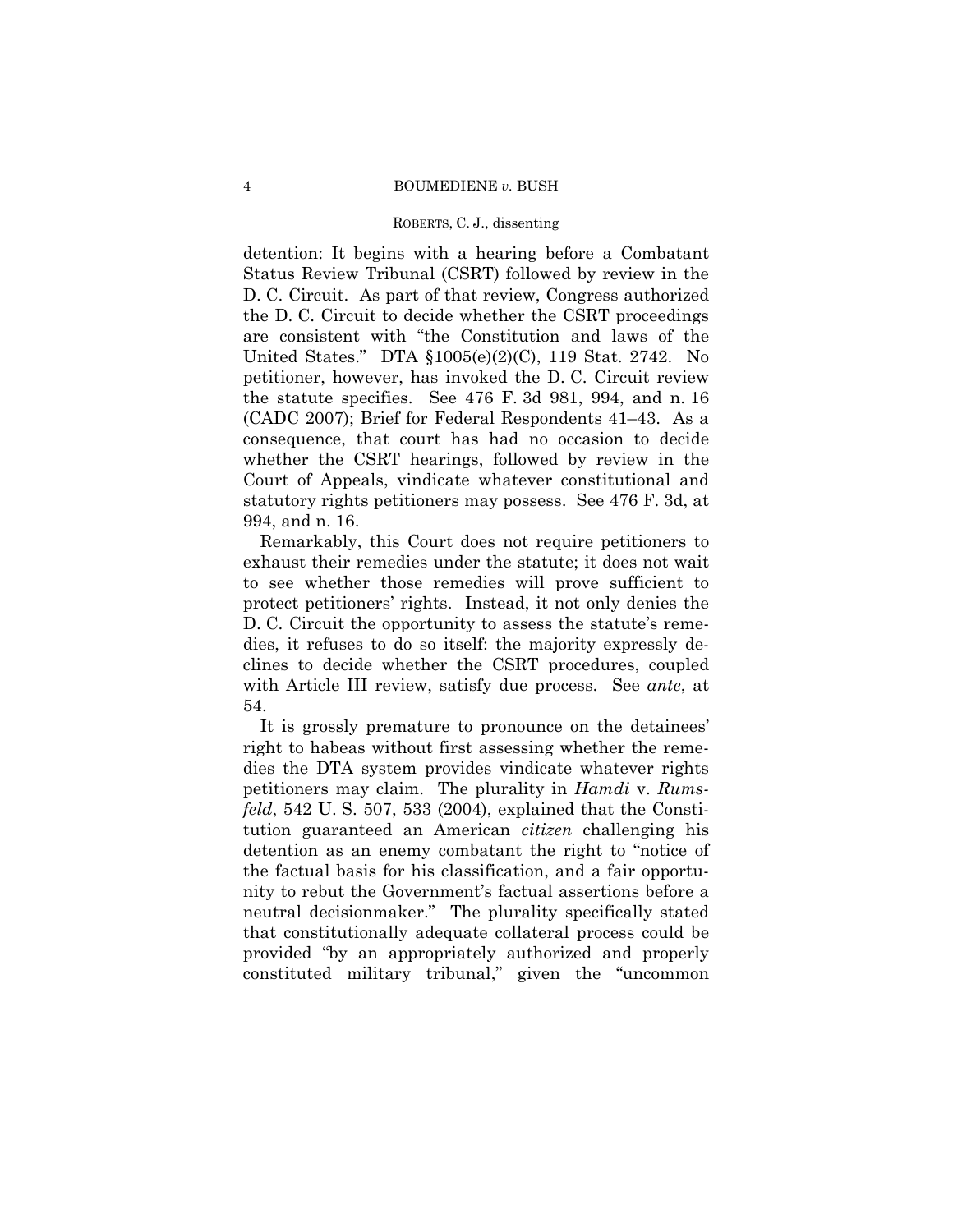potential to burden the Executive at a time of ongoing military conflict." *Id*., at 533, 538. This point is directly pertinent here, for surely the Due Process Clause does not afford *non*-citizens in such circumstances greater protection than citizens are due.

If the CSRT procedures meet the minimal due process requirements outlined in *Hamdi*, and if an Article III court is available to ensure that these procedures are followed in future cases, see *id.,* at 536; *INS* v. *St. Cyr*, 533 U. S. 289, 304 (2001); *Heikkila* v. *Barber*, 345 U. S. 229, 236 (1953), there is no need to reach the Suspension Clause question. Detainees will have received all the process the Constitution could possibly require, whether that process is called "habeas" or something else. The question of the writ's reach need not be addressed.

This is why the Court should have required petitioners to exhaust their remedies under the statute. As we explained in *Gusik* v. *Schilder*, 340 U. S. 128, 132 (1950), "If an available procedure has not been employed to rectify the alleged error" petitioners complain of, "any interference by [a] federal court may be wholly needless. The procedure established to police the errors of the tribunal whose judgment is challenged may be adequate for the occasion." Because the majority refuses to assess whether the CSRTs comport with the Constitution, it ends up razing a system of collateral review that it admits may in fact satisfy the Due Process Clause and be "structurally sound." *Ante*, at 56. But if the collateral review procedures Congress has provided—CSRT review coupled with Article III scrutiny—are sound, interference by a federal habeas court may be entirely unnecessary.

The only way to know is to require petitioners to use the alternative procedures Congress designed. Mandating that the petitioners exhaust their statutory remedies "is in no sense a suspension of the writ of habeas corpus. It is merely a deferment of resort to the writ until other correc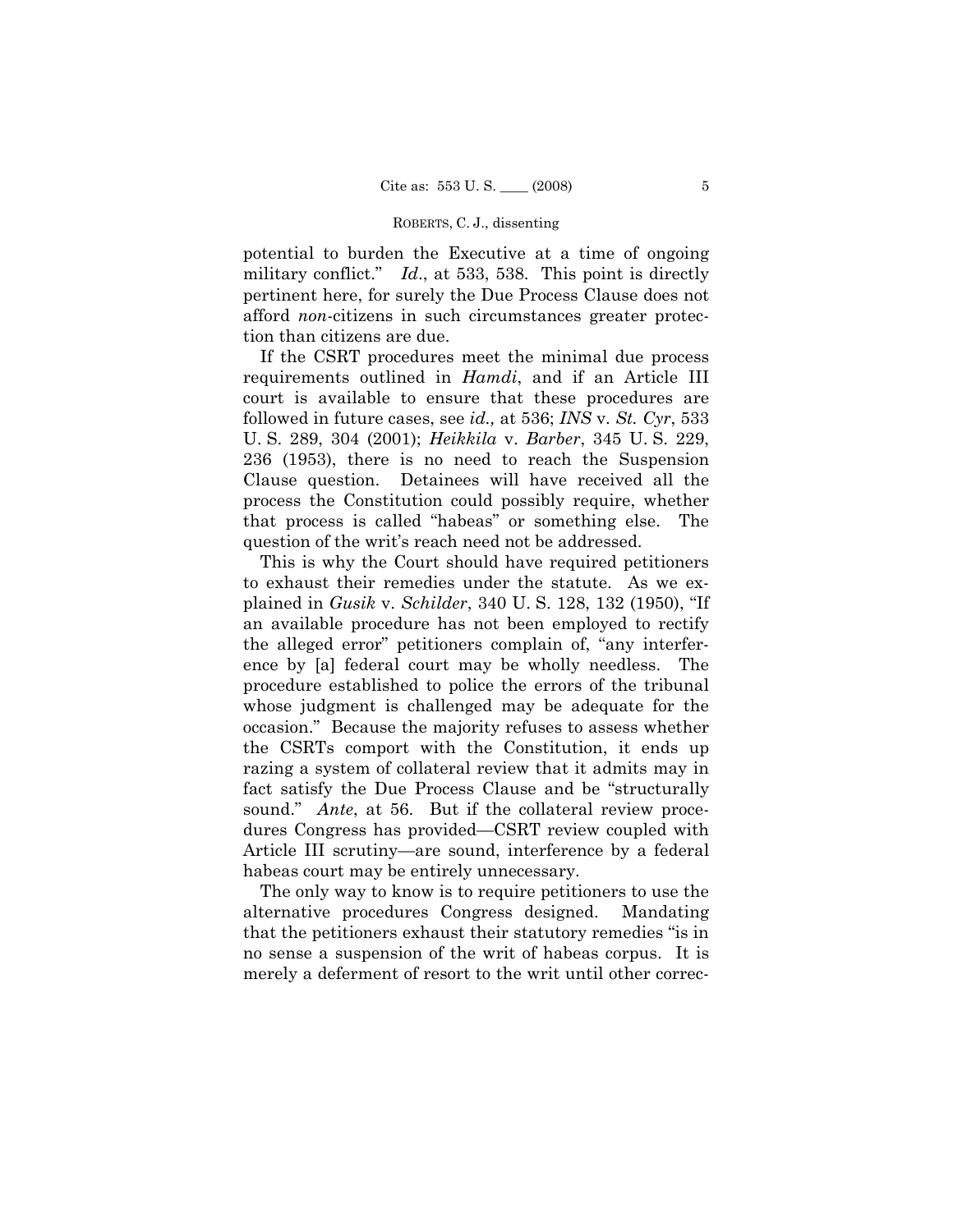tive procedures are shown to be futile." *Gusik*, *supra*, at 132. So too here, it is not necessary to consider the availability of the writ until the statutory remedies have been shown to be inadequate to protect the detainees' rights. Cf. 28 U.S.C.  $$2254(b)(1)(A)$  ("An application for a writ of habeas corpus ... shall not be granted unless it appears that . . . the applicant has exhausted the remedies available in the courts of the State"). Respect for the judgments of Congress—whose Members take the same oath we do to uphold the Constitution—requires no less.

In the absence of any assessment of the DTA's remedies, the question whether detainees are entitled to habeas is an entirely speculative one. Our precedents have long counseled us to avoid deciding such hypothetical questions of constitutional law. See *Spector Motor Service, Inc*. v. *McLaughlin*, 323 U. S. 101, 105 (1944) ("If there is one doctrine more deeply rooted than any other in the process of constitutional adjudication, it is that we ought not to pass on questions of constitutionality ... unless such [questions are] unavoidable"); see also *Ashwander* v. *TVA*, 297 U. S. 288, 347 (1936) (Brandeis, J., concurring) (Constitutional questions should not be decided unless " 'absolutely necessary to a decision of the case'" (quoting *Burton*  v. *United States*, 196 U. S. 283, 295 (1905))). This is a "fundamental rule of judicial restraint." *Three Affiliated Tribes of Fort Berthold Reservation* v. *Wold Engineering, P. C.*, 467 U. S. 138, 157 (1984).

The Court acknowledges that "the ordinary course" would be not to decide the constitutionality of the DTA at this stage, but abandons that "ordinary course" in light of the "gravity" of the constitutional issues presented and the prospect of additional delay. *Ante*, at 43. It is, however, precisely when the issues presented are grave that adherence to the ordinary course is most important. A principle applied only when unimportant is not much of a principle at all, and charges of judicial activism are most effectively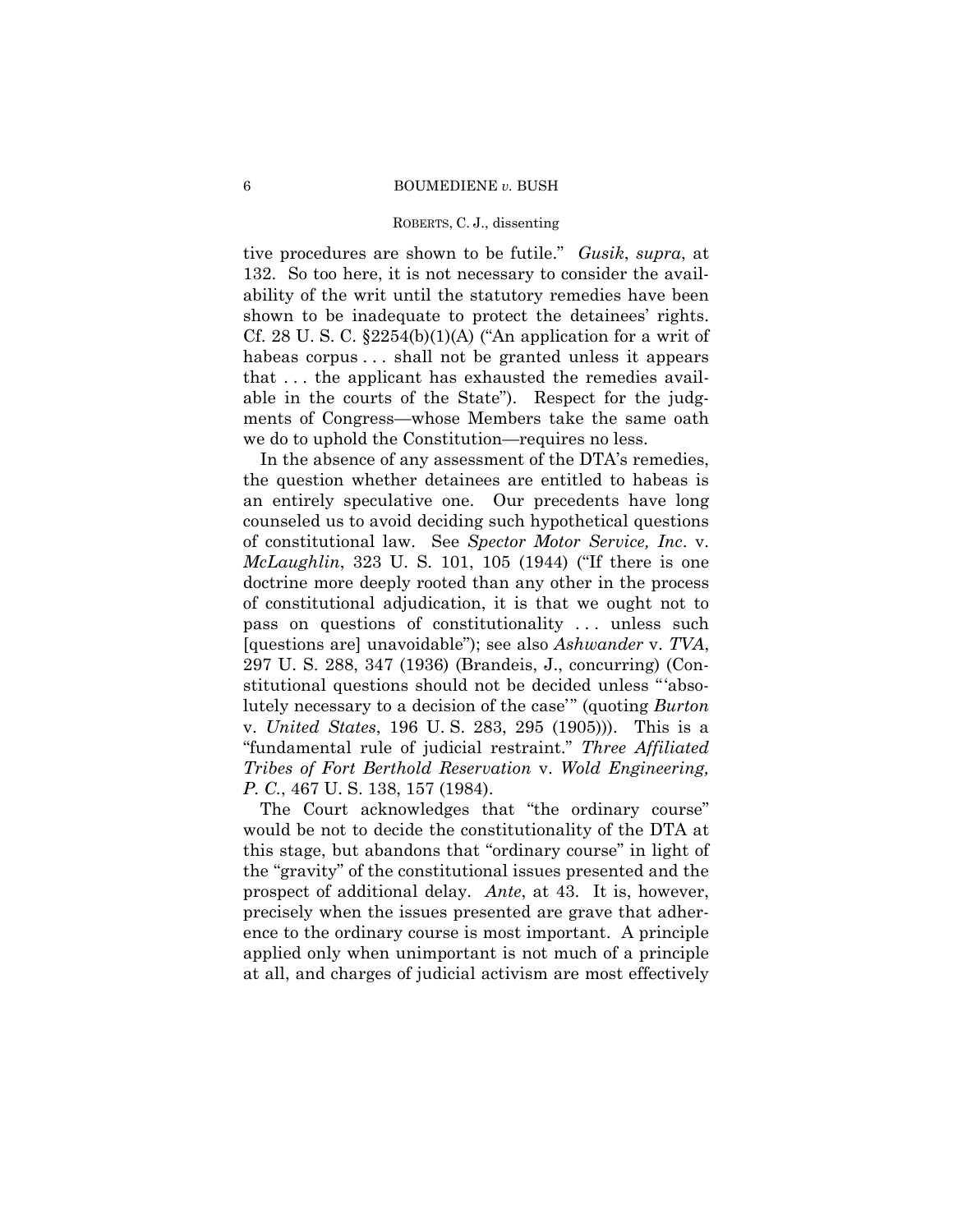rebutted when courts can fairly argue they are following normal practices.

 corpus actions" could involve additional delay. *Ante*, at 66. The nature of the habeas remedy the Court instructs The Court is also concerned that requiring petitioners to pursue "DTA review before proceeding with their habeas lower courts to craft on remand, however, is far more unsettled than the process Congress provided in the DTA. See *ante*, at 69 ("[O]ur opinion does not address the content of the law that governs petitioners' detention. That is a matter yet to be determined"). There is no reason to suppose that review according to procedures the Federal Judiciary will design, case by case, will proceed any faster than the DTA process petitioners disdained.

On the contrary, the system the Court has launched (and directs lower courts to elaborate) promises to take longer. The Court assures us that before bringing their habeas petitions, detainees must usually complete the CSRT process. See *ante*, at 66. Then they may seek review in federal district court. Either success or failure there will surely result in an appeal to the D. C. Circuit exactly where judicial review *starts* under Congress's system. The effect of the Court's decision is to add additional layers of quite possibly redundant review. And because nobody knows how these new layers of "habeas" review will operate, or what new procedures they will require, their contours will undoubtedly be subject to fresh bouts of litigation. If the majority were truly concerned about delay, it would have required petitioners to use the DTA process that has been available to them for  $2\frac{1}{2}$  years, with its Article III review in the D. C. Circuit. That system might well have provided petitioners all the relief to which they are entitled long before the Court's newly installed habeas review could hope to do so.<sup>1</sup>

——————

<sup>&</sup>lt;sup>1</sup>In light of the foregoing, the concurrence is wrong to suggest that I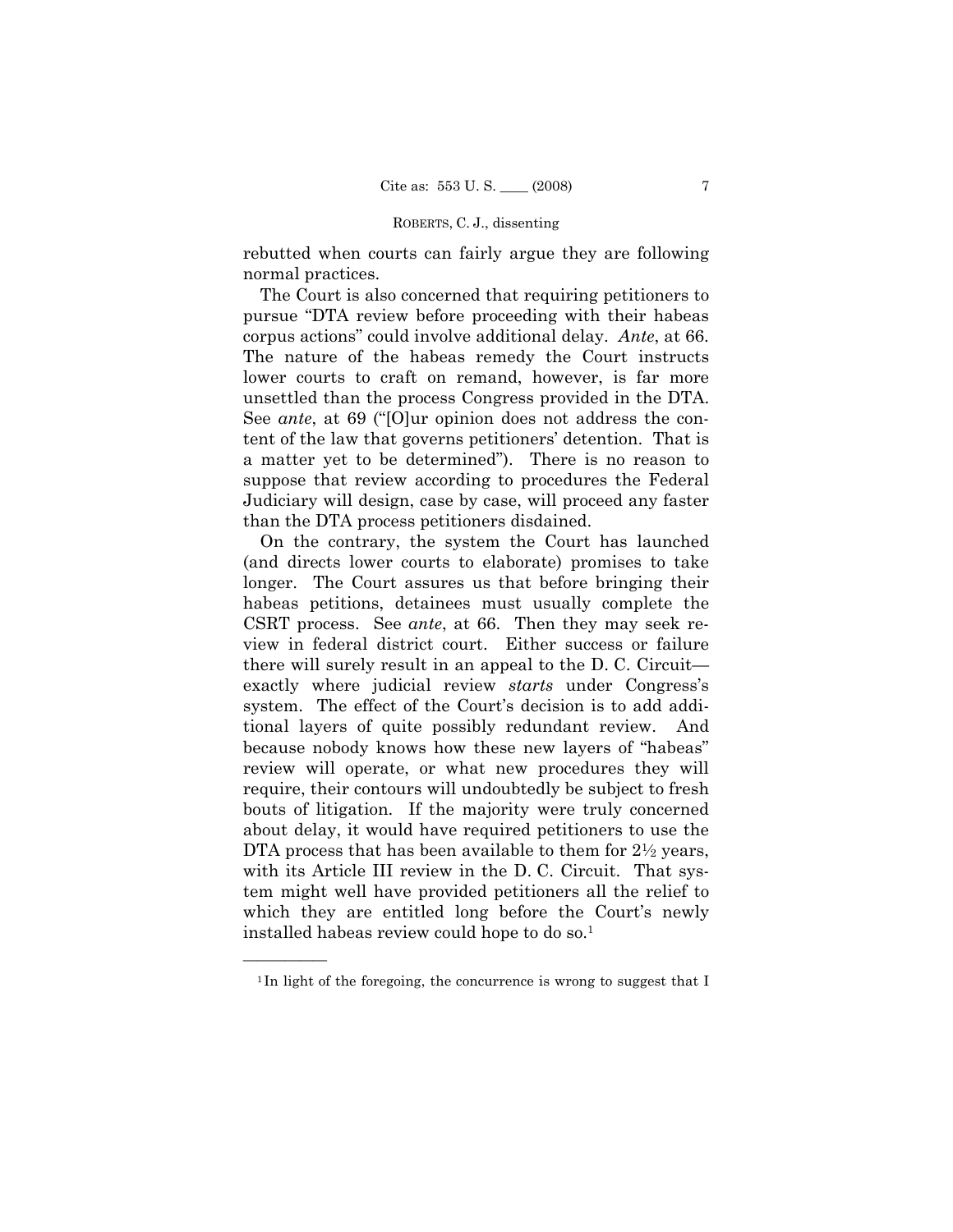#### ROBERTS, C. J., dissenting

 rules governing our decision of constitutional questions." rari). The Court's refusal to require petitioners to exhaust the remedies provided by Congress violates the "traditional *Boumediene*, 549 U.S., at \_\_\_ (slip op., at 1) (statement of STEVENS and KENNEDY, JJ., respecting denial of certio-The Court's disrespect for these rules makes its decision an awkward business. It rushes to decide the fundamental question of the reach of habeas corpus when the functioning of the DTA may make that decision entirely unnecessary, and it does so with scant idea of how DTA judicial review will actually operate.

II

The majority's overreaching is particularly egregious given the weakness of its objections to the DTA. Simply put, the Court's opinion fails on its own terms. The majority strikes down the statute because it is not an "adequate substitute" for habeas review, *ante*, at 42, but fails to show what rights the detainees have that cannot be vindicated by the DTA system.

Because the central purpose of habeas corpus is to test the legality of executive detention, the writ requires most fundamentally an Article III court able to hear the pris

——————

<sup>&</sup>quot;insufficiently appreciat[e]" the issue of delay in these cases. See *ante*, at 2 (opinion of SOUTER, J.). This Court issued its decisions in *Rasul* v. *Bush*, 542 U. S. 466, and *Hamdi* v. *Rumsfeld* 542 U. S. 507, in 2004. The concurrence makes it sound as if the political branches have done nothing in the interim. In fact, Congress responded 18 months later by enacting the DTA. Congress cannot be faulted for taking that time to consider how best to accommodate both the detainees' interests and the need to keep the American people safe. Since the DTA became law, petitioners have steadfastly refused to avail themselves of the statute's review mechanisms. It is unfair to complain that the DTA system involves too much delay when petitioners have consistently refused to use it, preferring to litigate instead. Today's decision obligating district courts to craft new procedures to replace those in the DTA will only prolong the process—and delay relief.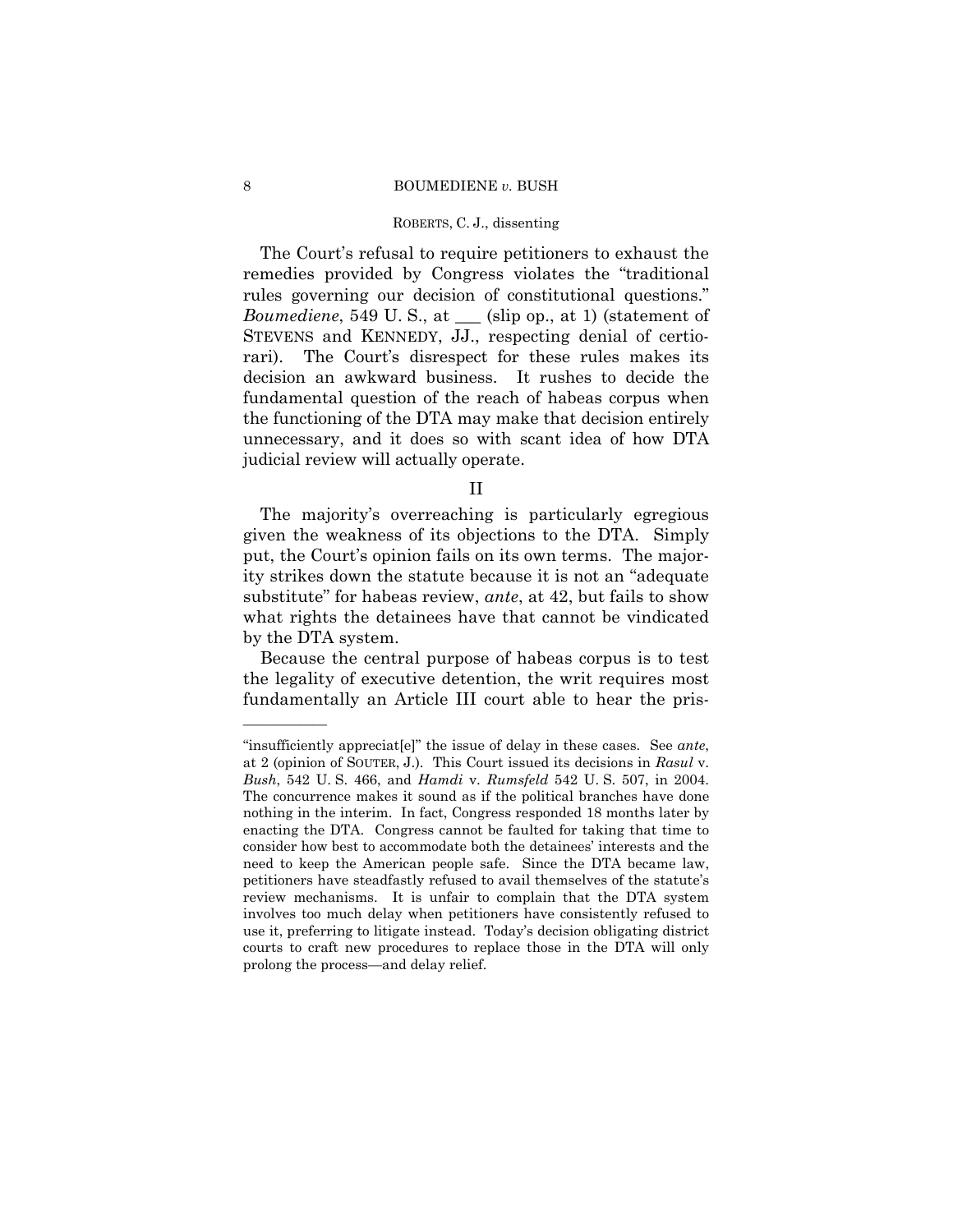oner's claims and, when necessary, order release. See *Brown* v. *Allen*, 344 U. S. 443, 533 (1953) (Jackson, J., concurring in result). Beyond that, the process a given prisoner is entitled to receive depends on the circumstances and the rights of the prisoner. See *Mathews* v. *Eldridge*, 424 U. S. 319, 335 (1976). After much hemming and hawing, the majority appears to concede that the DTA provides an Article III court competent to order release. See *ante*, at 61. The only issue in dispute is the process the Guantanamo prisoners are entitled to use to test the legality of their detention. *Hamdi* concluded that American citizens detained as enemy combatants are entitled to only limited process, and that much of that process could be supplied by a military tribunal, with review to follow in an Article III court. That is precisely the system we have here. It is adequate to vindicate whatever due process rights petitioners may have.

# A

The Court reaches the opposite conclusion partly because it misreads the statute. The majority appears not to understand how the review system it invalidates actually works—specifically, how CSRT review and review by the D. C. Circuit fit together. After briefly acknowledging in its recitation of the facts that the Government designed the CSRTs "to comply with the due process requirements identified by the plurality in *Hamdi*," *ante*, at 3, the Court proceeds to dismiss the tribunal proceedings as no more than a suspect method used by the Executive for determining the status of the detainees in the first instance, see *ante*, at 43. This leads the Court to treat the review the DTA provides in the D. C. Circuit as the only opportunity detainees have to challenge their status determination. See *ante*, at 49.

The Court attempts to explain its glancing treatment of the CSRTs by arguing that "[w]hether one characterizes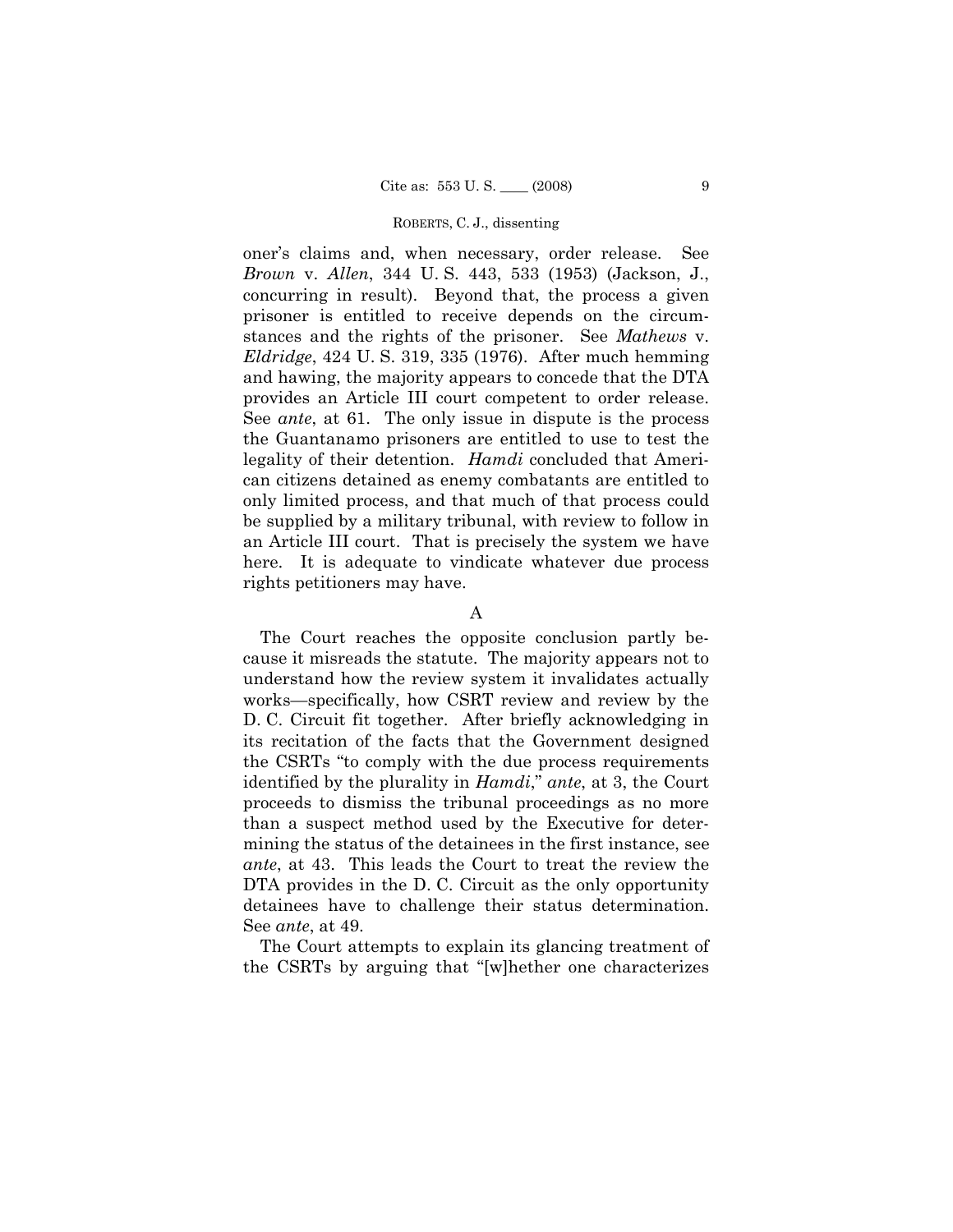#### ROBERTS, C. J., dissenting

the CSRT process as direct review of the Executive's battlefield determination . . . or as the first step in the collateral review of a battlefield determination makes no difference." *Ante*, at 54. First of all, the majority is quite wrong to dismiss the Executive's determination of detainee status as no more than a "battlefield" judgment, as if it were somehow provisional and made in great haste. In fact, detainees are designated "enemy combatants" only after "multiple levels of review by military officers and officials of the Department of Defense." Memorandum of the Secretary of the Navy, Implementation of Combatant Status Review Tribunal Procedures for Enemy Combatants Detained at Guantanamo Bay Naval Base (July 29, 2004), App. J to Pet. for Cert. in No. 06–1196, p. 150 (hereinafter Implementation Memo).

The majority is equally wrong to characterize the CSRTs as part of that initial determination process. They are instead a means for detainees to *challenge* the Government's determination. The Executive designed the CSRTs to mirror Army Regulation 190–8, see Brief for Federal Respondents 48, the very procedural model the plurality in *Hamdi* said provided the type of process an enemy combatant could expect from a habeas court, see 542 U. S., at 538 (plurality opinion). The CSRTs operate much as habeas courts would if hearing the detainee's collateral challenge for the first time: They gather evidence, call witnesses, take testimony, and render a decision on the legality of the Government's detention. See Implementation Memo, App. J to Pet. for Cert. in No. 06– 1196, at 153–162. If the CSRT finds a particular detainee has been improperly held, it can order release. See *id*., at 164.

The majority insists that even if "the CSRTs satisf[ied] due process standards," full habeas review would still be necessary, because habeas is a collateral remedy available even to prisoners "detained pursuant to the most rigorous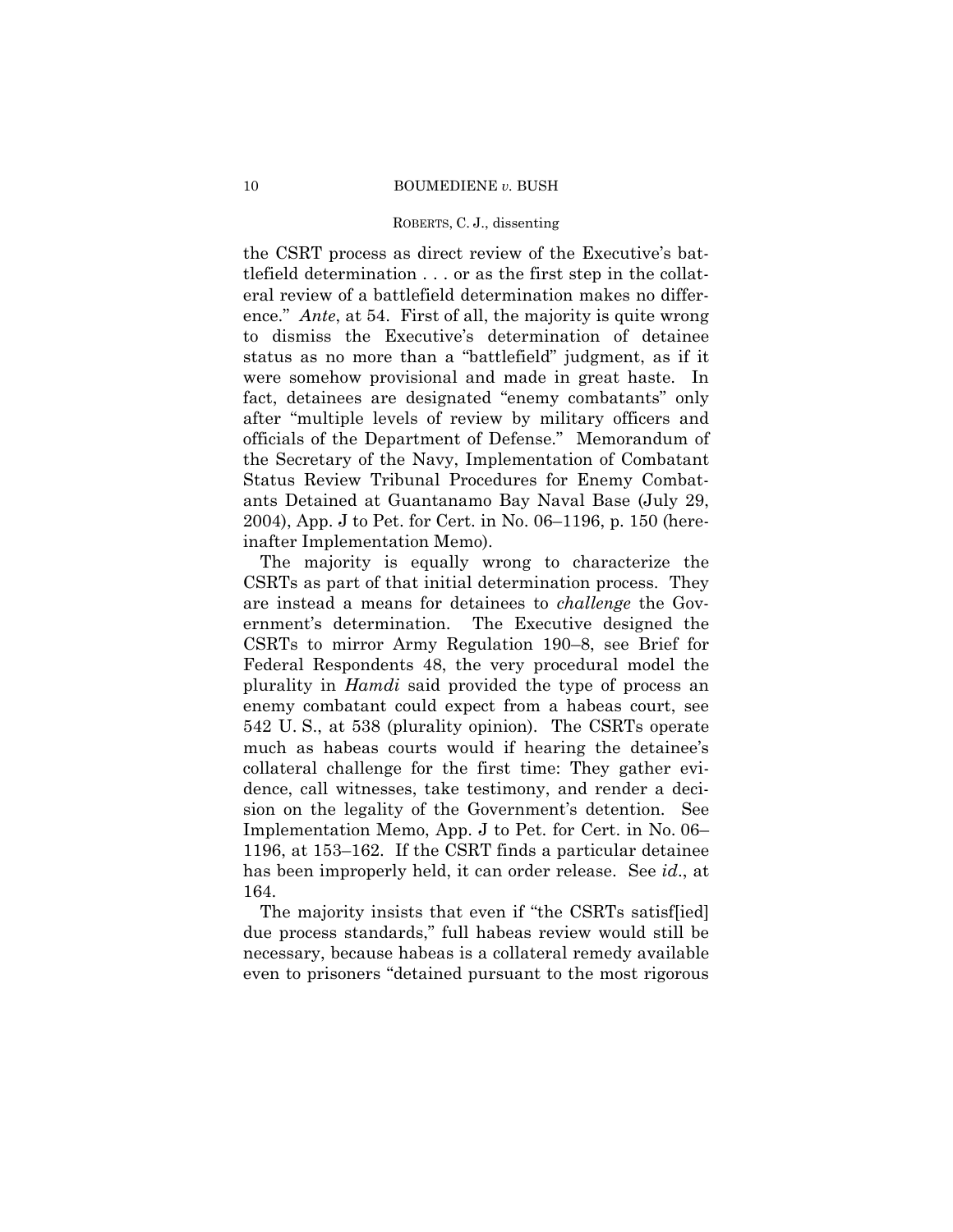proceedings imaginable." *Ante*, at 55, 56. This comment makes sense only if the CSRTs are incorrectly viewed as a method used by the Executive for determining the prisoners' status, and not as themselves part of the collateral review to test the validity of that determination. See *Gusik*, 340 U. S., at 132. The majority can deprecate the importance of the CSRTs only by treating them as something they are not.

The use of a military tribunal such as the CSRTs to review the aliens' detention should be familiar to this Court in light of the *Hamdi* plurality, which said that the due process rights enjoyed by *American citizens* detained as enemy combatants could be vindicated "by an appropriately authorized and properly constituted military tribunal." 542 U. S., at 538. The DTA represents Congress' considered attempt to provide the accused alien combatants detained at Guantanamo a constitutionally adequate opportunity to contest their detentions before just such a tribunal.

But Congress went further in the DTA. CSRT review is just the first tier of collateral review in the DTA system. The statute provides additional review in an Article III court. Given the rationale of today's decision, it is well worth recalling exactly what the DTA provides in this respect. The statute directs the D. C. Circuit to consider whether a particular alien's status determination "was consistent with the standards and procedures specified by the Secretary of Defense" *and* "whether the use of such standards and procedures to make the determination is consistent with the Constitution and laws of the United States." DTA §1005(e)(2)(C), 119 Stat. 2742. That is, a *court* determines whether the CSRT procedures are constitutional, and a *court* determines whether those procedures were followed in a particular case.

In short, the *Hamdi* plurality concluded that this type of review would be enough to satisfy due process, even for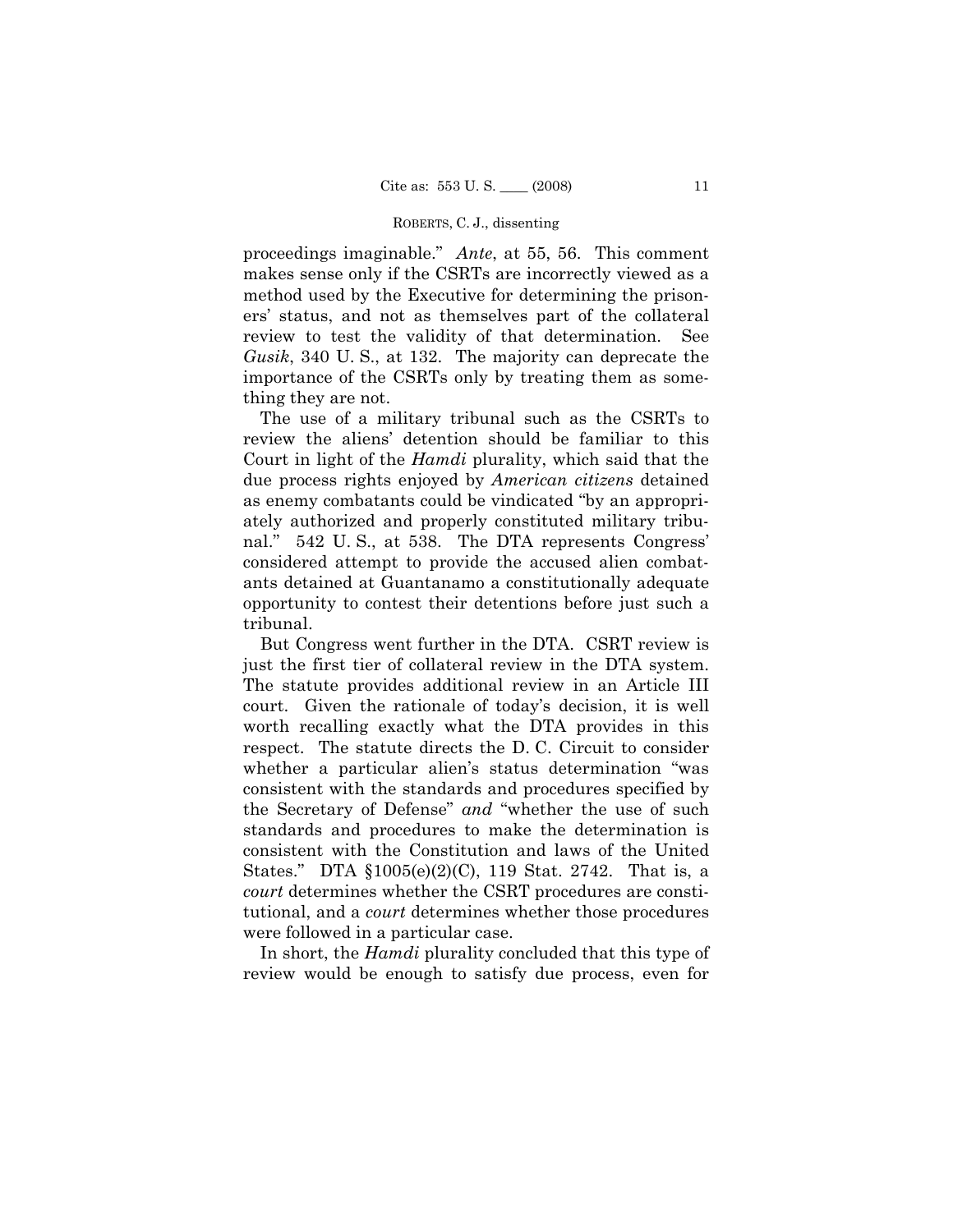citizens. See 542 U. S., at 538. Congress followed the Court's lead, only to find itself the victim of a constitutional bait and switch.

 detentions." *Ante*, at 55. Hardly. *Hamdi* was all about from a habeas court under §2241. *Id*., at 525, 534. That *Hamdi* merits scant attention from the Court—a remarkable omission, as *Hamdi* bears directly on the issues before us. The majority attempts to dismiss *Hamdi'*s relevance by arguing that because the availability of §2241 federal habeas was never in doubt in that case, "the Court had no occasion to define the necessary scope of habeas review . . . in the context of enemy combatant the scope of habeas review in the context of enemy combatant detentions. The petitioner, an American citizen held within the United States as an enemy combatant, invoked the writ to challenge his detention. 542 U. S., at 510–511. After "a careful examination both of the writ . . . and of the Due Process Clause," this Court enunciated the "basic process" the Constitution entitled Hamdi to expect process consisted of the right to "receive notice of the factual basis for his classification, and a fair opportunity to rebut the Government's factual assertions before a neutral decisionmaker." *Id*., at 533. In light of the Government's national security responsibilities, the plurality found the process could be "tailored to alleviate [the] uncommon potential to burden the Executive at a time of ongoing military conflict." *Ibid*. For example, the Government could rely on hearsay and could claim a presumption in favor of its own evidence. See *id.*, at 533–534*.*

 *Hamdi* further suggested that this "basic process" on collateral review could be provided by a military tribunal. It pointed to prisoner-of-war tribunals as a model that would satisfy the Constitution's requirements. See *id*., at 538. Only "[i]n the *absence* of such process" before a military tribunal, the Court held, would Article III courts need to conduct full-dress habeas proceedings to "ensure that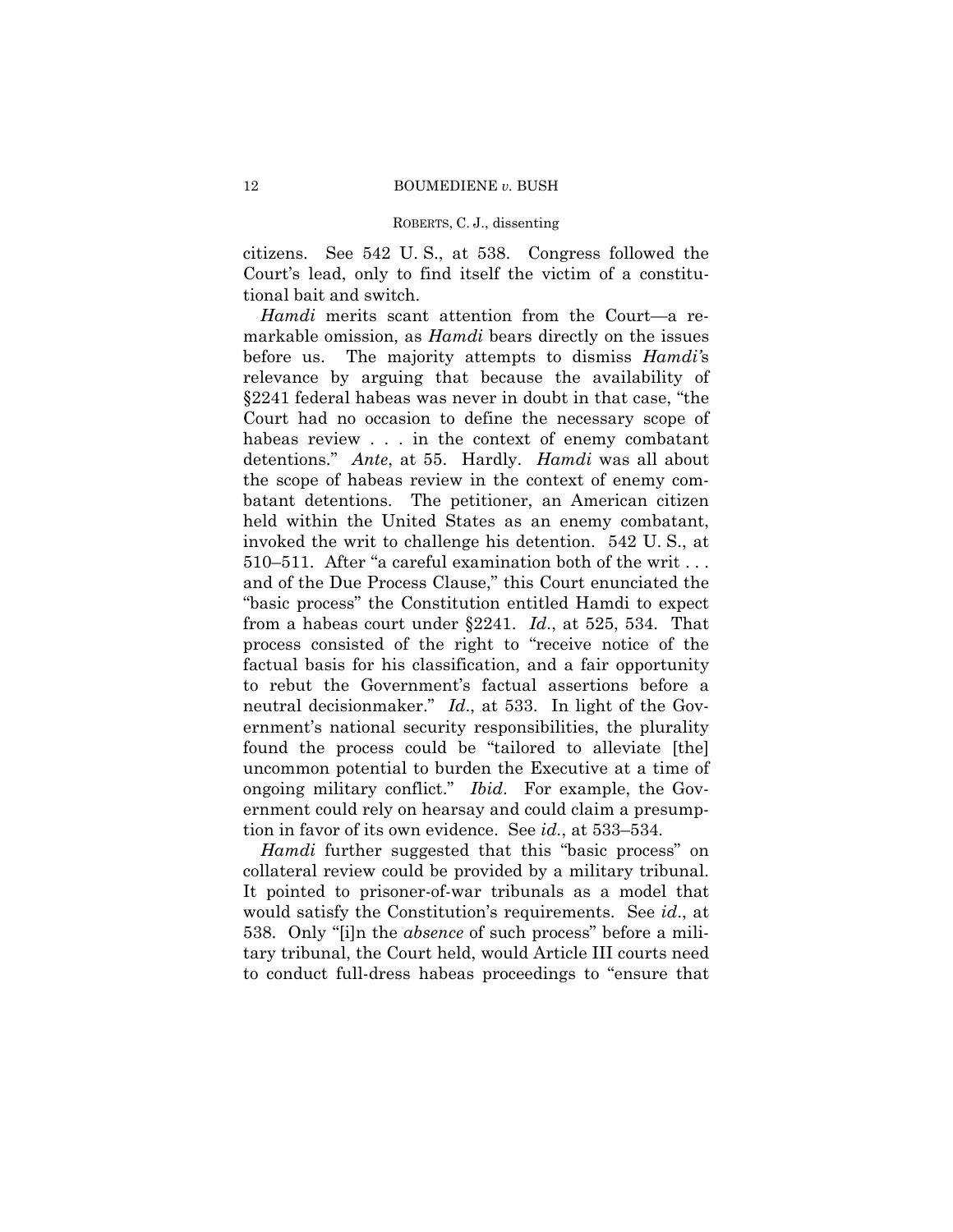the minimum requirements of due process are achieved." *Ibid*. (emphasis added). And even then, the petitioner would be entitled to no more process than he would have received from a properly constituted military review panel, given his limited due process rights and the Government's weighty interests. See *id*., at 533–534, 538.

 court proceeding under §2241. The DTA system of military Contrary to the majority, *Hamdi* is of pressing relevance because it establishes the procedures American *citizens*  detained as enemy combatants can expect from a habeas tribunal hearings followed by Article III review looks a lot like the procedure *Hamdi* blessed. If nothing else, it is plain from the design of the DTA that Congress, the President, and this Nation's military leaders have made a good-faith effort to follow our precedent.

 authority. *Ante*, at 48. Maybe so, but that comment reveals ongoing military conflict." 542 U. S., at 533. Besides, Con-The Court, however, will not take "yes" for an answer. The majority contends that "[i]f Congress had envisioned DTA review as coextensive with traditional habeas corpus," it would have granted the D. C. Circuit far broader review the majority's misunderstanding. "[T]raditional habeas corpus" takes *no* account of what *Hamdi* recognized as the "uncommon potential to burden the Executive at a time of gress and the Executive did not envision "DTA review" by which I assume the Court means D. C. Circuit review, see *ante*, at 48—as the detainees' only opportunity to challenge their detentions. Instead, the political branches crafted CSRT *and* D. C. Circuit review to operate together, with the goal of providing noncitizen detainees the level of collateral process *Hamdi* said would satisfy the due process rights of American citizens*.* See Brief for Federal Respondents 48–53.

Given the statutory scheme the political branches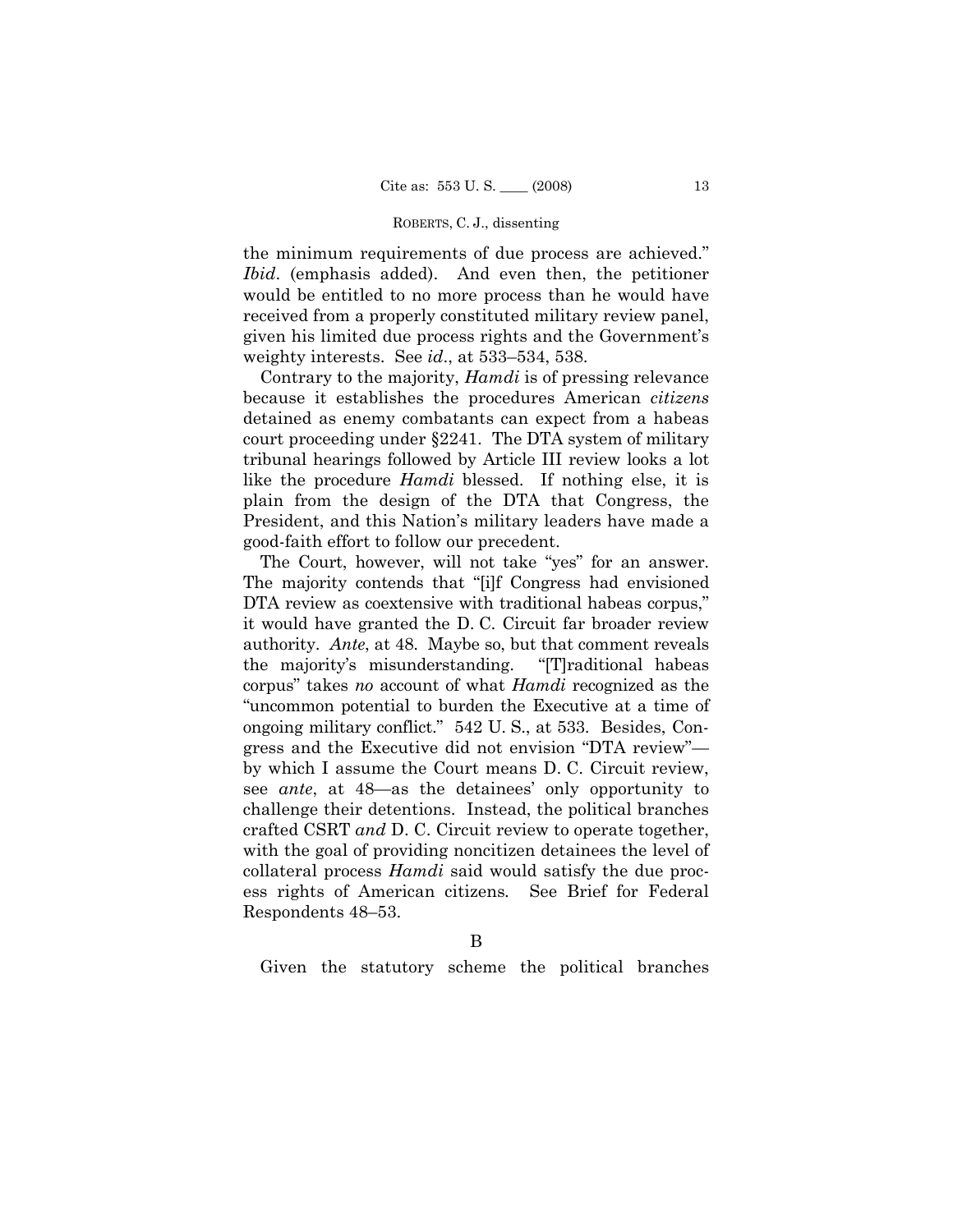adopted, and given *Hamdi*, it simply will not do for the majority to dismiss the CSRT procedures as "far more limited" than those used in military trials, and therefore beneath the level of process "that would eliminate the need for habeas corpus review." *Ante*, at 37. The question is not how much process the CSRTs provide in comparison to other modes of adjudication. The question is whether the CSRT procedures—coupled with the judicial review specified by the DTA—provide the "basic process" *Hamdi*  said the Constitution affords American citizens detained as enemy combatants. See 542 U. S., at 534.

 By virtue of its refusal to allow the D. C. Circuit to assess petitioners' statutory remedies, and by virtue of its own refusal to consider, at the outset, the fit between those remedies and due process, the majority now finds itself in the position of evaluating whether the DTA system is an adequate substitute for habeas review without knowing what rights either habeas or the DTA is supposed to protect. The majority attempts to elide this problem by holding that petitioners have a right to habeas corpus and then comparing the DTA against the "historic office" of the writ. *Ante*, at 47. But habeas is, as the majority acknowledges, a flexible remedy rather than a substantive right. Its "precise application . . . change[s] depending upon the circumstances." *Ante*, at 50. The shape of habeas review ultimately depends on the nature of the rights a petitioner may assert. See, *e.g., Reid* v. *Covert*, 354 U. S. 1, 75 (1957) (Harlan, J., concurring in result) ("[T]he question of which specific safeguards of the Constitution are appropriately to be applied in a particular context . . . can be reduced to the issue of what process is 'due' a defendant in the particular circumstances of a particular case").

The scope of federal habeas review is traditionally more limited in some contexts than in others, depending on the status of the detainee and the rights he may assert. See *St. Cyr*, 533 U. S., at 306 ("In [immigration cases], other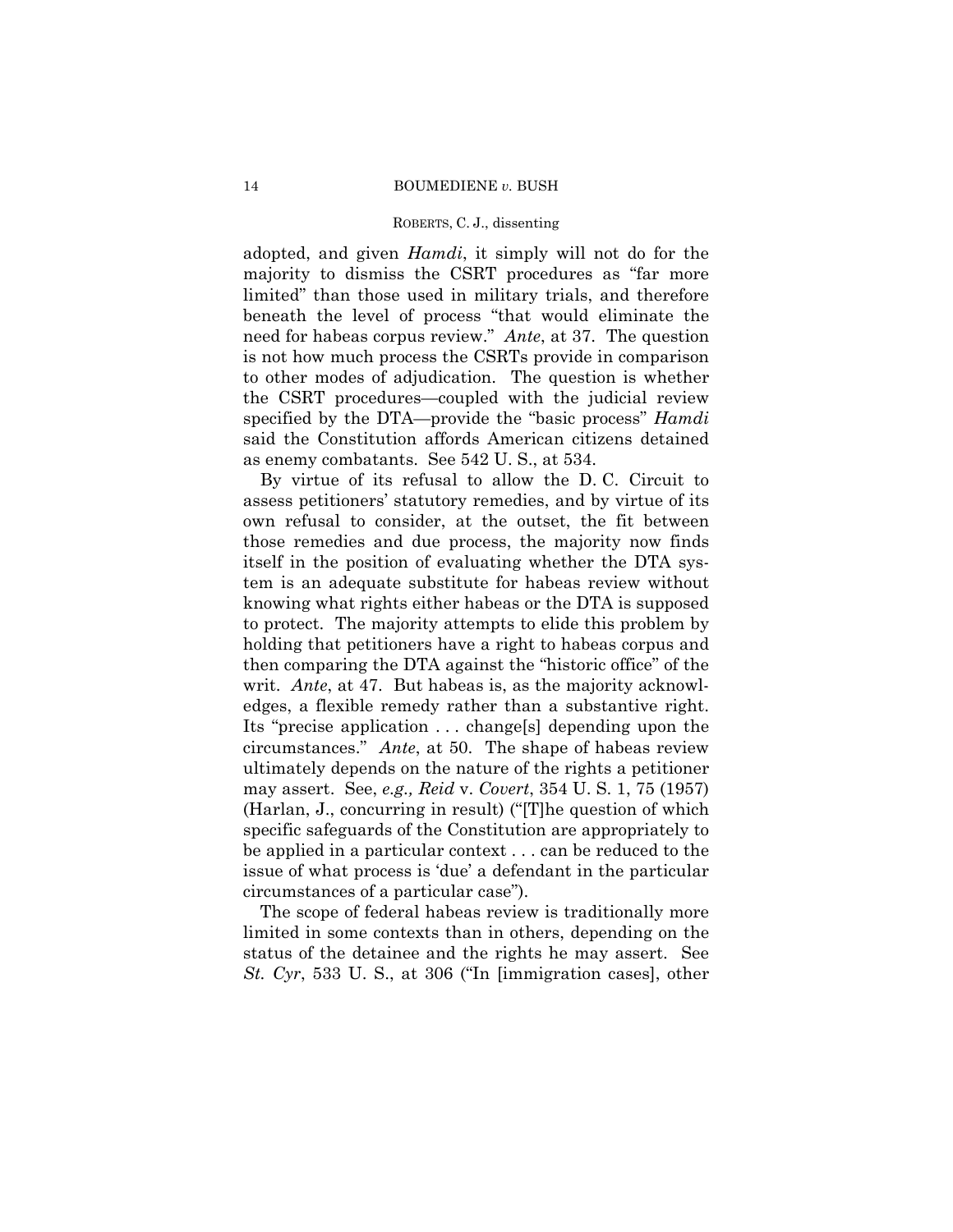lawful authority to hear, decide and condemn, their action than the question whether there was some evidence to support the [deportation] order, the courts generally did not review factual determinations made by the Executive" (footnote omitted)); *Burns* v. *Wilson*, 346 U. S. 137, 139 (1953) (plurality opinion) ("[I]n military habeas corpus the inquiry, the scope of matters open for review, has always been more narrow than in civil cases"); *In re Yamashita*, 327 U. S. 1, 8 (1946) ("The courts may inquire whether the detention complained of is within the authority of those detaining the petitioner. If the military tribunals have is not subject to judicial review"); *Ex parte Quirin*, 317 U. S. 1, 25 (1942) (federal habeas review of military commission verdict limited to determining commission's jurisdiction).

Declaring that petitioners have a right to habeas in no way excuses the Court from explaining why the DTA does not protect whatever due process or statutory rights petitioners may have. Because if the DTA provides a means for vindicating petitioners' rights, it is necessarily an adequate substitute for habeas corpus. See *Swain* v. *Pressley*, 430 U. S. 372, 381 (1977); *United States* v. *Hayman*, 342 U. S. 205, 223 (1952).

For my part, I will assume that any due process rights petitioners may possess are no greater than those of American citizens detained as enemy combatants. It is worth noting again that the *Hamdi* controlling opinion said the Constitution guarantees citizen detainees only "basic" procedural rights, and that the process for securing those rights can "be tailored to alleviate [the] uncommon potential to burden the Executive at a time of ongoing military conflict." 542 U. S., at 533. The majority, however, objects that "the procedural protections afforded to the detainees in the CSRT hearings are . . . limited." *Ante*, at 37. But the evidentiary and other limitations the Court complains of reflect the nature of the issue in contest, namely, the status of aliens captured by our Armed Forces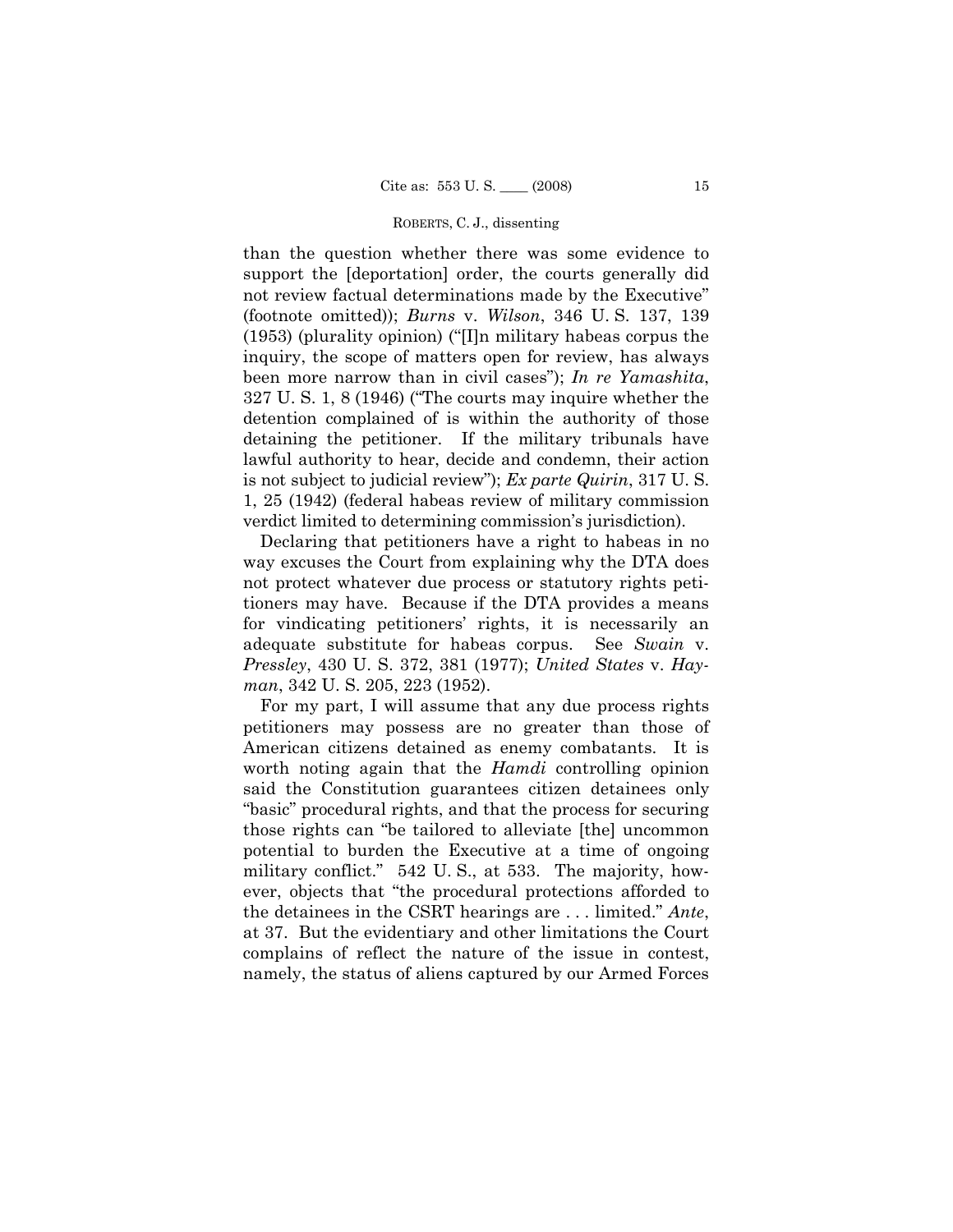abroad and alleged to be enemy combatants. Contrary to the repeated suggestions of the majority, DTA review need not parallel the habeas privileges enjoyed by noncombatant American citizens, as set out in 28 U. S. C. §2241 (2000 ed. and Supp V). Cf. *ante*, at 46–47. It need only provide process adequate for noncitizens detained as alleged combatants.

To what basic process are these detainees due as habeas petitioners? We have said that "at the absolute minimum," the Suspension Clause protects the writ "'as it existed in 1789.'" *St. Cyr*, *supra*, at 301 (quoting *Felker* v. *Turpin*, 518 U. S. 651, 663–664 (1996)). The majority admits that a number of historical authorities suggest that at the time of the Constitution's ratification, "common-law courts abstained altogether from matters involving prisoners of war." *Ante*, at 17. If this is accurate, the process provided prisoners under the DTA is plainly more than sufficient—it allows alleged combatants to challenge both the factual and legal bases of their detentions.

Assuming the constitutional baseline is more robust, the DTA still provides adequate process, and by the majority's own standards. Today's Court opines that the Suspension Clause guarantees prisoners such as the detainees "a meaningful opportunity to demonstrate that [they are] being held pursuant to the erroneous application or interpretation of relevant law." *Ante*, at 50 (internal quotation marks omitted). Further, the Court holds that to be an adequate substitute, any tribunal reviewing the detainees' cases "must have the power to order the conditional release of an individual unlawfully detained." *Ibid*. The DTA system—CSRT review of the Executive's determination followed by D. C. Circuit review for sufficiency of the evidence and the constitutionality of the CSRT process meets these criteria.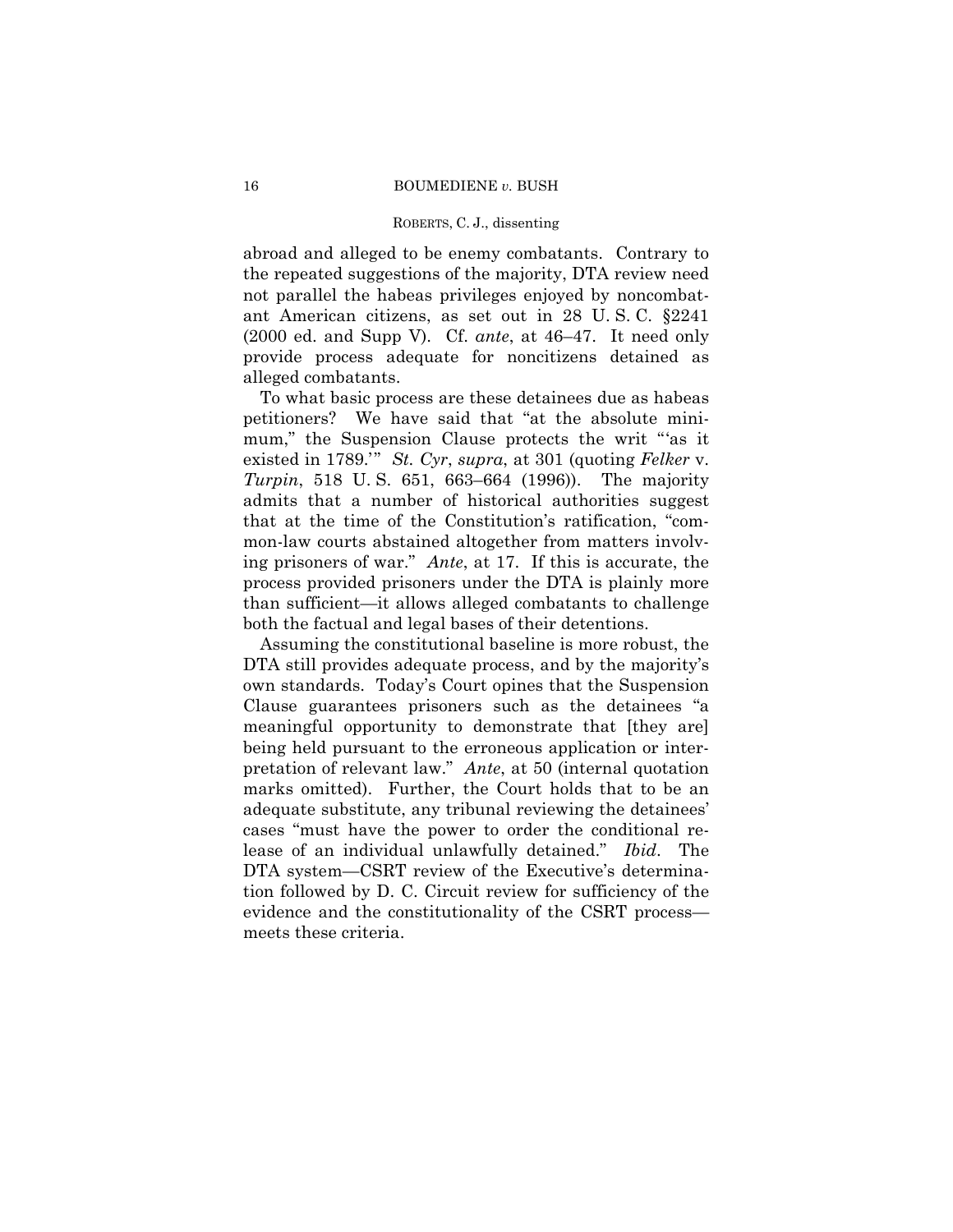$\mathcal{C}$ 

At the CSRT stage, every petitioner has the right to present evidence that he has been wrongfully detained. This includes the right to call witnesses who are reasonably available, question witnesses called by the tribunal, introduce documentary evidence, and testify before the tribunal. See Implementation Memo, App. J to Pet. for Cert. in No. 06–1196, at 154–156, 158–159, 161.

While the Court concedes detainees may confront all witnesses called before the tribunal, it suggests this right is "more theoretical than real" because "there are in effect no limits on the admission of hearsay evidence." *Ante*, at 55. The Court further complains that petitioners lack "the assistance of counsel," and—given the limits on their access to classified information—"may not be aware of the most critical allegations" against them. *Ante*, at 54. None of these complaints is persuasive.

Detainees not only have the opportunity to confront any witness who appears before the tribunal, they may call witnesses of their own. The Implementation Memo requires only that detainees' witnesses be "reasonably available," App. J to Pet. for Cert. in No. 06–1196, at 155, a requirement drawn from Army Regulation 190–8, ch. 1, §1–6(*e*)(6), and entirely consistent with the Government's interest in avoiding "a futile search for evidence" that might burden warmaking responsibilities, *Hamdi*, *supra*, at 532. The dangerous mission assigned to our forces abroad is to fight terrorists, not serve subpoenas. The Court is correct that some forms of hearsay evidence are admissible before the CSRT, but *Hamdi* expressly approved this use of hearsay by habeas courts. 542 U. S., at 533–534 ("Hearsay, for example, may need to be accepted as the most reliable available evidence from the Government").

As to classified information, while detainees are not permitted access to it themselves, the Implementation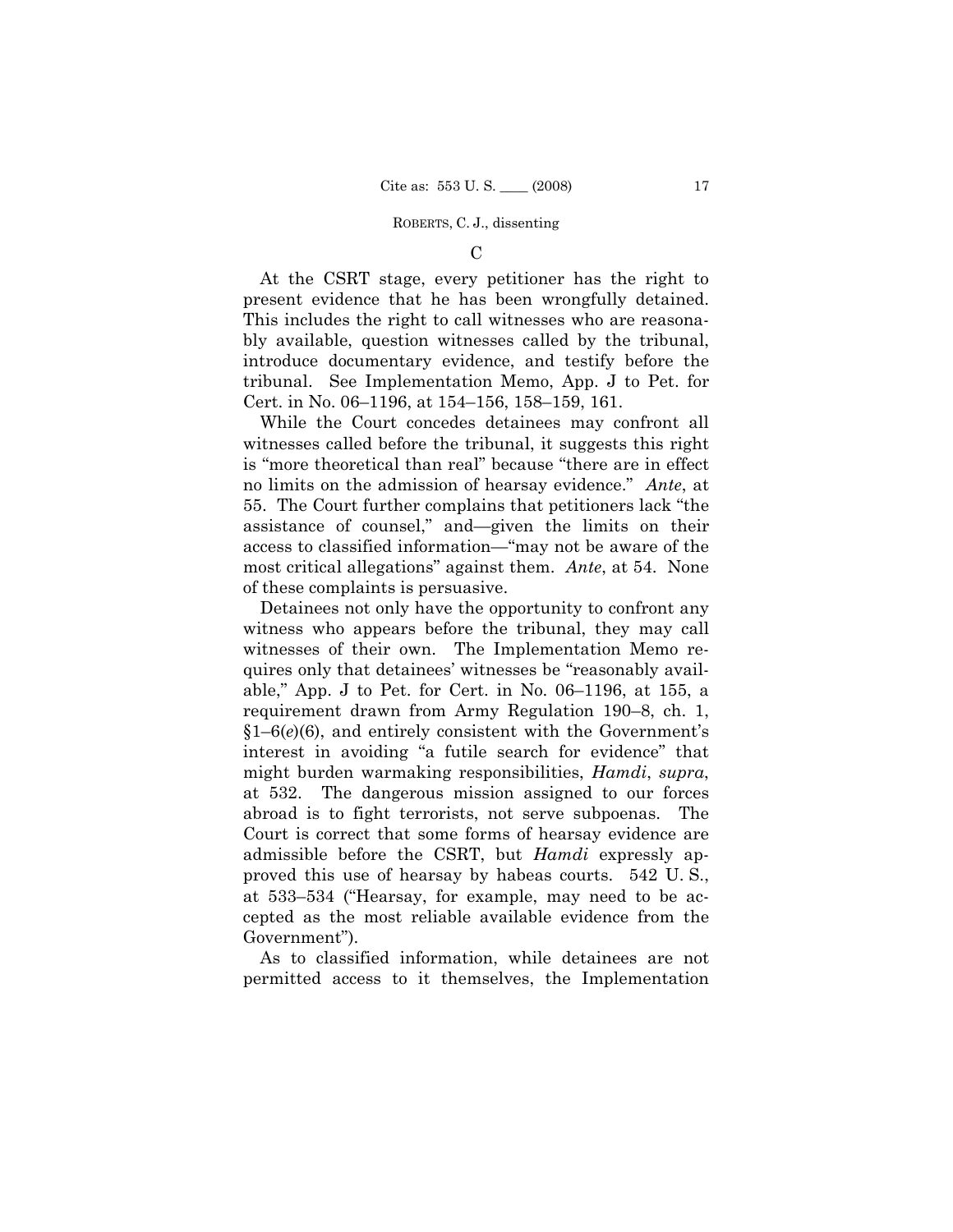Memo provides each detainee with a "Personal Representative" who may review classified documents at the CSRT stage and summarize them for the detainee. Implementation Memo, *supra*, at 152, 154–155, 156; Brief for Federal Respondents 54–55. The prisoner's counsel enjoys the same privilege on appeal before the D. C. Circuit. That is more access to classified material for alleged alien enemy combatants than ever before provided. I am not aware of a single instance—and certainly the majority cites none in which detainees such as petitioners have been provided access to classified material in *any* form. Indeed, prisoners of war who challenge their status determinations under the Geneva Convention are afforded no such access, see Army Regulation 190–8, ch. 1, §§1–6(*e*)(3) and (5), and the prisoner-of-war model is the one *Hamdi* cited as consistent with the demands of due process for *citizens*, see 542 U. S., at 538.

What alternative does the Court propose? Allow free access to classified information and ignore the risk the prisoner may eventually convey what he learns to parties hostile to this country, with deadly consequences for those who helped apprehend the detainee? If the Court can design a better system for communicating to detainees the substance of any classified information relevant to their cases, without fatally compromising national security interests and sources, the majority should come forward with it. Instead, the majority fobs that vexing question off on district courts to answer down the road.

Prisoners of war are not permitted access to classified information, and neither are they permitted access to counsel, another supposed failing of the CSRT process. And yet the Guantanamo detainees are hardly denied all legal assistance. They are provided a "Personal Representative" who, as previously noted, may access classified information, help the detainee arrange for witnesses, assist the detainee's preparation of his case, and even aid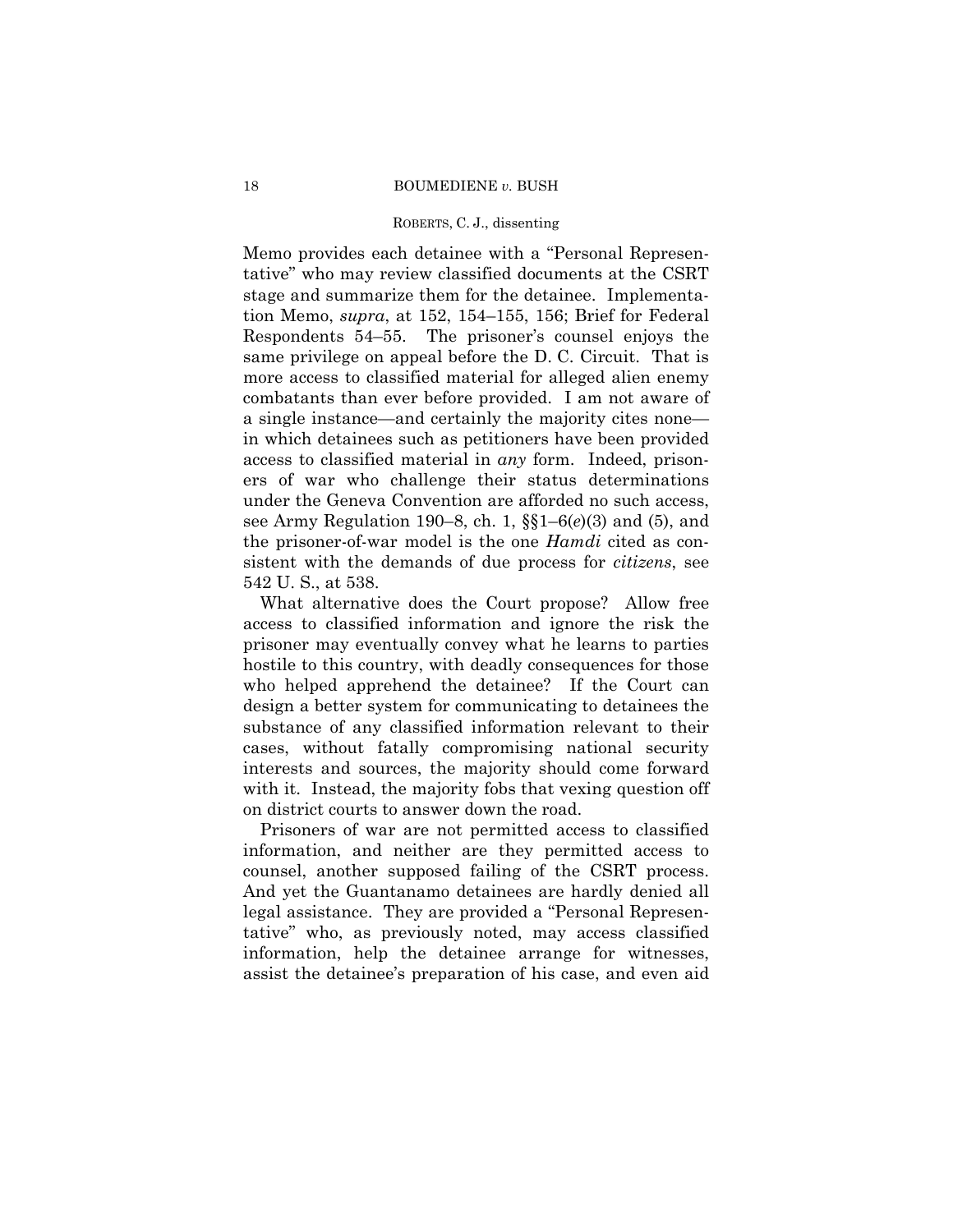the detainee in presenting his evidence to the tribunal. See Implementation Memo, *supra*, at 161. The provision for a personal representative on this order is one of several ways in which the CSRT procedures are *more* generous than those provided prisoners of war under Army Regulation 190–8.

Keep in mind that all this is just at the CSRT stage. Detainees receive additional process before the D. C. Circuit, including full access to appellate counsel and the right to challenge the factual and legal bases of their detentions. DTA  $$1005(e)(2)(C)$  empowers the Court of Appeals to determine not only whether the CSRT observed the "procedures specified by the Secretary of Defense," but also "whether the use of such standards and procedures . . . is consistent with the Constitution and laws of the United States." 119 Stat. 2742. These provisions permit detainees to dispute the sufficiency of the evidence against them. They allow detainees to challenge a CSRT panel's interpretation of any relevant law, and even the constitutionality of the CSRT proceedings themselves. This includes, as the Solicitor General acknowledges, the ability to dispute the Government's right to detain alleged combatants in the first place, and to dispute the Government's definition of "enemy combatant." Brief for Federal Respondents 59. All this before an Article III court—plainly a neutral decisionmaker.

All told, the DTA provides the prisoners held at Guantanamo Bay adequate opportunity to contest the bases of their detentions, which is all habeas corpus need allow. The DTA provides more opportunity and more process, in fact, than that afforded prisoners of war or any other alleged enemy combatants in history.

 $\mathbf D$ 

Despite these guarantees, the Court finds the DTA system an inadequate habeas substitute, for one central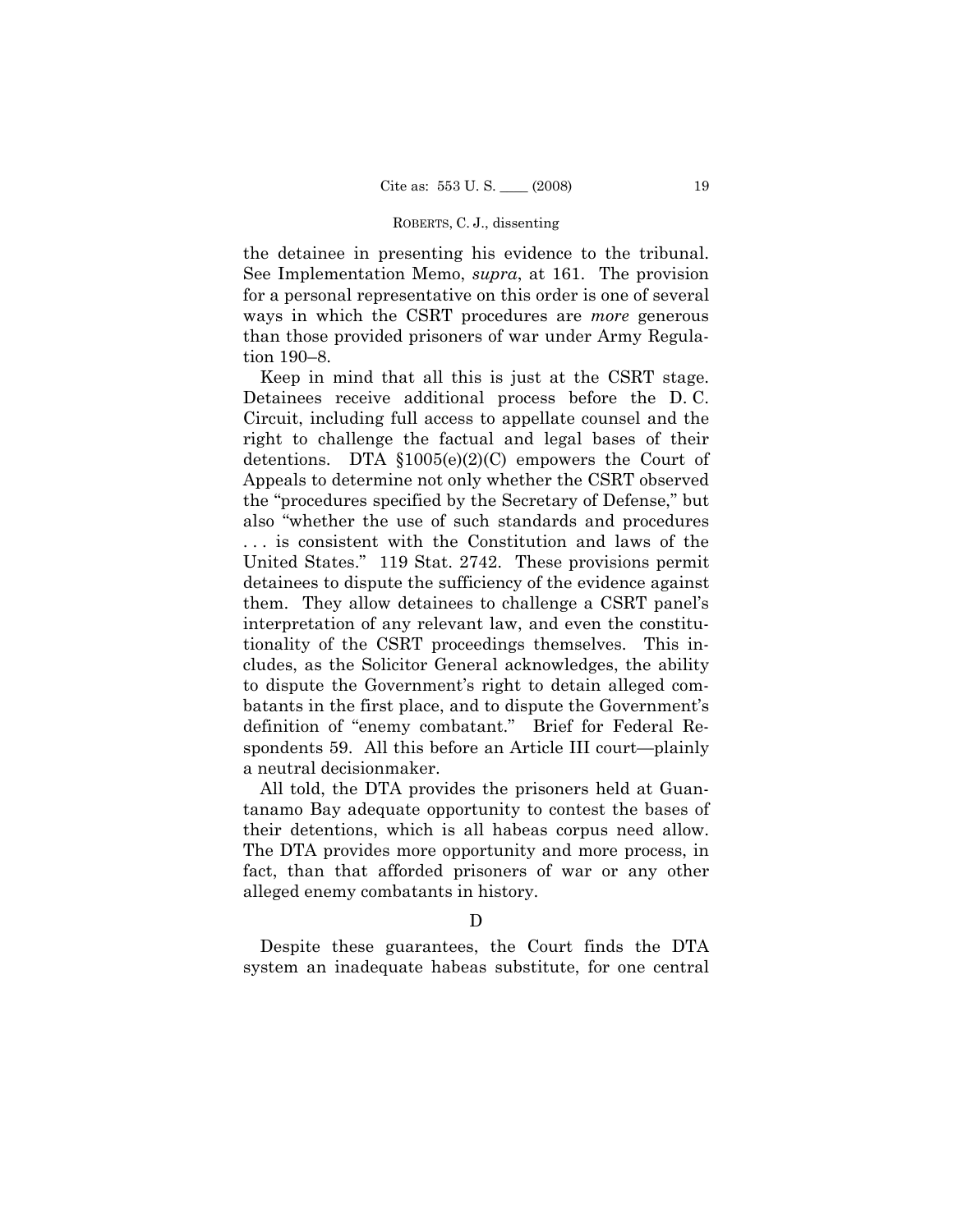#### ROBERTS, C. J., dissenting

reason: Detainees are unable to introduce at the appeal stage exculpatory evidence discovered after the conclusion of their CSRT proceedings. See *ante*, at 58. The Court hints darkly that the DTA may suffer from other infirmities, see *ante*, at 63 ("We do not imply DTA review would be a constitutionally sufficient replacement for habeas corpus but for these limitations on the detainee's ability to present exculpatory evidence"), but it does not bother to name them, making a response a bit difficult. As it stands, I can only assume the Court regards the supposed defect it did identify as the gravest of the lot.

If this is the most the Court can muster, the ice beneath its feet is thin indeed. As noted, the CSRT procedures provide ample opportunity for detainees to introduce exculpatory evidence—whether documentary in nature or from live witnesses—before the military tribunals. See *infra*, at 21–23; Implementation Memo, App. J to Pet. for Cert. in No. 06–196, at 155–156. And if their ability to introduce such evidence is denied contrary to the Constitution or laws of the United States, the D. C. Circuit has the authority to say so on review.

Nevertheless, the Court asks us to imagine an instance in which evidence is discovered *after* the CSRT panel renders its decision, but *before* the Court of Appeals reviews the detainee's case. This scenario, which of course has not yet come to pass as no review in the D. C. Circuit has occurred, provides no basis for rejecting the DTA as a habeas substitute. While the majority is correct that the DTA does not contemplate the introduction of "newly discovered" evidence before the Court of Appeals, petitioners and the Solicitor General agree that the DTA *does*  permit the D. C. Circuit to remand a detainee's case for a new CSRT determination. Brief for Petitioner Boumediene et al. in No. 06–1195, at 30; Brief for Federal Respondents 60–61. In the event a detainee alleges that he has obtained new and persuasive exculpatory evidence that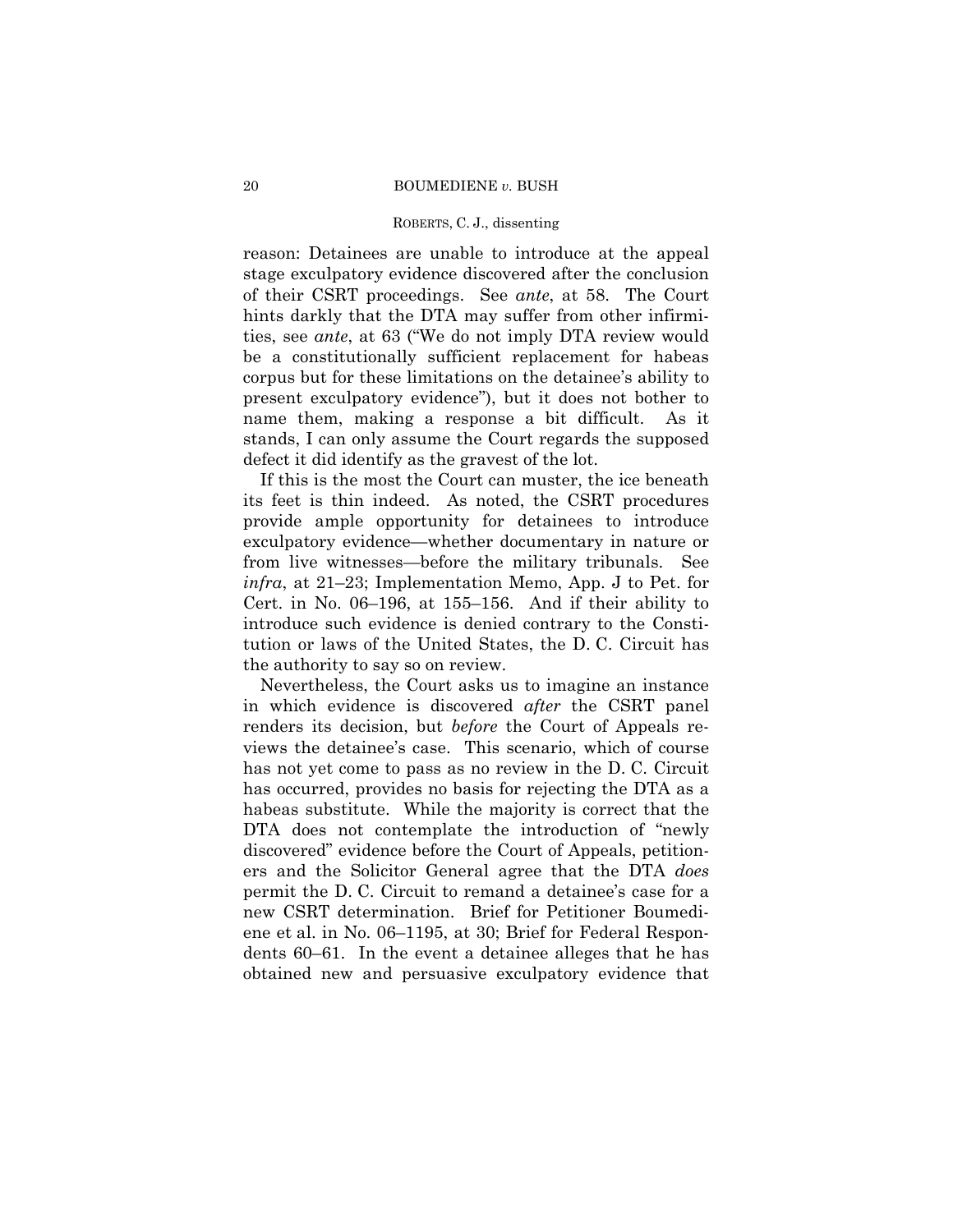would have been considered by the tribunal below had it only been available, the D. C. Circuit could readily remand the case to the tribunal to allow that body to consider the evidence in the first instance. The Court of Appeals could later review any new or reinstated decision in light of the supplemented record.

If that sort of procedure sounds familiar, it should. Federal appellate courts reviewing factual determinations follow just such a procedure in a variety of circumstances. See, *e.g., United States* v. *White*, 492 F. 3d 380, 413 (CA6 2007) (remanding new-evidence claim to the district court for a *Brady* evidentiary hearing); *Avila* v. *Roe*, 298 F. 3d 750, 754 (CA9 2002) (remanding habeas claim to the district court for evidentiary hearing to clarify factual record); *United States* v. *Leone*, 215 F. 3d 253, 256 (CA2 2000) (observing that when faced on direct appeal with an underdeveloped claim for ineffective assistance of counsel, the appellate court may remand to the district court for necessary factfinding).

A remand is not the only relief available for detainees caught in the Court's hypothetical conundrum. The DTA expressly directs the Secretary of Defense to "provide for periodic review of any new evidence that may become available relating to the enemy combatant status of a detainee." DTA §1005(a)(3). Regulations issued by the Department of Defense provide that when a detainee puts forward new, material evidence "not previously presented to the detainee's CSRT," the Deputy Secretary of Defense "'will direct that a CSRT convene to reconsider the basis of the detainee's . . . status in light of the new information.'" Office for the Administrative Review of the Detention of Enemy Combatants, Instruction 5421.1, Procedure for Review of "New Evidence" Relating to Enemy Combatant (EC) Status  $\P\P(4(a)(1), 5(b)$  (May 7, 2007); Brief for Federal Respondents 56, n. 30. Pursuant to DTA  $$1005(e)(2)(A),$ the resulting CSRT determination is again reviewable in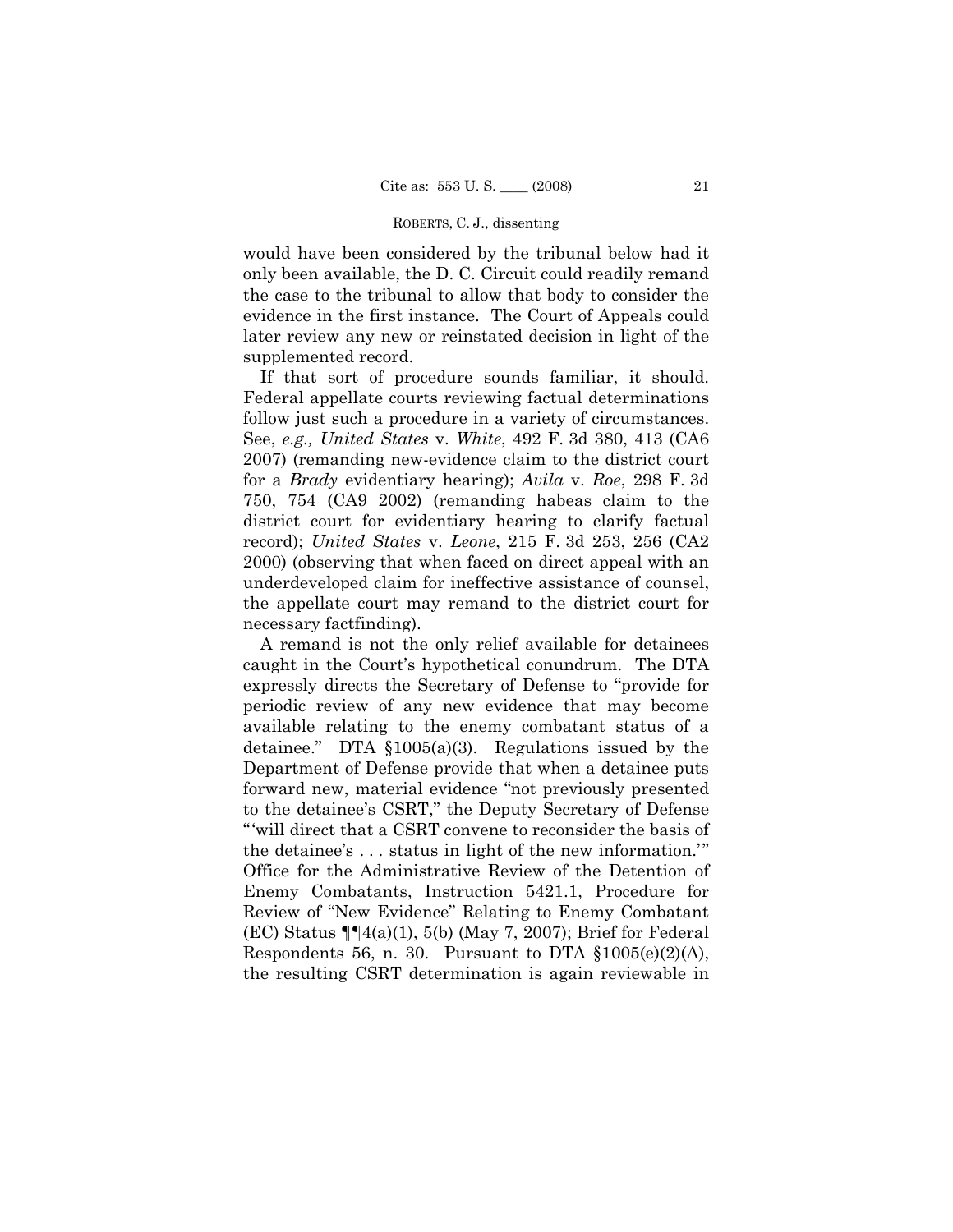full by the D. C. Circuit.<sup>2</sup>

In addition, DTA §1005(d)(1) further requires the Department of Defense to conduct a yearly review of the status of each prisoner. See 119 Stat. 2741. The Deputy Secretary of Defense has promulgated concomitant regulations establishing an Administrative Review Board to assess "annually the need to continue to detain each enemy combatant." Deputy Secretary of Defense Order OSD 06942–04 (May 11, 2004), App. K to Pet. for Cert. in No. 06–1196, p. 189. In the words of the implementing order, the purpose of this annual review is to afford every detainee the opportunity "to explain why he is no longer a threat to the United States" and should be released. *Ibid*. The Board's findings are forwarded to a presidentially appointed, Senate-confirmed civilian within the Department of Defense whom the Secretary of Defense has designated to administer the review process. This designated civilian official has the authority to order release upon the Board's recommendation. *Id*., at 201.

The Court's hand wringing over the DTA's treatment of later-discovered exculpatory evidence is the most it has to show after a roving search for constitutionally problematic scenarios. But "[t]he delicate power of pronouncing an Act of Congress unconstitutional," we have said, "is not to be exercised with reference to hypothetical cases thus imagined." *United States* v. *Raines*, 362 U. S. 17, 22 (1960). The Court today invents a sort of reverse facial challenge

——————

 petition the D. C. Circuit for review. The DTA directs that the proce-2The Court wonders what might happen if the detainee puts forward new material evidence but the Deputy Secretary refuses to convene a new CSRT. See *ante*, at 62–63. The answer is that the detainee can dures for review of new evidence be included among "[t]he procedures submitted under paragraph (1)(A)" governing CSRT review of enemy combatant status §1405(a)(3), 119 Stat. 3476. It is undisputed that the D. C. Circuit has statutory authority to review and enforce these procedures. See DTA §1005(e)(2)(C)(i), *id.,* at 2742.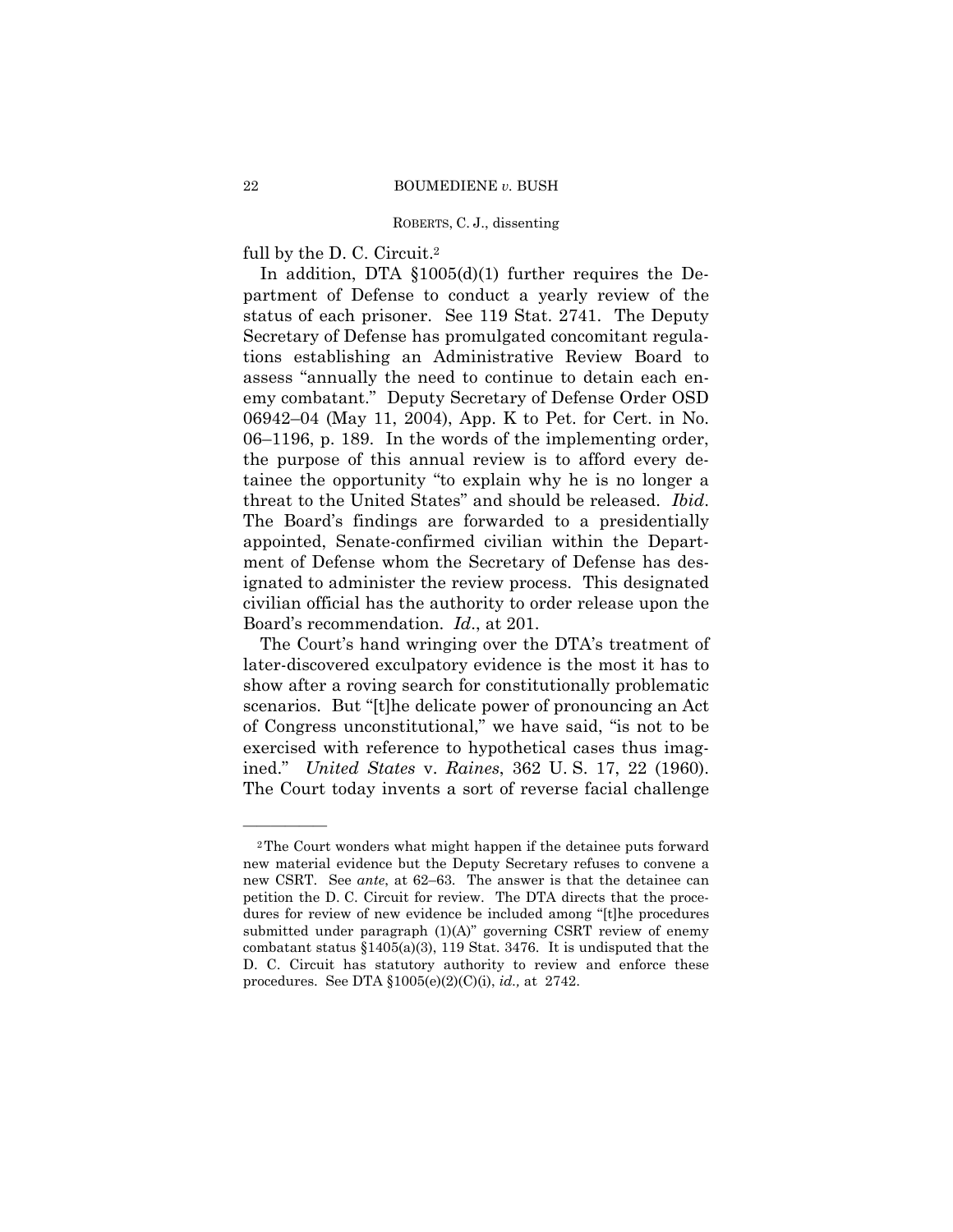and applies it with gusto: If there is *any* scenario in which the statute *might* be constitutionally infirm, the law must be struck down. Cf. *United States* v. *Salerno*, 481 U. S. 739, 745 (1987) ("A facial challenge . . . must establish that no set of circumstances exists under which the Act would be valid"); see also *Washington* v. *Glucksberg*, 521 U. S. 702, 739–740, and n. 7 (1997) (STEVENS, J., concurring in judgments) (facial challenge must fail where the statute has "'plainly legitimate sweep'" (quoting *Broadrick* v. *Oklahoma*, 413 U. S. 601, 615 (1973))). The Court's new method of constitutional adjudication only underscores its failure to follow our usual procedures and require petitioners to demonstrate that *they* have been harmed by the statute they challenge. In the absence of such a concrete showing, the Court is unable to imagine a plausible hypothetical in which the DTA is unconstitutional.

E

The Court's second criterion for an adequate substitute is the "power to order the conditional release of an individual unlawfully detained." *Ante*, at 50. As the Court basically admits, the DTA can be read to permit the D. C. Circuit to order release in light of our traditional principles of construing statutes to avoid difficult constitutional issues, when reasonably possible. See *ante*, at 56–57.

The Solicitor General concedes that remedial authority of some sort must be implied in the statute, given that the DTA—like the general habeas law itself, see 28 U. S. C. §2243—provides no express remedy of any kind. Brief for Federal Respondents 60–61. The parties agree that at the least, the DTA empowers the D. C. Circuit to remand a prisoner's case to the CSRT with instructions to perform a new status assessment. Brief for Petitioner Boumediene et al. in No. 06–1195, at 30; Brief for Federal Respondents 60–61. To avoid constitutional infirmity, it is reasonable to imply more, see *Ashwander*, 297 U. S., at 348 (Brandeis,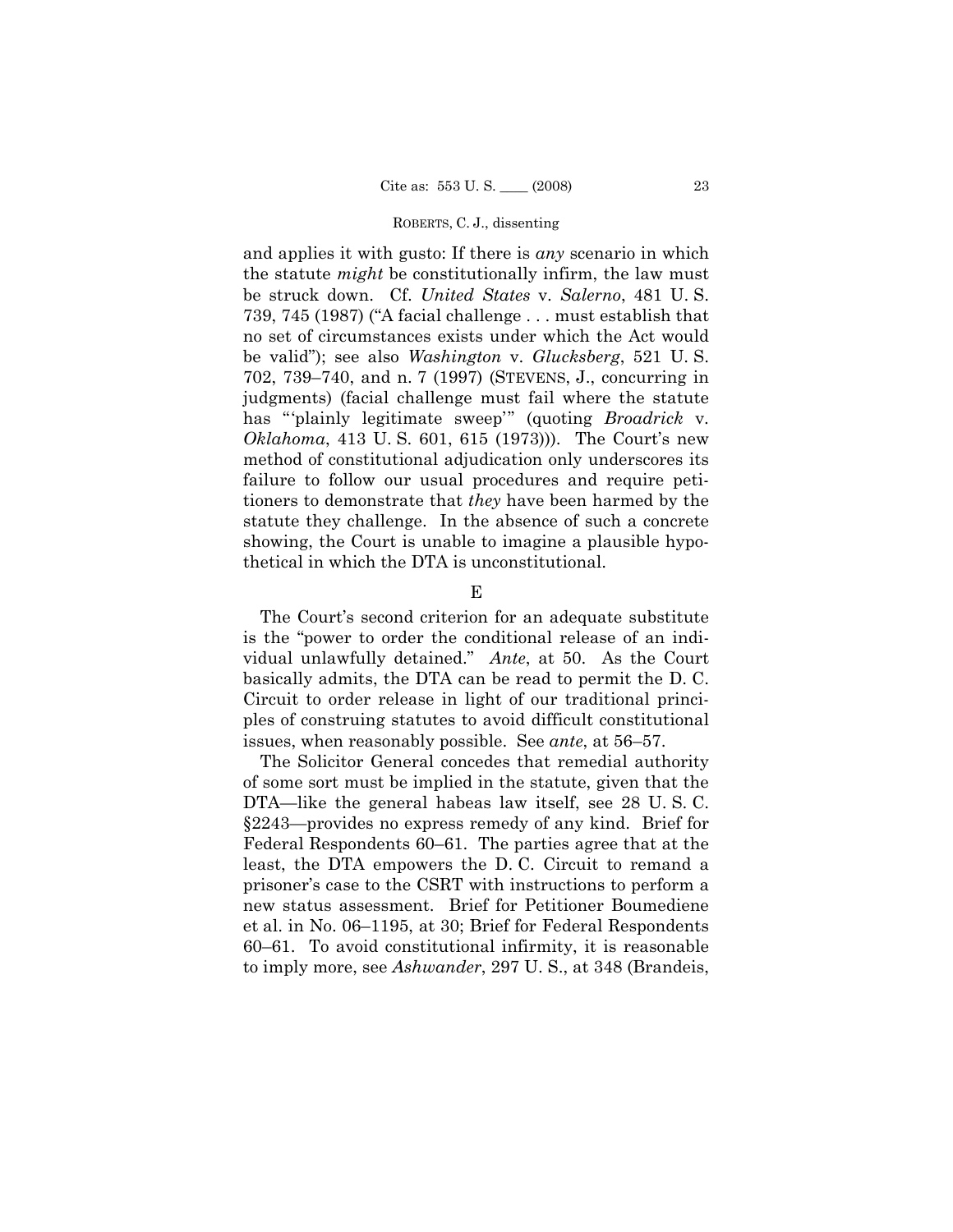### ROBERTS, C. J., dissenting

J., concurring) ("When the validity of an act of the Congress is drawn in question . . . it is a cardinal principle that this Court will . . . ascertain whether a construction of the statute is fairly possible by which the [constitutional] question may be avoided" (internal quotation marks omitted)); see also *St. Cyr*, 533 U. S., at 299–300, especially in view of the Solicitor General's concession at oral argument and in his Supplemental Brief that authority to release might be read in the statute, see Tr. of Oral Arg. 37; Supplemental Brief for Federal Respondents 9.

The Court grudgingly suggests that "Congress' silence on the question of remedies suggests acquiescence to any constitutionally required remedy." *Ante*, at 58. But the argument in favor of statutorily authorized release is stronger than that. The DTA's parallels to 28 U. S. C. §2243 on this score are noteworthy. By way of remedy, the general federal habeas statute provides only that the court, having heard and determined the facts, shall "dispose of the matter as law and justice require." *Ibid*. We have long held, and no party here disputes, that this includes the power to order release. See *Wilkinson* v. *Dotson*, 544 U. S. 74, 79 (2005) ("[T]he writ's history makes clear that it traditionally has been accepted as the specific instrument to obtain release from [unlawful] confinement" (internal quotation marks omitted)).

The DTA can be similarly read. Because Congress substituted DTA review for habeas corpus and because the "unique purpose" of the writ is "to release the applicant . . . from unlawful confinement," *Allen* v. *McCurry*, 449 U. S. 90, 98, n. 12 (1980), DTA §1005(e)(2) can and should be read to confer on the Court of Appeals the authority to order release in appropriate circumstances. Section  $1005(e)(2)(D)$  plainly contemplates release, addressing the effect "release of [an] alien from the custody of the Department of Defense" will have on the jurisdiction of the court. 119 Stat. 2742–2743. This reading avoids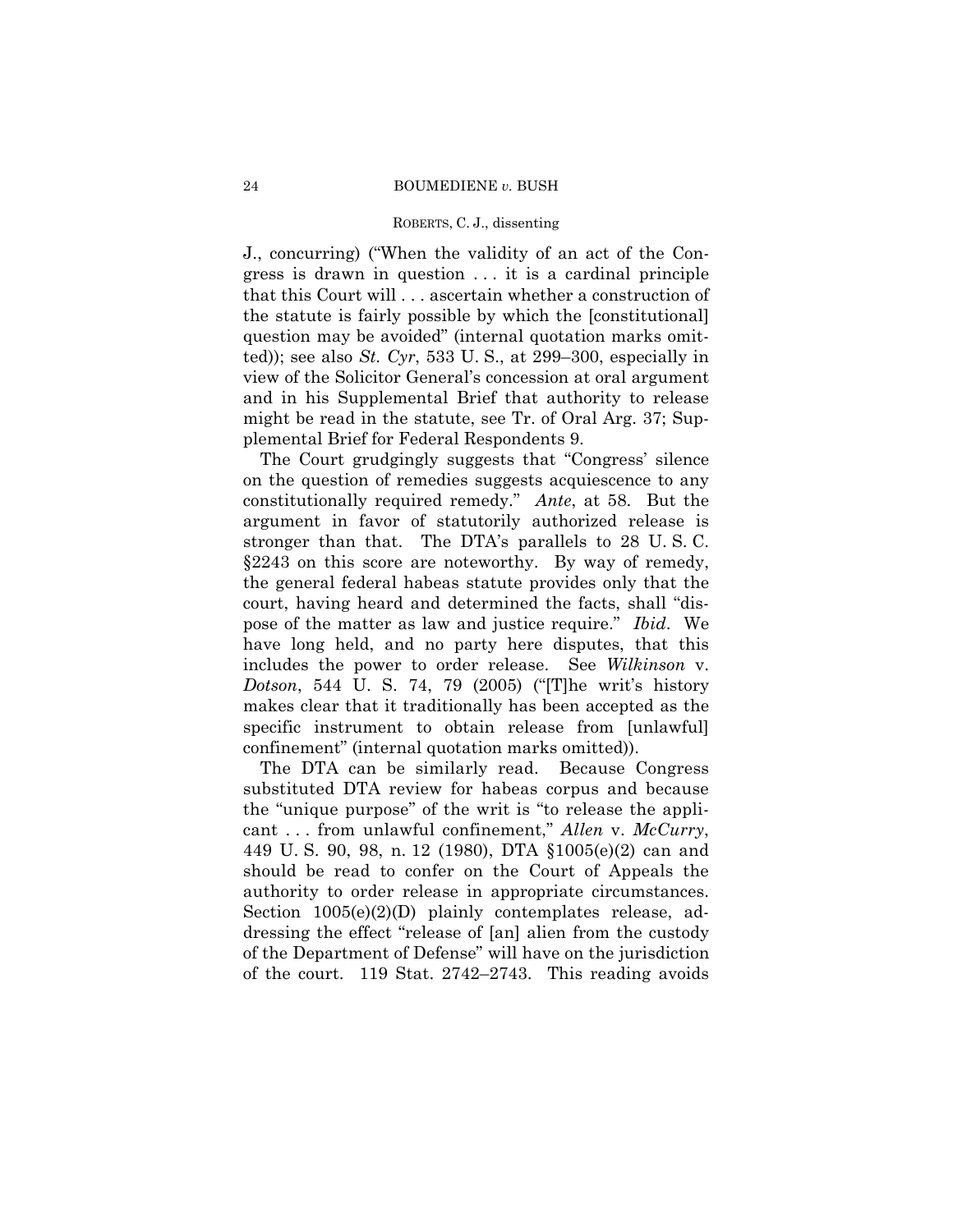serious constitutional difficulty and is consistent with the text of the statute.

The D. C. Circuit can thus order release, the CSRTs can order release, and the head of the Administrative Review Boards can, at the recommendation of those panels, order release. These multiple release provisions within the DTA system more than satisfy the majority's requirement that any tribunal substituting for a habeas court have the authority to release the prisoner.

The basis for the Court's contrary conclusion is summed up in the following sentence near the end of its opinion: "To hold that the detainees at Guantanamo may, under the DTA, challenge the President's legal authority to detain them, contest the CSRT's findings of fact, supplement the record on review with newly discovered or previously unavailable evidence, and request an order of release would come close to reinstating the §2241 habeas corpus process Congress sought to deny them." *Ante*, at 63. In other words, any interpretation of the statute that would make it an adequate substitute for habeas must be rejected, because Congress could not possibly have intended to enact an adequate substitute for habeas. The Court could have saved itself a lot of trouble if it had simply announced this Catch-22 approach at the beginning rather than the end of its opinion.

# III

For all its eloquence about the detainees' right to the writ, the Court makes no effort to elaborate how exactly the remedy it prescribes will differ from the procedural protections detainees enjoy under the DTA. The Court objects to the detainees' limited access to witnesses and classified material, but proposes no alternatives of its own. Indeed, it simply ignores the many difficult questions its holding presents. What, for example, will become of the CSRT process? The majority says federal courts should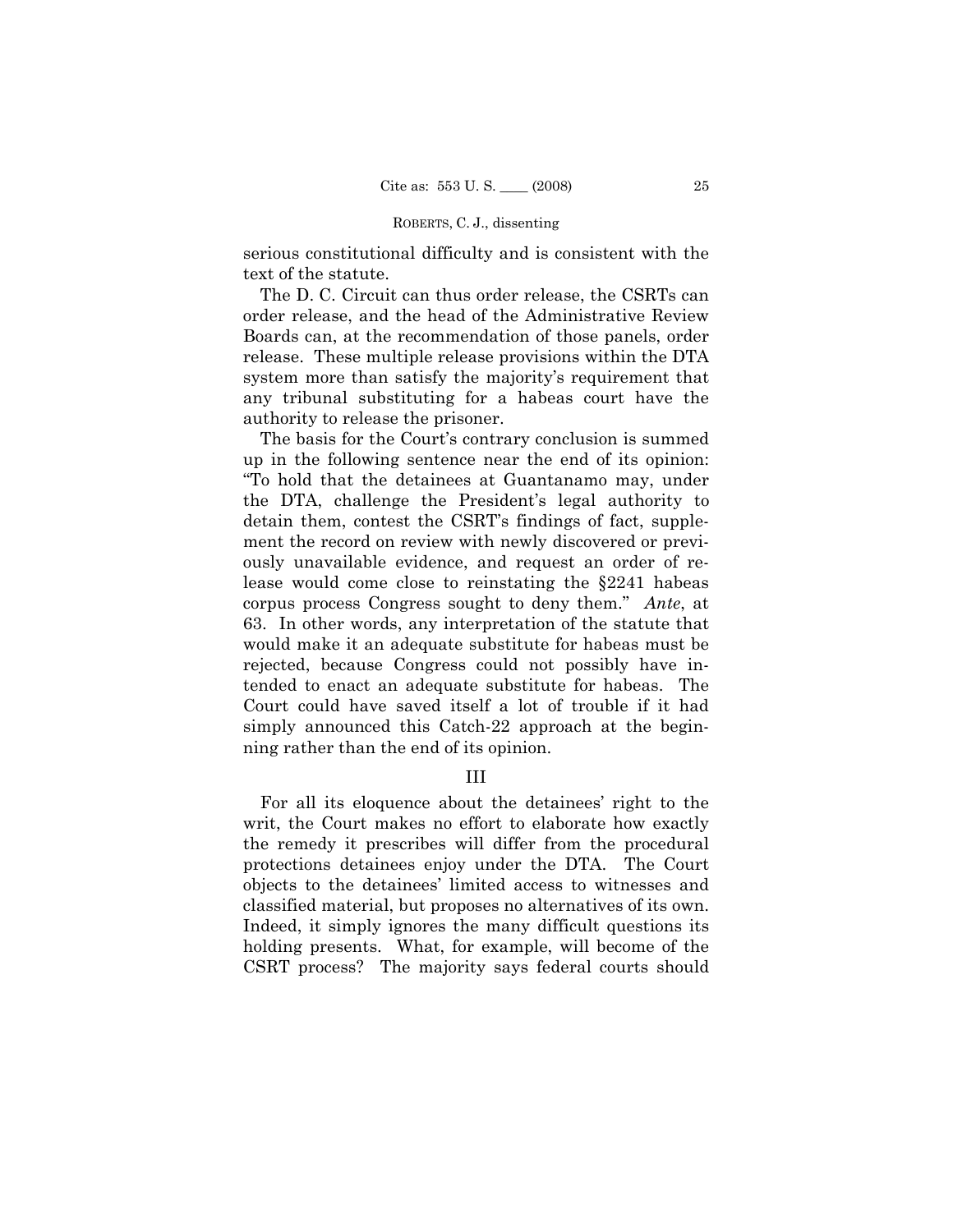*generally* refrain from entertaining detainee challenges until after the petitioner's CSRT proceeding has finished. See *ante*, at 66 ("[e]xcept in cases of undue delay"). But to what deference, if any, is that CSRT determination entitled?

There are other problems. Take witness availability. What makes the majority think witnesses will become magically available when the review procedure is labeled "habeas"? Will the location of most of these witnesses change—will they suddenly become easily susceptible to service of process? Or will subpoenas issued by American habeas courts run to Basra? And if they did, how would they be enforced? Speaking of witnesses, will detainees be able to call active-duty military officers as witnesses? If not, why not?

The majority has no answers for these difficulties. What it does say leaves open the distinct possibility that its "habeas" remedy will, when all is said and done, end up looking a great deal like the DTA review it rejects. See *ante*, at 66 (opinion of the court) ("We recognize, however, that the Government has a legitimate interest in protecting sources and methods of intelligence gathering, and we expect that the District Court will use its discretion to accommodate this interest to the greatest extent possible"). But "[t]he role of the judiciary is limited to determining whether the procedures meet the essential standard of fairness under the Due Process Clause and does not extend to imposing procedures that merely displace congressional choices of policy." *Landon* v. *Plasencia*, 459 U. S. 21, 34–35 (1982).

The majority rests its decision on abstract and hypothetical concerns. Step back and consider what, in the real world, Congress and the Executive have actually granted aliens captured by our Armed Forces overseas and found to be enemy combatants:

• The right to hear the bases of the charges against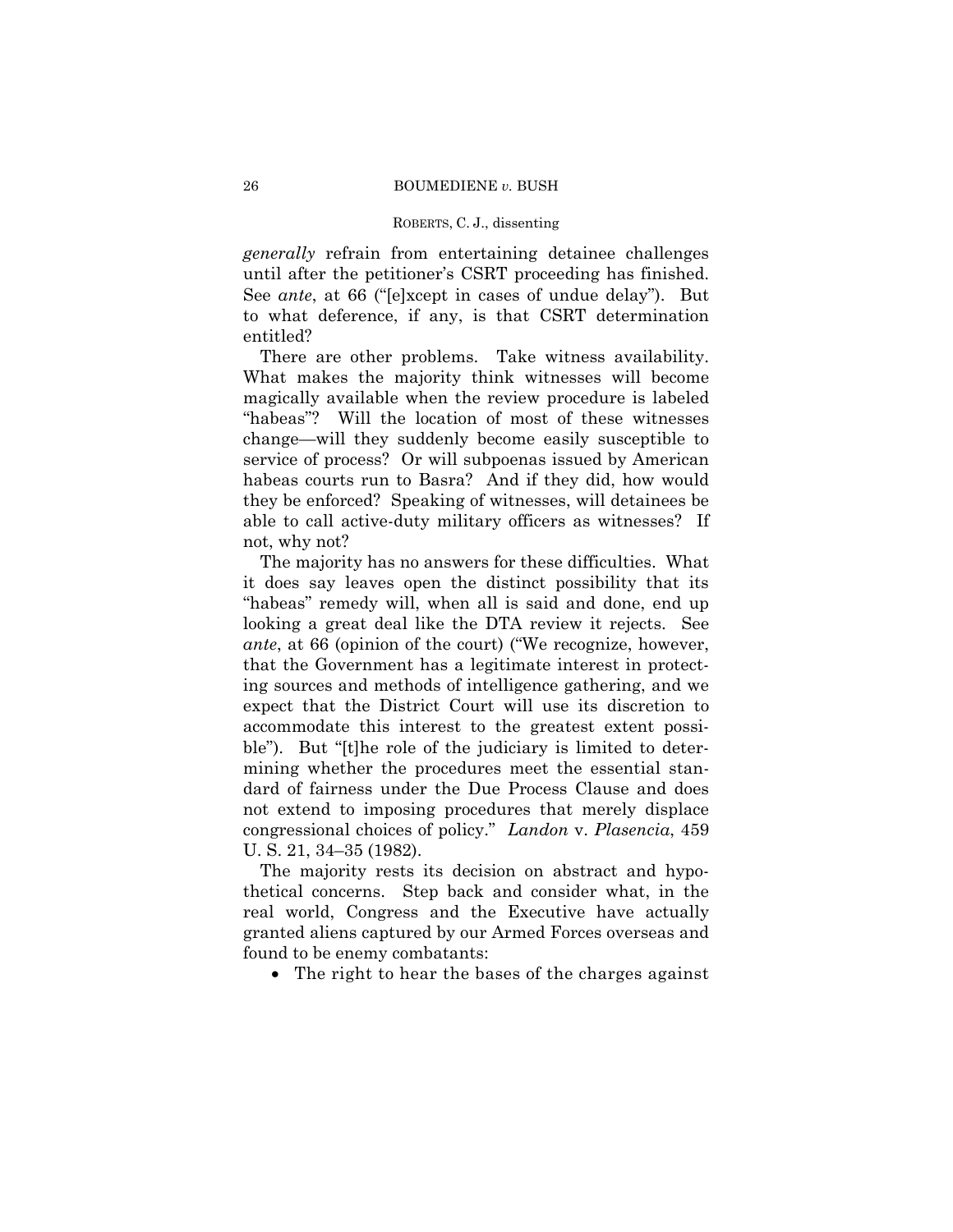them, including a summary of any classified evidence.

- The ability to challenge the bases of their detention before military tribunals modeled after Geneva Convention procedures. Some 38 detainees have been released as a result of this process. Brief for Federal Respondents 57, 60.
- • The right, before the CSRT, to testify, introduce evidence, call witnesses, question those the Government calls, and secure release, if and when appropriate.
- The right to the aid of a personal representative in arranging and presenting their cases before a CSRT.
- • Before the D. C. Circuit, the right to employ counsel, challenge the factual record, contest the lower tribunal's legal determinations, ensure compliance with the Constitution and laws, and secure release, if any errors below establish their entitlement to such relief.

In sum, the DTA satisfies the majority's own criteria for assessing adequacy. This statutory scheme provides the combatants held at Guantanamo greater procedural protections than have ever been afforded alleged enemy detainees—whether citizens or aliens—in our national history.

\* \* \*

So who has won? Not the detainees. The Court's analysis leaves them with only the prospect of further litigation to determine the content of their new habeas right, followed by further litigation to resolve their particular cases, followed by further litigation before the D. C. Circuit where they could have started had they invoked the DTA procedure. Not Congress, whose attempt to "determine through democratic means—how best" to balance the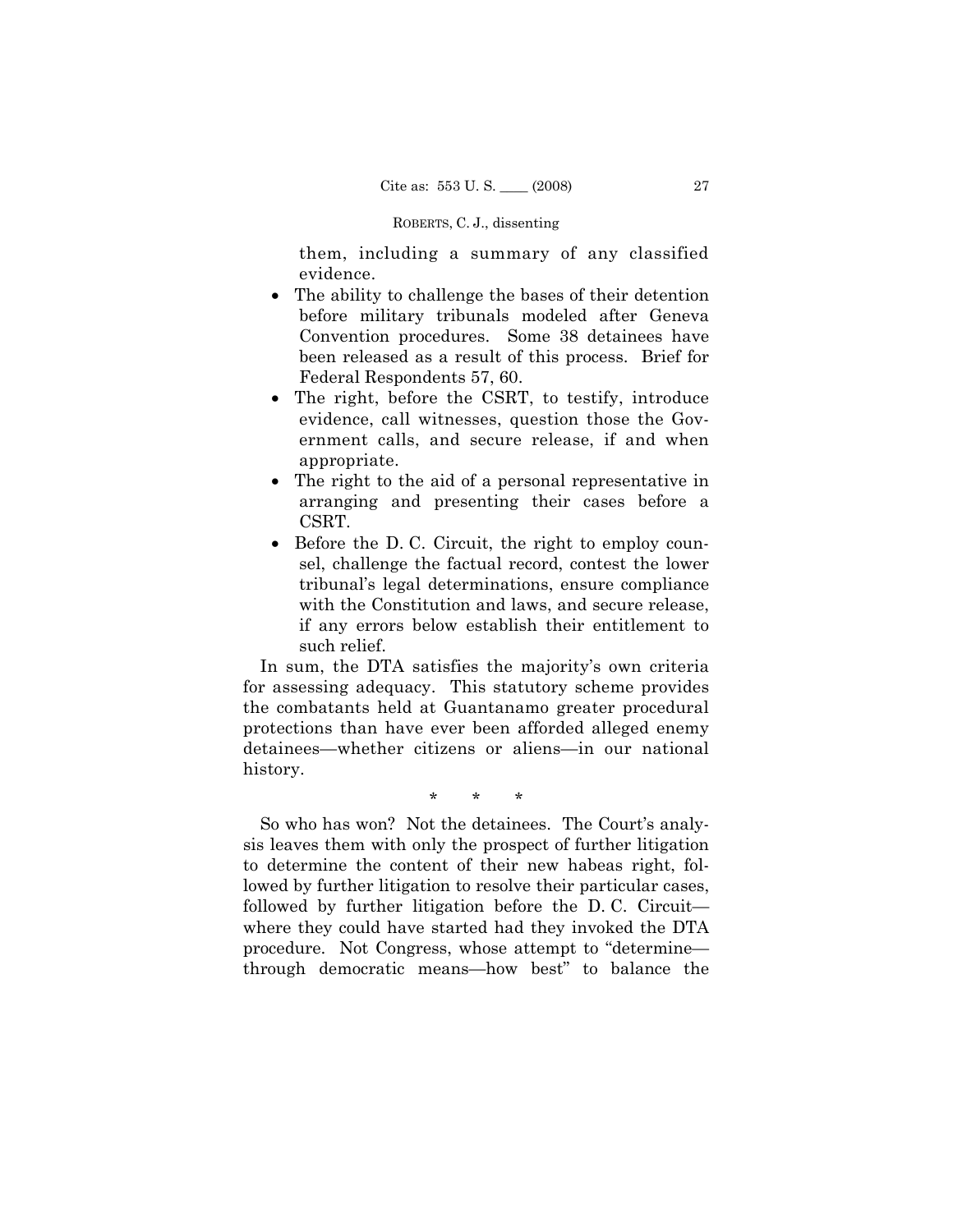#### ROBERTS, C. J., dissenting

security of the American people with the detainees' liberty interests, see *Hamdan* v. *Rumsfeld*, 548 U. S. 557, 636 (2006) (BREYER, J., concurring), has been unceremoniously brushed aside. Not the Great Writ, whose majesty is hardly enhanced by its extension to a jurisdictionally quirky outpost, with no tangible benefit to anyone. Not the rule of law, unless by that is meant the rule of lawyers, who will now arguably have a greater role than military and intelligence officials in shaping policy for alien enemy combatants. And certainly not the American people, who today lose a bit more control over the conduct of this Nation's foreign policy to unelected, politically unaccountable judges.

I respectfully dissent.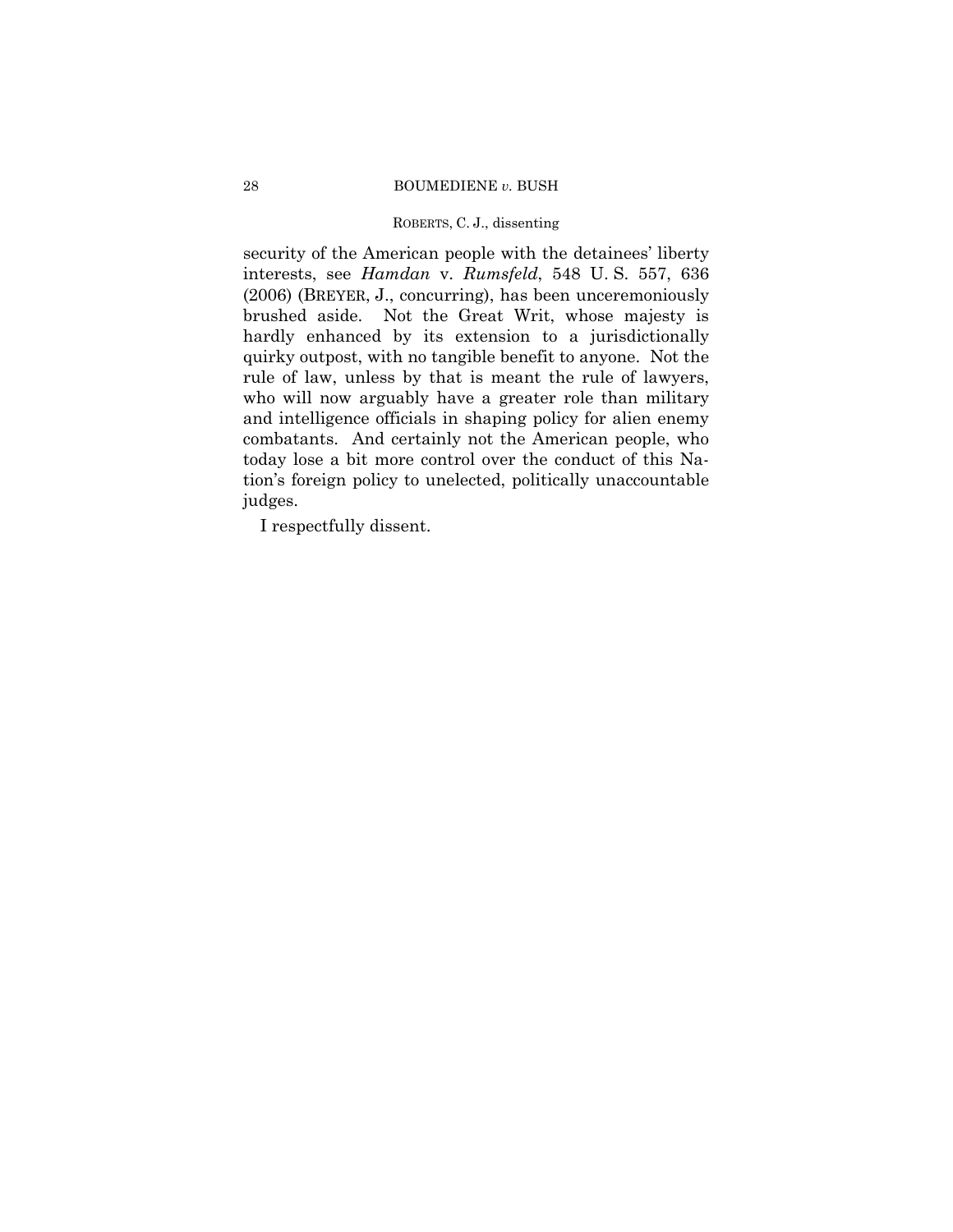# $\frac{1}{2}$  ,  $\frac{1}{2}$  ,  $\frac{1}{2}$  ,  $\frac{1}{2}$  ,  $\frac{1}{2}$  ,  $\frac{1}{2}$  ,  $\frac{1}{2}$ **SUPREME COURT OF THE UNITED STATES**

# $\frac{1}{2}$  ,  $\frac{1}{2}$  ,  $\frac{1}{2}$  ,  $\frac{1}{2}$  ,  $\frac{1}{2}$  ,  $\frac{1}{2}$ Nos. 06–1195 and 06–1196

# LAKHDAR BOUMEDIENE, ET AL., PETITIONERS 06–1195 *v.*  GEORGE W. BUSH, PRESIDENT OF THE UNITED STATES, ET AL.

# KHALED A. F. AL ODAH, NEXT FRIEND OF FAWZI KHALID ABDULLAH FAHAD AL ODAH, ET AL., **PETITIONERS**

# 06–1196 *v.*  UNITED STATES ET AL.

# ON WRITS OF CERTIORARI TO THE UNITED STATES COURT OF APPEALS FOR THE DISTRICT OF COLUMBIA CIRCUIT

[June 12, 2008]

JUSTICE SCALIA, with whom THE CHIEF JUSTICE, JUSTICE THOMAS, and JUSTICE ALITO join, dissenting.

Today, for the first time in our Nation's history, the Court confers a constitutional right to habeas corpus on alien enemies detained abroad by our military forces in the course of an ongoing war. THE CHIEF JUSTICE's dissent, which I join, shows that the procedures prescribed by Congress in the Detainee Treatment Act provide the essential protections that habeas corpus guarantees; there has thus been no suspension of the writ, and no basis exists for judicial intervention beyond what the Act allows. My problem with today's opinion is more fundamental still: The writ of habeas corpus does not, and never has, run in favor of aliens abroad; the Suspension Clause thus has no application, and the Court's intervention in this military matter is entirely *ultra vires.*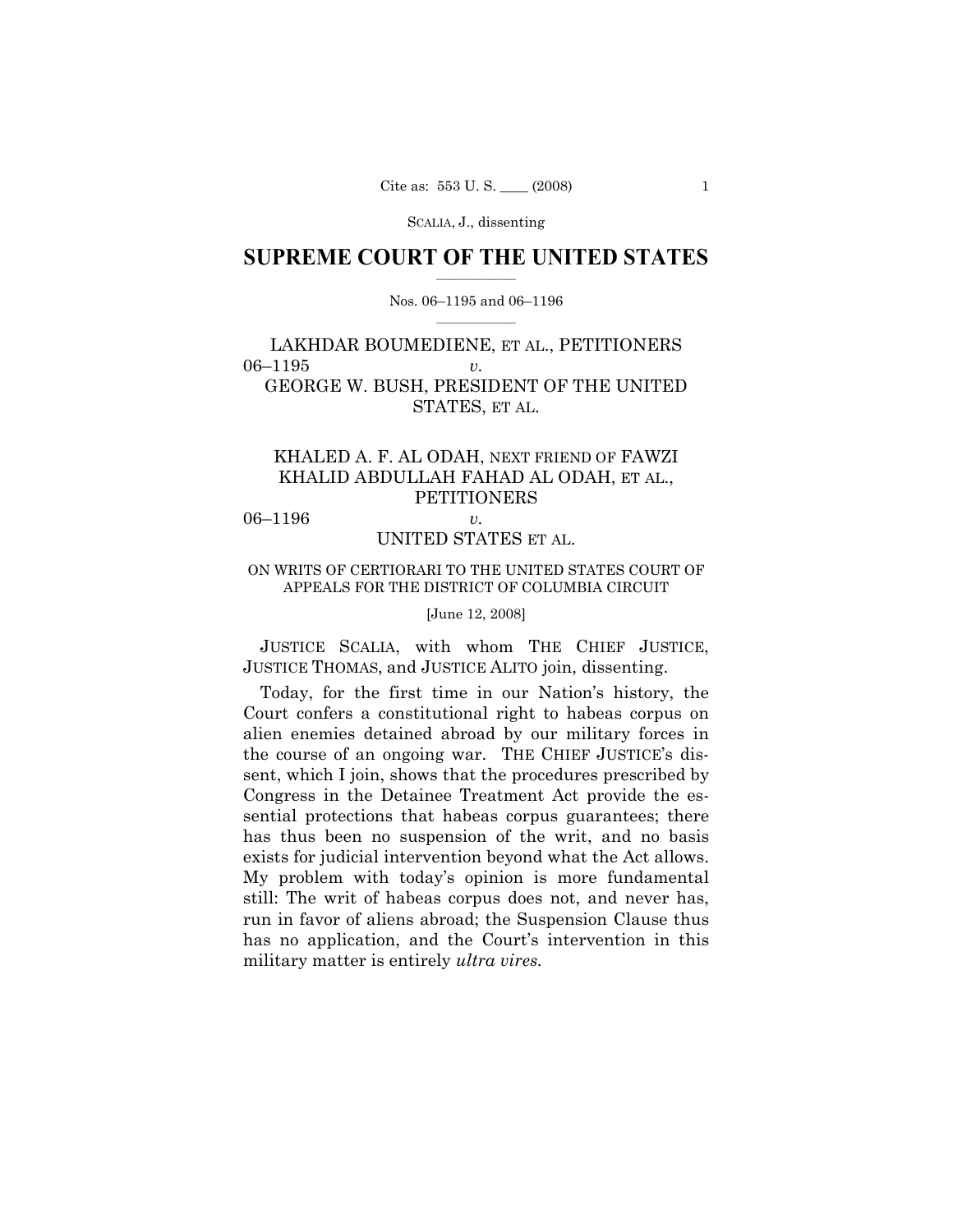# SCALIA, J., dissenting

I shall devote most of what will be a lengthy opinion to the legal errors contained in the opinion of the Court. Contrary to my usual practice, however, I think it appropriate to begin with a description of the disastrous consequences of what the Court has done today.

I

America is at war with radical Islamists. The enemy began by killing Americans and American allies abroad: 241 at the Marine barracks in Lebanon, 19 at the Khobar Towers in Dhahran, 224 at our embassies in Dar es Salaam and Nairobi, and 17 on the USS Cole in Yemen. See National Commission on Terrorist Attacks upon the United States, The 9/11 Commission Report, pp. 60–61, 70, 190 (2004). On September 11, 2001, the enemy brought the battle to American soil, killing 2,749 at the Twin Towers in New York City, 184 at the Pentagon in Washington, D. C., and 40 in Pennsylvania. See *id.*, at 552, n. 9. It has threatened further attacks against our homeland; one need only walk about buttressed and barricaded Washington, or board a plane anywhere in the country, to know that the threat is a serious one. Our Armed Forces are now in the field against the enemy, in Afghanistan and Iraq. Last week, 13 of our countrymen in arms were killed.

The game of bait-and-switch that today's opinion plays upon the Nation's Commander in Chief will make the war harder on us. It will almost certainly cause more Americans to be killed. That consequence would be tolerable if necessary to preserve a time-honored legal principle vital to our constitutional Republic. But it is this Court's blatant *abandonment* of such a principle that produces the decision today. The President relied on our settled precedent in *Johnson* v. *Eisentrager*, 339 U. S. 763 (1950), when he established the prison at Guantanamo Bay for enemy aliens. Citing that case, the President's Office of Legal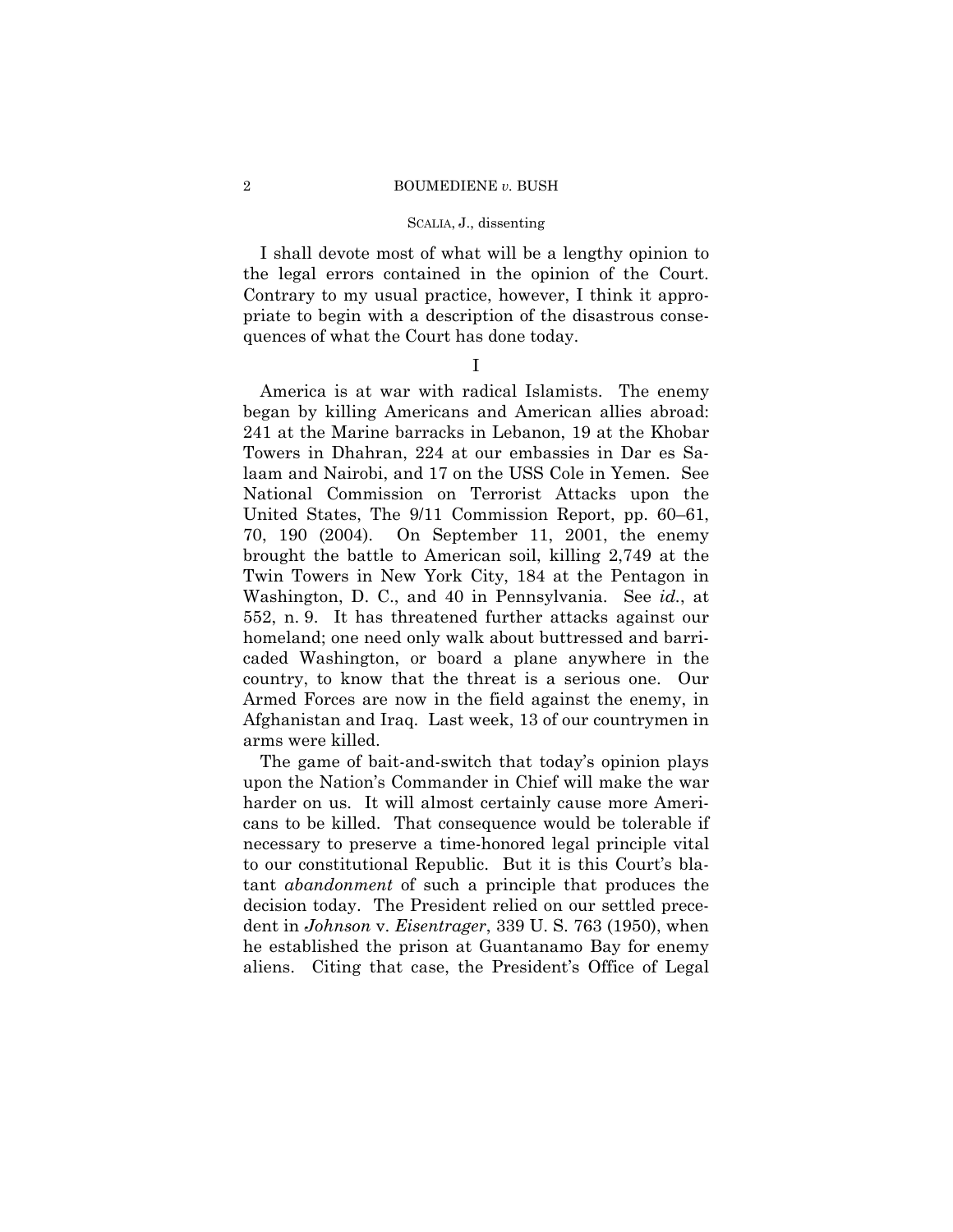Counsel advised him "that the great weight of legal authority indicates that a federal district court could not properly exercise habeas jurisdiction over an alien detained at [Guantanamo Bay]." Memorandum from Patrick F. Philbin and John C. Yoo, Deputy Assistant Attorneys General, Office of Legal Counsel, to William J. Haynes II, General Counsel, Dept. of Defense (Dec. 28, 2001). Had the law been otherwise, the military surely would not have transported prisoners there, but would have kept them in Afghanistan, transferred them to another of our foreign military bases, or turned them over to allies for detention. Those other facilities might well have been worse for the detainees themselves.

In the long term, then, the Court's decision today accomplishes little, except perhaps to reduce the well-being of enemy combatants that the Court ostensibly seeks to protect. In the short term, however, the decision is devastating. At least 30 of those prisoners hitherto released from Guantanamo Bay have returned to the battlefield. See S. Rep. No. 110–90, pt. 7, p. 13 (2007) (Minority Views of Sens. Kyl, Sessions, Graham, Cornyn, and Coburn) (hereinafter Minority Report). Some have been captured or killed. See *ibid.;* see also Mintz, Released Detainees Rejoining the Fight, Washington Post, Oct. 22, 2004, pp. A1, A12. But others have succeeded in carrying on their atrocities against innocent civilians. In one case, a detainee released from Guantanamo Bay masterminded the kidnapping of two Chinese dam workers, one of whom was later shot to death when used as a human shield against Pakistani commandoes. See Khan & Lancaster, Pakistanis Rescue Hostage; 2nd Dies, Washington Post, Oct. 15, 2004, p. A18. Another former detainee promptly resumed his post as a senior Taliban commander and murdered a United Nations engineer and three Afghan soldiers. Mintz, *supra*. Still another murdered an Afghan judge. See Minority Report 13. It was reported only last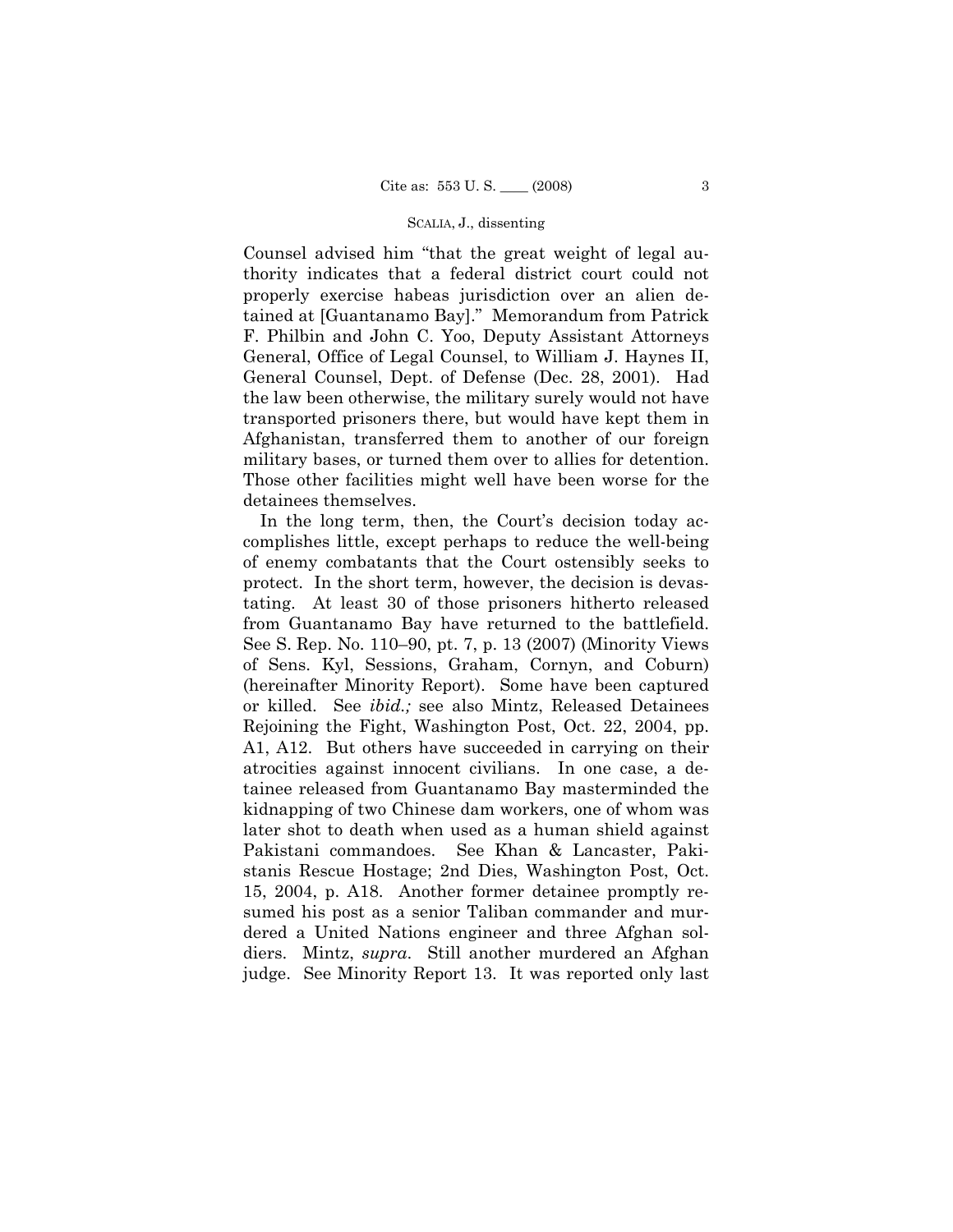month that a released detainee carried out a suicide bombing against Iraqi soldiers in Mosul, Iraq. See White, Ex-Guantanamo Detainee Joined Iraq Suicide Attack, Washington Post, May 8, 2008, p. A18.

These, mind you, were detainees whom *the military* had concluded were not enemy combatants. Their return to the kill illustrates the incredible difficulty of assessing who is and who is not an enemy combatant in a foreign theater of operations where the environment does not lend itself to rigorous evidence collection. Astoundingly, the Court today raises the bar, requiring military officials to appear before civilian courts and defend their decisions under procedural and evidentiary rules that go beyond what Congress has specified. As THE CHIEF JUSTICE's dissent makes clear, we have no idea what those procedural and evidentiary rules are, but they will be determined by civil courts and (in the Court's contemplation at least) will be more detainee-friendly than those now applied, since otherwise there would be no reason to hold the congressionally prescribed procedures unconstitutional. If they impose a higher standard of proof (from foreign battlefields) than the current procedures require, the number of the enemy returned to combat will obviously increase.

But even when the military has evidence that it can bring forward, it is often foolhardy to release that evidence to the attorneys representing our enemies. And one escalation of procedures that the Court *is* clear about is affording the detainees increased access to witnesses (perhaps troops serving in Afghanistan?) and to classified information. See *ante*, at 54–55. During the 1995 prosecution of Omar Abdel Rahman, federal prosecutors gave the names of 200 unindicted co-conspirators to the "Blind Sheik's" defense lawyers; that information was in the hands of Osama Bin Laden within two weeks. See Minority Report 14–15. In another case, trial testimony revealed to the enemy that the United States had been monitoring their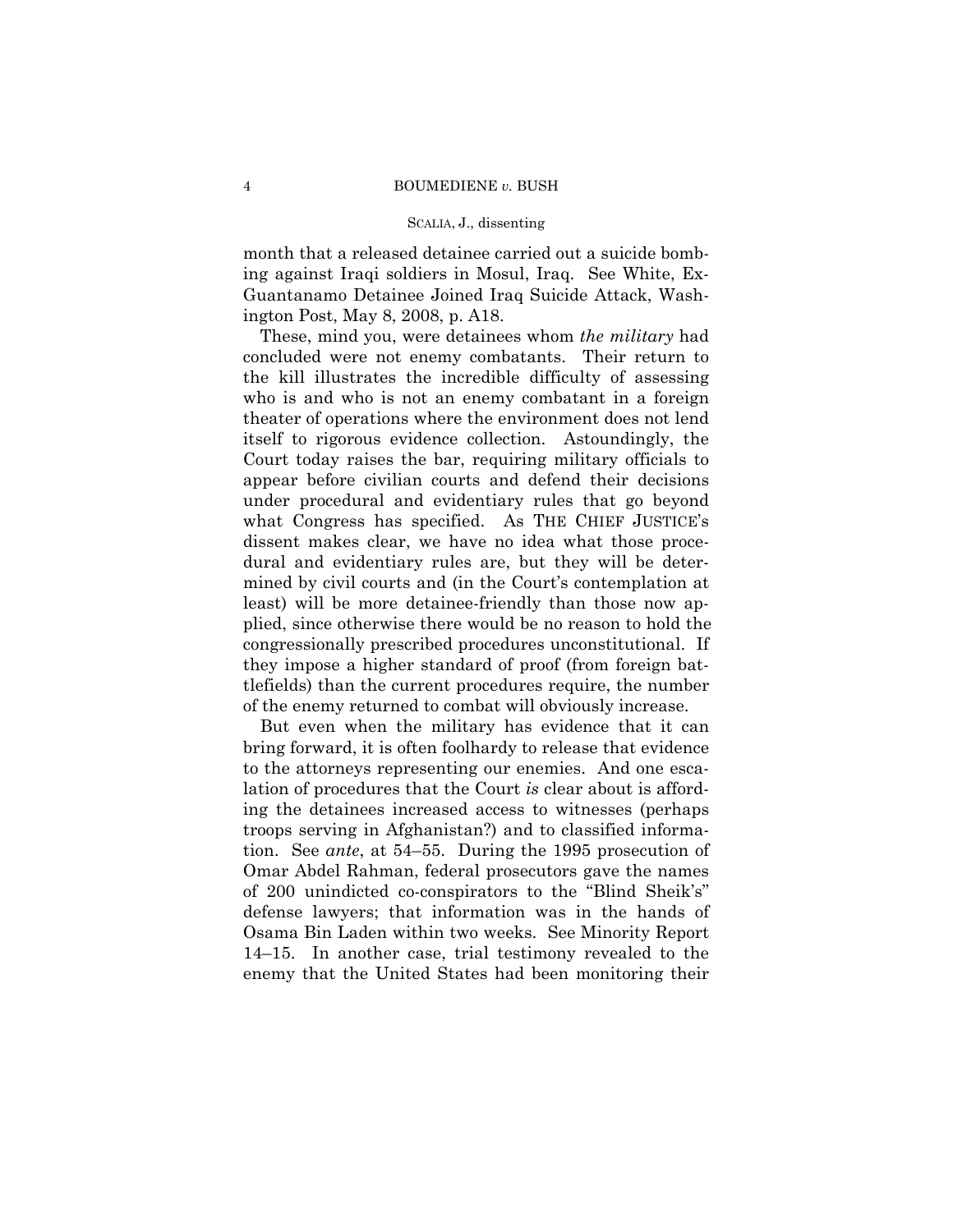cellular network, whereupon they promptly stopped using it, enabling more of them to evade capture and continue their atrocities. See *id.*, at 15.

And today it is not just the military that the Court elbows aside. A mere two Terms ago in *Hamdan* v. *Rumsfeld*, 548 U. S. 557 (2006), when the Court held (quite amazingly) that the Detainee Treatment Act of 2005 had not stripped habeas jurisdiction over Guantanamo petitioners' claims, four Members of today's five-Justice majority joined an opinion saying the following:

"Nothing prevents the President from returning to Congress to seek the authority [for trial by military commission] he believes necessary.

"Where, as here, no emergency prevents consultation with Congress, judicial insistence upon that consultation does not weaken our Nation's ability to deal with danger. To the contrary, that insistence strengthens the Nation's ability to determine through democratic means—how best to do so. The Constitution places its faith in those democratic means." *Id.*, at 636 (BREYER, J., concurring).<sup>1</sup>

Turns out they were just kidding. For in response, Congress, at the President's request, quickly enacted the Military Commissions Act, emphatically reasserting that it did not want these prisoners filing habeas petitions. It is therefore clear that Congress and the Executive—*both*  political branches—have determined that limiting the role

<sup>1</sup>Even today, the Court cannot resist striking a pose of faux deference to Congress and the President. Citing the above quoted passage, the Court says: "The political branches, consistent with their independent obligations to interpret and uphold the Constitution, can engage in a genuine debate about how best to preserve constitutional values while protecting the Nation from terrorism." *Ante*, at 69. Indeed. What the Court apparently means is that the political branches can debate, after which the Third Branch will decide.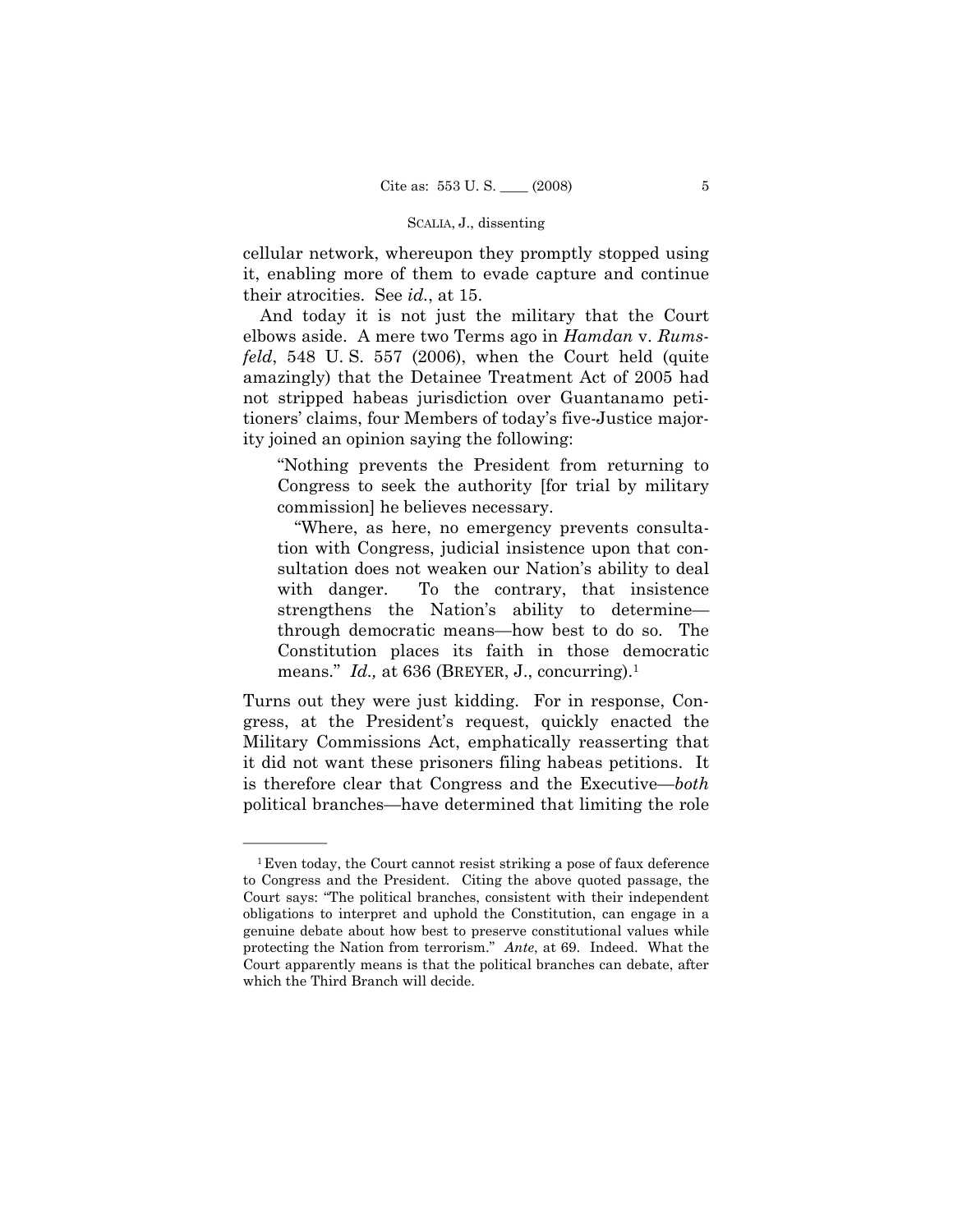# SCALIA, J., dissenting

of civilian courts in adjudicating whether prisoners captured abroad are properly detained is important to success in the war that some 190,000 of our men and women are now fighting. As the Solicitor General argued, "the Military Commissions Act and the Detainee Treatment Act . . . represent an effort by the political branches to strike an appropriate balance between the need to preserve liberty and the need to accommodate the weighty and sensitive governmental interests in ensuring that those who have in fact fought with the enemy during a war do not return to battle against the United States." Brief for Respondents 10–11 (internal quotation marks omitted).

 ees' claims." *Id.,* at 39. What competence does the Court But it does not matter. The Court today decrees that no good reason to accept the judgment of the other two branches is "apparent." *Ante*, at 40. "The Government," it declares, "presents no credible arguments that the military mission at Guantanamo would be compromised if habeas corpus courts had jurisdiction to hear the detainhave to second-guess the judgment of Congress and the President on such a point? None whatever. But the Court blunders in nonetheless. Henceforth, as today's opinion makes unnervingly clear, how to handle enemy prisoners in this war will ultimately lie with the branch that knows least about the national security concerns that the subject entails.

II

# A

The Suspension Clause of the Constitution provides: "The Privilege of the Writ of Habeas Corpus shall not be suspended, unless when in Cases of Rebellion or Invasion the public Safety may require it." Art. I, §9, cl. 2. As a court of law operating under a written Constitution, our role is to determine whether there is a conflict between that Clause and the Military Commissions Act. A conflict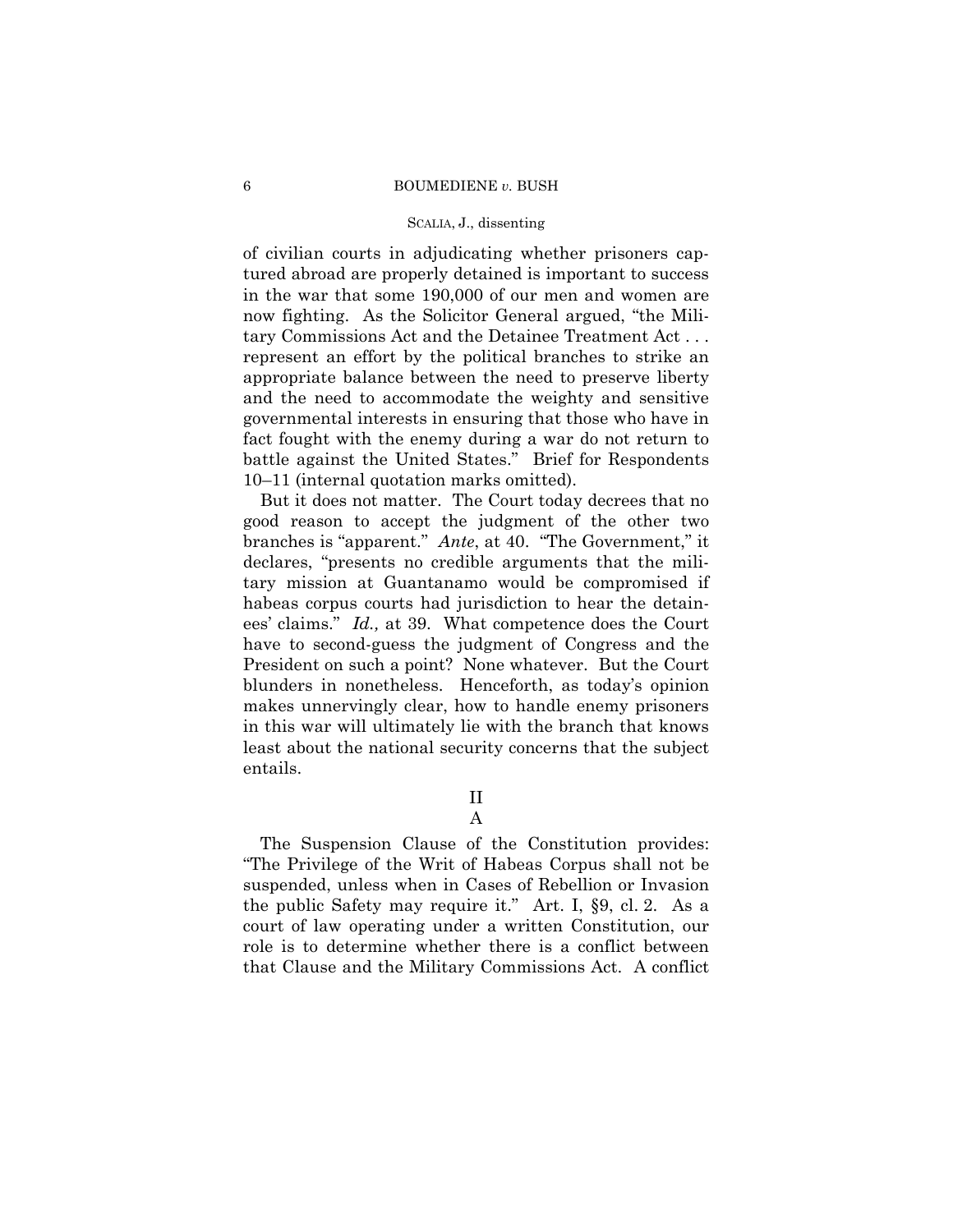arises only if the Suspension Clause preserves the privilege of the writ for aliens held by the United States military as enemy combatants at the base in Guantanamo Bay, located within the sovereign territory of Cuba.

We have frequently stated that we owe great deference to Congress's view that a law it has passed is constitutional. See, *e.g.*, *Department of Labor* v. *Triplett*, 494 U. S. 715, 721 (1990); *United States* v. *National Dairy Products Corp.*, 372 U. S. 29, 32 (1963); see also *American Communications Assn.* v. *Douds*, 339 U. S. 382, 435 (1950) (Jackson, J., concurring in part and dissenting in part). That is especially so in the area of foreign and military affairs; "perhaps in no other area has the Court accorded Congress greater deference." *Rostker* v. *Goldberg*, 453 U. S. 57, 64– 65 (1981). Indeed, we accord great deference even when the President acts alone in this area. See *Department of Navy* v. *Egan*, 484 U. S. 518, 529–530 (1988); *Regan* v. *Wald*, 468 U. S. 222, 243 (1984).

 was written. See Part III, *infra.* The Court admits that it In light of those principles of deference, the Court's conclusion that "the common law [does not] yiel[d] a definite answer to the questions before us," *ante*, at 22, leaves it no choice but to affirm the Court of Appeals. The writ as preserved in the Constitution could not possibly extend farther than the common law provided when that Clause cannot determine whether the writ historically extended to aliens held abroad, and it concedes (necessarily) that Guantanamo Bay lies outside the sovereign territory of the United States. See *ante*, at 22–23; *Rasul* v. *Bush*, 542 U. S. 466, 500–501 (2004) (SCALIA, J., dissenting). Together, these two concessions establish that it is (in the Court's view) perfectly ambiguous whether the commonlaw writ would have provided a remedy for these petitioners. If that is so, the Court has no basis to strike down the Military Commissions Act, and must leave undisturbed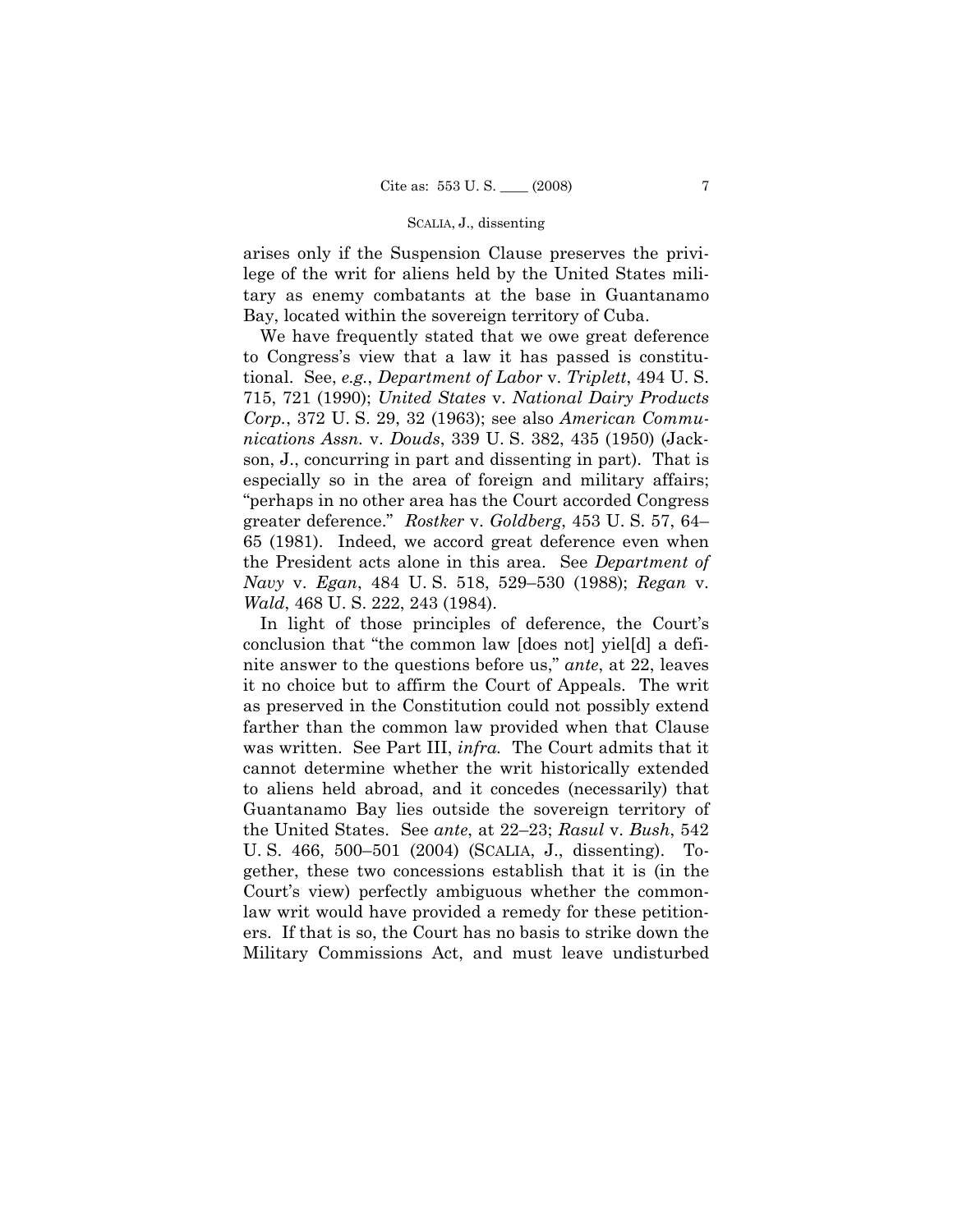the considered judgment of the coequal branches.<sup>2</sup>

How, then, does the Court weave a clear constitutional prohibition out of pure interpretive equipoise? The Court resorts to "fundamental separation-of-powers principles" to interpret the Suspension Clause. *Ante*, at 25. According to the Court, because "the writ of habeas corpus is itself an indispensable mechanism for monitoring the separation of powers," the test of its extraterritorial reach "must not be subject to manipulation by those whose power it is designed to restrain." *Ante,* at 36.

 stitution sets forth. Only by considering them one-by-one That approach distorts the nature of the separation of powers and its role in the constitutional structure. The "fundamental separation-of-powers principles" that the Constitution embodies are to be derived not from some judicially imagined matrix, but from the sum total of the individual separation-of-powers provisions that the Condoes the full shape of the *Constitution's* separation-ofpowers principles emerge. It is nonsensical to interpret those provisions themselves in light of some general "separation-of-powers principles" dreamed up by the Court. Rather, they must be interpreted to mean what they were understood to mean when the people ratified them. And if the understood scope of the writ of habeas corpus was "designed to restrain" (as the Court says) the actions of the Executive, the understood *limits* upon that

<sup>2</sup>The opinion seeks to avoid this straightforward conclusion by saying that the Court has been "careful not to foreclose the possibility that the protections of the Suspension Clause have expanded along with post-1789 developments that define the present scope of the writ." *Ante*, at 15–16 (citing *INS* v. *St. Cyr*, 533 U. S. 289 300–301 (2001)). But not foreclosing the possibility that they have expanded is not the same as demonstrating (or at least holding without demonstration, which seems to suffice for today's majority) that they have expanded. The Court must either hold that the Suspension Clause has "expanded" in its application to aliens abroad, or acknowledge that it has no basis to set aside the actions of Congress and the President. It does neither.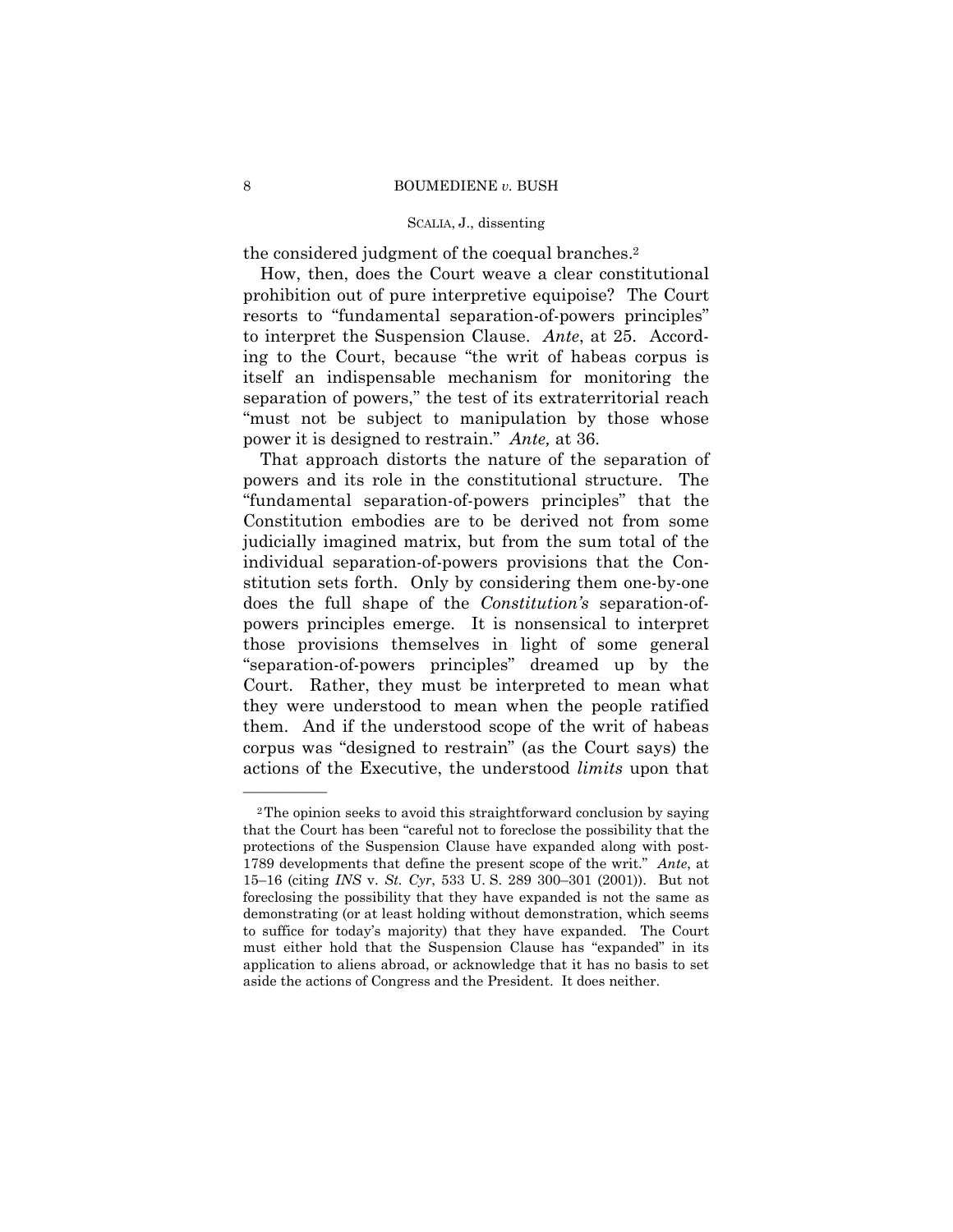scope were (as the Court seems not to grasp) just as much "designed to restrain" the incursions of the Third Branch. "Manipulation" of the territorial reach of the writ by the Judiciary poses just as much a threat to the proper separation of powers as "manipulation" by the Executive. As I will show below, manipulation is what is afoot here. The understood limits upon the writ deny our jurisdiction over the habeas petitions brought by these enemy aliens, and entrust the President with the crucial wartime determinations about their status and continued confinement.

B

The Court purports to derive from our precedents a "functional" test for the extraterritorial reach of the writ, *ante*, at 34, which shows that the Military Commissions Act unconstitutionally restricts the scope of habeas. That is remarkable because the most pertinent of those precedents, *Johnson* v. *Eisentrager*, 339 U. S. 763, conclusively establishes the opposite. There we were confronted with the claims of 21 Germans held at Landsberg Prison, an American military facility located in the American Zone of occupation in postwar Germany. They had been captured in China, and an American military commission sitting there had convicted them of war crimes—collaborating with the Japanese after Germany's surrender. *Id.*, at 765– 766. Like the petitioners here, the Germans claimed that their detentions violated the Constitution and international law, and sought a writ of habeas corpus. Writing for the Court, Justice Jackson held that American courts lacked habeas jurisdiction:

"We are cited to *[sic]* no instance where a court, in this or any other country where the writ is known, has issued it on behalf of an alien enemy who, at no relevant time and in no stage of his captivity, has been within its territorial jurisdiction. Nothing in the text of the Constitution extends such a right, nor does any-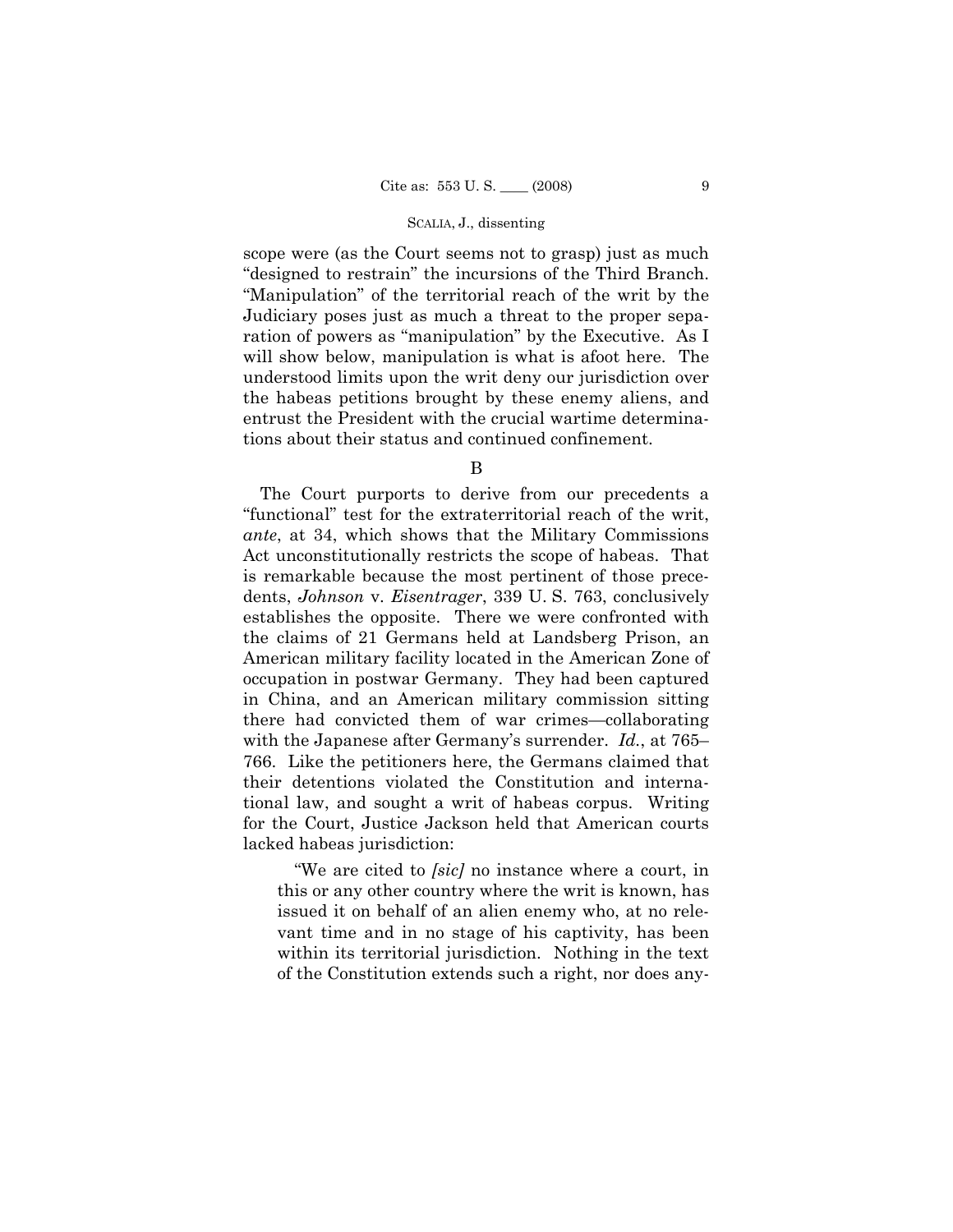thing in our statutes." *Id.*, at 768.

Justice Jackson then elaborated on the historical scope of the writ:

 ditionally hospitable, has been accorded a generous "The alien, to whom the United States has been traand ascending scale of rights as he increases his identity with our society. . . .

"But, in extending constitutional protections beyond the citizenry, the Court has been at pains to point out that it was the alien's presence within its territorial jurisdiction that gave the Judiciary power to act." *Id.*, at 770–771.

Lest there be any doubt about the primacy of territorial sovereignty in determining the jurisdiction of a habeas court over an alien, Justice Jackson distinguished two cases in which aliens had been permitted to seek habeas relief, on the ground that the prisoners in those cases were in custody within the sovereign territory of the United States. *Id*., at 779–780 (discussing *Ex parte Quirin*, 317 U. S. 1 (1942), and *In re Yamashita*, 327 U. S. 1 (1946)). "By reason of our sovereignty at that time over [the Philippines]," Jackson wrote, "Yamashita stood much as did Quirin before American courts." 339 U. S., at 780.

*Eisentrager* thus held—*held* beyond any doubt—that the Constitution does not ensure habeas for aliens held by the United States in areas over which our Government is not sovereign.<sup>3</sup>

<sup>3</sup> In its failed attempt to distinguish *Eisentrager*, the Court comes up with the notion that "*de jure* sovereignty" is simply an additional factor that can be added to (presumably) "*de facto* sovereignty" (*i.e.,* practical control) to determine the availability of habeas for aliens, but that it is not a necessary factor, whereas *de facto* sovereignty is. It is perhaps in this *de facto* sense, the Court speculates, that *Eisentrager* found "sovereignty" lacking. See *ante*, at 23–25. If that were so, one would have expected *Eisentrager* to explain in some detail why the United States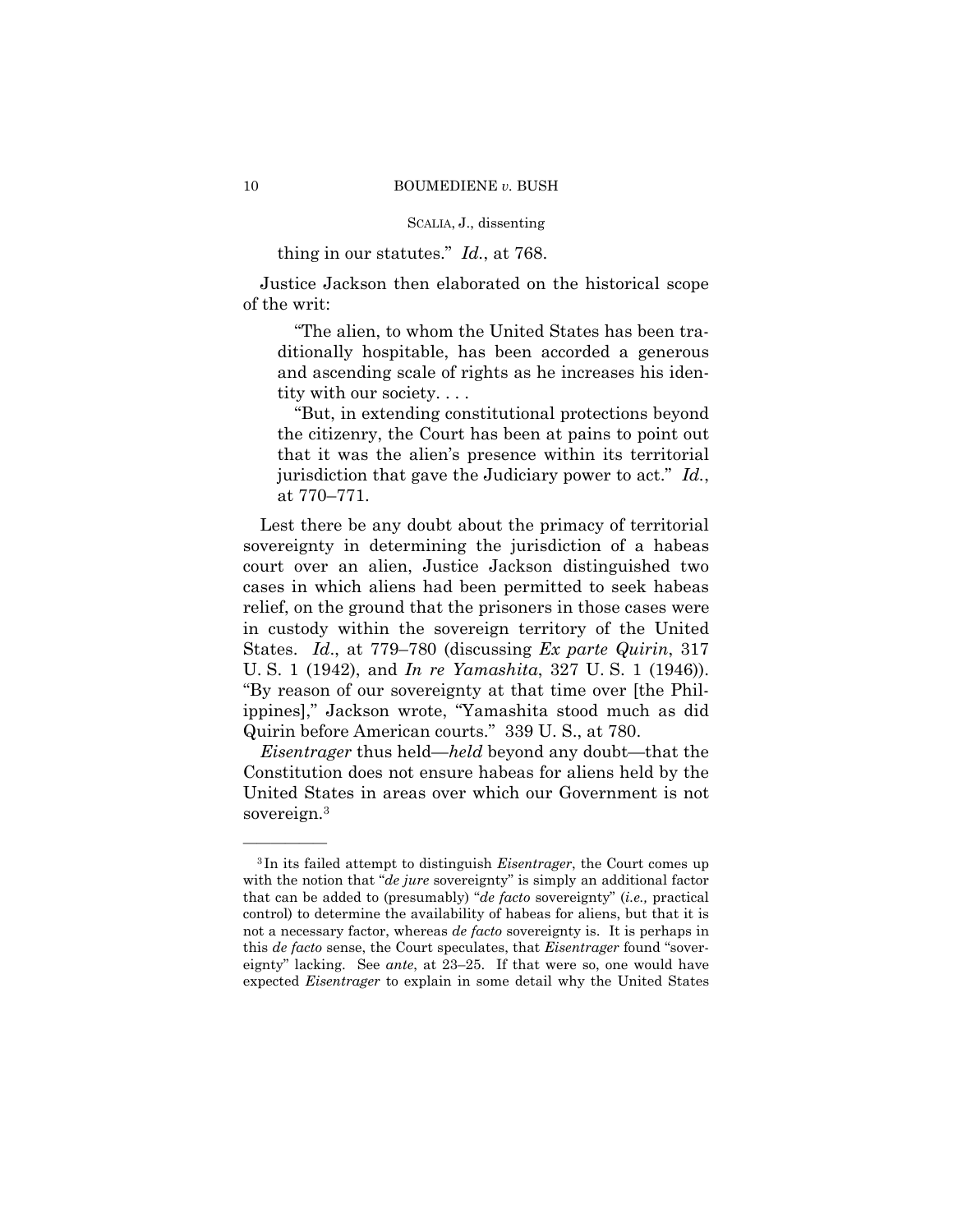ject to our occupation government abroad, even if he is The Court would have us believe that *Eisentrager* rested on "[p]ractical considerations," such as the "difficulties of ordering the Government to produce the prisoners in a habeas corpus proceeding." *Ante*, at 32. Formal sovereignty, says the Court, is merely one consideration "that bears upon which constitutional guarantees apply" in a given location. *Ante*, at 34. This is a sheer rewriting of the case. *Eisentrager* mentioned practical concerns, to be sure—but not for the purpose of determining *under what circumstances* American courts could issue writs of habeas corpus for aliens abroad. It cited them to support *its holding* that the Constitution does not empower courts to issue writs of habeas corpus to aliens abroad *in any circumstances*. As Justice Black accurately said in dissent, "the Court's opinion inescapably denies courts power to afford the least bit of protection for any alien who is subneither enemy nor belligerent and even after peace is officially declared." 339 U. S., at 796.

The Court also tries to change *Eisentrager* into a "func-

did not have practical control over the American zone of occupation. It did not (and probably could not). Of course this novel *de facto-de jure*  approach does not explain why the writ never issued to Scotland, which was assuredly within the *de facto* control of the English crown. See *infra*, at 22.

 give to it any form of civil government, nor to extend to it our laws." To support its holding that *de facto* sovereignty is relevant to the reach of habeas corpus, the Court cites our decision in *Fleming* v. *Page*, 9 How. 603 (1850), a case about the application of a customs statute to a foreign port occupied by U. S. forces. See *ante*, at 24. The case used the phrase "subject to the sovereignty and dominion of the United States" to refer to the United States' practical control over a "foreign country." 9 How., at 614. But *Fleming* went on to explain that because the port remained part of the "enemy's country," even though under U. S. military occupation, "its subjugation did not compel the United States, while they held it, to regard it as part of their dominions, nor to *Id.*, at 618. If *Fleming* is relevant to these cases at all, it undermines the Court's holding.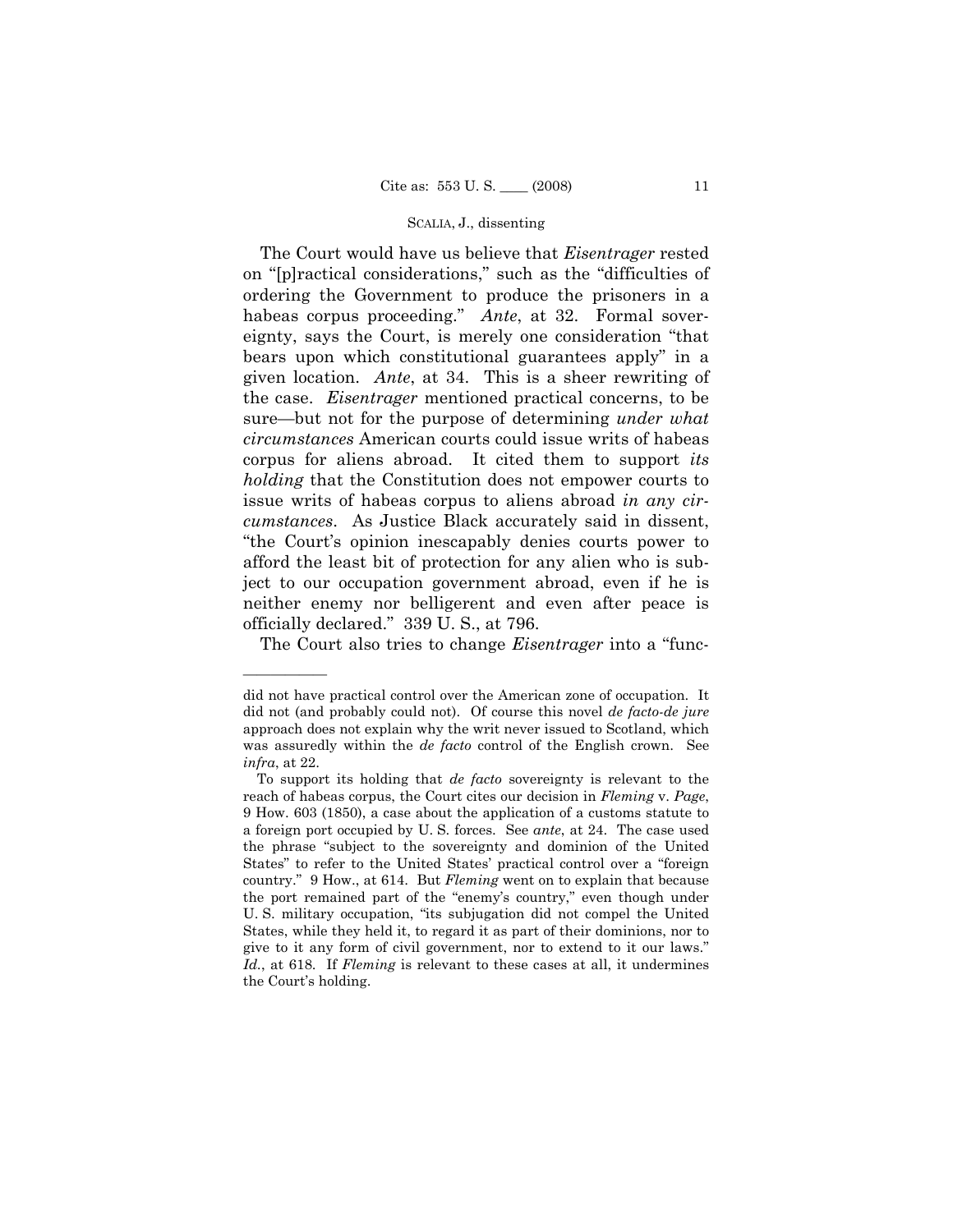tional" test by quoting a paragraph that lists the characteristics of the German petitioners:

"To support [the] assumption [of a constitutional right to habeas corpus] we must hold that a prisoner of our military authorities is constitutionally entitled to the writ, even though he (a) is an enemy alien; (b) has never been or resided in the United States; (c) was captured outside of our territory and there held in military custody as a prisoner of war; (d) was tried and convicted by a Military Commission sitting outside the United States; (e) for offenses against laws of war committed outside the United States; (f) and is at all times imprisoned outside the United States." *Id.*, at 777 (quoted in part, *ante*, at 36).

 access to our courts." 339 U. S., at 777 (emphasis added). the Judiciary power to act." *Id.*, at 771. In other words, But that paragraph is introduced by a sentence stating that "[t]he foregoing demonstrates *how much further we must go* if we are to invest these enemy aliens, resident, captured and imprisoned abroad, with standing to demand How much further than *what*? Further than the rule set forth in the prior section of the opinion, which said that "in extending constitutional protections beyond the citizenry, the Court has been at pains to point out that it was the alien's presence within its territorial jurisdiction that gave the characteristics of the German prisoners were set forth, not in application of some "functional" test, but to show that the case before the Court represented an *a fortiori*  application of the ordinary rule. That is reaffirmed by the sentences that immediately follow the listing of the Germans' characteristics:

"We have pointed out that the privilege of litigation has been extended to aliens, whether friendly or enemy, only because permitting their presence in the country implied protection. No such basis can be in-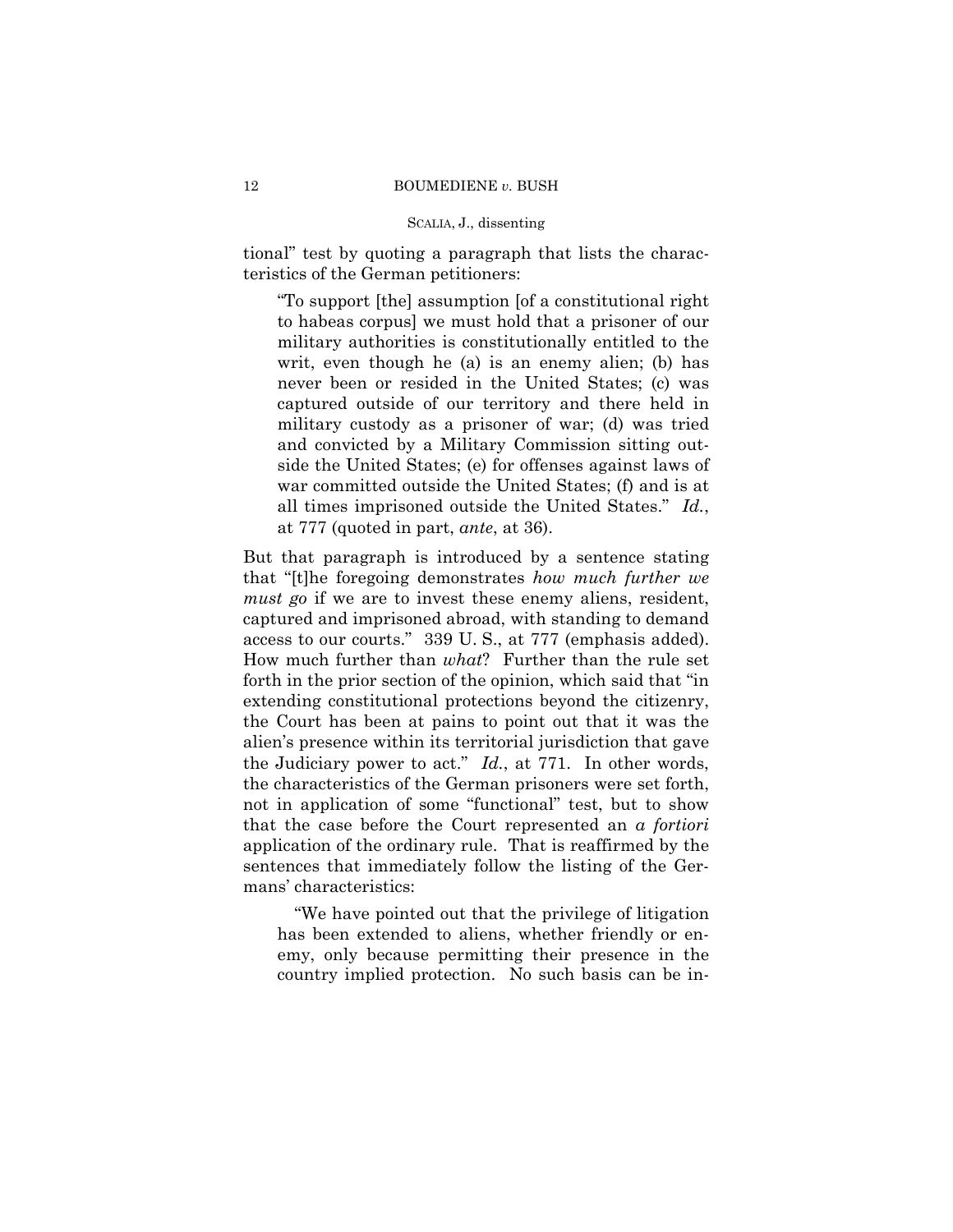voked here, for these prisoners at no relevant time were within any territory over which the United States is sovereign, and the scenes of their offense, their capture, their trial and their punishment were all beyond the territorial jurisdiction of any court of the United States." *Id.*, at 777–778.

*Eisentrager* nowhere mentions a "functional" test, and the notion that it is based upon such a principle is patently false.4

The Court also reasons that *Eisentrager* must be read as a "functional" opinion because of our prior decisions in the Insular Cases. See *ante*, at 26–29. It cites our statement in *Balzac* v. *Porto Rico*, 258 U. S. 298, 312 (1922), that "'the real issue in the *Insular Cases* was not whether the Constitution extended to the Philippines or Porto Rico when we went there, but which of its provisions were

<sup>4</sup> JUSTICE SOUTER's concurrence relies on our decision four Terms ago in *Rasul* v. *Bush*, 542 U. S. 466 (2004), where the Court interpreted the habeas statute to extend to aliens held at Guantanamo Bay. He thinks that "no one who reads the Court's opinion in *Rasul* could seriously doubt that the jurisdictional question must be answered the same way in purely constitutional cases." *Ante*, at 1–2. But *Rasul* was devoted primarily to an explanation of why *Eisentrager*'s statutory holding no longer controlled given our subsequent decision in *Braden* v. *30th Judicial Circuit Court of Ky.*, 410 U. S. 484 (1973). See *Rasul*, *supra*, at 475–479. And the opinion of the Court today—which JUSTICE SOUTER joins—expressly rejects the historical evidence cited in *Rasul* to support its conclusion about the reach of habeas corpus. Compare *id.*, at 481– 482, with *ante*, at 18. Moreover, even if one were to accept as true what JUSTICE SOUTER calls *Rasul*'s "well-considered" dictum, that does not explain why *Eisentrager*'s constitutional holding must be overruled or how it can be distinguished. (After all, *Rasul* distinguished *Eisentrager*'s statutory holding on a ground inapplicable to its constitutional holding.) In other words, even if the Court were to conclude that *Eisentrager*'s rule was incorrect as an original matter, the Court would have to explain the justification for departing from that precedent. It therefore cannot possibly be true that *Rasul* controls this case, as JUSTICE SOUTER suggests.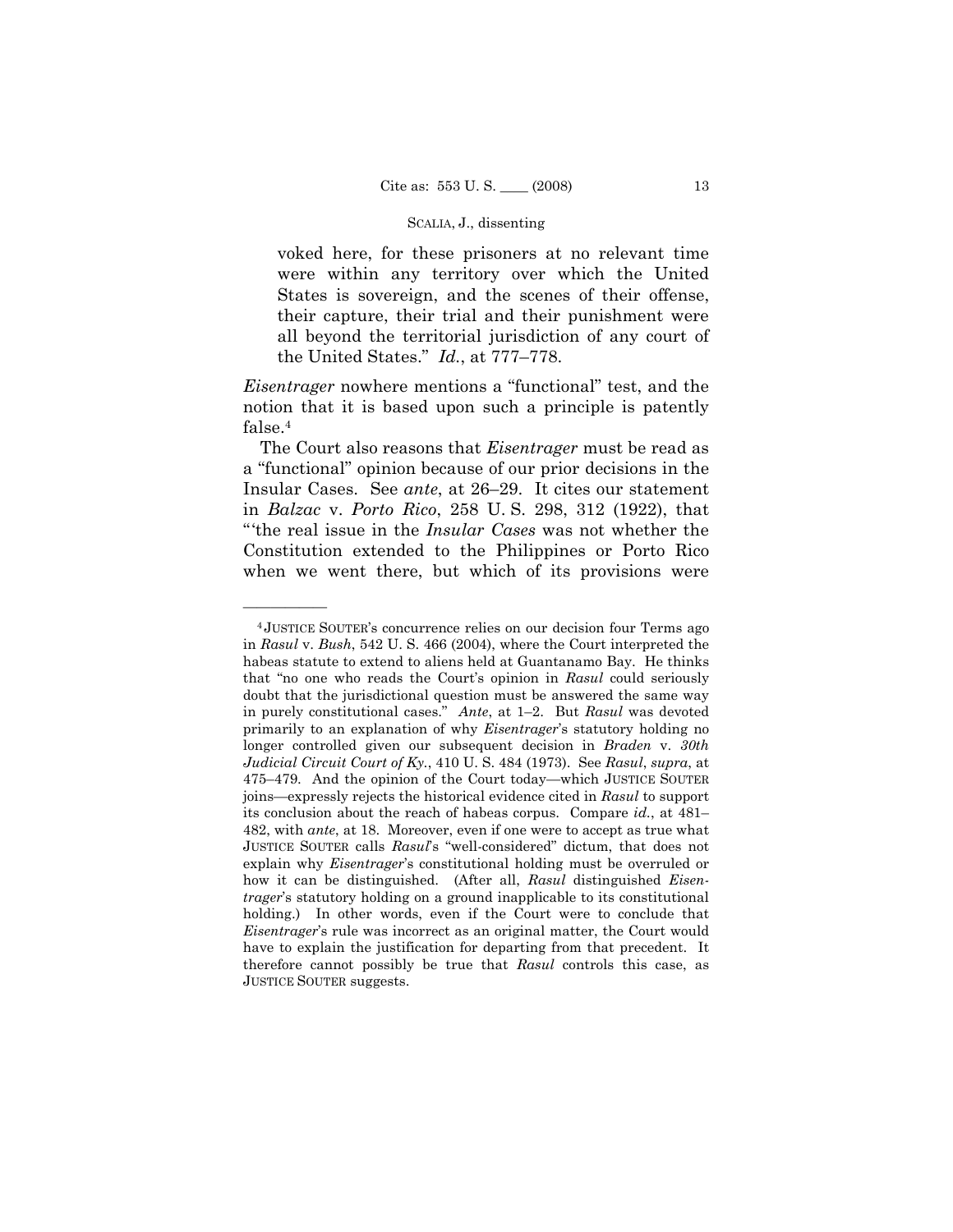## SCALIA, J., dissenting

applicable by way of limitation upon the exercise of executive and legislative power in dealing with new conditions and requirements.'" *Ante*, at 28. But the Court conveniently omits *Balzac*'s predicate to that statement: "The Constitution of the United States is in force in Porto Rico as it is wherever and whenever the *sovereign power* of that government is exerted." 258 U. S., at 312 (emphasis added). The Insular Cases all concerned territories acquired by Congress under its Article IV authority and indisputably part of the sovereign territory of the United States. See *United States* v. *Verdugo-Urquidez*, 494 U. S. 259, 268 (1990); *Reid* v. *Covert*, 354 U. S. 1, 13 (1957) (plurality opinion of Black, J.). None of the Insular Cases stands for the proposition that aliens located outside U. S. sovereign territory have constitutional rights, and *Eisentrager* held just the opposite with respect to habeas corpus. As I have said, *Eisentrager* distinguished *Yamashita* on the ground of "our sovereignty [over the Philippines]," 339 U. S., at 780.

The Court also relies on the "[p]ractical considerations" that influenced our decision in *Reid* v. *Covert*, *supra*. See *ante*, at 29–32. But all the Justices in the majority except Justice Frankfurter limited their analysis to the rights of *citizens* abroad. See *Reid, supra*, at 5–6 (plurality opinion of Black, J.); *id.*, at 74–75 (Harlan, J., concurring in result). (Frankfurter limited his analysis to the even narrower class of civilian dependents of American military personnel abroad, see *id.*, at 45 (opinion concurring in result).) In trying to wring some kind of support out of *Reid* for today's novel holding, the Court resorts to a chain of logic that does not hold. The members of the *Reid*  majority, the Court says, were divided over whether *In re Ross*, 140 U. S. 453 (1891), which had (according to the Court) held that under certain circumstances American citizens abroad do not have indictment and jury-trial rights, should be overruled. In the Court's view, the *Reid*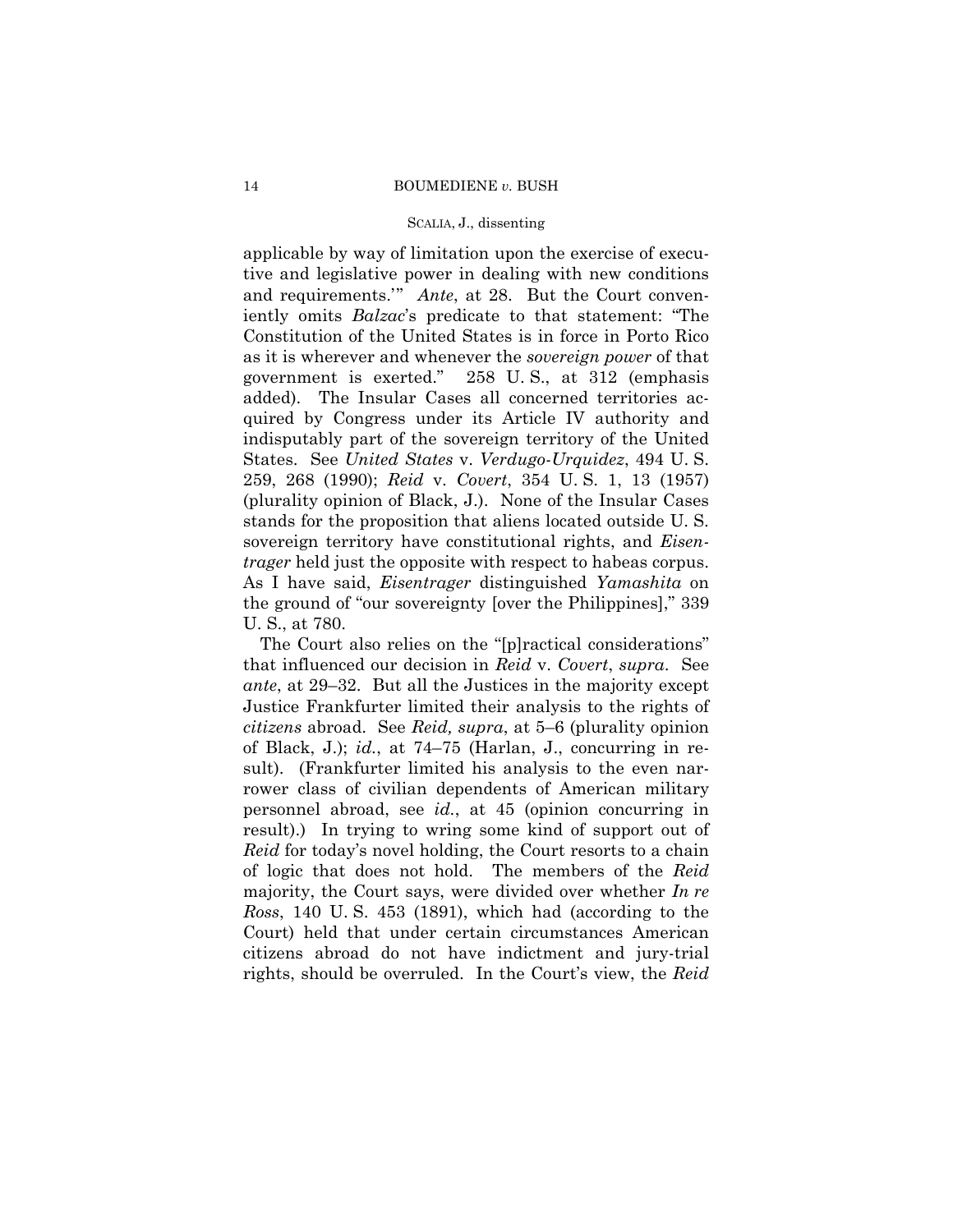plurality would have overruled *Ross*, but Justices Frankfurter and Harlan preferred to distinguish it. The upshot: "If citizenship had been the only relevant factor in the case, it would have been necessary for the Court to overturn *Ross*, something Justices Harlan and Frankfurter were unwilling to do." *Ante*, at 32. What, exactly, is this point supposed to prove? To say that "practical considerations" determine the precise content of the constitutional protections American citizens enjoy when they are abroad is quite different from saying that "practical considerations" determine whether aliens abroad enjoy any constitutional protections whatever, including habeas. In other words, merely because citizenship is not a *sufficient* factor to extend constitutional rights abroad does not mean that it is not a *necessary* one.

The Court tries to reconcile *Eisentrager* with its holding today by pointing out that in postwar Germany, the United States was "answerable to its Allies" and did not "pla[n] a long-term occupation." *Ante*, at 38, 39. Those factors were not mentioned in *Eisentrager*. Worse still, it is impossible to see how they relate to the Court's asserted purpose in creating this "functional" test—namely, to ensure a judicial inquiry into detention and prevent the political branches from acting with impunity. Can it possibly be that the Court trusts the political branches more when they are beholden to foreign powers than when they act alone?

After transforming the *a fortiori* elements discussed above into a "functional" test, the Court is still left with the difficulty that most of those elements exist here as well with regard to all the detainees. To make the application of the newly crafted "functional" test produce a different result in the present cases, the Court must rely upon factors (d) and (e): The Germans had been tried by a military commission for violations of the laws of war; the present petitioners, by contrast, have been tried by a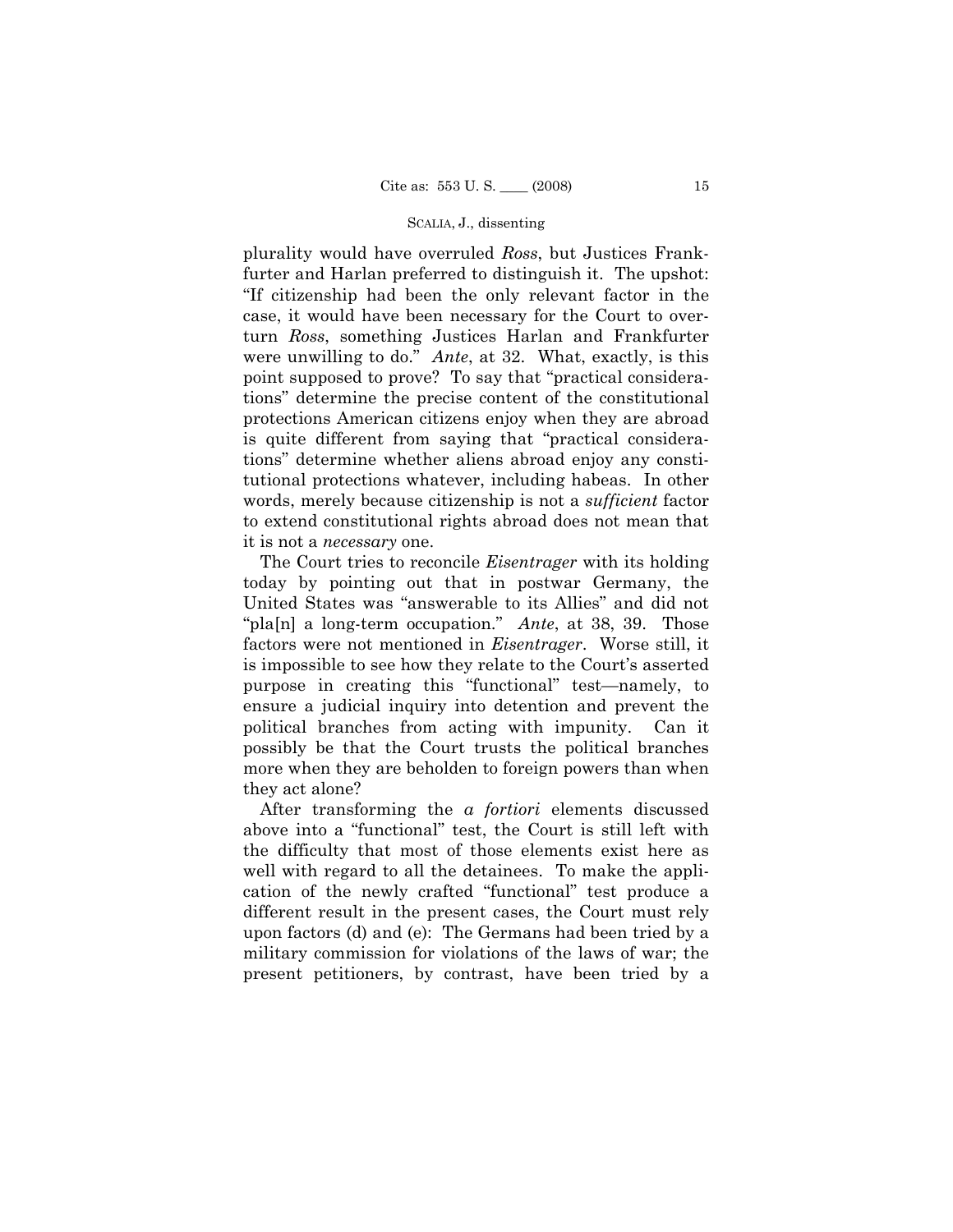# SCALIA, J., dissenting

Combatant Status Review Tribunal (CSRT) whose procedural protections, according to the Court's *ipse dixit*, "fall well short of the procedures and adversarial mechanisms that would eliminate the need for habeas corpus review." *Ante*, at 37. But no one looking for "functional" equivalents would put *Eisentrager* and the present cases in the same category, much less place the present cases in a preferred category. The difference between them cries out for lesser procedures in the present cases. The prisoners in *Eisentrager* were *prosecuted* for crimes after the cessation of hostilities; the prisoners here are enemy combatants *detained* during an ongoing conflict. See *Hamdi* v. *Rumsfeld*, 542 U. S. 507, 538 (2004) (plurality opinion) (suggesting, as an adequate substitute for habeas corpus, the use of a tribunal akin to a CSRT to authorize the detention of *American citizens* as enemy combatants during the course of the present conflict).

The category of prisoner comparable to these detainees are not the *Eisentrager* criminal defendants, but the more than 400,000 prisoners of war detained in the United States alone during World War II. Not a single one was accorded the right to have his detention validated by a habeas corpus action in federal court—and that despite the fact that they were present on U. S. soil. See Bradley, The Military Commissions Act, Habeas Corpus, and the Geneva Conventions, 101 Am. J. Int'l L. 322, 338 (2007). The Court's analysis produces a crazy result: Whereas those convicted and sentenced to death for war crimes are without judicial remedy, all enemy combatants detained during a war, at least insofar as they are confined in an area away from the battlefield over which the United States exercises "absolute and indefinite" control, may seek a writ of habeas corpus in federal court. And, as an even more bizarre implication from the Court's reasoning, those prisoners whom the military plans to try by fulldress Commission at a future date may file habeas peti-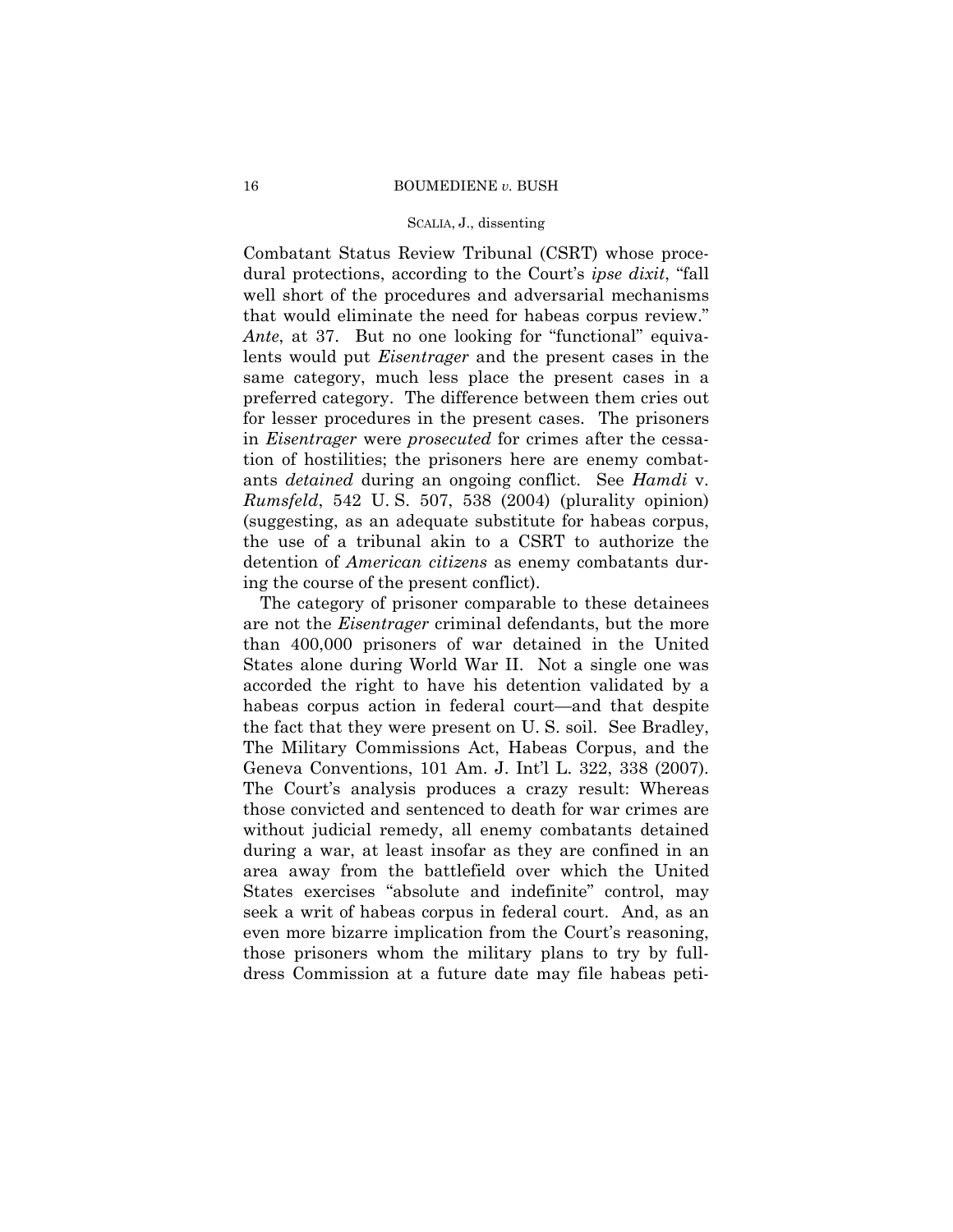tions and secure release before their trials take place.

There is simply no support for the Court's assertion that constitutional rights extend to aliens held outside U. S. sovereign territory, see *Verdugo-Urquidez*, 494 U. S., at 271, and *Eisentrager* could not be clearer that the privilege of habeas corpus does not extend to aliens abroad. By blatantly distorting *Eisentrager*, the Court avoids the difficulty of explaining why it should be overruled. See *Planned Parenthood of Southeastern Pa.* v. *Casey*, 505 U. S. 833, 854–855 (1992) (identifying *stare decisis* factors). The rule that aliens abroad are not constitutionally entitled to habeas corpus has not proved unworkable in practice; if anything, it is the Court's "functional" test that does not (and never will) provide clear guidance for the future. *Eisentrager* forms a coherent whole with the accepted proposition that aliens abroad have no substantive rights under our Constitution. Since it was announced, no relevant factual premises have changed. It has engendered considerable reliance on the part of our military. And, as the Court acknowledges, text and history do not clearly compel a contrary ruling. It is a sad day for the rule of law when such an important constitutional precedent is discarded without an *apologia*, much less an apology.

 $\mathcal{C}$ 

What drives today's decision is neither the meaning of the Suspension Clause, nor the principles of our precedents, but rather an inflated notion of judicial supremacy. The Court says that if the extraterritorial applicability of the Suspension Clause turned on formal notions of sovereignty, "it would be possible for the political branches to govern without legal constraint" in areas beyond the sovereign territory of the United States. *Ante*, at 35. That cannot be, the Court says, because it is the duty of this Court to say what the law is. *Id*., at 35–36. It would be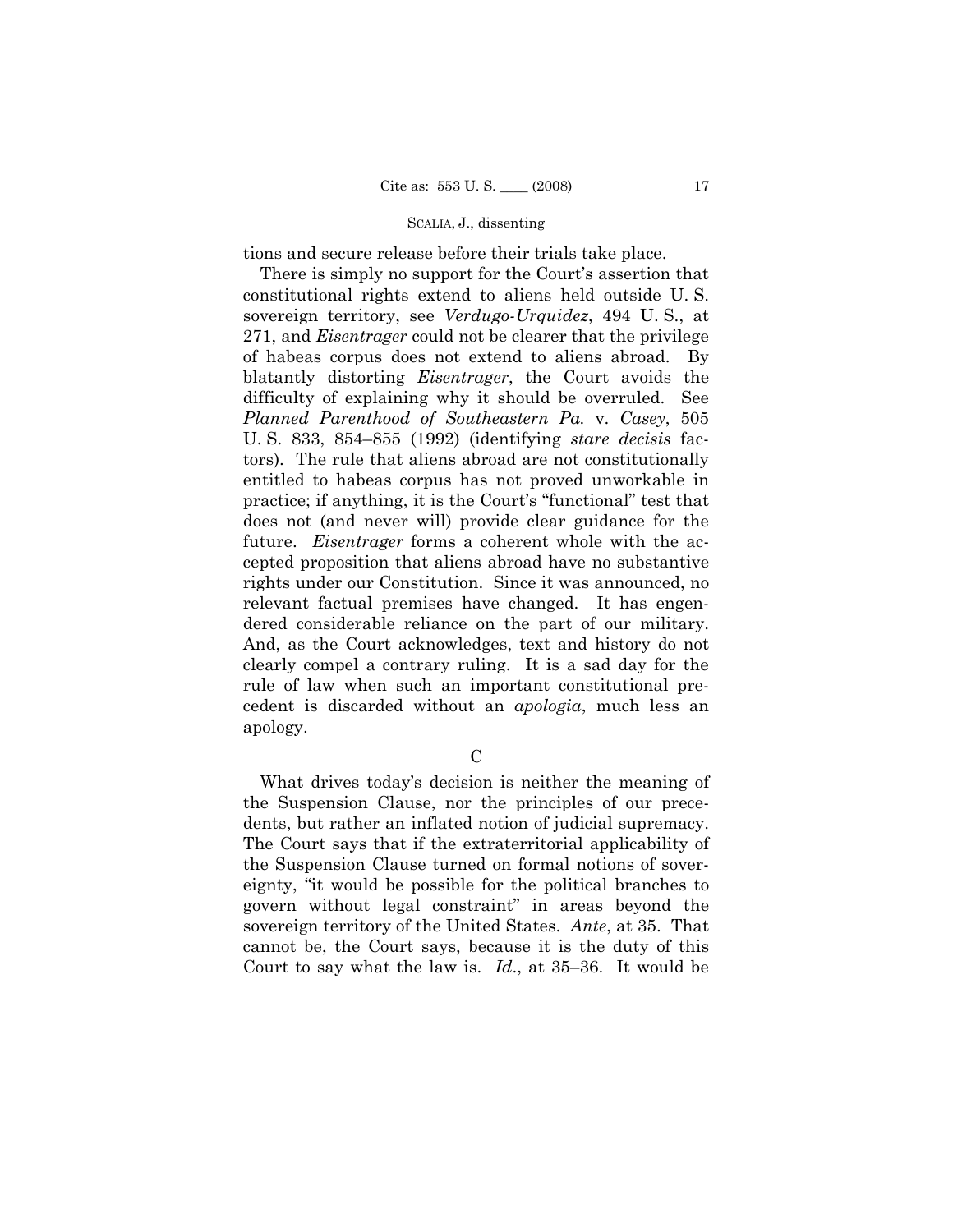# SCALIA, J., dissenting

difficult to imagine a more question-begging analysis. "The very foundation of the power of the federal courts to declare Acts of Congress unconstitutional lies in the power and duty of those courts to decide cases and controversies *properly before them*." *United States* v. *Raines*, 362 U. S. 17, 20–21 (1960) (citing *Marbury* v. *Madison*, 1 Cranch 137 (1803); emphasis added). Our power "to say what the law is" is circumscribed by the limits of our statutorily and constitutionally conferred jurisdiction. See *Lujan* v. *Defenders of Wildlife*, 504 U. S. 555, 573–578 (1992). And that is precisely the question in these cases: whether the Constitution confers habeas jurisdiction on federal courts to decide petitioners' claims. It is both irrational and arrogant to say that the answer must be yes, because otherwise we would not be supreme.

But so long as there are *some* places to which habeas does not run—so long as the Court's new "functional" test will not be satisfied *in every case*—then there will be circumstances in which "it would be possible for the political branches to govern without legal constraint." Or, to put it more impartially, areas in which the legal determinations of the *other* branches will be (shudder!) *supreme*. In other words, judicial supremacy is not really assured by the constitutional rule that the Court creates. The gap between rationale and rule leads me to conclude that the Court's ultimate, unexpressed goal is to preserve the power to review the confinement of enemy prisoners held by the Executive anywhere in the world. The "functional" test usefully evades the precedential landmine of *Eisentrager* but is so inherently subjective that it clears a wide path for the Court to traverse in the years to come.

# III

Putting aside the conclusive precedent of *Eisentrager*, it is clear that the original understanding of the Suspension Clause was that habeas corpus was not available to aliens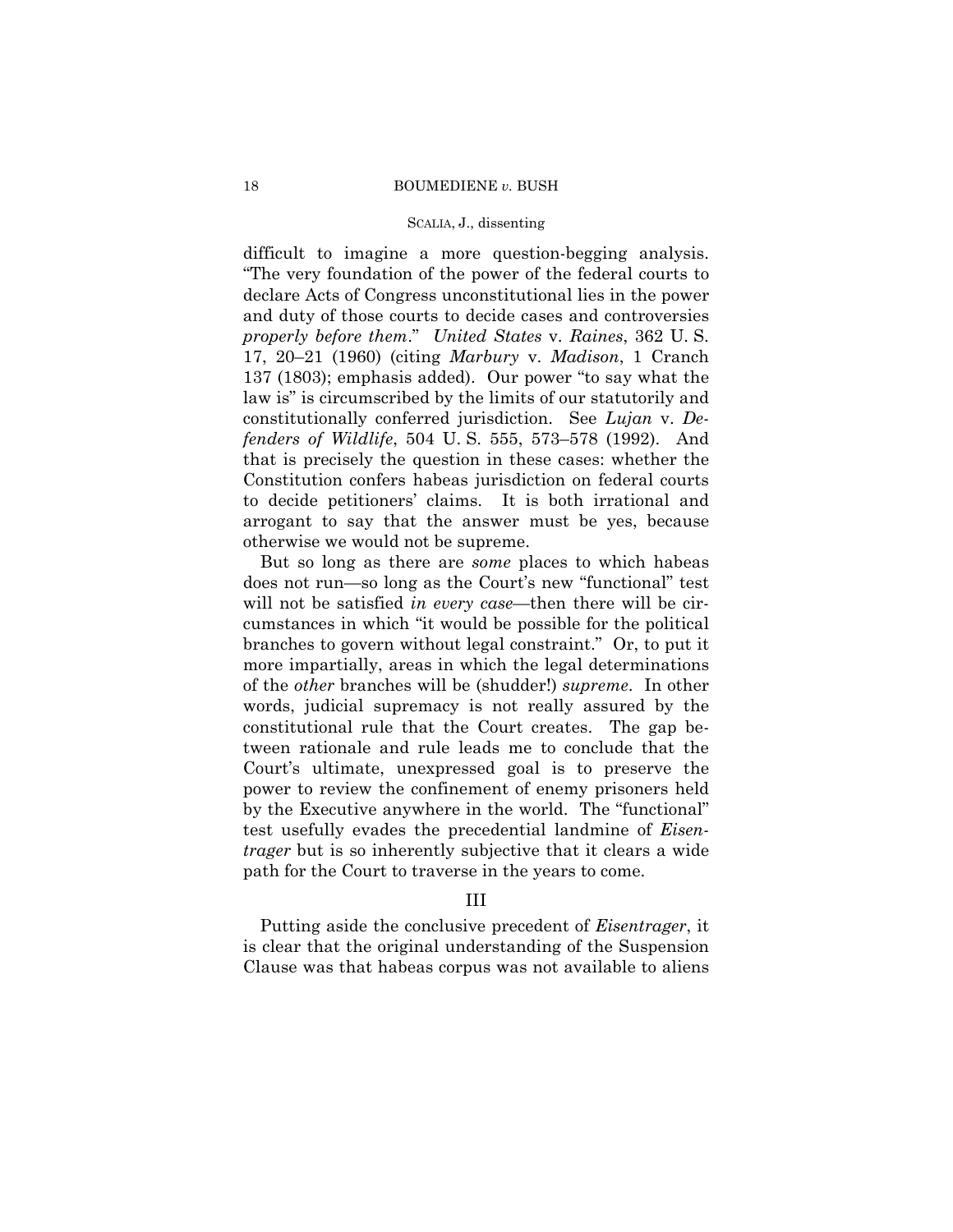abroad, as Judge Randolph's thorough opinion for the court below detailed. See 476 F. 3d 981, 988–990 (CADC 2007).

The Suspension Clause reads: "The Privilege of the Writ of Habeas Corpus shall not be suspended, unless when in Cases of Rebellion or Invasion the public Safety may require it." U. S. Const., Art. I, §9, cl. 2. The proper course of constitutional interpretation is to give the text the meaning it was understood to have at the time of its adoption by the people. See, *e.g.*, *Crawford* v. *Washington*, 541 U. S. 36, 54 (2004). That course is especially demanded when (as here) the Constitution limits the power of Congress to infringe upon a pre-existing common-law right. The nature of the writ of habeas corpus that cannot be suspended must be defined by the common-law writ that was available at the time of the founding. See *McNally* v. *Hill*, 293 U. S. 131, 135–136 (1934); see also *INS* v. *St. Cyr*, 533 U. S. 289, 342 (2001) (SCALIA, J., dissenting); *D'Oench, Duhme & Co.* v. *FDIC*, 315 U. S. 447, 471, n. 9 (1942) (Jackson, J., concurring).

It is entirely clear that, at English common law, the writ of habeas corpus did not extend beyond the sovereign territory of the Crown. To be sure, the writ had an "extraordinary territorial ambit," because it was a so-called "prerogative writ," which, unlike other writs, could extend beyond the realm of England to other places where the Crown was sovereign. R. Sharpe, The Law of Habeas Corpus 188 (2d ed. 1989) (hereinafter Sharpe); see also Note on the Power of the English Courts to Issue the Writ of Habeas to Places Within the Dominions of the Crown, But Out of England, and On the Position of Scotland in Relation to that Power, 8 Jurid. Rev. 157 (1896) (hereinafter Note on Habeas); *King* v. *Cowle*, 2 Burr. 834, 855–856, 97 Eng. Rep. 587, 599 (K. B. 1759).

But prerogative writs could not issue to foreign countries, even for British subjects; they were confined to the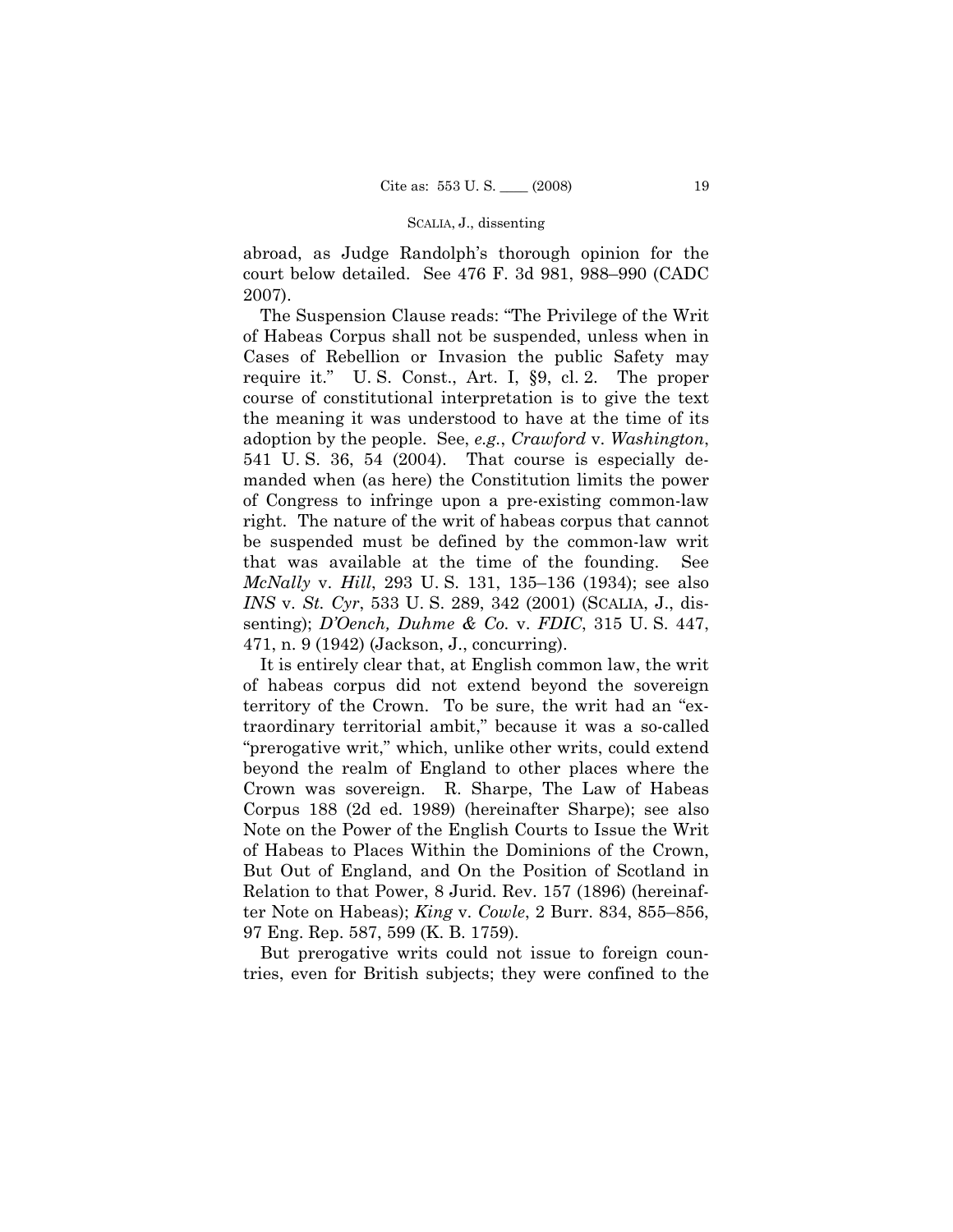## SCALIA, J., dissenting

King's dominions—those areas over which the Crown was sovereign. See Sharpe 188; 2 R. Chambers, A Course of Lectures on the English Law 1767–1773, pp. 7–8 (Curley ed. 1986); 3 W. Blackstone, Commentaries on the Laws of England 131 (1768) (hereinafter Blackstone). Thus, the writ has never extended to Scotland, which, although united to England when James I succeeded to the English throne in 1603, was considered a foreign dominion under a different Crown—that of the King of Scotland. Sharpe 191; Note on Habeas 158.5 That is why Lord Mansfield wrote that "[t]o foreign dominions, which belong to a prince who succeeds to the throne of England, this Court has no power to send any writ of any kind. We cannot send a habeas corpus to Scotland . . . ." *Cowle*, *supra*, at 856, 97 Eng. Rep., at 599–600.

The common-law writ was codified by the Habeas Corpus Act of 1679, which "stood alongside Magna Charta and the English Bill of Rights of 1689 as a towering common law lighthouse of liberty—a beacon by which framing lawyers in America consciously steered their course." Amar, Sixth Amendment First Principles, 84 Geo. L. J. 641, 663 (1996). The writ was established in the Colonies beginning in the 1690's and at least one colony adopted the 1679 Act almost verbatim. See Dept. of Political Science, Okla. State Univ., Research Reports, No. 1, R. Walker, The American Reception of the Writ of Liberty 12–16 (1961). Section XI of the Act stated where the writ could run. It "may be directed and run into any county palatine, the cinque-ports, or other privileged places within the kingdom of England, dominion of Wales, or town of Berwick upon Tweed, and the islands of Jersey or Guernsey." 31 Car. 2, ch. 2. The cinque-ports and county palatine were so-called "exempt jurisdictions"—franchises

<sup>5</sup>My dissent in *Rasul* v. *Bush,* 542 U. S. 466, 503 (2004), mistakenly included Scotland among the places to which the writ could run.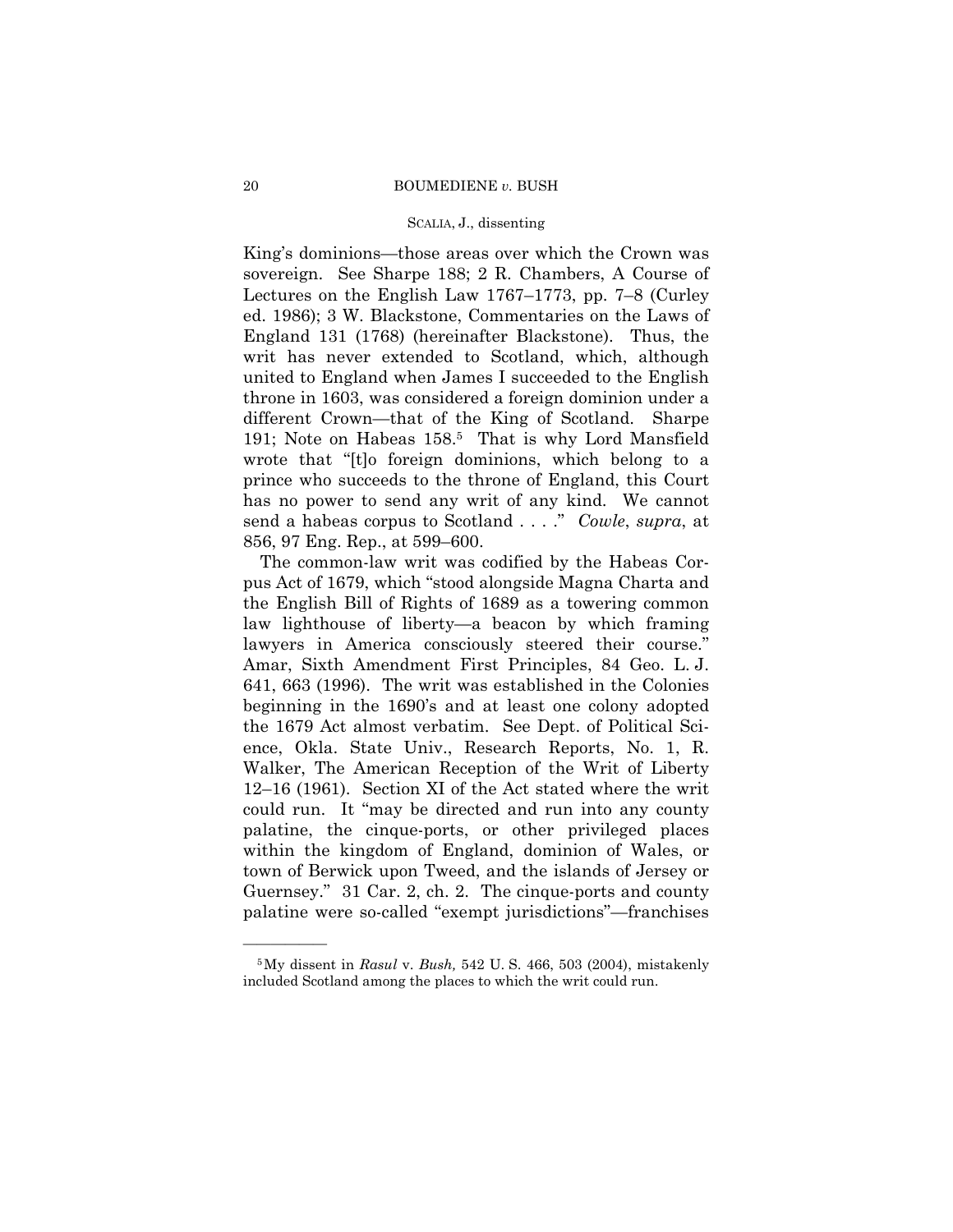granted by the Crown in which local authorities would manage municipal affairs, including the court system, but over which the Crown maintained ultimate sovereignty. See 3 Blackstone 78–79. The other places listed—Wales, Berwick-upon-Tweed, Jersey, and Guernsey—were territories of the Crown even though not part England proper. See *Cowle*, *supra*, at 853–854, 97 Eng. Rep., at 598 (Wales and Berwick-upon-Tweed); 1 Blackstone 104 (Jersey and Guernsey); Sharpe 192 (same).

The Act did not extend the writ elsewhere, even though the existence of other places to which British prisoners could be sent was recognized by the Act. The possibility of evading judicial review through such spiriting-away was eliminated, not by expanding the writ abroad, but by forbidding (in Article XII of the Act) the shipment of prisoners to places where the writ did not run or where its execution would be difficult. See 31 Car. 2, ch. 2; see generally Nutting, The Most Wholesome Law—The Habeas Corpus Act of 1679, 65 Am. Hist. Rev. 527 (1960).

The Habeas Corpus Act, then, confirms the consensus view of scholars and jurists that the writ did not run outside the sovereign territory of the Crown. The Court says that the idea that "jurisdiction followed the King's officers" is an equally credible view. *Ante*, at 16. It is not credible at all. The only support the Court cites for it is a page in Boumediene's brief, which in turn cites this Court's dicta in *Rasul,* 542 U. S., at 482, mischaracterizing Lord Mansfield's statement that the writ ran to any place that was "under the subjection of the Crown," *Cowle*, *supra*, at 856, 97 Eng. Rep., at 599. It is clear that Lord Mansfield was saying that the writ extended outside the realm of England proper, not outside the sovereign territory of the Crown.<sup>6</sup>

<sup>6</sup>The dicta in *Rasul* also cited *Ex parte Mwenya*, [1960] 1 Q. B. 241, (C. A.), but as I explained in dissent, "[e]ach judge [in *Mwenya*] made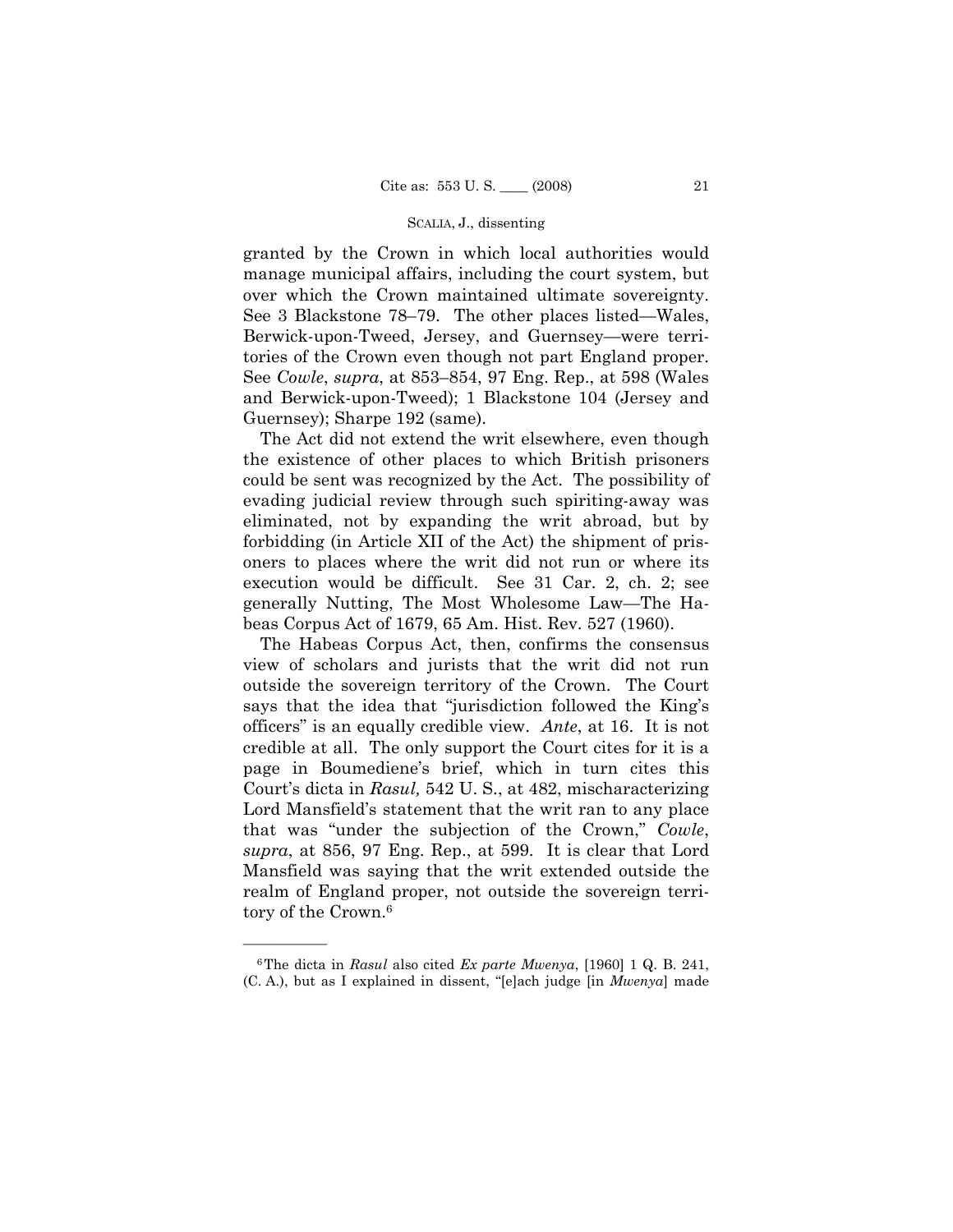# SCALIA, J., dissenting

The Court dismisses the example of Scotland on the grounds that Scotland had its own judicial system and that the writ could not, as a practical matter, have been enforced there. *Ante*, at 20. Those explanations are totally unpersuasive. The existence of a separate court system was never a basis for denying the power of a court to issue the writ. See 9 W. Holdsworth, A History of English Law 124 (3d ed. 1944) (citing *Ex parte Anderson*, 3 El. and El. 487 (1861)). And as for logistical problems, the same difficulties were present for places like the Channel Islands, where the writ did run. The Court attempts to draw an analogy between the prudential limitations on issuing the writ to such remote areas within the sovereign territory of the Crown and the jurisdictional prohibition on issuing the writ to Scotland. See *ante*, at 19–20. But the very authority that the Court cites, Lord Mansfield, expressly distinguished between these two concepts, stating that English courts had the "power" to send the writ to places within the Crown's sovereignty, the "only question" being the "propriety," while they had "no power to send any writ of any kind" to Scotland and other "foreign dominions." *Cowle*, *supra*, at 856, 97 Eng. Rep., at 599–600. The writ did not run to Scotland because, even after the Union, "Scotland remained a foreign dominion of the prince who succeeded to the English throne," and "union did not extend the prerogative of the English crown to Scotland." Sharpe 191; see also Sir Matthew Hale's The Prerogatives of the King 19 (D. Yale ed. 1976).7

clear that the detainee's status as a subject was material to the resolu-

tion of the case," 542 U. S., at 504.<br>The Court also argues that the fact that the writ could run to Ireland, even though it was ruled under a "separate" crown, shows that formal sovereignty was not the touchstone of habeas jurisdiction. *Ante*, at 21. The passage from Blackstone that the Court cites, however, describes Ireland as "a dependent, subordinate kingdom" that was part of the "king's dominions." 1 Blackstone 98, 100 (internal quotation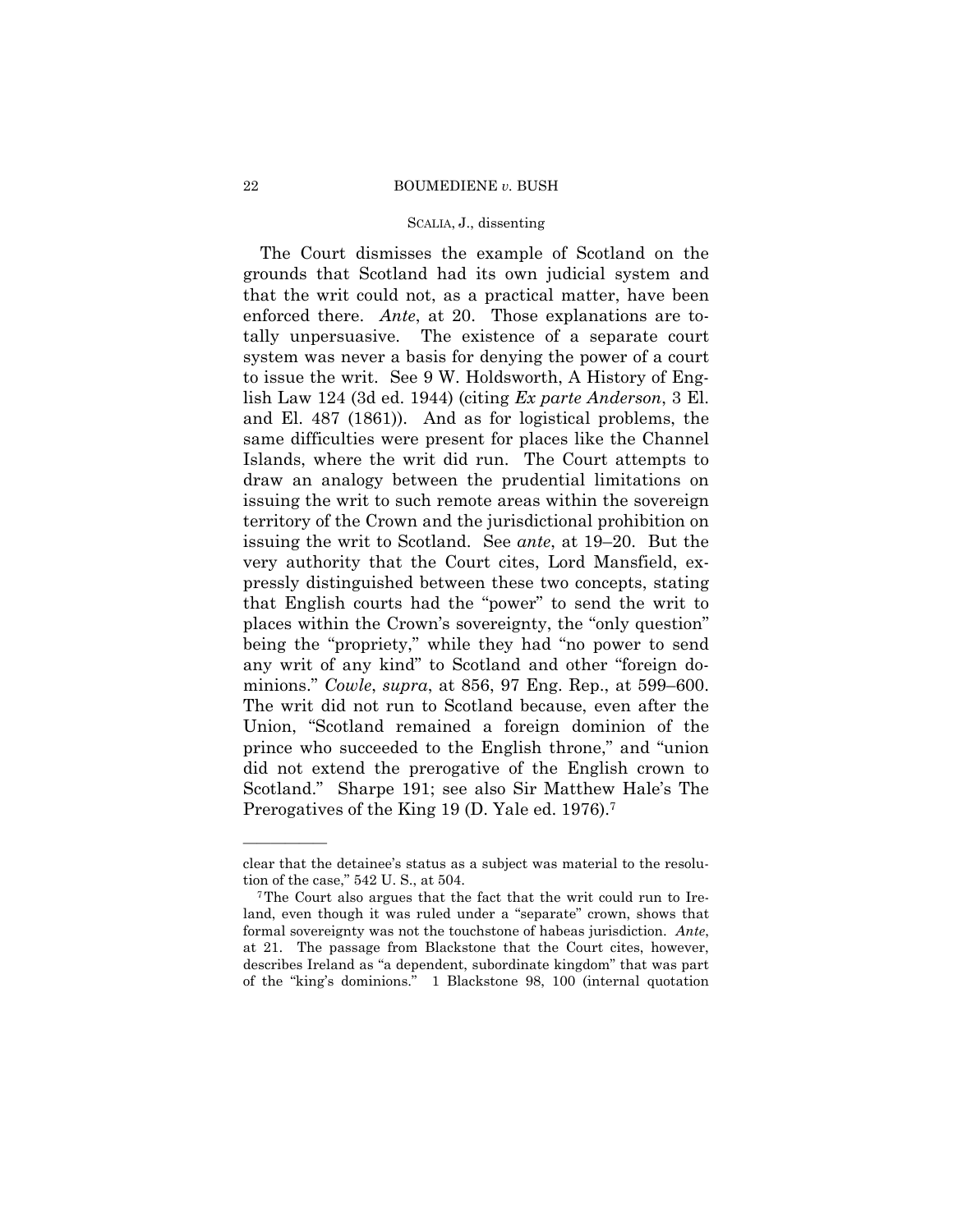In sum, *all* available historical evidence points to the conclusion that the writ would not have been available at common law for aliens captured and held outside the sovereign territory of the Crown. Despite three opening briefs, three reply briefs, and support from a legion of *amici,* petitioners have failed to identify a single case in the history of Anglo-American law that supports their claim to jurisdiction. The Court finds it significant that there is no recorded case *denying* jurisdiction to such prisoners either. See *ante*, at 21–22. But a case standing for the remarkable proposition that the writ could issue to a foreign land would surely have been reported, whereas a case denying such a writ for lack of jurisdiction would likely not. At a minimum, the absence of a reported case either way leaves unrefuted the voluminous commentary stating that habeas was confined to the dominions of the Crown.

What history teaches is confirmed by the nature of the limitations that the Constitution places upon suspension of the common-law writ. It can be suspended only "in Cases of Rebellion or Invasion." Art. I, §9, cl. 2. The latter case (invasion) is plainly limited to the territory of the United States; and while it is conceivable that a rebellion could be mounted by American citizens abroad, surely the overwhelming majority of its occurrences would be domestic. If the extraterritorial scope of habeas turned on flexible, "functional" considerations, as the Court holds, why would the Constitution limit its suspension almost entirely to instances of domestic crisis? Surely there is an even greater justification for suspension in foreign lands where the United States might hold prisoners of war

marks omitted). And Lord Mansfield's opinion in *Cowle* plainly understood Ireland to be "a dominion of the Crown of England," in contrast to the "foreign dominio[n]" of Scotland, and thought that distinction dispositive of the question of habeas jurisdiction. *Cowle*, *supra*, at 856, 97 Eng. Rep., at 599–600.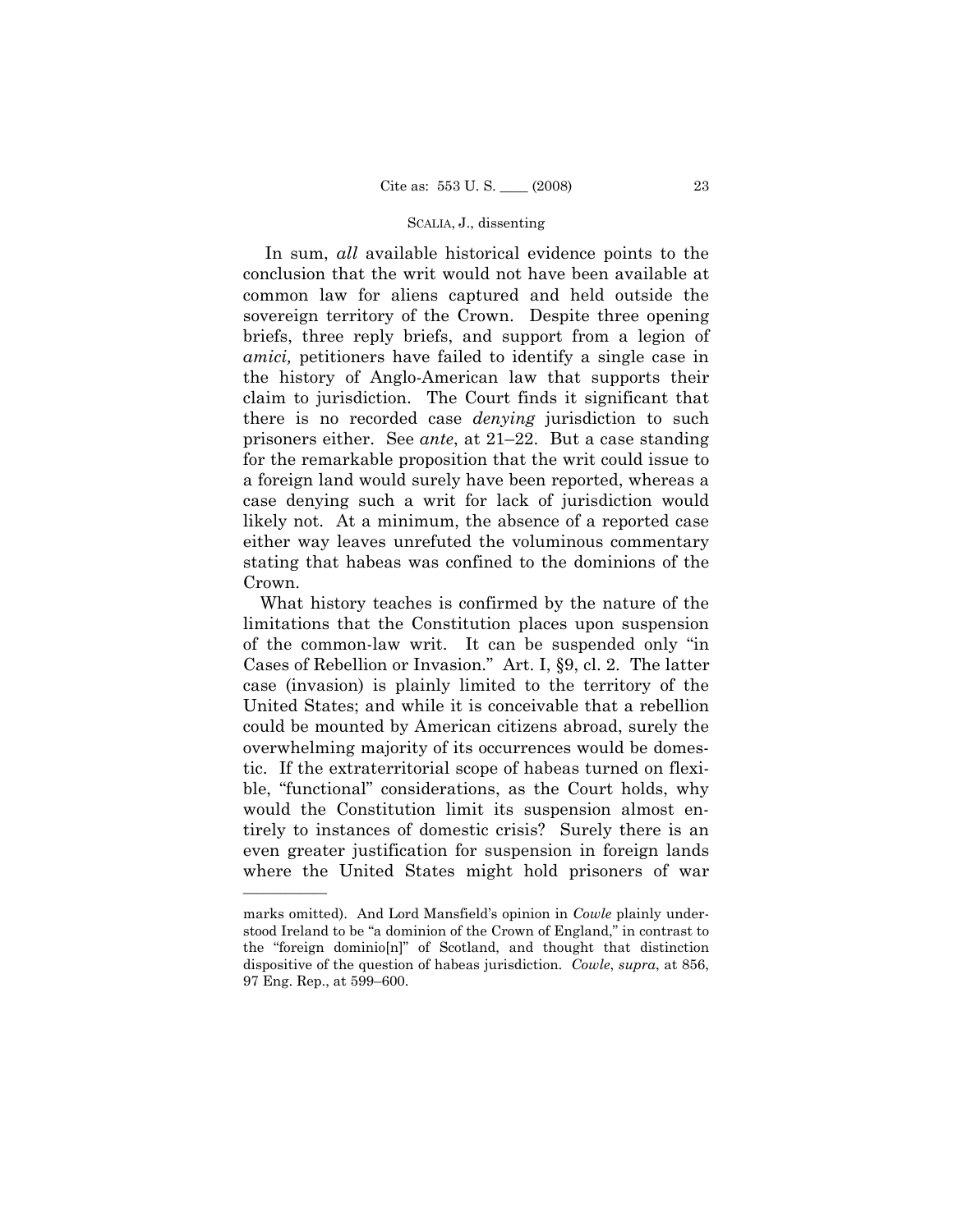# SCALIA, J., dissenting

during an ongoing conflict. And correspondingly, there is less threat to liberty when the Government suspends the writ's (supposed) application in foreign lands, where even on the most extreme view prisoners are entitled to fewer constitutional rights. It makes no sense, therefore, for the Constitution generally to forbid suspension of the writ abroad if indeed the writ has application there.

It may be objected that the foregoing analysis proves too much, since this Court has already suggested that the writ of habeas corpus *does* run abroad for the benefit of United States citizens. "[T]he position that United States citizens throughout the world may be entitled to habeas corpus rights . . . is precisely the position that this Court adopted in *Eisentrager*, see 339 U. S., at 769–770, even while holding that aliens abroad did not have habeas corpus rights." *Rasul*, 542 U. S.*,* at 501, 502 (SCALIA, J., dissenting) (emphasis deleted). The reason for that divergence is not difficult to discern. The common-law writ, as received into the law of the new constitutional Republic, took on such changes as were demanded by a system in which rule is derived from the consent of the governed, and in which citizens (not "subjects") are afforded defined protections against the Government. As Justice Story wrote for the Court,

"The common law of England is not to be taken in all respects to be that of America. Our ancestors brought with them its general principles, and claimed it as their birthright; but they brought with them and adopted only that portion which was applicable to their situation." *Van Ness* v. *Pacard*, 2 Pet. 137, 144 (1829).

See also Hall, The Common Law: An Account of its Reception in the United States, 4 Vand. L. Rev. 791 (1951). It accords with that principle to say, as the plurality opinion said in *Reid:* "When the Government reaches out to punish